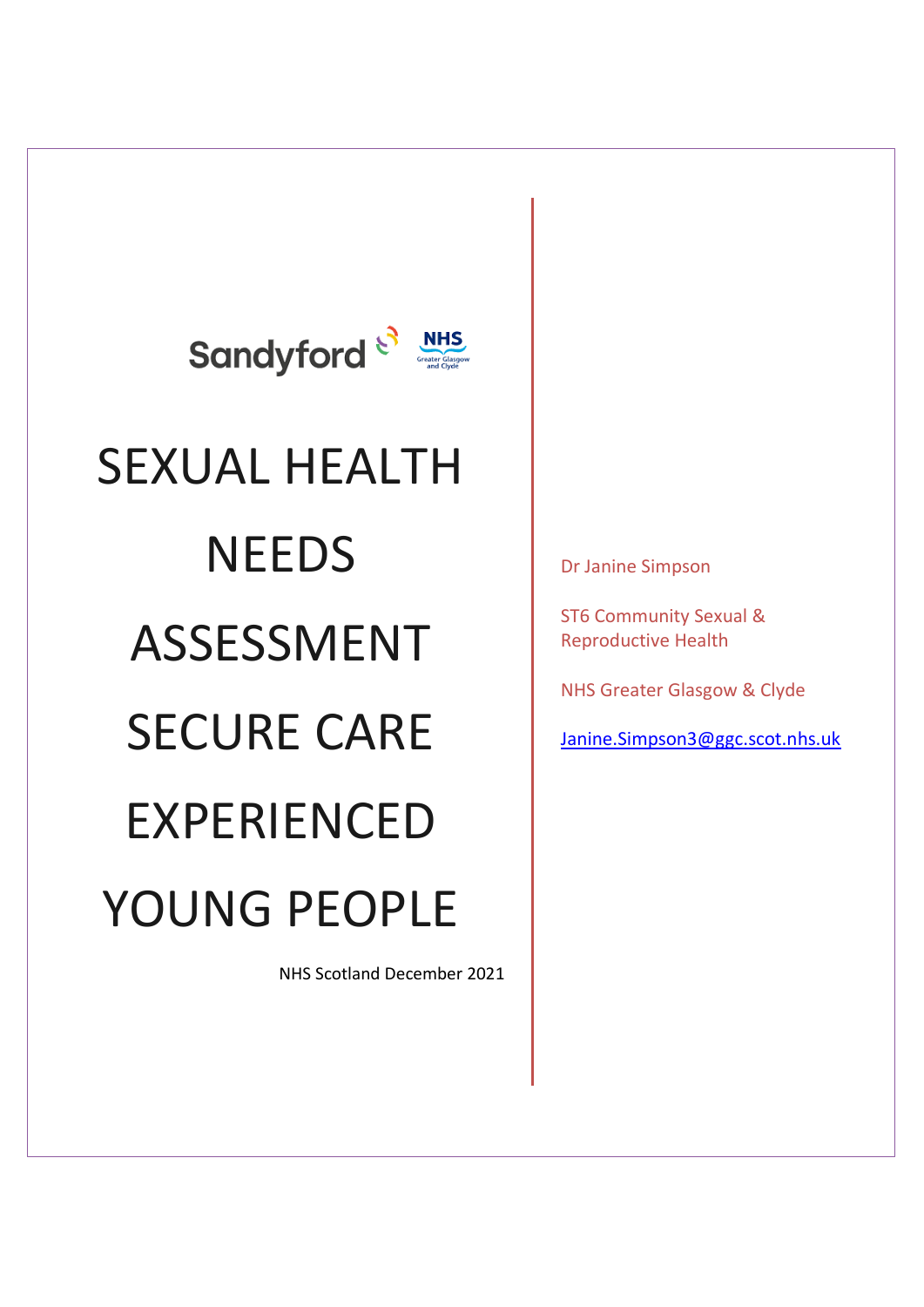# **Table of Contents**

| Guidance on Health Assessments for Looked After Children and Young People in Scotland 2014 <sup>17</sup> 16                                                                                         |
|-----------------------------------------------------------------------------------------------------------------------------------------------------------------------------------------------------|
|                                                                                                                                                                                                     |
|                                                                                                                                                                                                     |
|                                                                                                                                                                                                     |
|                                                                                                                                                                                                     |
|                                                                                                                                                                                                     |
| Methods: Epidemiological - NHS GGC Sexual Health Secure Outreach clinical activity in 2020 19<br>Methods: Epidemiological - Anonymous questionnaire completed by current secure CE-YP within secure |



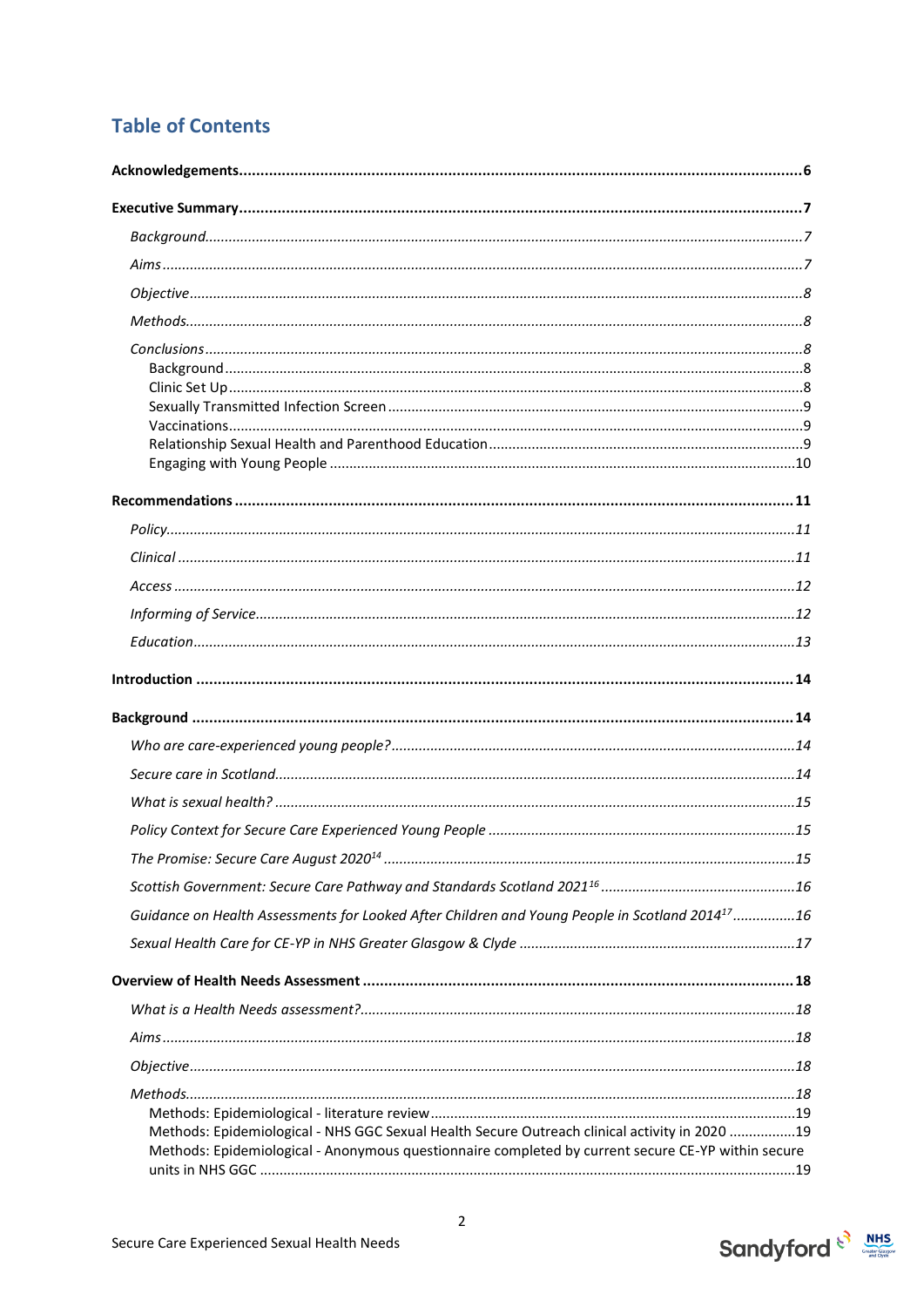| Epidemiological Needs Assessment: NHS GGC Sexual Health Secure Outreach clinical activity in 202022 |  |
|-----------------------------------------------------------------------------------------------------|--|
|                                                                                                     |  |
|                                                                                                     |  |
|                                                                                                     |  |
|                                                                                                     |  |
|                                                                                                     |  |
| Table 4: NHS Scotland Sexual Health Encounters following outreach appointment24                     |  |
|                                                                                                     |  |
|                                                                                                     |  |
|                                                                                                     |  |
|                                                                                                     |  |
|                                                                                                     |  |
|                                                                                                     |  |
|                                                                                                     |  |
|                                                                                                     |  |
|                                                                                                     |  |
|                                                                                                     |  |
| Epidemiological: Anonymous questionnaire for current secure care experienced young people 29        |  |
|                                                                                                     |  |
|                                                                                                     |  |
|                                                                                                     |  |
|                                                                                                     |  |
|                                                                                                     |  |
|                                                                                                     |  |
| Table 12: CE-YP's views on how they wish to be informed of sexual health services 31                |  |
|                                                                                                     |  |
|                                                                                                     |  |
|                                                                                                     |  |
|                                                                                                     |  |
|                                                                                                     |  |
|                                                                                                     |  |
|                                                                                                     |  |
|                                                                                                     |  |
|                                                                                                     |  |
|                                                                                                     |  |
|                                                                                                     |  |
|                                                                                                     |  |
|                                                                                                     |  |
|                                                                                                     |  |
| Table 17: What would be the ideal scenario/circumstances for supporting a young person? 37          |  |
|                                                                                                     |  |
|                                                                                                     |  |



 $\overline{\mathbf{3}}$ 

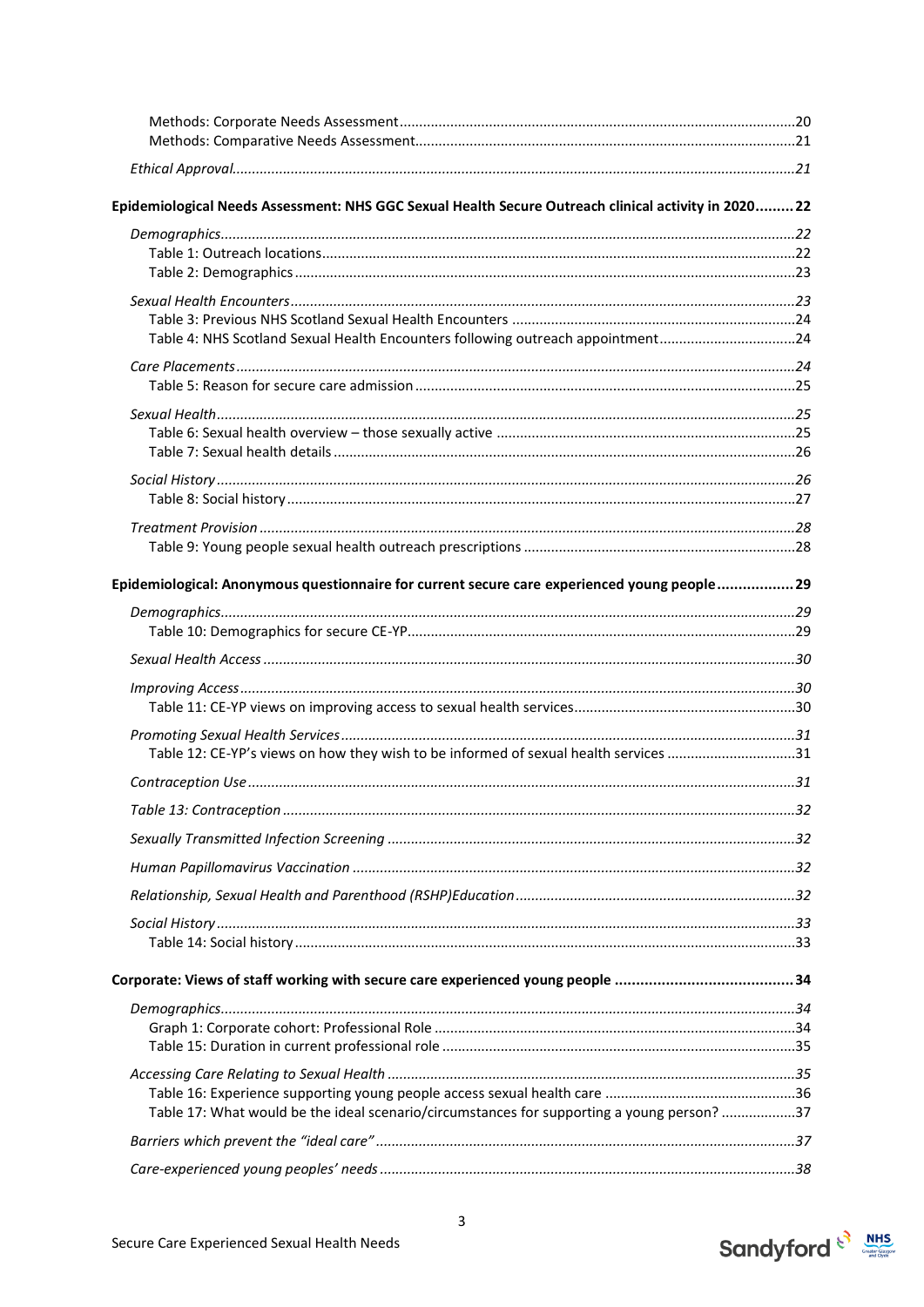| Professionals' views on how to improve access to sexual health care for secure CE-YP 38<br>Table 18: Professionals' views on how to improve access to sexual health care for secure CE-YP39 |  |
|---------------------------------------------------------------------------------------------------------------------------------------------------------------------------------------------|--|
| Table 19: Professionals' views on how to inform them of sexual health services39                                                                                                            |  |
| Table 20: Professionals' views on how to inform young people of sexual health services 40                                                                                                   |  |
|                                                                                                                                                                                             |  |
|                                                                                                                                                                                             |  |
|                                                                                                                                                                                             |  |
|                                                                                                                                                                                             |  |
|                                                                                                                                                                                             |  |
|                                                                                                                                                                                             |  |
|                                                                                                                                                                                             |  |
|                                                                                                                                                                                             |  |
|                                                                                                                                                                                             |  |
|                                                                                                                                                                                             |  |
|                                                                                                                                                                                             |  |
|                                                                                                                                                                                             |  |
|                                                                                                                                                                                             |  |
|                                                                                                                                                                                             |  |
|                                                                                                                                                                                             |  |
|                                                                                                                                                                                             |  |
|                                                                                                                                                                                             |  |
|                                                                                                                                                                                             |  |
|                                                                                                                                                                                             |  |
|                                                                                                                                                                                             |  |
|                                                                                                                                                                                             |  |
|                                                                                                                                                                                             |  |
| Appendix 2: Review of the NHS GGC Sexual Health Secure Outreach clinical activity in 2020 53                                                                                                |  |
| Appendix 3: Anonymous questionnaire completed by current secure CE-YP within secure units in NHS GGC57                                                                                      |  |
| Appendix 4: Information leaflet and consent form - anonymous questionnaire completed by current secure                                                                                      |  |
|                                                                                                                                                                                             |  |
|                                                                                                                                                                                             |  |
| Appendix 7: Information leaflet and consent form - corporate needs questionnaire  80                                                                                                        |  |

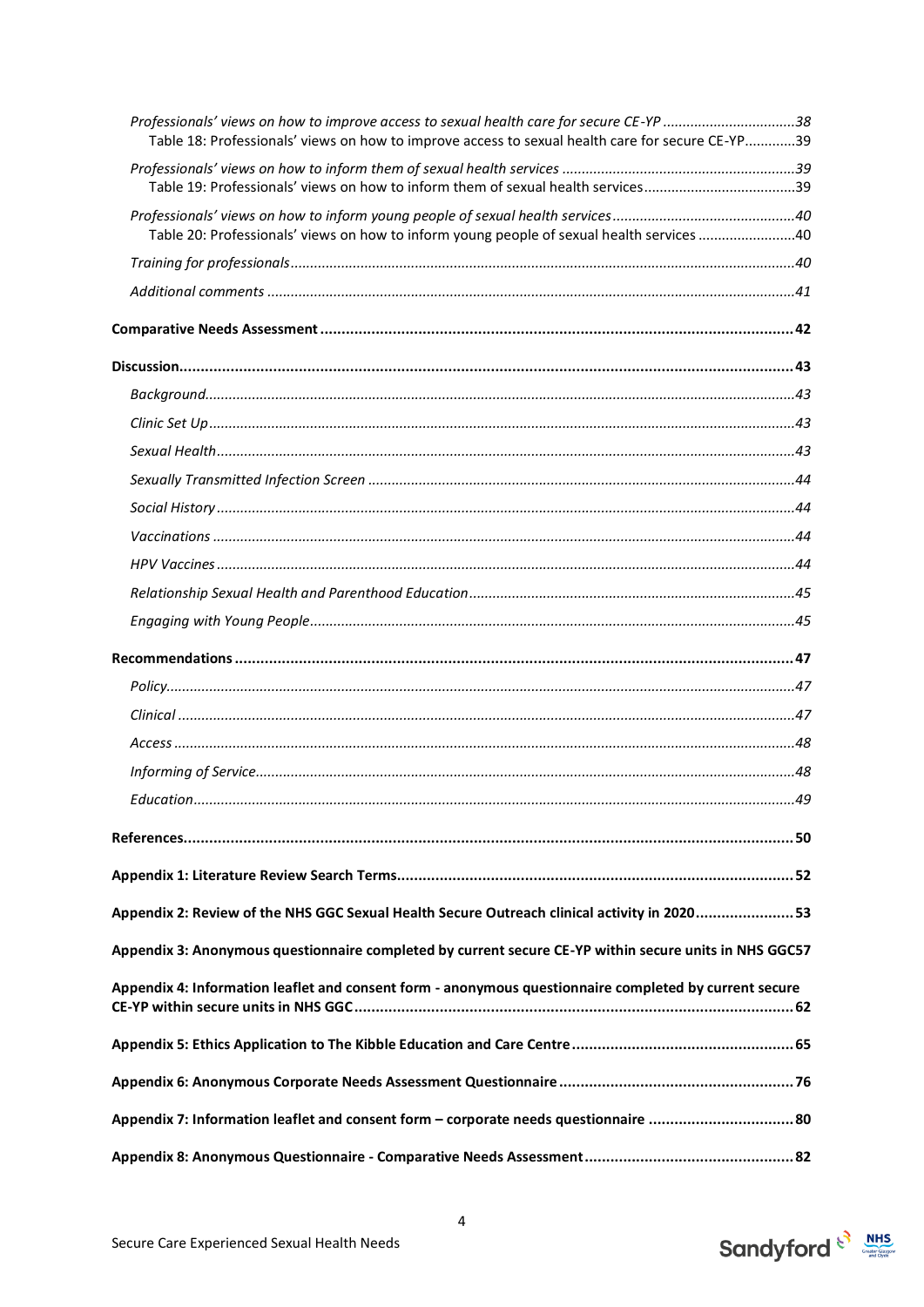**Appendix 9: Information leaflet and consent form – [comparative needs assessment..................................84](#page-83-0)**



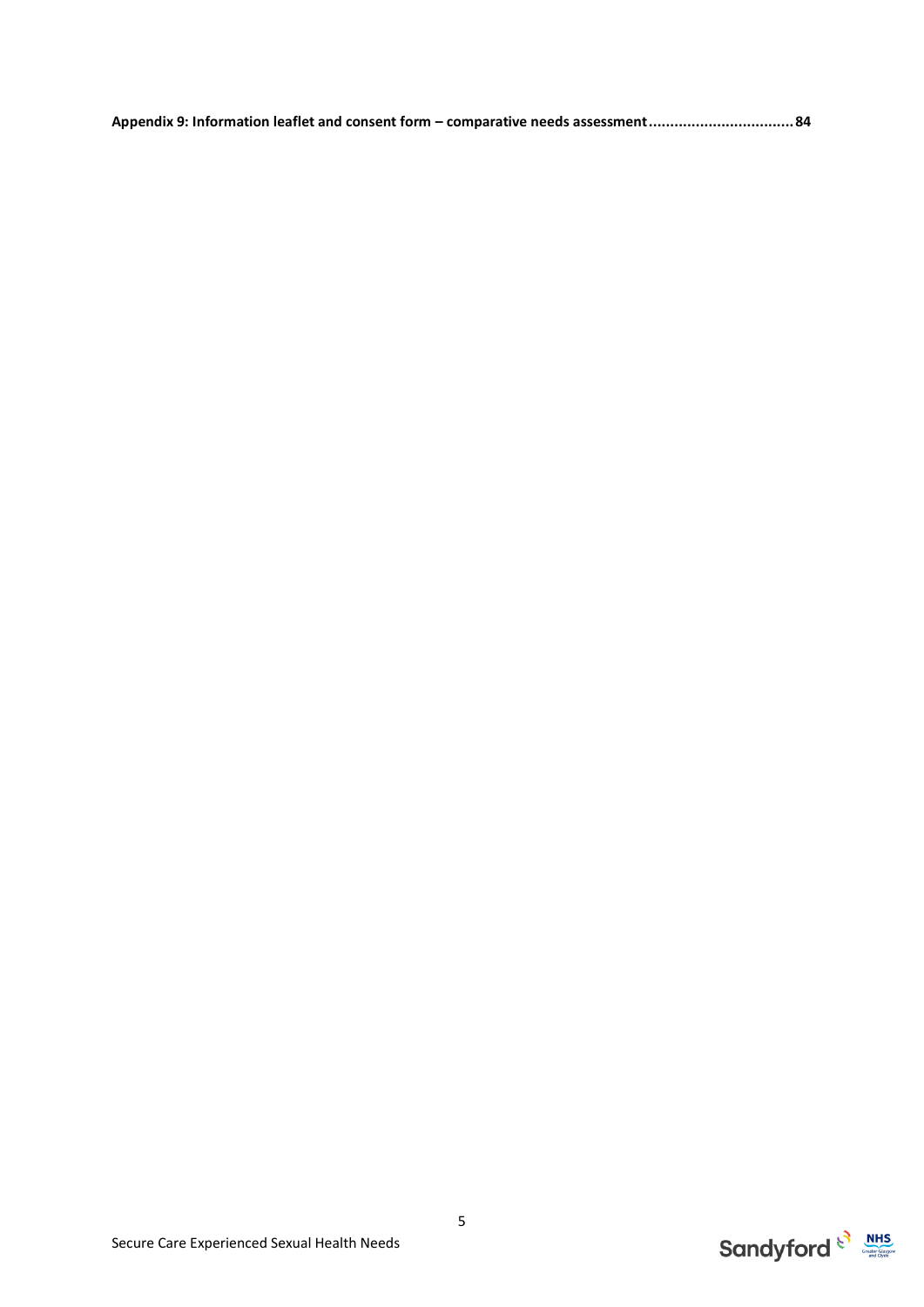# <span id="page-5-0"></span>Acknowledgements

A multidisciplinary team were involved in the design and execution of this Health Needs Assessment (HNA).

| <b>Dr Janine Simpson</b> | ST6 Community Sexual and Reproductive Health, NHS GGC           |
|--------------------------|-----------------------------------------------------------------|
|                          | Lead researcher and project author                              |
| Nicky Coia               | Health Improvement Manager Sexual Health, NHS GGC               |
| Jill Wilson              | Health Improvement Lead Sexual Health, NHS GGC                  |
| <b>Fiona Celik</b>       | Specialist Sexual Health Nurse for Young People, NHS GGC        |
| <b>Caroline Wilson</b>   | Specialist Sexual Health Nurse for Young People, NHS GGC        |
| Dr Joanna Speedie        | Consultant, Community Sexual and Reproductive Health, NHS GGC   |
|                          | Lead for Young People                                           |
| <b>Ross Gibson</b>       | Practice Development Advisor, Centre Youth and Criminal Justice |

Thank you for the guidance provided by:

| Dr Judith Godden      | Scientific Officer/ Manager, West of Scotland Research Ethics Service |
|-----------------------|-----------------------------------------------------------------------|
| Dr Catriona Milosevic | Consultant in Public Health, NHS GGC                                  |
| Dr Catherine Nixon    | Scottish Children's Reporter Administration                           |
| Dr Nicola Boydell     | University of Edinburgh                                               |
| Dr Zhong Eric Chen    | Researcher Chalmers Sexual Health, NHS Lothian                        |
| Shona MacNeilage      | Library Services, NHS GGC                                             |
| Marie Hoolighan       | Sandyford Sexual Health Information Technology Team, NHS GGC          |
| Lizzie Coutts         | STARR Group – group for people of lived secure-care experience        |
|                       |                                                                       |

We are grateful for the staff within The Good Shepherd Centre, Kibble Education and Care Centre and St Mary's Kenmure for their assistance and support in conducting this HNA. In particular Janet McKay, Joan Hodgkiss, Alison Gough, Stewart Yates, Denise Carroll, Neil McMillan and Sinclair Soutar.

We are grateful for the sexual health information provided from other Secure Care units in Scotland.

Thanks go in particular to the young people who participated in the anonymous questionnaire in The Good Shepherd Centre, Kibble Education and Care Centre and St Mary's Kenmure. The information provided is invaluable and will shape future care.



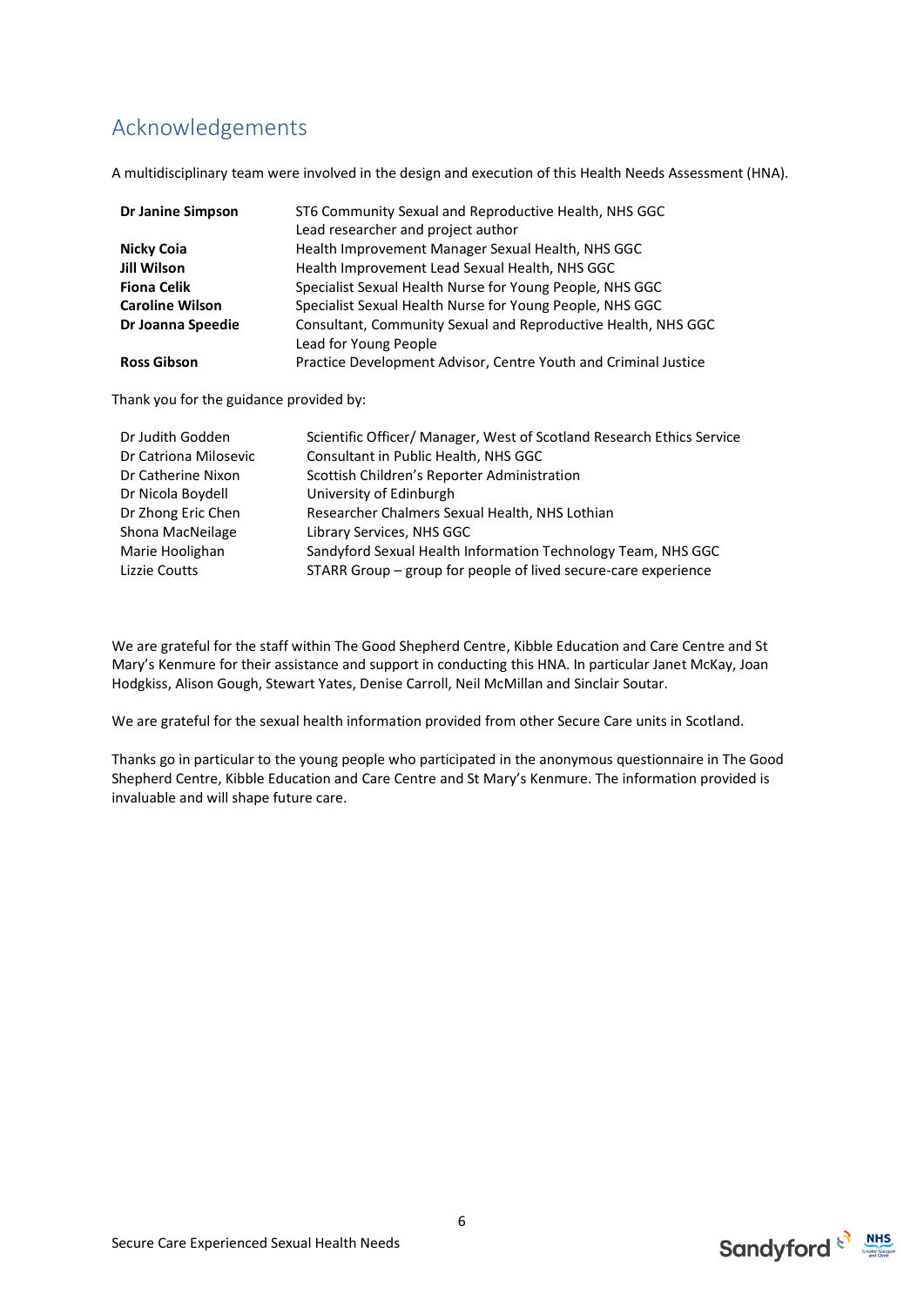# <span id="page-6-0"></span>Executive Summary

# <span id="page-6-1"></span>Background

The sexual health needs of secure care experienced young people (CE-YP) within Scotland have not recently been assessed<sup>1</sup>. There is also a paucity in the literature of the specific health needs for secure CE-YP and how sexual health is provided within Scotland.

CE-YP are known to be sexually active earlier<sup>6</sup> than their peers, increasing their likelihood of sexually transmitted infection (STI) acquisition, pregnancy and parenthood. It has been found that 20-50% CE-YP aged 16-19 years become parents compared with 5% of the general population.<sup>7</sup>

Additionally, 25% of young women were pregnant or were young parents within one year of leaving care, with CE-YP more likely to continue with pregnancy.<sup>7</sup> Sexual risk taking among CE-YP is likely compounded by poor access to sexual health and meaningful Relationship, Sexual Health and Parenthood (RSHP) education due to frequent moves or non-school attendance.<sup>8</sup> CE-YP are also three times more likely to go missing than non-CE-YP<sup>8</sup> , which in turn exposes them to risk of physical or sexual abuse, or exploitation. These findings are concerning as sexual health services have identified that CE-YP do not routinely access the service<sup>2</sup> and often don't perceive their need to.<sup>9</sup>

The Promise<sup>14</sup> which was published in August 2020 provided a vision as to how the care system should change. As well as challenging Secure Care to fundamentally rethink the purpose, delivery and infrastructure including procurements arrangements, it stated that it must provide consistent standards of care across all providers. It also states these standards of care should continue to be subject to independent scrutiny and accreditation. Following on from this the Scottish Government supported the development and publication of the Secure Care Pathway and Standards Scotland 2021<sup>16</sup> These were co-produced with stakeholders, including children, young people and adults with current and previous experience of care. They set out what all children in or on the edge of secure care should expect across the continuum of intensive supports and services, including sexual health care.

There are currently 84 places in secure care available in Scotland, provided by four independent charitable organisations and the City of Edinburgh Council.

Monthly outreach is currently provided to three of the five secure units in Scotland by a Specialist Sexual Nurse from Sandyford Sexual Health in NHS Greater Glasgow and Clyde (NHS GGC). This compromises of a 4-hour session, with 8 x 30-minute appointments available. Time is also allocated to complete documentation, reviewing results and further follow up including linking with other professional's e.g. social work.

Formal evaluation of the service has not been undertaken and the recent NHS GGC Young Peoples Sexual Health<sup>23</sup>review did not extend to outreach care. There is also a paucity in the literature of the specific health needs for secure CE-YP and the current service outlay in Scotland.

Work has been published by NHS Fife<sup>1</sup> and Lothian assessing the current barriers and key priority areas for service improvement<sup>8</sup> for care experienced young people. A health needs assessment was therefore executed, focusing on secure CE-YP.

#### <span id="page-6-2"></span>Aims

Systemically describe and measure sexual health needs of secure CE-YP in NHS Scotland. This will evaluate the current service and inform future plans to design and deliver appropriate patient centred sexual health care to secure CE-YP.

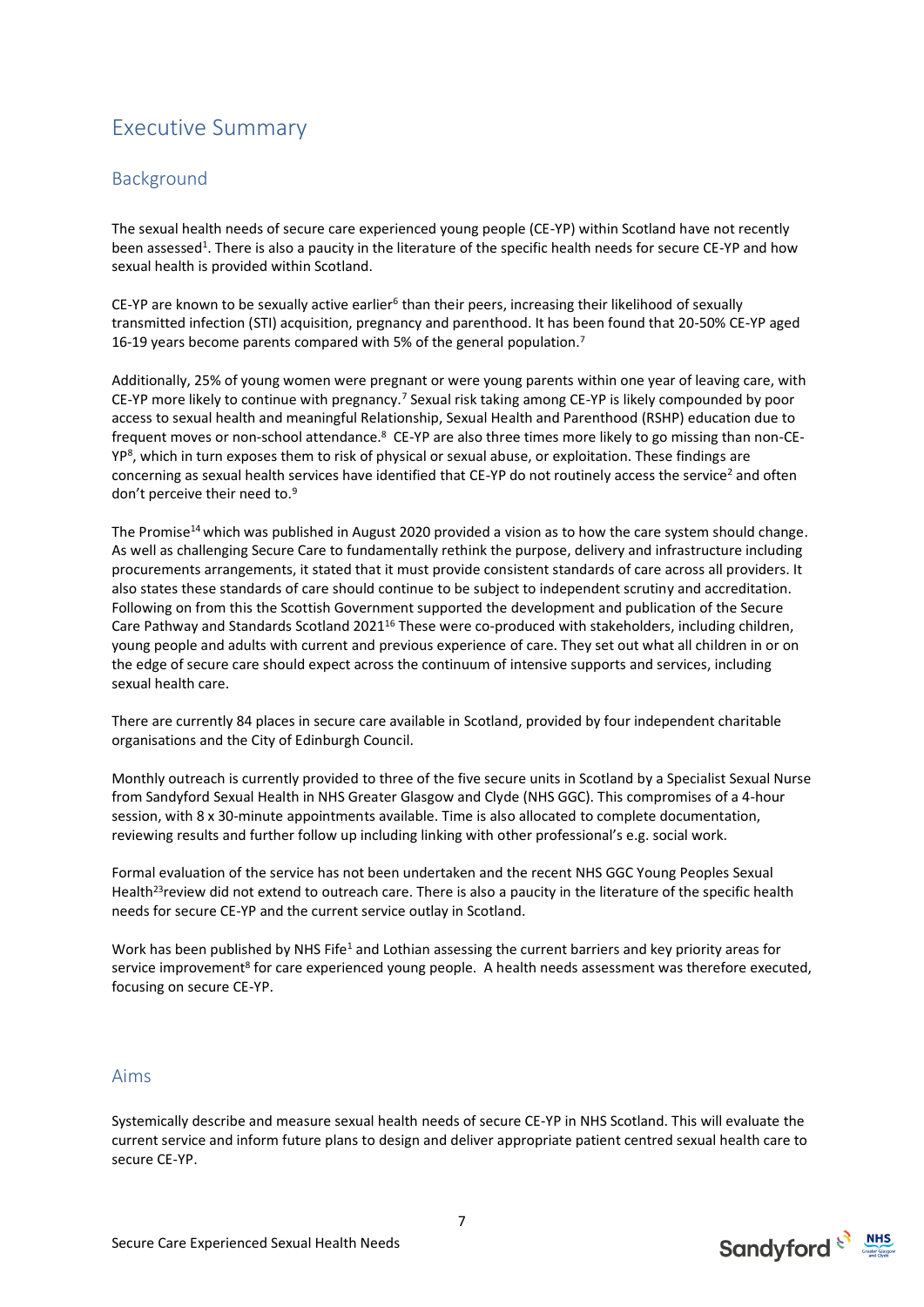# <span id="page-7-0"></span>Objective

- Identify pre-existing difficulties, which may pose a risk to their sexual health.
- Identify sexual and reproductive health (SRH) problems faced by secure CE-YP.
- Attempt to quantify the unmet SRH needs and gaps in sexual healthcare provision.
- To inform future work and makes recommendations for future research/data collection.
- Aim to make recommendations for future planning, inform service design and deliver patient centred care.

## <span id="page-7-1"></span>Methods

This HNA comprised of three components: epidemiological, corporate and comparative needs assessment.

- 1. Epidemiological
	- Literature review for the sexual health needs of CE-YP in the UK.
	- Review of the NHS GGC Sexual Health Secure Outreach clinical activity in 2020
	- Anonymous questionnaire completed by current secure CE-YP within secure units in NHS GGC.
- 2. Corporate
	- Views of those who work with secure CE-YP within NHS GGC including secure staff, health and social work, through an anonymous questionnaire.
- 3. Comparative
	- Compare current services provided by NHS GGC to those provided by other health boards and describe recognised standards for service provision.

#### <span id="page-7-2"></span>Conclusions

#### <span id="page-7-3"></span>Background

This was the first time the sexual health needs of current secure care experienced young people had been assessed in NHS Scotland, including reviewing the current service delivery model within Scotland.

It set out to describe and measure the current and unmet needs of secure CE-YP, to enable services best plan how to deliver care moving forward across the country. They are a vulnerable group of people who experience a disproportionate number of health inequalities including gender-based violence. Just under half of those who attended the outreach clinic reported an episode of non-consensual sex, and for 38% it was within the last year. Young people are the future, and it is important that we can support them with their sexual health needs and general wellbeing.

Young people's attendance rates at sexual health clinics have been steadily declining over recent years, which have further decreased due to the Covid-19 pandemic. Young males also do not appear to be engaging with the service overall, however within the outreach clinic population in 2020, 42% were male, with the epidemiological SHNA capturing a significant proportion of their views.

#### <span id="page-7-4"></span>Clinic Set Up

Currently all 3 secure care units within NHS GGC receive specialist sexual health input. Secure care placements are funded by the young person's residing local authority, at a cost negotiated by Scottish Excel. The secure units within NHS GGC are private organisations and are responsible for ensuring the young person's needs are met including their health and education as set out by the Secure Care Standards. 16 Focusing on clinical activity from 2020, 22% (n=10) of young people were from out with Scotland, which can

pose challenges with collating health and social work information, including vaccination status<sup>1,8</sup>.



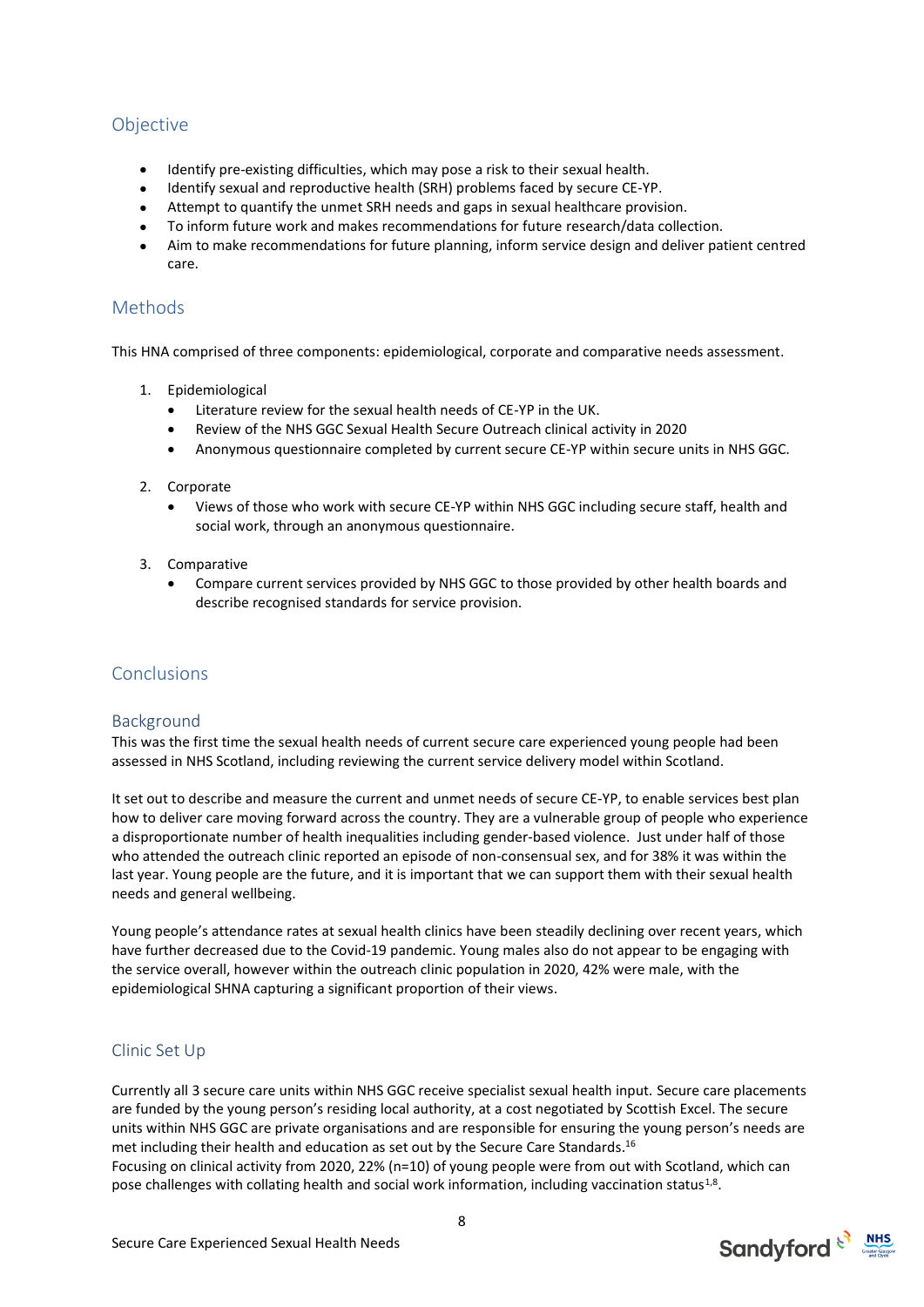#### Sexual Health

For the majority who attended the outreach clinic it was their first encounter with sexual health services, with reasons for not including "no perceived need" or "frequency of address changes".

For those who attended the clinic 89% were sexually active, with 25% experiencing their first sexual contact under the age of 13 years. A history of child sexual exploitation (CSE) or sexual assault was a reason for admission to secure for 29% of young people.

Despite this, only 1 in 5 young people who attended the clinic had used contraception, with 40% never using condoms. Long-acting reversible contraception (LARC) use was also low with only 19% (5/26) from the secure CE-YP questionnaire reporting use, which is also reported in the CONUNDRUM study<sup>24</sup>.

It is vital we engage with young people and begin discussions regarding their contraceptive choices. Within the outreach population, three young people reported a previous pregnancy, with one during their secure care admission.

#### <span id="page-8-0"></span>Sexually Transmitted Infection Screen

Reported STI screening rates were also low, with only 35% of the surveyed population having a previous screen. This is despite the known risk factors as already highlighted. It further highlights the perceived lack of sexual health needs. When young people attended the outreach clinic, 75% were offered and accepted dual chlamydia and gonorrhoea testing and 55% accepted BBV screening and syphilis bloods. The number of positive results were low, however this short intervention normalises and encourages regular screening further supporting stigma reduction.

#### <span id="page-8-1"></span>Vaccinations

Young people if eligible are offered opportunistic vaccinations against hepatitis B and human papillomavirus. A history of previous sexual violence, injecting drug use or all new inmates entering a UK prison should trigger a discussion for hepatitis B vaccination. These are frequent issues affecting secure CE-YP as demonstrated within the results.

Guidance states that a comprehensive health assessment is complete on admission including determining childhood immunisation status and ensuring they are complete for their age. Since August 2019 the HPV school vaccination programme has been extended to all genders in S1.<sup>19</sup>

Three CE-YP reported receiving the complete HPV vaccination course, with 6 reporting a single dose. Despite this only 3 HPV and HBV vaccines were administered to the outreach population during 2020. The majority of CE-YP appear unsure why they have not received their vaccines, with others stating they weren't at school on the day of vaccination administration. WHO CARES? Scotland produced a report with CE members who shared their views on SRH issues. They report frequent school non-attendance reduces access to vaccinations and RSHP education.<sup>25</sup> This along with providing information for young people to reflect on their own needs, delivers education around important health topics such as HPV vaccinations and their importance.<sup>25</sup>

#### <span id="page-8-2"></span>Relationship Sexual Health and Parenthood Education

When asked, most CE-YP have had some RSHP education at school, with the majority having found it useful/slightly useful (27%). Comments were varied with some mentioning again that non-school attendance impacted this, along with a disruptive classroom environment. This would support education teams within the secure units prioritising and increase the frequency of discussing RSHP education, which may also be missed due to short-term placements.



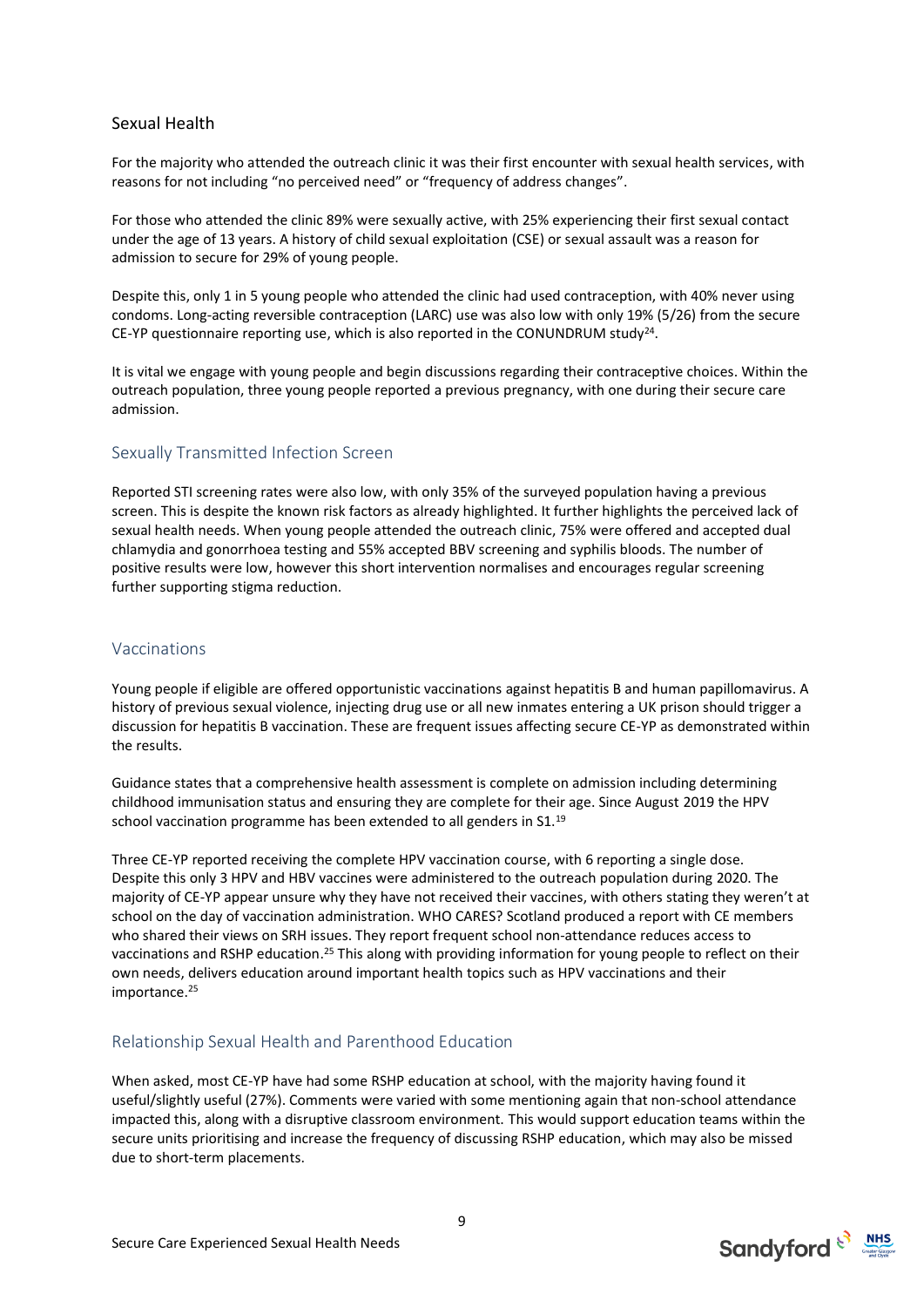It is clear however that a significant proportion of young people have not engaged with services related to their sexual health, often due to a perceived lack of need to, despite having multiple needs. This again is supported by the WHO CARES? report.<sup>25</sup>

#### <span id="page-9-0"></span>Engaging with Young People

As well as improving the opportunity to provide RSHP education, it is evident that sexual health services need to do more to engage with and meet the needs of secure CE-YP. This also includes partnership working with third sector and health improvement teams.

Young people seem to want to learn about sexual health services from 'trusted' sources such as through health services, online and from professionals e.g. education. Online booking was felt to be important, with accessible clinics in secure or near residential units or pop-up clinics in public places rated. Young people also wish to be able to communicate with a healthcare professional like they would their friends via SMS or online.

When considering online platforms young people state Facebook, TikTok, Snapchat and Instagram are the best modalities, with no-one using Twitter.

Most professionals who took part in the corporate needs assessment had a positive view on outreach services, stating they improved access, reduced barriers, stigma and embarrassment faced for young people who need to use secure transport to attend appointments in the community.

Some were concerned however that by placing all the emphasis on outreach provision to provide sexual health care, it may lead to a deskilling to staff. It was also postulated that secure care health staff could provide sexual health care, while supported by specialist sexual health care services, as the monthly outreach may miss those who have shorter admissions. It is therefore vital that all staff feel supported to engage in discussions and signpost young people, with everyone having a role to play

Policy supports a uniform service provided to young people. It is evident from the comparative needs assessment that not all secure CE-YP in Scotland have outreach access to sexual health care.<sup>1, 8</sup> This HNA highlights some of the barriers associated with not introducing outreach, and limitations including resources from both staffing and funding stream. Services should undertake a review of their own clinical activity to assess the inclusion of secure CE-YP into their service and assess if their needs are being met, and ultimately the secure care standards $16$  are beginning upheld.

As mentioned earlier, fewer young people are engaging with sexual health services. In NHS GGC we need to do more to improve this and do more to engage with some of the most vulnerable young people. Professionals feel that CE-YP needs have increased in complexity particularly in relation to CSE and mental health.

It is clear from the evidence that young people may not perceive their own sexual health needs for many reasons, and thus won't attend clinics. A "flexible" young people's service rather than fixed location would provide opportunities to have clinics near residential units, public locations or near events, as is preferred by young people. As well as providing access it also improves visibility, offers opportunities to re-engage with young people and for public health interventions. It may also begin to work towards addressing some of the many inequalities faced by young people in particular those care experienced.



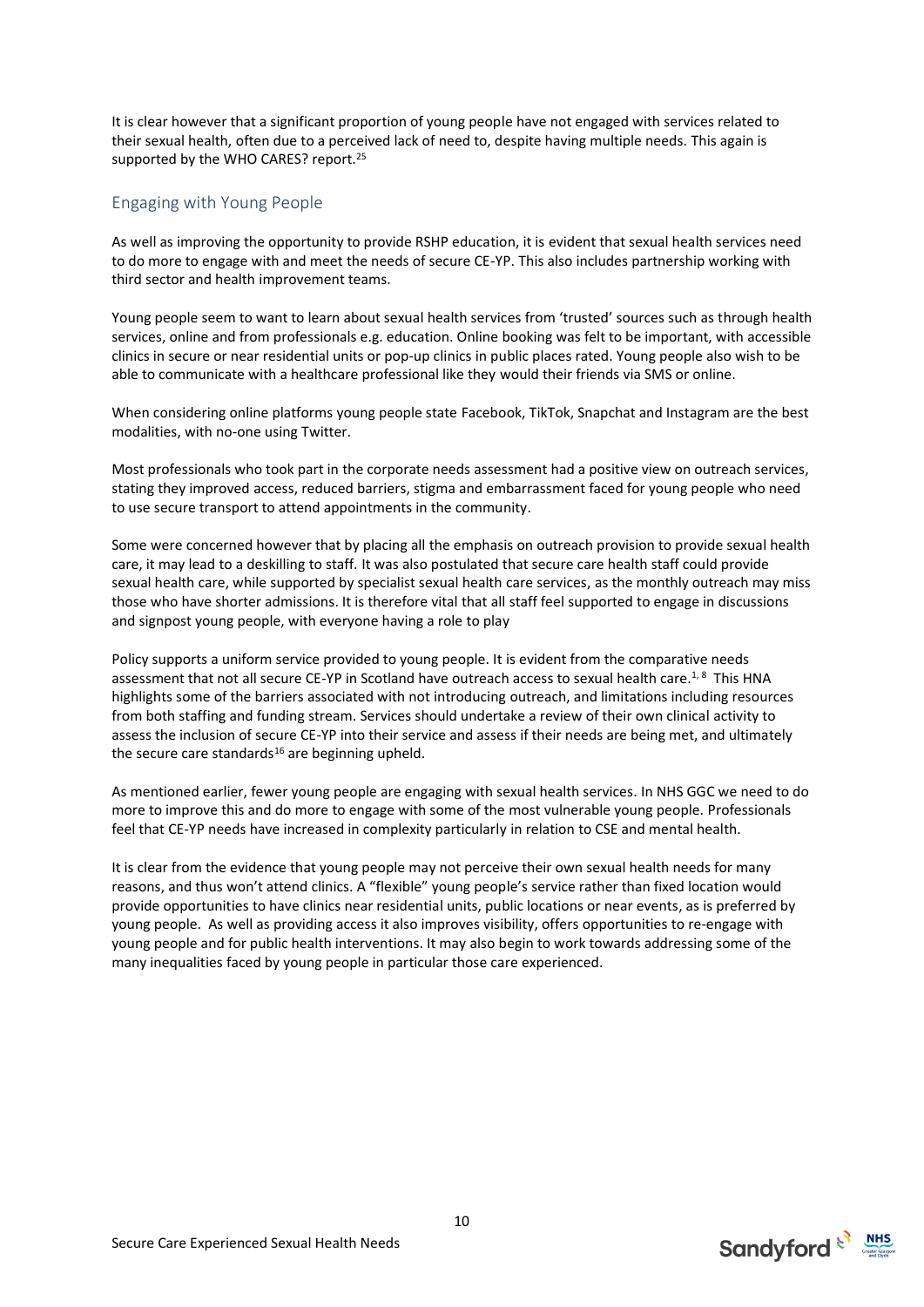# <span id="page-10-0"></span>Recommendations

## <span id="page-10-1"></span>**Policy**

- 1. Ensure consistent standard and access to sexual health care from all secure care providers, as set out by the Secure Care Standards. These standards should be subject to independent scrutiny and accredited.
- 2. Funding streams need to be established to ensure these priority services are adequately resourced, and all secure CE-YP have equitable access.

## <span id="page-10-2"></span>Clinical

- 3. Health assessments for care experienced children and young people must include an assessment of their sexual health needs, and not just assess understanding. This should be completed within 4 weeks of 'care-experienced' status and reviewed regularly.
- 4. Ensure all young people are offered a sexual health assessment on admission to secure care. They should be provided with information about how to access sexual health care and provided with the opportunity to attend this.
- 5. Offer comprehensive sexually transmitted infections screening including self-taken samples and blood borne virus testing.
- 6. Assess hepatitis B virus risk and offer prophylactic vaccinations where indicated e.g. criminal justice involvement or previous sexual assault.
- 7. Human Papilloma Virus (HPV) vaccination status should be assessed on the admission health assessment. This may mean liaising with other healthcare providers across the devolved nations and Ireland. If HPV vaccinations are due, secure unit health staff should notify the local school vaccination team or sexual health services, prior to the outreach clinic. This will maximise opportunistic vaccination provision.
- 8. Sexual health services should record the community health index numbers within the sexual health notes, where permission is granted. This is needed to determine and update HPV vaccination status. Non-Scottish patients and other temporary residents can have a CHI number allocated if required.
- 9. Young people should have access and offered the choice of all methods of contraception, including long-acting reversible methods. Where possible contraception should be provided when requested including progestogen-only implants. If intrauterine contraception is the preferred method, CE-YP should be fast tracked to their local service.
- 10. Young people should have access to information on contraception (including how to correctly use the method), sexually transmitted infections and wider sexual health issues e.g. consent and pornography. This should be in an accessible format.
- 11. Sexual health services should ensure demographical details are collected for all young people including ethnicity and disability. This will allow thorough analysis and identify any potential gaps in service provision and access.



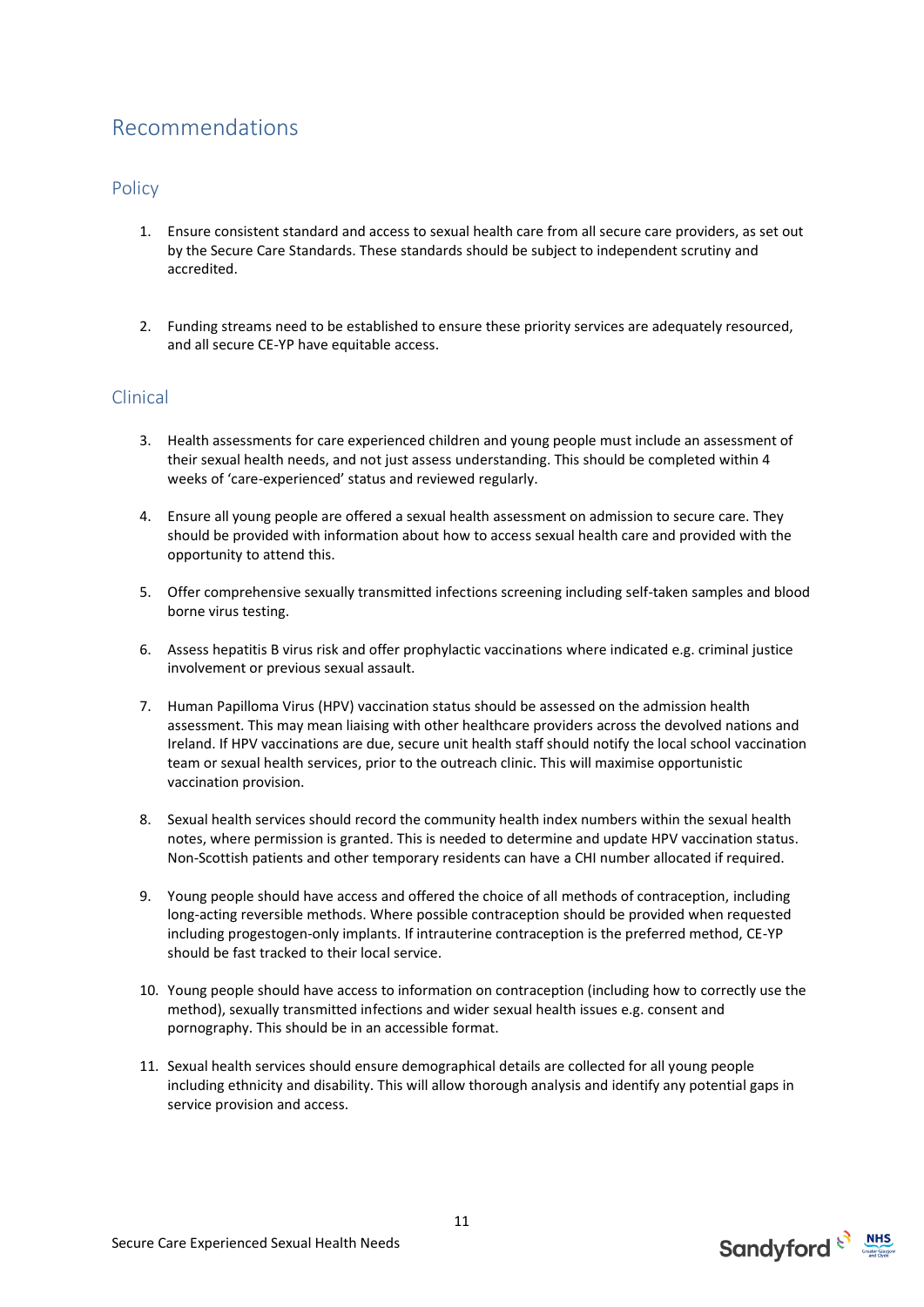#### <span id="page-11-0"></span>Access

- 12. Secure care units should ensure all secure CE-YP have access to regular inhouse sexual health care. Where young people may have a short admission, their sexual health needs should still be assessed and addressed.
- 13. Sexual health services should work with secure care and step-down units to ensure sexual health care is maintained and promoted when young people leave care. Consideration should be given to developing a future outreach model to this group.
- 14. Consider secure care health staff developing skills in assessing and managing sexual health needs with the support of specialist sexual health services.
- 15. Consider developing a "flexible" or "*mobile*" young people's service, rather than fixed location. This would provide opportunities to have clinics near step down units, residential units, public locations or near events. As well as providing access it also provides improved visibility and opportunities for public health interventions.
- 16. Online booking should be available for young people to book appointments. There should also be other options for those without digital access, including telephone or drop in priority access to sexual health.
- 17. Sexual health services should consider the option to provide a live chat or SMS function to aid communicating with young people.

# <span id="page-11-1"></span>Informing of Service

- 18. Sexual health services should have an accessible and engaging website, which contains service information and how clinics can be accessed.
- 19. While online booking is preferable for young people, sexual health services should ensure their service is visible to secure CE-YP. Secure CE-YP have expressed a preference to learn about sexual health service within the secure units, health and education sector via staff and posters.
- 20. Sexual health services should engage with social media platforms to provide opportunistic education and advertise sexual health services, including what they offer and why it is important. Targeted marketing may be helpful. Preferred platforms include Facebook, Snapchat, TikTok and Instagram.
- 21. Professionals who interact with young people need to be informed of their local services and how young people can access them.
- 22. Professionals who interact with young people should feel confident to discuss sexual health with young people and be able to signpost to resources.
- 23. Professionals should be supported (temporally and financially) to participate in regular sexual health continued professional development.
- 24. Sexual health and health promotion staff should continue to work with professionals who work with CE-YP including third sector to support educational needs and build on links to ensure those most at risk are able to engage with the service.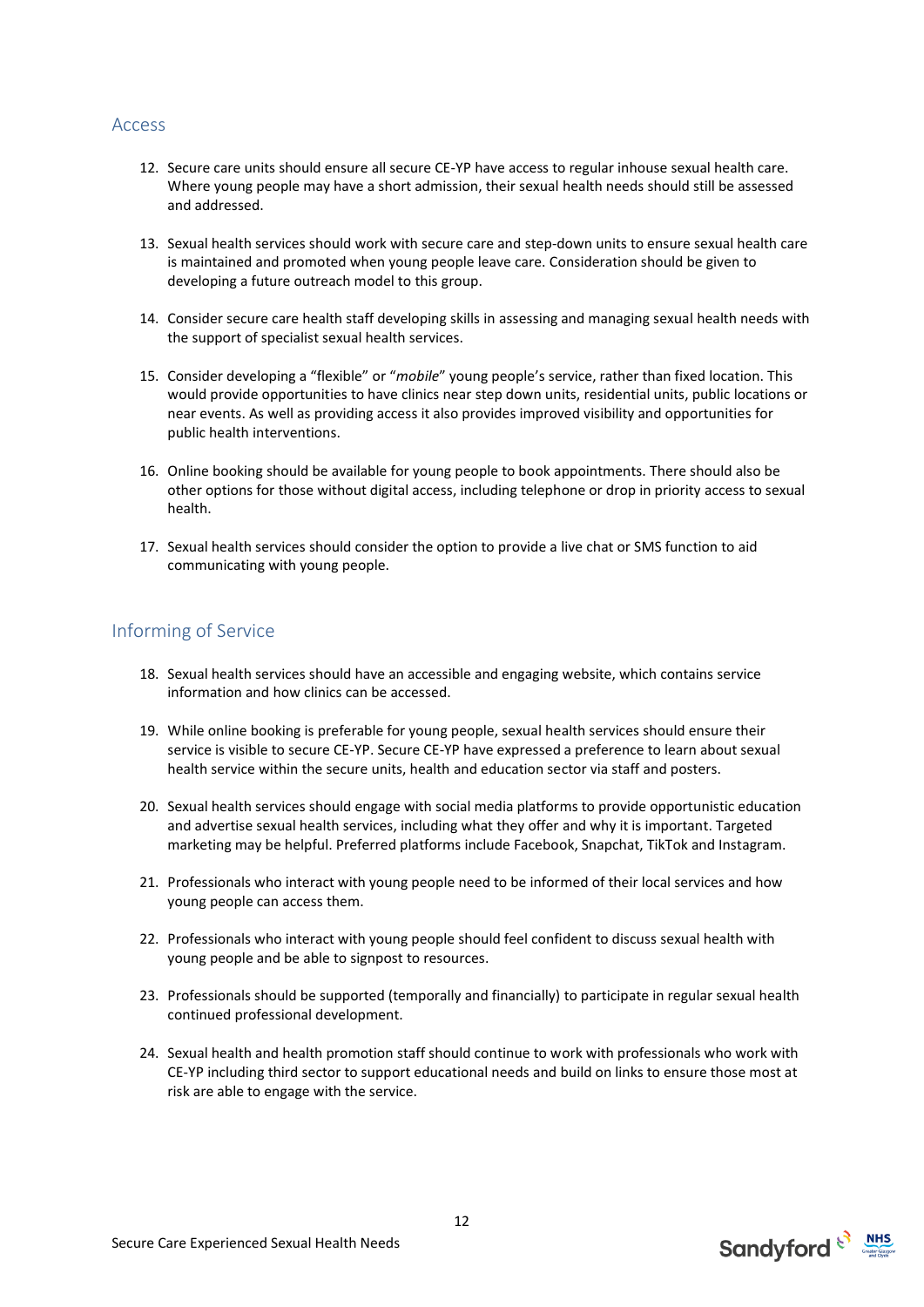# <span id="page-12-0"></span>Education

- 25. All sexual health staff should have completed mandatory child protection training and be aware of the needs of secure CE-YP.
- 26. Health Improvement should continue to work with the Education teams within the secure units, to ensure staff feel adequately trained, confident and well supported to discuss sexual health. Secure units should ensure adequate resources are in place to fund this.
- 27. Education teams within the secure units should prioritise and increase the frequency of discussing RSHP education with young people, as this is often missed due to lack of prior school attendance or short-term placements.
- 28. RSHP education should be evaluated within the units on a continual basis, to ensure the needs of current secure CE-YP are met.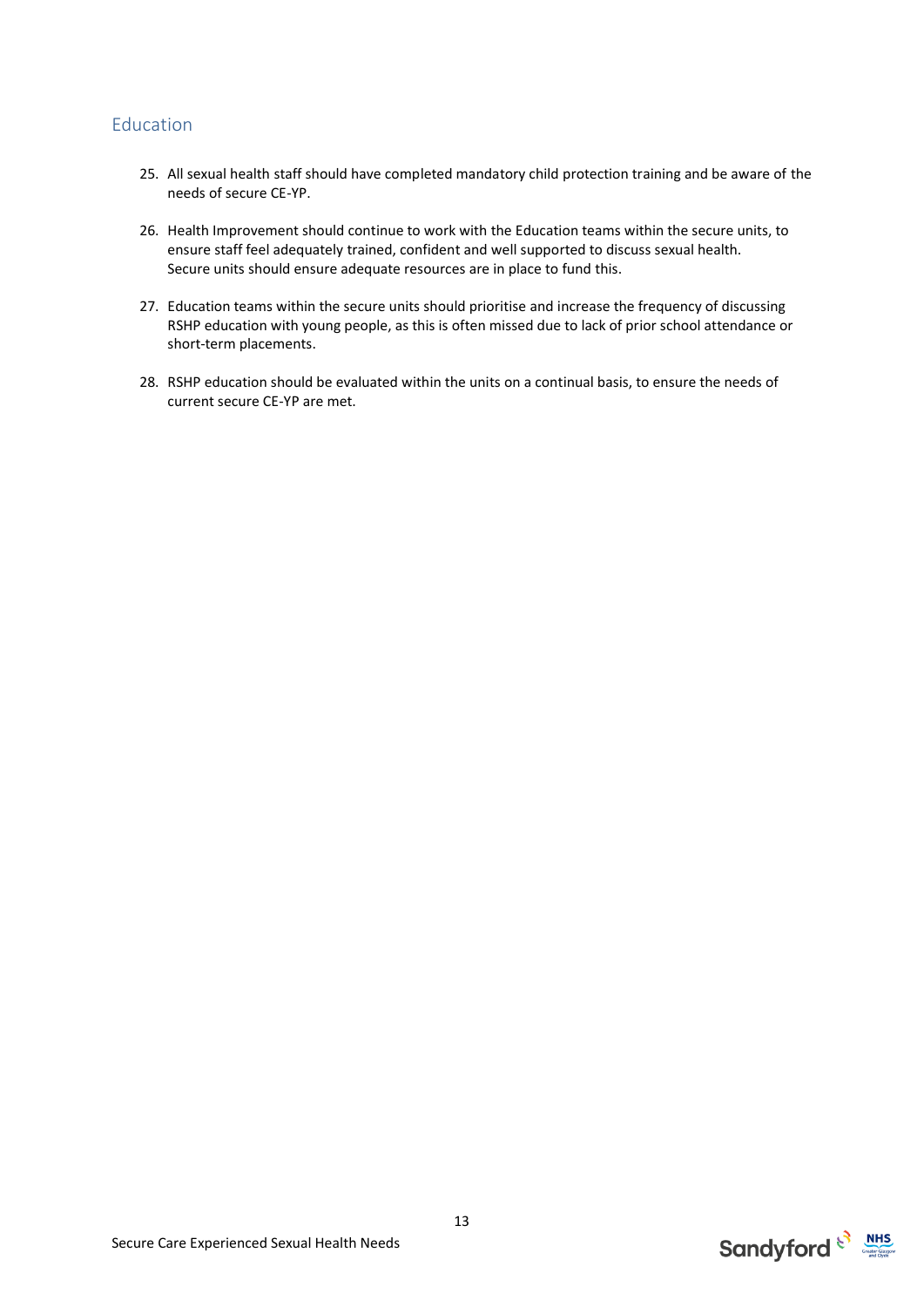# <span id="page-13-0"></span>Introduction

# <span id="page-13-1"></span>Background

The sexual health needs of secure care experienced young people (CE-YP) within Scotland have not recently been assessed<sup>1</sup>. There is also a paucity in the literature of the specific health needs for secure CE-YP and how sexual health is provided within Scotland.

## <span id="page-13-2"></span>Who are care-experienced young people?

In the United Kingdom (UK) a person is considered care-experienced (CE) if at any time during their childhood parental responsibility was assumed by social services or shared between social services and the young person's parents. <sup>2</sup> The young person's residing local authorities has the responsibly to provide support. There are various types of care settings including at home (where the child is subject to a Compulsory Supervision Order and continues to live in their usual place of residence), in kinship care (where they are placed with friends or relatives) residential units and secure units.

During 2019-20 in Scotland, 16,350 young people<sup>3</sup> were looked after or on the child protection register, which equates to approximately 2%. There was an average 82 residents in secure care in Scotland, (Scottish n=53, English n=28), with approximately 54% male. 2

Secure care placements are authorised following a decision through the Children's Hearing System or a Court, or as an emergency placement for up to 72 hours before attending a hearing or court attendance, due to presenting high risk to themselves or others. They are used for a small proportion of young people who are at risk to themselves or others. Reasons often include criminal justice involvement, sexual abuse, exploitation and substance misuse. 2

Scottish social work data suggests that 46% were 16 years or more and 9% young people had at least one disability. The length of stay for 38% of young people was less than 3 months, with 22% greater than 6 months. 2

# <span id="page-13-3"></span>Secure care in Scotland

There are currently 84 places in secure care available in Scotland, provided by four independent charitable organisations and the City of Edinburgh Council.

Contracting agreements have been negotiated with the charitable organisations by Scottish Excel, on behalf of the 32 Scottish Local Authorities.<sup>4</sup>

- Good Shepherd Centre, Bishopton (local authority; Renfrewshire): 18 places
- Kibble Education and Care Centre, Paisley (local authority; Renfrewshire): 18 places
- St Mary's Kenmure, Bishopbriggs (local authority; East Dunbartonshire): 24 places (excluding 7 emergency/ short term use beds)
- Rossie Young People's Trust, Montrose (local authority; Angus): 18 places
- City of Edinburgh Secure Care, Edinburgh: 6 places



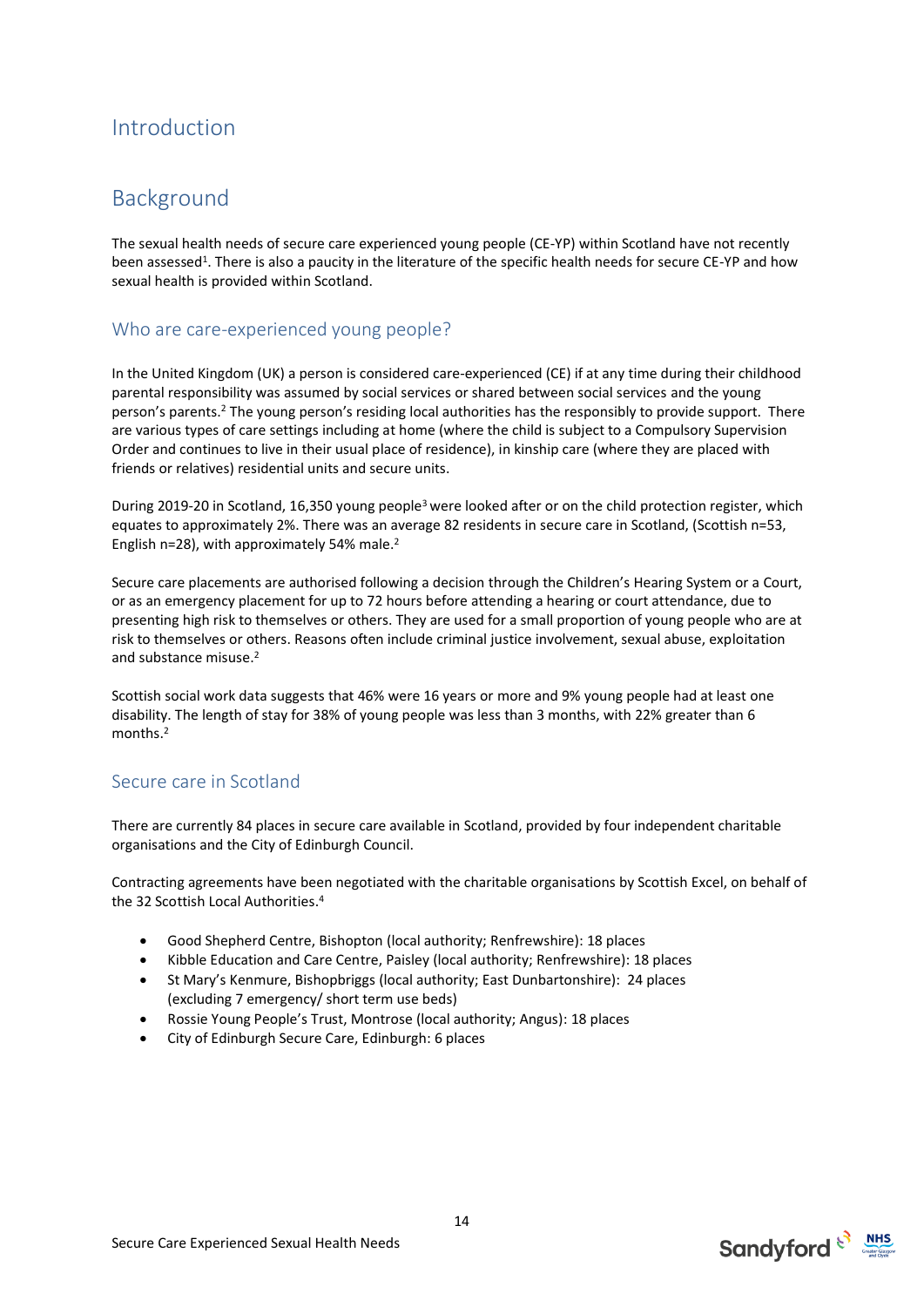# <span id="page-14-0"></span>What is sexual health?

The World Health Organisation (WHO) define sexual health as: 5

"*a state of physical, emotional, mental and social well-being in relation to sexuality, and not merely the absence of disease, dysfunction or infirmity*…" "…*it requires a positive and respectful approach to sexuality and sexual relationships, as well as the possibly of having pleasurable and safe sexual experiences, free from correction, discrimination and violence. For sexual health to be attained and maintained, the sexual rights of all people must be respected, protected and fulfilled.*"

CE-YP are known to be sexually active earlier<sup>6</sup> than their peers, increasing their likelihood of sexually transmitted infection (STIs) acquisition, pregnancy and parenthood. It has been found that 20-50% CE-YP aged 16-19 years become parents compared with 5% of the general population.<sup>7</sup>

Additionally, 25% of young women were pregnant or were young parents within one year of leaving care, with CE-YP more likely to continue with pregnancy.<sup>7</sup> Sexual risk taking among CE-YP is likely compounded by poor access to sexual health and meaningful Relationship, Sexual Health and Parenthood (RSHP) Education due to frequent moves or non-school attendance.<sup>8</sup> CE-YP are also three times more likely to go missing that non-CE-YP<sup>8</sup> , which in turn exposes them to risk of physical or sexual abuse, or exploitation. These findings are concerning as sexual health services have identified that CE-YP do not routinely access the service<sup>2</sup> and often don't perceive their need to.<sup>9</sup>

# <span id="page-14-1"></span>Policy Context for Secure Care Experienced Young People

The Scottish Government Sexual Health and Blood Borne Virus 2015-2020<sup>10</sup>, Pregnancy and Parenthood in Young People Strategy 2016-26<sup>11</sup> and Pregnancy and Getting it Right for Looked After Children and Young People Strategy 2015<sup>12</sup> recognise these vulnerabilities and support strategies to improve health and well-being outcomes, including comprehensive accessible RSHP education<sup>11</sup>. It has also been incorporated in the Sexual health covid-19 recovery plans  $-$  Reset and Rebuild<sup>13</sup>.

# <span id="page-14-2"></span>The Promise: Secure Care August 2020<sup>14</sup>

In October 2016, the First Minister made a commitment that Scotland would "*come together and love its most vulnerable children to give them the childhood they deserve*". <sup>14</sup> An Independent Root and Branch Review of Care ("*the Care Review*"), driven by those with experience of care was launched in February 2017.

Between 2017 and 2020, the Care Review heard the experiences of over 5,500 care experienced infants, children, young people, adults and members of the paid and unpaid workforce of Scotland's "*care system"* and their vision for what needed to change. This vision was set out in "The Promise".<sup>14</sup>

As well as challenging Secure Care to fundamentally rethink the purpose, delivery and infrastructure including procurements arrangements, it must provide consistent standards of care across all providers. It also states these standards of care should continue to be subject to independent scrutiny and accreditation.

Trauma informed support, particularly for those who have been sexually abused or exploited to ensure their needs are met in an informed and therapeutic manner.

Secure Care settings must uphold the United Nations Convention on the Rights of the Child (UNCRC)<sup>15</sup> and ensure their health and educational needs are not compromised. It also focuses on ensuring the workforce are appropriately trained, confident and well-supported.

This should continue into the transition out of a restricted environment, with further investment required in supportive intermediate settings.

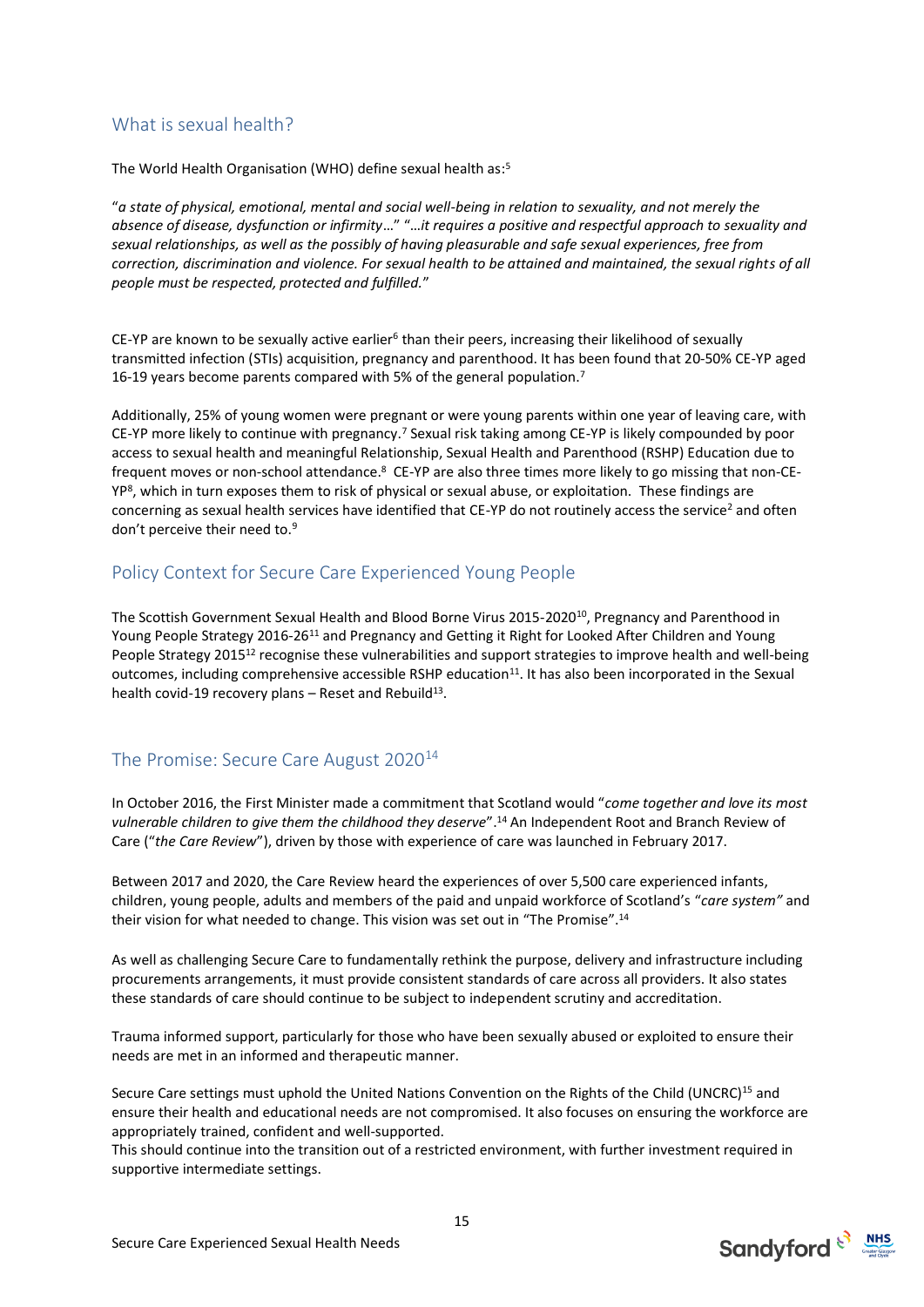# <span id="page-15-0"></span>Scottish Government: Secure Care Pathway and Standards Scotland 2021<sup>16</sup>

The Secure Care Pathway and Standards Scotland<sup>16</sup> were co-produced with stakeholders, including children, young people and adults with current and experience of care. They set out what all children in or on the edge of secure care should expect across the continuum of intensive supports and services.

Focusing on sexual health, standards 18, 29 33 and 44 again ensure Secure Care units uphold the UNCRC<sup>15</sup> and provide this care for young people.

*18. I have everything I need when I arrive to keep me safe and healthy and so do the people looking after me.*

*29. My physical, mental, emotional and wellbeing needs are understood by the people looking after me. I am involved in all decision and plans to make sure I have the care and support I need when I need it.* 

*33. My learning needs are understood, and I am supported to have these needs met and to make the most form my abilities and talents.* 

*44. I have all the care and support I need to build the future I want, from everyone who has a role or responsibility, for as long as I need it.*

# <span id="page-15-1"></span>Guidance on Health Assessments for Looked After Children and Young People in Scotland 2014<sup>17</sup>

Guidance set out by the Scottish Government in 2014, mentions again the importance of a consistent approach and detailed areas of focus on the assessment ranging from mental and emotional health to dental health. This should be complete within 4 weeks of the NHS Board receiving notification (that the individual has become 'looked after').<sup>17</sup>

The health needs assessment for those aged 11-18 years only requires an assessment of understanding sexual health including the risks, however, doesn't focus on any specialist assessments or input from sexual health. Subsequent guidance from the Scottish Government (Getting it Right for Looked After Children and Young People Strategy 2015) necessitates that Health Boards "provide ready and responsive access to a GP, dentist, LAC nurse, mental health and sexual health services as required" for CE-YP.<sup>18</sup>

Childhood immunisations are specifically mentioned and required to be complete for their age. This would include Human Papilloma Virus (HPV) vaccinations, however only 23% females received 1-3 vaccines during their secure care admission in 2019-20. Since August 2019 the HPV school vaccination programme has been extended to all genders in S1.<sup>19</sup>

There is a paucity in the literature of the clinical sexual health needs of secure CE-YP, with previous health needs assessments in Scotland specificity mentioning this. 20

Recent published work from the Centre for Youth and Criminal Justice (CYCJ) from the Scottish Secure Care Census clearly demonstrates the substantial exposure secure CE children have to Adverse Childhood Experiences<sup>21</sup> compared with the general population, with statistical significance found when looking at gender and poverty. A further publication has addressed placement distances from their home, with 7/10 young people placed by a Scottish Local Authority being under 50 miles from their family home.<sup>22</sup> For those under the care of an English Local Authority, the same proportion of children were over 300 miles from home.<sup>22</sup>

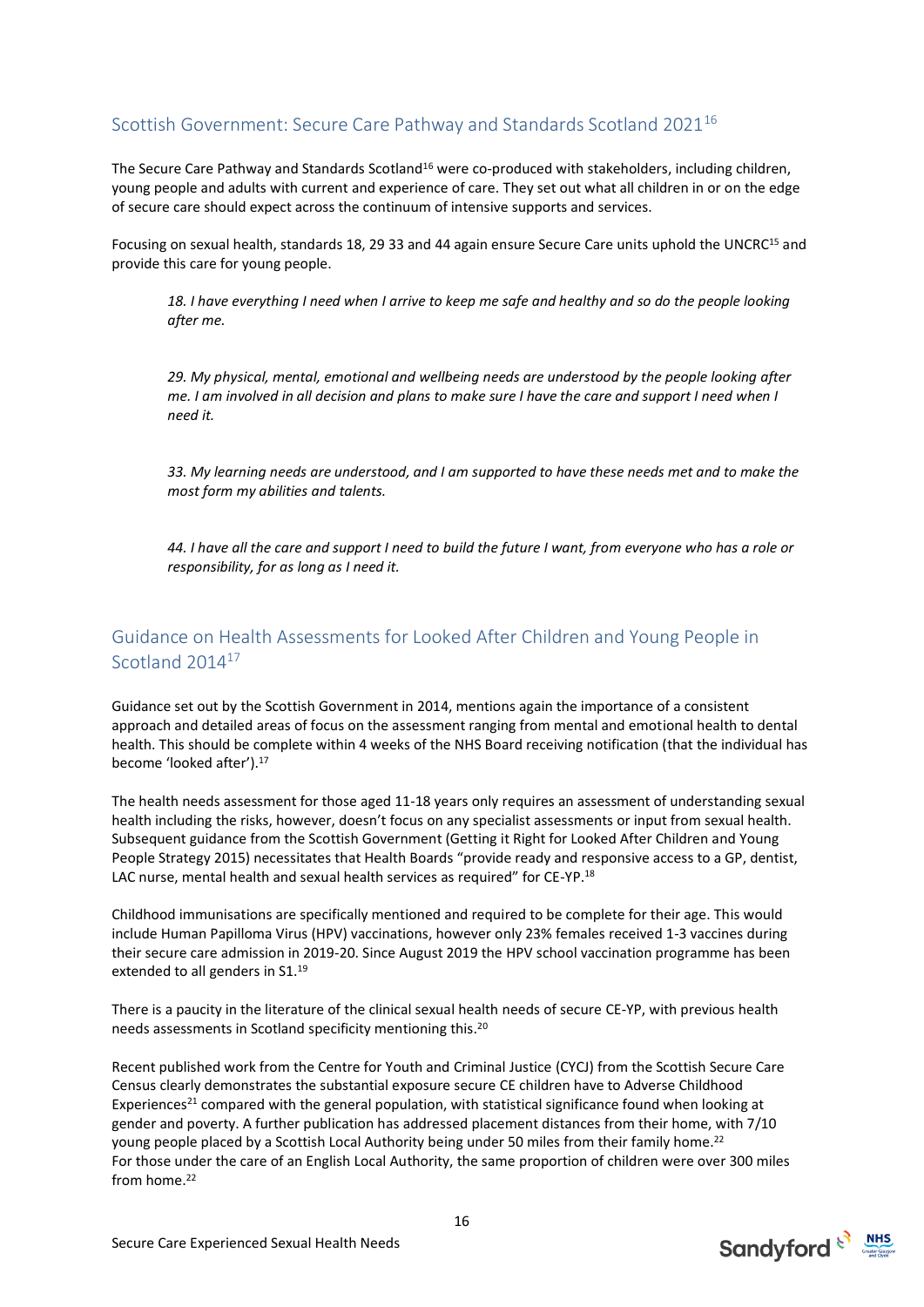# <span id="page-16-0"></span>Sexual Health Care for CE-YP in NHS Greater Glasgow & Clyde

Monthly outreach is currently provided to three of the five secure units in Scotland by a Specialist Sexual Health Nurse from Sandyford Sexual Health in NHS Greater Glasgow and Clyde (NHS GGC). This compromises a 4-hour session, with 8 x 30 minute appointments available. Time is also allocated to complete documentation, reviewing results and further follow up including linking with other professional's e.g. social work.

Formal evaluation of the service has not been undertaken and the recent NHS GGC Young Peoples Sexual Health<sup>23</sup> review did not extend to outreach care. There is also a paucity in the literature of the specific health needs for secure CE-YP and the current service outlay in Scotland.

Work has been published by NHS Fife<sup>1</sup> and Lothian assessing the current barriers and key priority areas for service improvement<sup>8</sup> for care experienced young people. A health needs assessment was therefore executed, focusing on secure CE-YP.



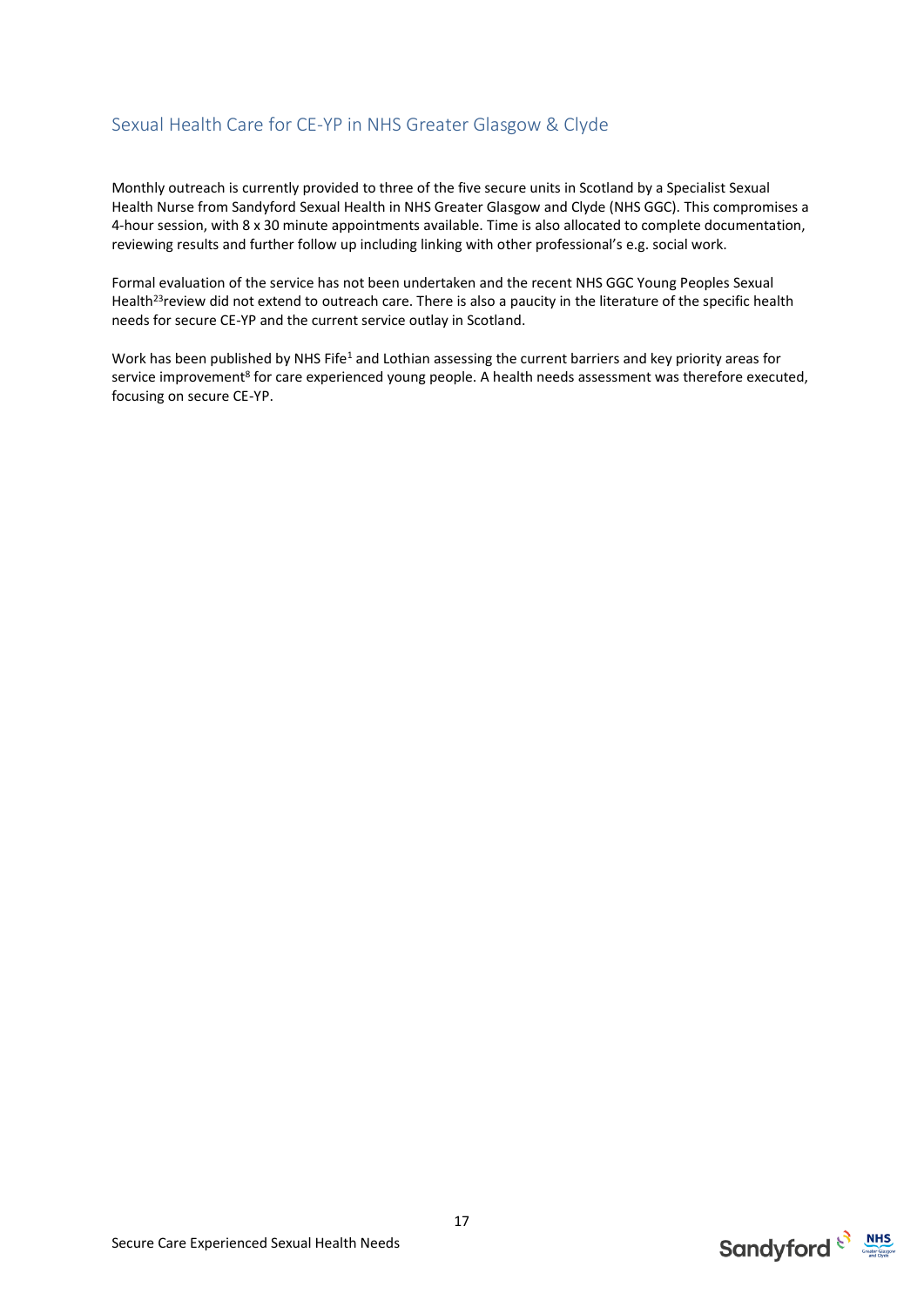# <span id="page-17-0"></span>Overview of Health Needs Assessment

# <span id="page-17-1"></span>What is a Health Needs assessment?

A systematic process used by NHS organisations and local authorities to assess the health problems facing a population. This includes determining whether certain groups appear more prone to illness than others and pinpointing any inequalities in terms of service provision. It results in an agreed list of priorities and resource allocation, that will improve health and reduce inequalities.

#### <span id="page-17-2"></span>Aims

• Systemically describe and measure sexual health needs of secure CE-YP in NHS Scotland. This will evaluate the current service and inform future plans to design and deliver appropriate patient centred sexual health care to secure CE-YP.

#### <span id="page-17-3"></span>Objective

- Identify pre-existing difficulties, which may pose a risk to their sexual health.
- Identify sexual and reproductive health (SRH) problems faced by secure CE-YP.
- Attempt to quantify the unmet SRH needs and gaps in sexual healthcare provision.
- To inform future work and makes recommendations for future research/data collection.
- Aim to make recommendations for future planning, inform service design and deliver patient centred care.

#### <span id="page-17-4"></span>**Methods**

The HNA assessment was conducted from March 2021-December 2021. Dr Janine Simpson brought together a multidisciplinary group including secure care staff sexual health and third sector organisations. She developed a proposal including aims and objectives. This was supported by key stakeholders including NHS GGC Sexual Health and three secure care units within NHS GGC (The Good Shepherd Centre, Kibble Education and Care Centre and St Mary's Kenmure).

The HNA comprised of three approaches; epidemiological, corporate and comparative.

- 1. Epidemiological
	- Literature review for the sexual health needs of CE-YP in the UK.
	- Review of the NHS GGC Sexual Health Secure Outreach clinical activity in 2020
	- Anonymous questionnaire completed by current secure CE-YP within secure units in NHS GGC.
- 2. Corporate
	- Views of those who work with secure CE-YP within NHS GGC including secure staff, health and social work, through an anonymous questionnaire.
- 3. Comparative
	- Compare current services provided by NHS GGC to those provided by other health boards and describe recognised standards for service provision.



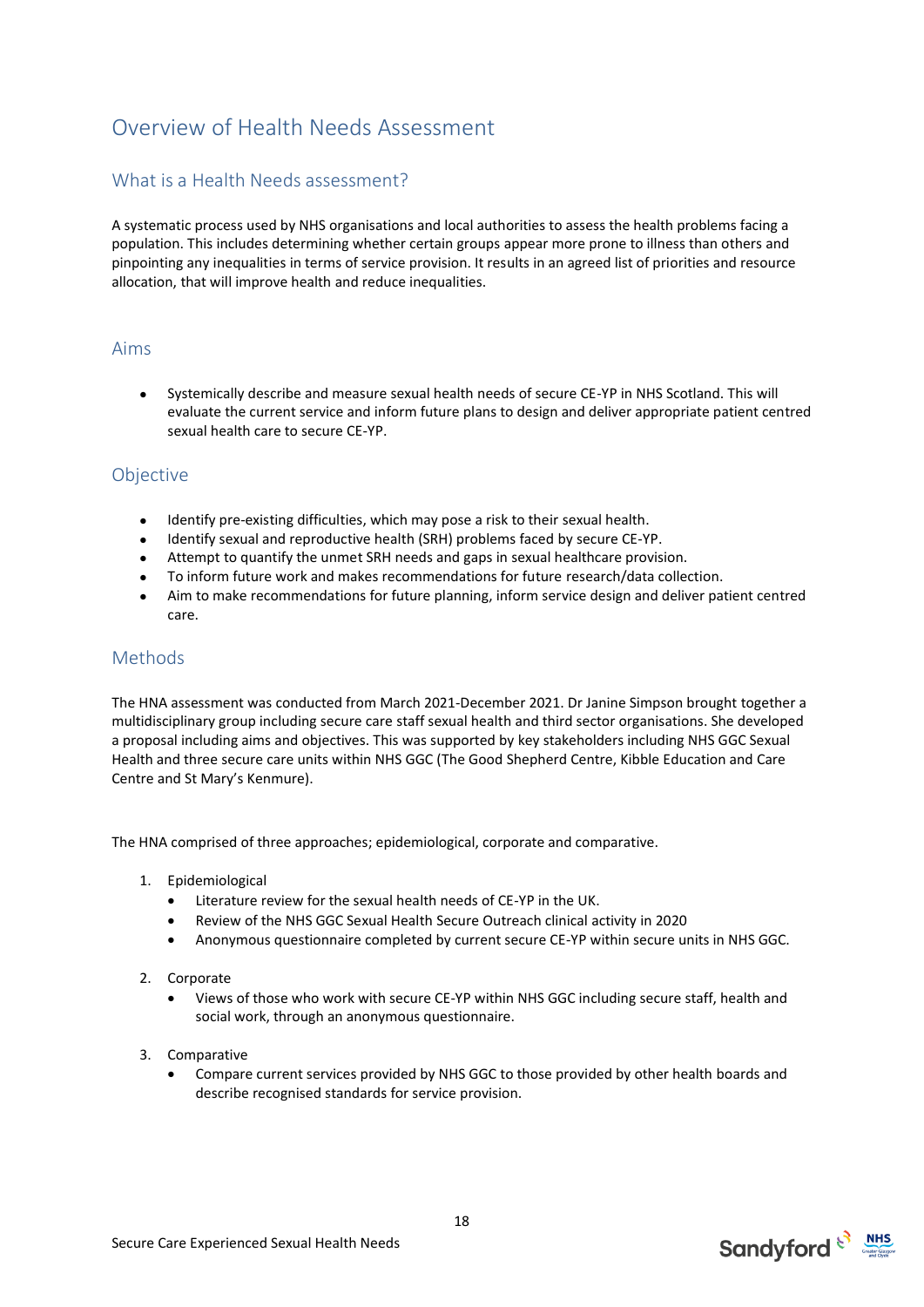#### <span id="page-18-0"></span>Methods: Epidemiological - literature review

A literature review was conducted on the sexual health needs of secure CE-YP. A review of databases including Medline, Assia, Social Science Abstracts from 2006 – 2021 was performed. The search terms are detailed in [appendix 1.](#page-50-0) Titles and abstracts were reviewed, and the full text of any documents examined. Priority was given to any UK based document.

#### <span id="page-18-1"></span>Methods: Epidemiological - NHS GGC Sexual Health Secure Outreach clinical activity in 2020

A retrospective case note review was performed of the electronic sexual health records (NaSH System  $TM$ ) from 1<sup>st</sup> January 2020-31<sup>st</sup> December 2020 for those who had a booked outreach appointment. Individual attendees were reviewed, and any additional follow up was captured within the clinical activity. A proforma was developed and used to capture clinical activity data from the electronic records. This was stored and collated in Microsoft Excel™ on a password protected NHS computer. The proforma is detailed in [appendix 2.](#page-51-1)

In 2020, a total of 67 attendances were recorded, with 45 individual young people attending the outreach clinic.

## <span id="page-18-2"></span>Methods: Epidemiological - Anonymous questionnaire completed by current secure CE-YP within secure units in NHS GGC

An anonymous questionnaire was developed to determine the sexual health needs of current secure CE-YP. This is detailed in [appendix 3.](#page-56-0)

Areas addressed:

- Demographics
- Previous and future engagement with sexual health services
- Contraception use and sexually transmitted infection (STI) screening
- HPV vaccination status
- Drug and alcohol use
- Relationship Sexual Health and Parenthood education

The questionnaire was designed by Dr Janine Simpson and peer reviewed. Input was sought from the STARR group, who have lived experience of secure care. Guidance was provided from Health Improvement and CYCJ with regards to content, appropriateness and wording. Care was taken to avoid potential for distress by focusing on service delivery and their own health needs, rather than lived experiences.

An information sheet was developed, answering a series of questions. If the young person wished to proceed with the study, a short consent form, was completed and stored in a locked filing cabinet separately. This is detailed in [appendix 4.](#page-61-0)

All young people aged 13-18 years were invited to complete the questionnaire over a 6 week period in October-November 2021, which was advertised by word of mouth and posters within the health and education centres in the units. Young people who were not deemed to have capacity were not included in this study. Secure care health staff assessed for this.

It was available to complete on digital and paper format. Due to restrictions with electronic devices, all units opted for paper copies (which could be translated), which allowed young people the option to complete the questionnaire in the privacy of their room. This also reduced face to face contacts due to Covid-19 restrictions. Health staff were present or nearby when the form was completed, providing support and onward referral if needed for the young person.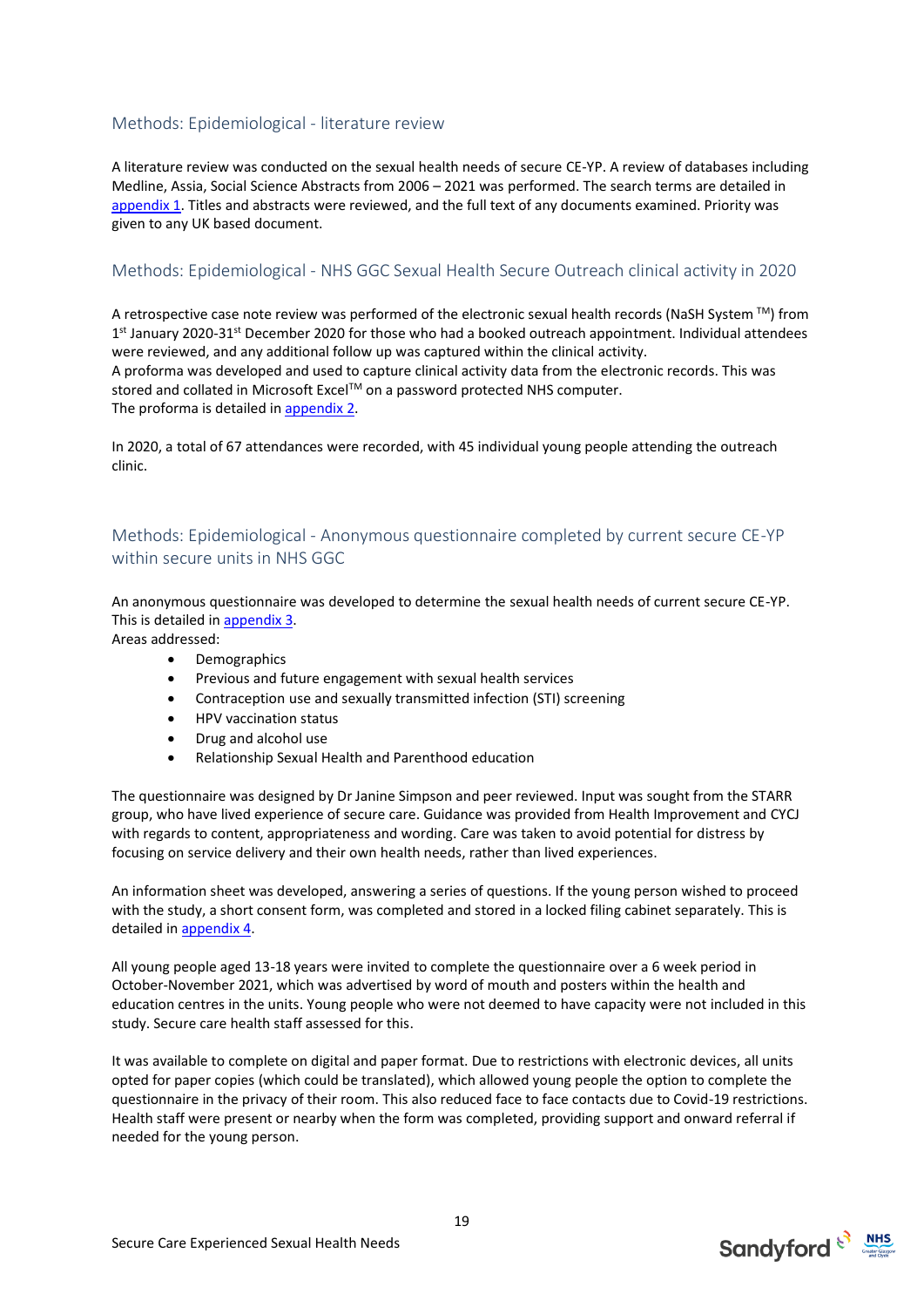Recruitment was incentivised with all young people who participated (at any level) provided with a £20 Amazon™ voucher after completion. This was funded by NHS GGC Sexual Health Improvement Team (total £1, 000).

Ethical approval was not required by NHS GGC as it was focused on service improvement, however the Kibble Education and Care Centre required an ethics submission. This is detailed in [appendix 5.](#page-64-0)

Results were collected and collated on Microsoft Excel™ on an NHS password protected laptop.

A total of 50 young people were recruited in the study from a potential 60, with a response rate of 83.3%. Two of the entries were excluded due to more than 50% form being incomplete.

This gave a total study size of 48 current secure CE-YP (response rate 80%).

#### <span id="page-19-0"></span>Methods: Corporate Needs Assessment

An anonymous questionnaire was developed and distributed to those working with secure CE-YP within NHS GGC to determine areas of good practice and areas for improvement. This is detailed i[n appendix 6.](#page-75-0) Areas addressed:

- Demographics
- Experience supporting young people
- Access to sexual health care for secure CE-YP
- Training needs

The questionnaire was designed by Dr Janine Simpson, and peer reviewed. Guidance was provided from Health Improvement and CYCJ with regards to content, appropriateness and wording.

An information sheet was developed, answering a series of questions. If they wished to proceed with the study, a short consent form, was completed and stored in a locked filing cabinet separately. This is detailed in [appendix 7.](#page-79-0)

Ethical approval was not required by NHS GGC as it was focused on service improvement, however the Kibble Education and Care Centre required an ethics submission. This is detailed in [appendix 5.](#page-64-0)

The questionnaire was distributed electronically and in hard copy to a wide range of staff involved in working with secure CE-YP. The study invitation was open ended, and thus a response rate could not be calculated. Included on the email distribution list were:

- Education
- Health (including vulnerabilities team and primary care)
- Social work (including addictions)
- Centre Youth and Criminal Justice
- Third sector organisations

Results were collected and collated on Microsoft Excel<sup>TM</sup> on an NHS password protected laptop. There were 19 respondents.



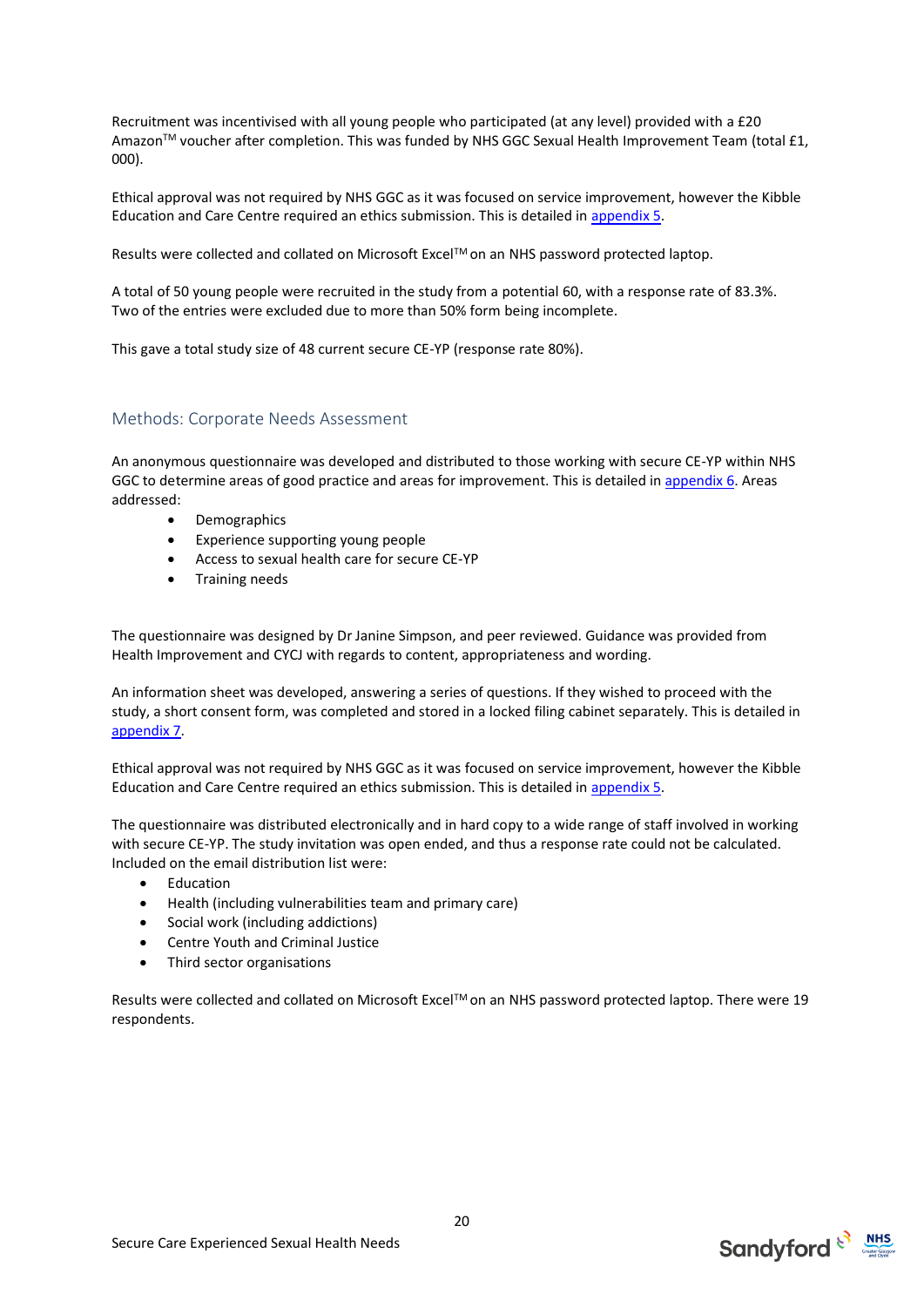#### <span id="page-20-0"></span>Methods: Comparative Needs Assessment

An anonymous questionnaire was developed and distributed to those working within the other two secure care units in NHS Scotland. This is detailed i[n appendix 8.](#page-81-0)  The aim was to establish the current sexual health care provision within units in Scotland and learn from any best practice.

The questionnaire was designed by Dr Janine Simpson, and peer reviewed. An information sheet was developed, answering a series of questions. If they wished to proceed with the study, a short consent form, was completed and stored in a locked filing cabinet separately. This is detailed in [appendix 9.](#page-83-0)

The questionnaire was distributed electronically. Both units replied, with a response rate of 100%.

# <span id="page-20-1"></span>Ethical Approval

Advice was sought from the West of Scotland Ethics Committee, who confirmed that the sexual HNA was a service evaluation (as opposed to research) and as such formal ethical approval was not required. As part of the approval process, Kibble Education and Care Centre requested ethical approval through their internal process. This was completed and granted. It is detailed in [appendix 5](#page-64-0). St Mary's Kenmure and The Good Shepherd Centre approved the work.



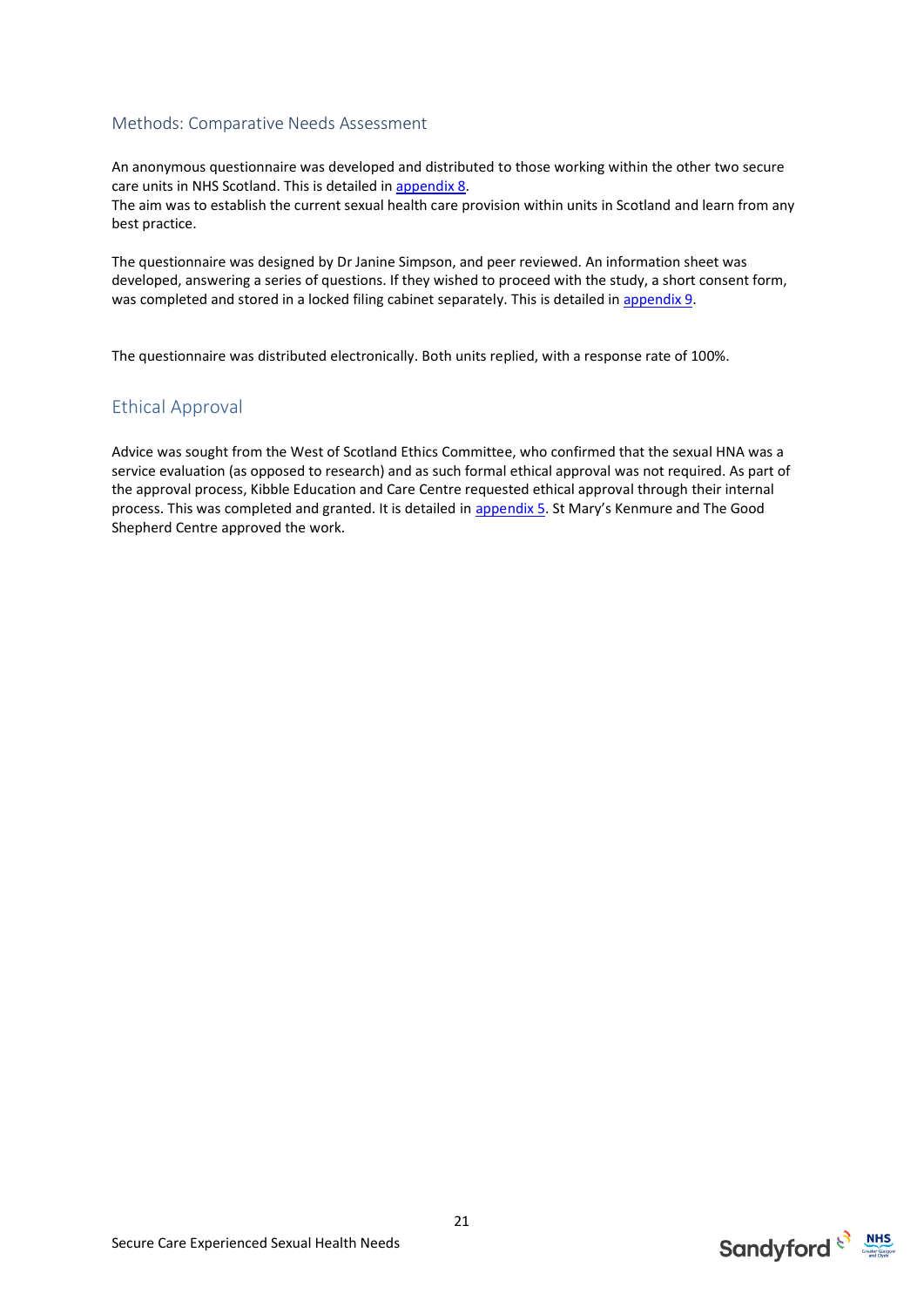# <span id="page-21-0"></span>Epidemiological Needs Assessment: NHS GGC Sexual Health Secure Outreach clinical activity in 2020

Sandyford Sexual Health Service currently provide a monthly outreach service to three secure units in NHS Scotland (St Mary's Kenmure, Good Shepherd Centre and The Kibble Education and Care Centre), funded by NHS GGC Sexual Health Services.

The session is staff by a band 6 Specialist Sexual and Reproductive Health nurse for young people. Each session lasts for 4 hours, with a maximum capacity of approximately eight 30-minute appointments, although this can vary depending on needs. Time is also allocated to complete documentation, reviewing results and further follow up including linking with other professional's e.g. social work.

Often the units provide details of the young people wishing to attend prior to attendance, to facilitate for confidential sexual health records to be generated (if they have not already accessed sexual health service in Scotland). The young people are seen within the individual secure unit's health suites, which have access to an examination couch, scales and resuscitation equipment. A vaccine transporter has been purchased to facilitate vaccinations.

Services which can be accessed and provided include:

- Full sexually transmitted infection screening (including chlamydia, gonorrhoea and venous or dry blood sampling for blood borne viruses and syphilis) including initiating partner notification.
- Immediate access to a range of contraceptives including emergency contraception, pills, patches, rings, injectable and implant methods.
- Fast track referral for intrauterine contraception at Sandyford Sexual Health Services.
- Urine pregnancy testing.
- Treatment of sexually transmitted infections including chlamydia, gonorrhoea, syphilis, herpes simplex virus and genital warts.
- Treatment for candidiasis and bacterial vaginosis.
- Opportunistic human papilloma virus and hepatitis A and B vaccinations.

#### <span id="page-21-1"></span>Demographics

In 2019, 147 outreach attendances were recorded on the sexual health system (NaSHTM) from 68 individual young people. This decreased in 2020 due to the Covid-19 pandemic, where 67 attendances were recorded from 45 individuals, of a mean age 15.3 years (range 12-18 years). The breakdown of attendance locations and demographics are detailed i[n table 1](#page-21-2) and [2.](#page-21-3)

#### <span id="page-21-2"></span>Table 1: Outreach locations

<span id="page-21-3"></span>

| <b>Outreach Location</b>             | n  | %     |
|--------------------------------------|----|-------|
| St Mary's Kenmure                    | 25 | 55.6% |
| Good Shepherd                        | 14 | 31.1% |
| Kibble                               | 4  | 8.9%  |
| Royal Hospital for Children, Glasgow | 1  | 2.2%  |
| Orr Street                           |    | 2.2%  |
| Total                                | 45 | 100%  |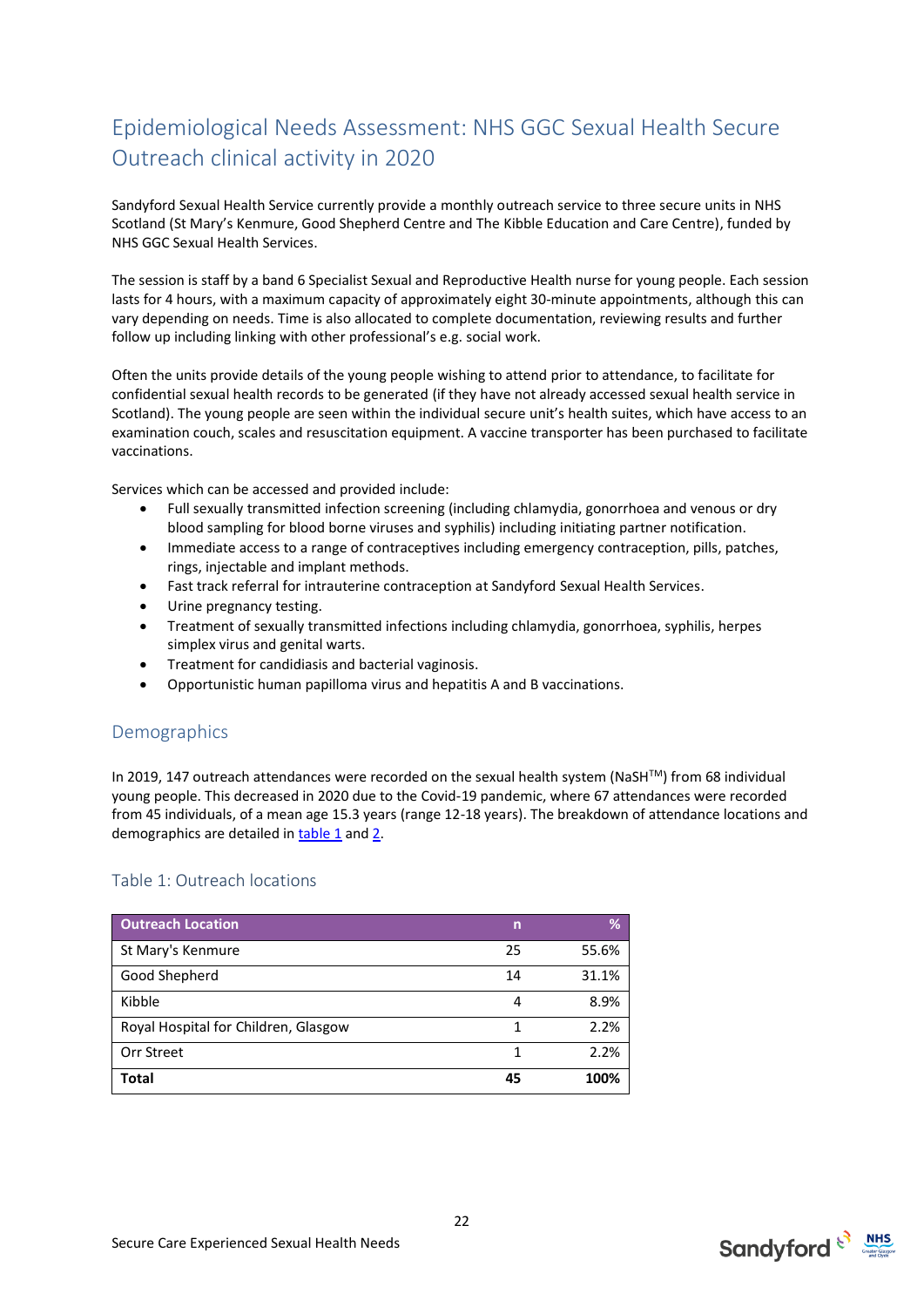#### <span id="page-22-0"></span>Table 2: Demographics

| <b>Demographics</b>     |                     | n              | %    |
|-------------------------|---------------------|----------------|------|
| Age                     | 12 years            | $\mathbf{1}$   | 2.2  |
|                         | 13 years            | 3              | 6.7  |
|                         | 14 years            | 7              | 15.5 |
|                         | 15 years            | 13             | 28.9 |
|                         | 16 years            | 13             | 28.9 |
|                         | 17 years            | 7              | 15.6 |
|                         | 18 years            | $\mathbf{1}$   | 2.2  |
|                         |                     |                |      |
| Gender                  | Female              | 24             | 53.3 |
|                         | Male                | 19             | 42.2 |
|                         | Trans male          | 2              | 4.4  |
|                         | <b>Trans female</b> | 0              | 0    |
|                         |                     |                |      |
| <b>Residing country</b> | Scotland            | 35             | 77.8 |
|                         | England             | 9              | 20   |
|                         | Wales               | 1              | 2.2  |
|                         |                     |                |      |
| <b>Sexuality</b>        | Heterosexual        | 41             | 91.1 |
|                         | Gay                 | $\overline{2}$ | 4.4  |
|                         | Lesbian             | $\mathbf{1}$   | 2.2  |
|                         | <b>Bisexual</b>     | 1              | 2.2  |

Of the 45 young people who attended, 16 were residents within NHS GGC, with the majority from Glasgow City (n=9). Where recorded, other Scottish residents were from Lanarkshire (n=3), Ayrshire (n=3), Lothian (n=3), Grampian (n=2) and Forth Valley (n=3).

# <span id="page-22-1"></span>Sexual Health Encounters

For most young people, the outreach appointment was their first contact with sexual health services (n=24; 53.3%). Where young people had attended sexual health services in Scotland, 347 encounters were recorded, averaging 16.5 encounters for 21 individuals (mode 6-10; range 1-84 encounters). Further details are provided in [table 3.](#page-22-2)

<span id="page-22-2"></span>Specialist mental health support was provided via Child and Adolescent Mental Health Services (n=21) and Forensic Child and Adolescent Mental Health Service (n=8). 2 young people had input from the NHS Scotland Gender Identity Clinic.



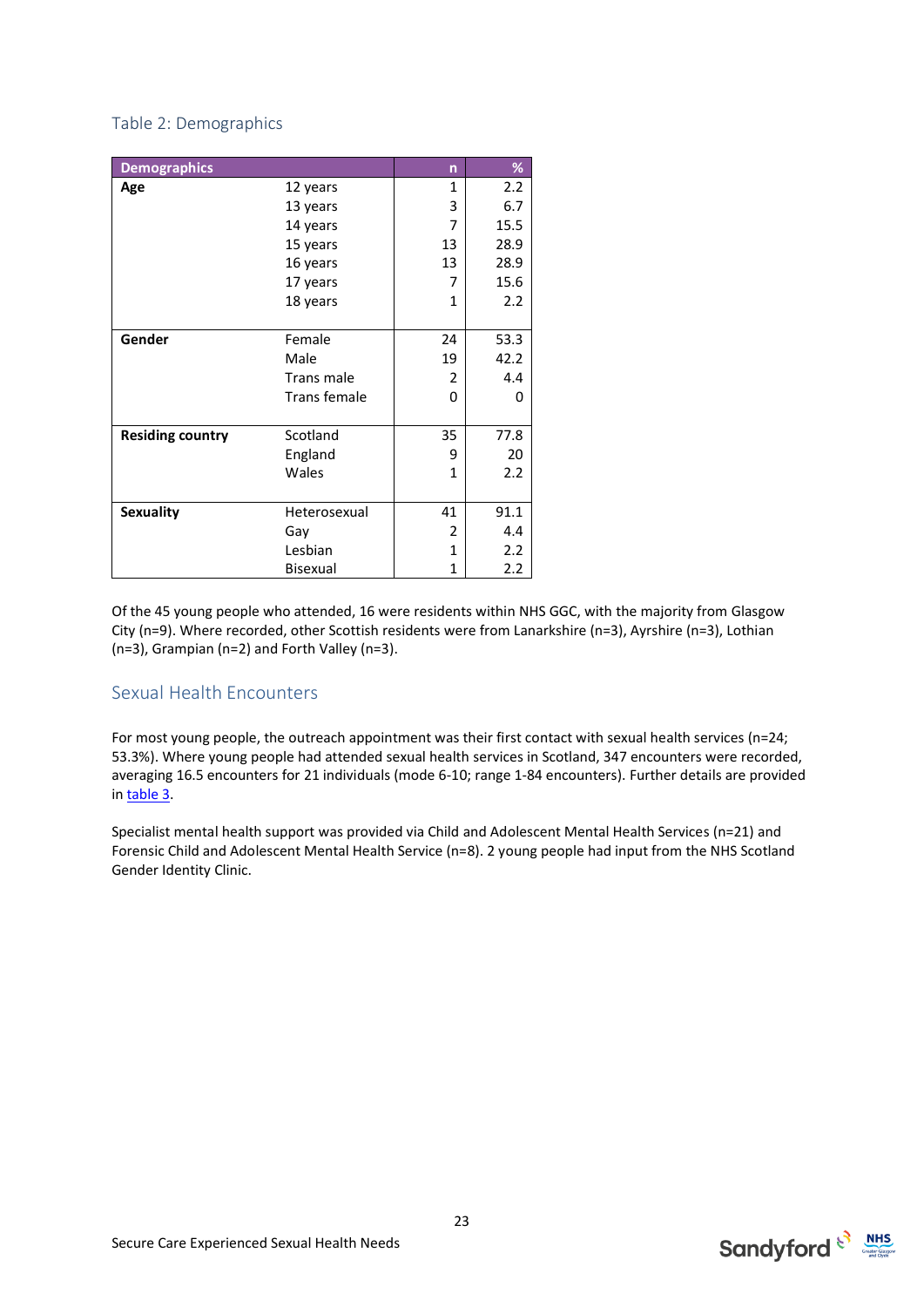#### <span id="page-23-0"></span>Table 3: Previous NHS Scotland Sexual Health Encounters

| <b>Previous clinical encounter</b>              | n   |
|-------------------------------------------------|-----|
| Sandyford Outreach                              | 16  |
| Sandyford Virtual                               | 71  |
| Sandyford Young People Specialist               | 3   |
| Sandyford Young People Drop In                  | 17  |
| Archway Sexual Assault Referral Centre, Glasgow | 2   |
| Abortion Service, Glasgow                       |     |
| Other health board clinical appointment         | 71  |
| Other health board virtual encounter            | 167 |
| Total                                           | 347 |

In 2020, 74 outreach appointments were offered, with 98 virtual follow up appointments. Each young person seen had an average of 4.2 contacts (mode 1-5 encounters) in 2020. A breakdown is detailed in [table 4.](#page-23-1)

#### <span id="page-23-1"></span>Table 4: NHS Scotland Sexual Health Encounters following outreach appointment

| <b>Encounters following outreach appointment</b> | 2020          | 2021 |
|--------------------------------------------------|---------------|------|
| Sandyford Outreach                               | 74            | 14   |
| Sandyford Virtual                                | 98            | 49   |
| Sandyford Young People Specialist                | 3             | 4    |
| Sandyford Young People Drop In                   | 5             | 8    |
| Archway Sexual Assault Referral Centre, Glasgow  | 1             | 3    |
| Sandyford Outreach                               | 0             | 5    |
| NHS Scotland Gender Identity Clinic, Glasgow     | 1             | O    |
| Other health board clinical appointment          | $\mathfrak z$ | 5    |
| Other health board virtual encounter             | 4             | 20   |
| <b>Total</b>                                     | 188           | 108  |
| Mean                                             | 4.2           | 2.4  |

#### <span id="page-23-2"></span>Care Placements

Where documented, 44.4% (n=20) had previous care placements, with 7 having previous secure CE and 16 having residential care experience. Establishing the number of previous placements was not possible from the dataset.

<span id="page-23-3"></span>Where documented (31/45), reasons for admission included child sexual exploitation (CSE) risk (n=12), mental health reasons (n=12), drug use (n=9) and criminal justice (n=2). Further details are found in [table 5.](#page-23-3)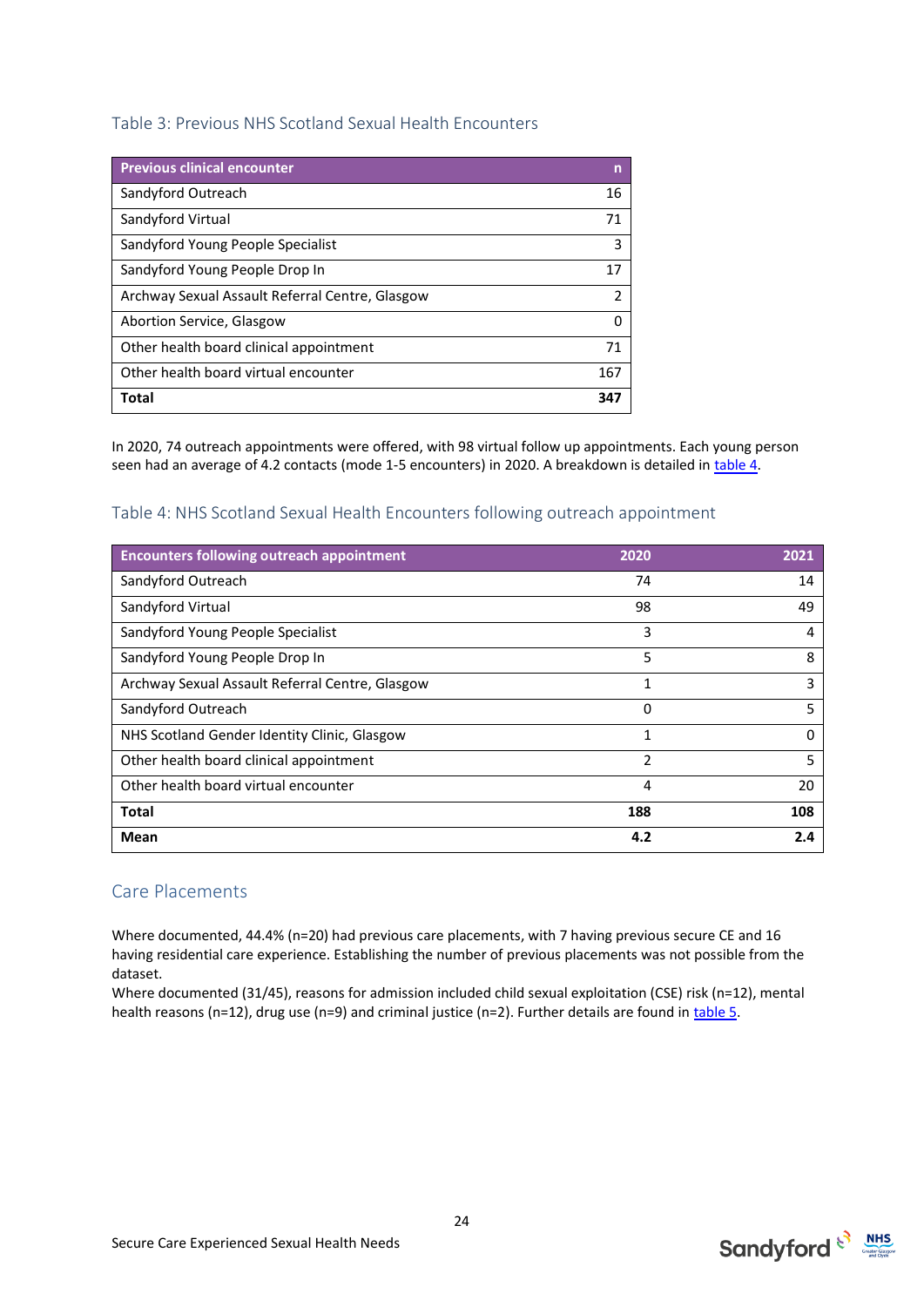#### <span id="page-24-0"></span>Table 5: Reason for secure care admission

| <b>Reason for secure care admission</b> | n              |
|-----------------------------------------|----------------|
| Not documented                          | 14             |
| <b>CSE Risk</b>                         | 12             |
| Drug use                                | 9              |
| Alcohol use                             | 5              |
| Mental health                           | 8              |
| Self-harm                               | 4              |
| Safety risk                             | 4              |
| <b>Criminal Justice</b>                 | 3              |
| Physical abuse                          | 3              |
| Parental drug use                       | $\overline{2}$ |
| Sexual assault                          | $\mathbf{1}$   |
| Trauma                                  | 1              |

## <span id="page-24-1"></span>Sexual Health

88.9% (n=40) were sexually active, with 25% (n=10) of young people experiencing their first sexual contact under the age of 13. 37.5% (n=15) were 13 years old when they had their first sexual contact. 55% (11/20) had documented 6 or more partners. Further details are in [table 6.](#page-24-2)

#### <span id="page-24-2"></span>Table 6: Sexual health overview – those sexually active

| <b>Category</b>             |                | $\mathsf{n}$ | %   |
|-----------------------------|----------------|--------------|-----|
| Age at first sex            | 11 years       | $\mathbf{1}$ | 3%  |
|                             | 12 years       | 9            | 23% |
|                             | 13 years       | 15           | 38% |
|                             | 14 years       | 2            | 5%  |
|                             | 15 years       | 4            | 10% |
|                             | Not documented | 9            | 50% |
|                             |                |              |     |
| Gender of partners          | Male           | 17           | 43% |
|                             | Female         | 19           | 48% |
|                             | Both           | 1            | 3%  |
|                             | Not documented | 3            | 8%  |
|                             |                |              |     |
| Number of previous partners | $1 - 5$        | 9            | 23% |
|                             | $6 - 10$       | 6            | 15% |
|                             | $11 - 15$      | 2            | 5%  |
|                             | $16 - 20$      | 2            | 5%  |
|                             | $100+$         | 1            | 3%  |
|                             | Not documented | 20           | 50% |

Only 3/40 (7.5%) always used condoms, with 16/40 (40%) never using condoms. 35/45 (77.8%) young people had also never used contraception. Three individuals reported sexual contact with someone from overseas.

16/40 reported previous non-consensual sex, with 7.5% (n=3) involved in transactional sex. For those with documented non-consensual sex, 6/16 (37.5%) was within the last year.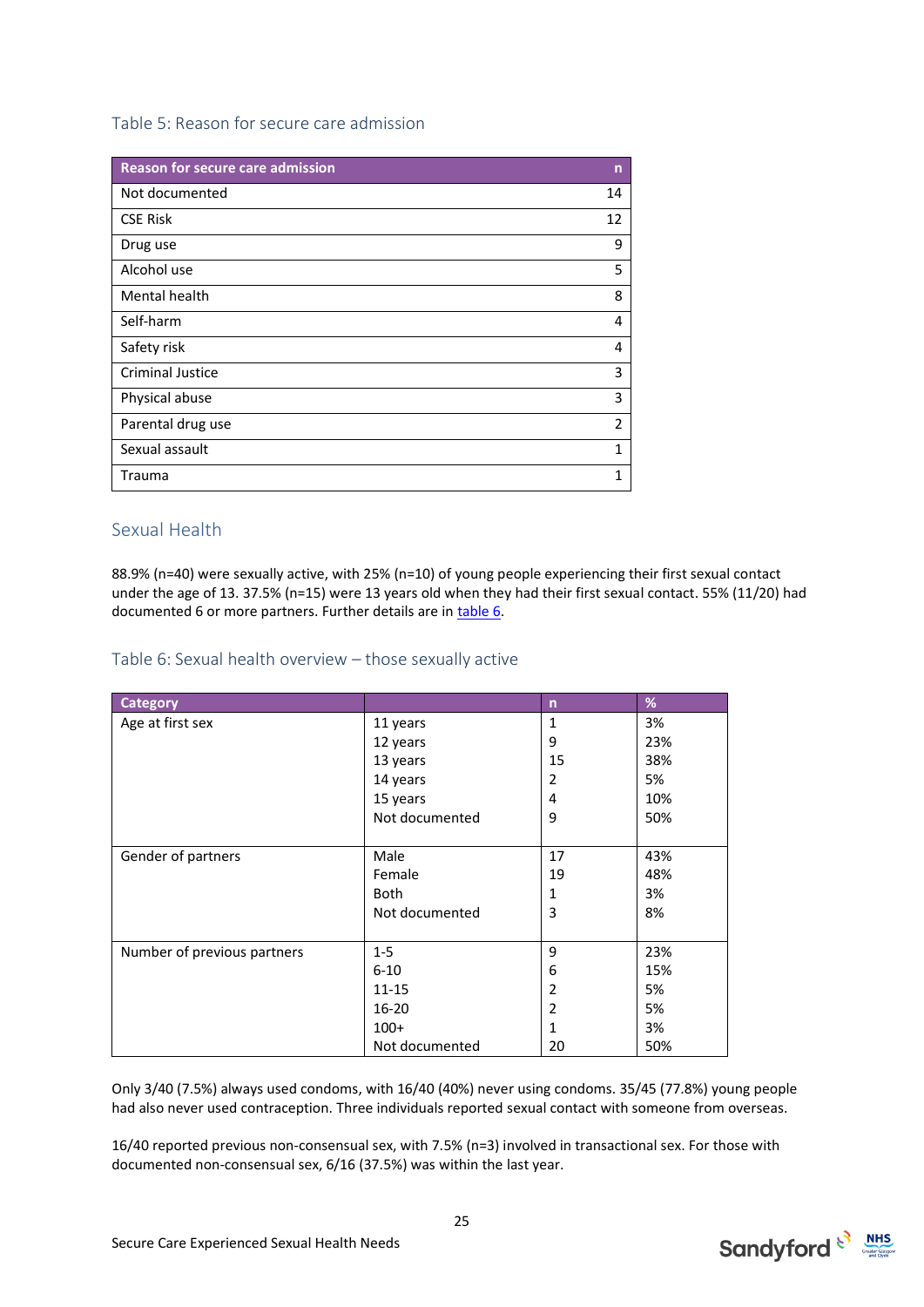There was no documented history of non-professional tattoos or injecting drug use, with 1 person reporting a previous sexual partner who injected drugs.

3 young people reported a previous pregnancy, with one during their secure care experience. Further details are provided in [table 7.](#page-25-0)

<span id="page-25-0"></span>

| <b>Sexual health details</b>  | <b>Outcome</b>       | $\mathsf{n}$   | %     |
|-------------------------------|----------------------|----------------|-------|
| Previous contraception use    | Yes                  | 9              | 20%   |
|                               | <b>No</b>            | 35             | 78%   |
|                               | Not documented       | $\mathbf{1}$   | 2%    |
|                               |                      |                |       |
| Condom Use                    | Always               | 3              | 7.5%  |
|                               | Sometimes            | 19             | 47.5% |
|                               | Never                | 16             | 40.0% |
|                               | Not documented       | $\overline{2}$ | 5.0%  |
|                               |                      |                |       |
| Sex Overseas                  | <b>Yes</b>           | 3              | 7.5%  |
|                               | <b>No</b>            | 37             | 92.5% |
|                               |                      |                |       |
| Non-consensual sex            | Yes                  | 16             | 40%   |
|                               | No                   | 23             | 58%   |
|                               | Not documented       | $\mathbf{1}$   | 3%    |
|                               |                      |                |       |
| Duration                      | Less than 1 year ago | 6              | 38%   |
|                               | More than 1 year ago | 10             | 63%   |
|                               |                      |                |       |
| Involved in transactional sex | Yes                  | 3              | 8%    |
|                               | No                   | 36             | 90%   |
|                               | Not documented       | 1              | 3%    |

#### <span id="page-25-1"></span>Social History

Almost half of the young people were current smokers (48.9%, 22/45), with only 9 (20%) documented as never smoking tobacco. 55.6% (25/45) reported a history of binge drinking alcohol, with 6/45 recorded as "*within sensible limits*". The mean age for the study was 15.3 years.

Over two thirds of young people reported illicit drug use, with only 16% (n=7) documented as never using. Focusing on drug type cannabis (n=23), ecstasy (n=18), cocaine (n=16) and valium (n=11) were the most common, with 20 young people using 2 or more drugs. Further details are i[n table 8.](#page-25-2)

<span id="page-25-2"></span>Experience of domestic abuse (n=12), rape/sexual assault (n=14) and child sexual abuse (n=3) was reported by young people, with 20 young people denying any form of gender-based violence.

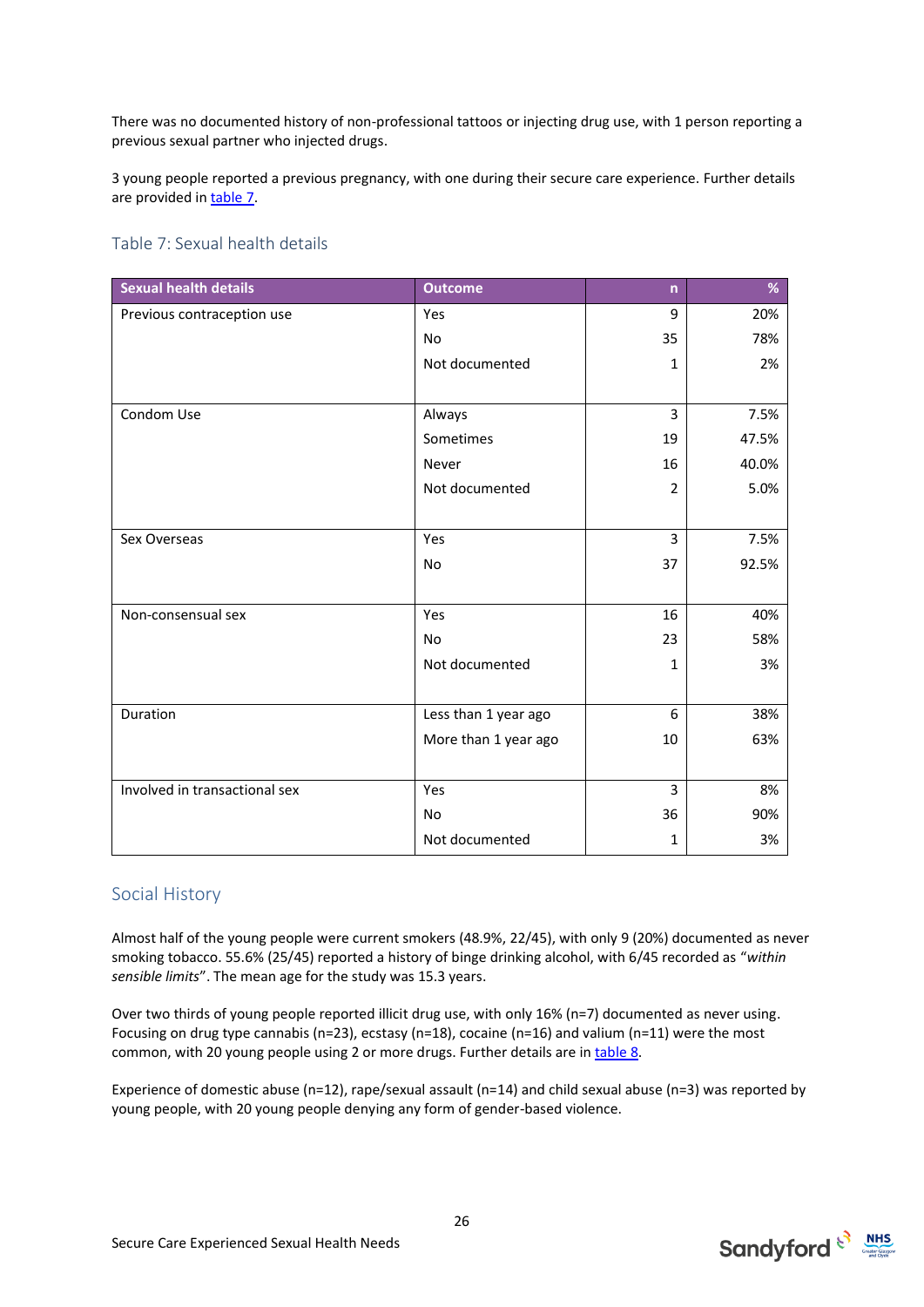# <span id="page-26-0"></span>Table 8: Social history

| <b>Social history topic</b>  | <b>Response</b>         | $\overline{\mathsf{n}}$ | %     |
|------------------------------|-------------------------|-------------------------|-------|
| <b>Smoking</b>               | Current                 | 22                      | 48.9% |
|                              | Ex                      | 5                       | 11.1% |
|                              | Never                   | 9                       | 20.0% |
|                              | Not documented          | 9                       | 20.0% |
| Alcohol                      | Within accepted units   | 6                       | 13.3% |
|                              | Binge                   | 25                      | 55.6% |
|                              | Never                   | 8                       | 17.8% |
|                              | Not documented          | 6                       | 13.3% |
|                              |                         |                         |       |
| <b>Drugs</b>                 | Yes                     | 30                      | 66.7% |
|                              | Ex                      | $\overline{2}$          | 4.4%  |
|                              | Never                   | 7                       | 15.6% |
|                              | Not documented          | 6                       | 13.3% |
|                              |                         |                         |       |
| <b>Drug Type</b>             | Cannabis                | 23                      |       |
| (Multiple responses)         | Ecstasy                 | 18                      |       |
|                              | Cocaine                 | 16                      |       |
|                              | Valium                  | 11                      |       |
|                              | Hash                    | 4                       |       |
|                              | Ketamine                | 4                       |       |
|                              | Codeine                 | 1                       |       |
|                              | Acid                    | $\mathbf{1}$            |       |
|                              | Alprazolam              | $\mathbf{1}$            |       |
|                              | Not documented          | $\mathbf{1}$            |       |
|                              |                         |                         |       |
| Number of drug classes used  | $\mathbf{1}$            | 9                       |       |
| (Multiple responses)         | $\overline{\mathbf{c}}$ | 4                       |       |
|                              | 3                       | 6                       |       |
|                              | 4                       | 7                       |       |
|                              | 5                       | 3                       |       |
|                              | Not documented          | $\mathbf{1}$            |       |
|                              |                         |                         |       |
| <b>Gender based violence</b> | Domestic abuse          | 12                      |       |
| (Multiple responses)         | Rape/sexual assault     | 14                      |       |
|                              | Child sexual abuse      | 3                       |       |
|                              | Other                   | 2                       |       |
|                              | Denies                  | 20                      |       |
|                              | Not documented          | 4                       |       |
|                              |                         |                         |       |

27

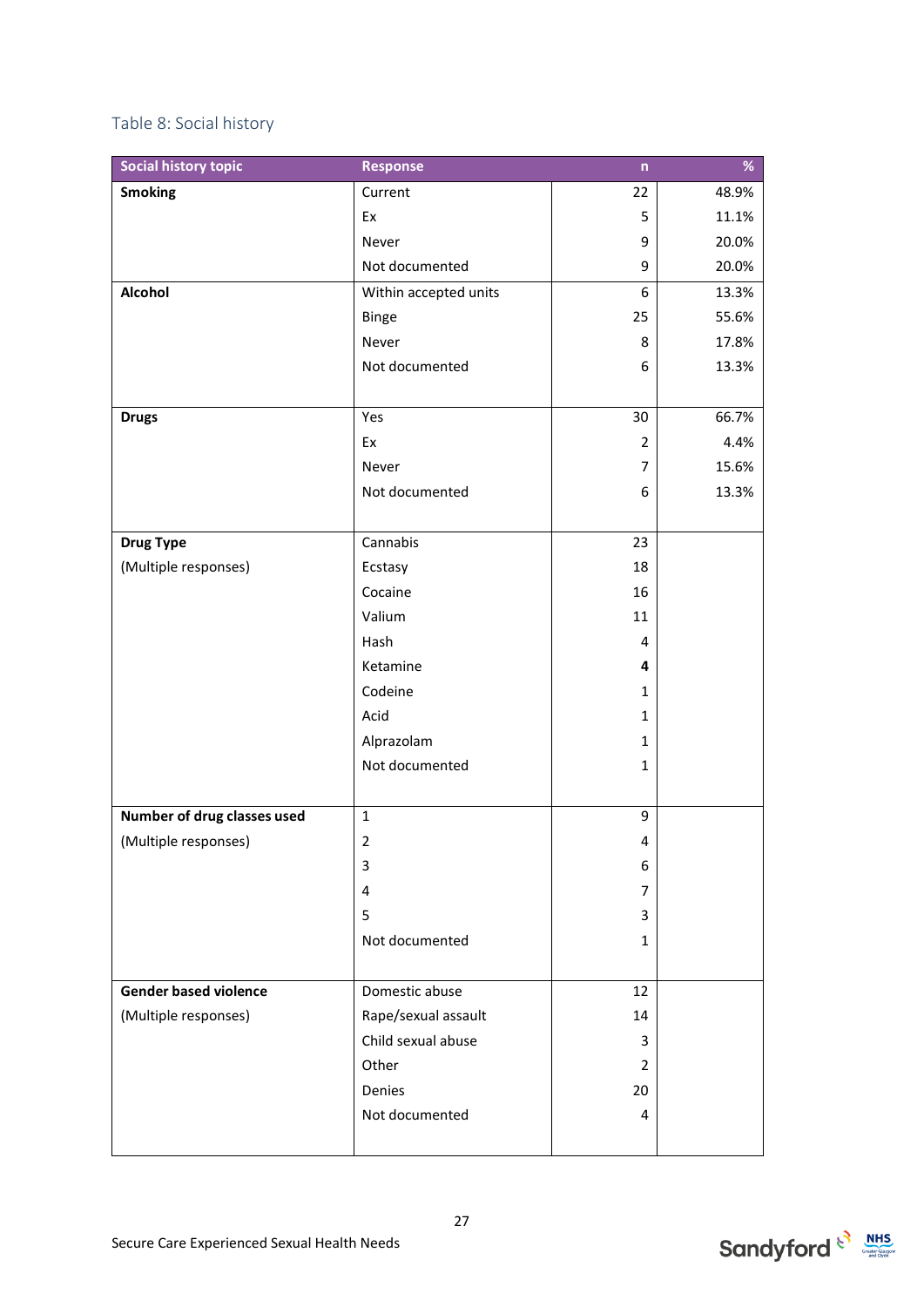In 2020, for those sexually active (n=40), 30 (75%) young people were offered and accepted dual chlamydia and gonorrhoea testing and 22 (55%) accepted blood borne virus (HIV, hepatitis B and C) and syphilis serology. 3 young people required antibiotics for chlamydia infection.

# <span id="page-27-0"></span>Treatment Provision

Contraception was provided to 11 young people at the initial outreach appointment including combined hormonal pill (n=4), progestogen-only pill (n=2) and progestogen-only implant (n=4). 2 young people were fast tracked to have intrauterine contraception fitted at Sandyford Central.

2/45 received hepatitis B vaccination at the initial outreach appointment with 3/45 administered their HPV vaccination at a subsequent outreach appointment. Further details can be found in [table 9.](#page-27-1)

#### <span id="page-27-1"></span>Table 9: Young people sexual health outreach prescriptions

| <b>Prescriptions</b>           | <b>This Appointment</b> | <b>Subsequent outreach</b> | <b>Specialist Appointment</b> |
|--------------------------------|-------------------------|----------------------------|-------------------------------|
|                                | n                       | n                          | n                             |
| <b>Combined hormonal pill</b>  | 4                       |                            |                               |
| <b>Combined hormonal patch</b> |                         | $\mathbf{1}$               |                               |
| Progestogen-only pill          | $\overline{2}$          | 1                          | $\overline{2}$                |
| Progestogen-only injectable    | 1                       | 1                          | 1                             |
| Progestogen-only implant       | 4                       | $\mathfrak{p}$             | 1                             |
| Progestogen-only               |                         |                            | $\overline{2}$                |
| intrauterine contraception     |                         |                            |                               |
| Antibiotics chlamydia          |                         | 3                          |                               |
| <b>HPV Vaccine</b>             |                         | 3                          |                               |
| <b>HBV Vaccine</b>             | $\overline{2}$          | 1                          |                               |
| <b>Herpes Simplex Virus</b>    | 1                       |                            |                               |
| <b>Suppression</b>             |                         |                            |                               |
| Relactogel                     | 1                       | 1                          |                               |
| <b>Aqueous cream</b>           |                         | 1                          |                               |
| <b>Ultrasound scan</b>         |                         |                            | 1                             |



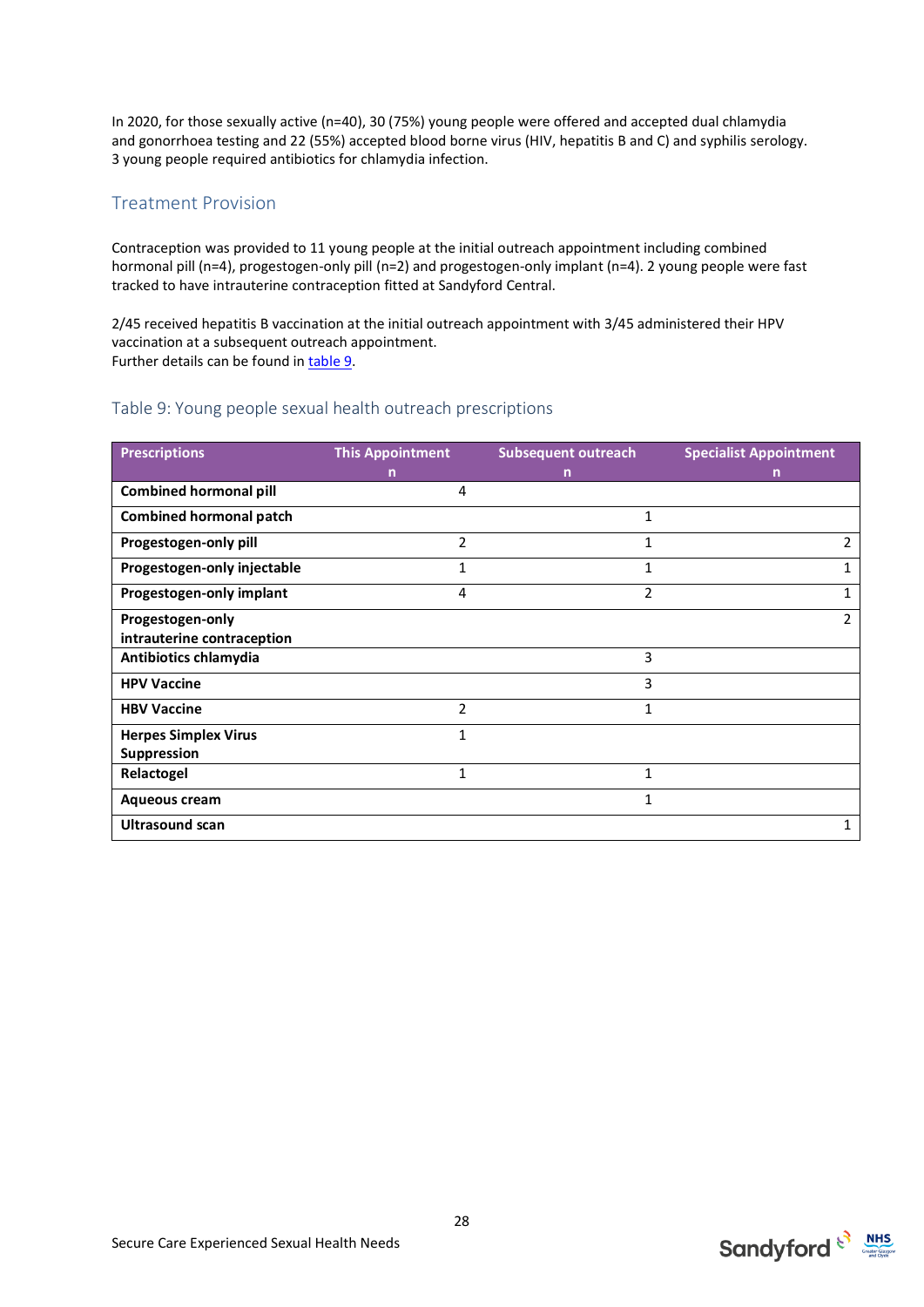# <span id="page-28-0"></span>Epidemiological: Anonymous questionnaire for current secure care experienced young people

Over the 6-week period of data collection, 50 young people completed the survey out of a potential 60 (response rate 83%). Two entries were excluded (modified response rate 80%) due to more than 50% form being incomplete.

# <span id="page-28-1"></span>Demographics

The mean respondent age was 15.1 years (range 12-17 years). The majority were from Scotland (n=28; 58%), with other young people originally residing in England (n=18; 38%), Wales and Republic of Ireland (n=2; 4%). Most respondents were male (n=26; 54%), with 38% female (n=18) and 2 trans males and 1 non-binary young person. The majority were heterosexual 83% and white British 85% (n=41), with only a small number of young people from a Black Asian and Minority Ethnic backgrounds (n=4; 8%). Further demographics are contained withi[n table 10.](#page-28-2)

#### <span id="page-28-2"></span>Table 10: Demographics for secure CE-YP

| <b>Demographics</b>     |                     | n              | %   |
|-------------------------|---------------------|----------------|-----|
| Age                     | 12                  | 2              | 4%  |
|                         | 13                  | 6              | 13% |
|                         | 14                  | 8              | 17% |
|                         | 15                  | 10             | 21% |
|                         | 16                  | 15             | 31% |
|                         | 17                  | 7              | 15% |
| <b>Residing country</b> | Scotland            | 28             | 58% |
|                         | England             | 18             | 38% |
|                         | Wales               | 1              | 2%  |
|                         | Republic of Ireland | 1              | 2%  |
| Gender                  | Female              | 18             | 38% |
|                         | Male                | 26             | 54% |
|                         | Trans male          | $\overline{2}$ | 4%  |
|                         | Non-binary          | 1              | 2%  |
|                         | Prefer not to say   | 1              | 2%  |
| <b>Sexuality</b>        | Heterosexual        | 40             | 83% |
|                         | Lesbian/gay         | 4              | 8%  |
|                         | Bisexual            | $\overline{2}$ | 4%  |
|                         | Prefer not to say   | $\overline{2}$ | 4%  |
| <b>Ethnicity</b>        | White British       | 41             | 85% |
|                         | White Other         | 3              | 6%  |
|                         | African             | $\mathbf{1}$   | 2%  |
|                         | Black/Caribbean     | $\mathbf{1}$   | 2%  |
|                         | Multiple/mixed      | 1              | 2%  |
|                         | Jewish              | 1              | 2%  |

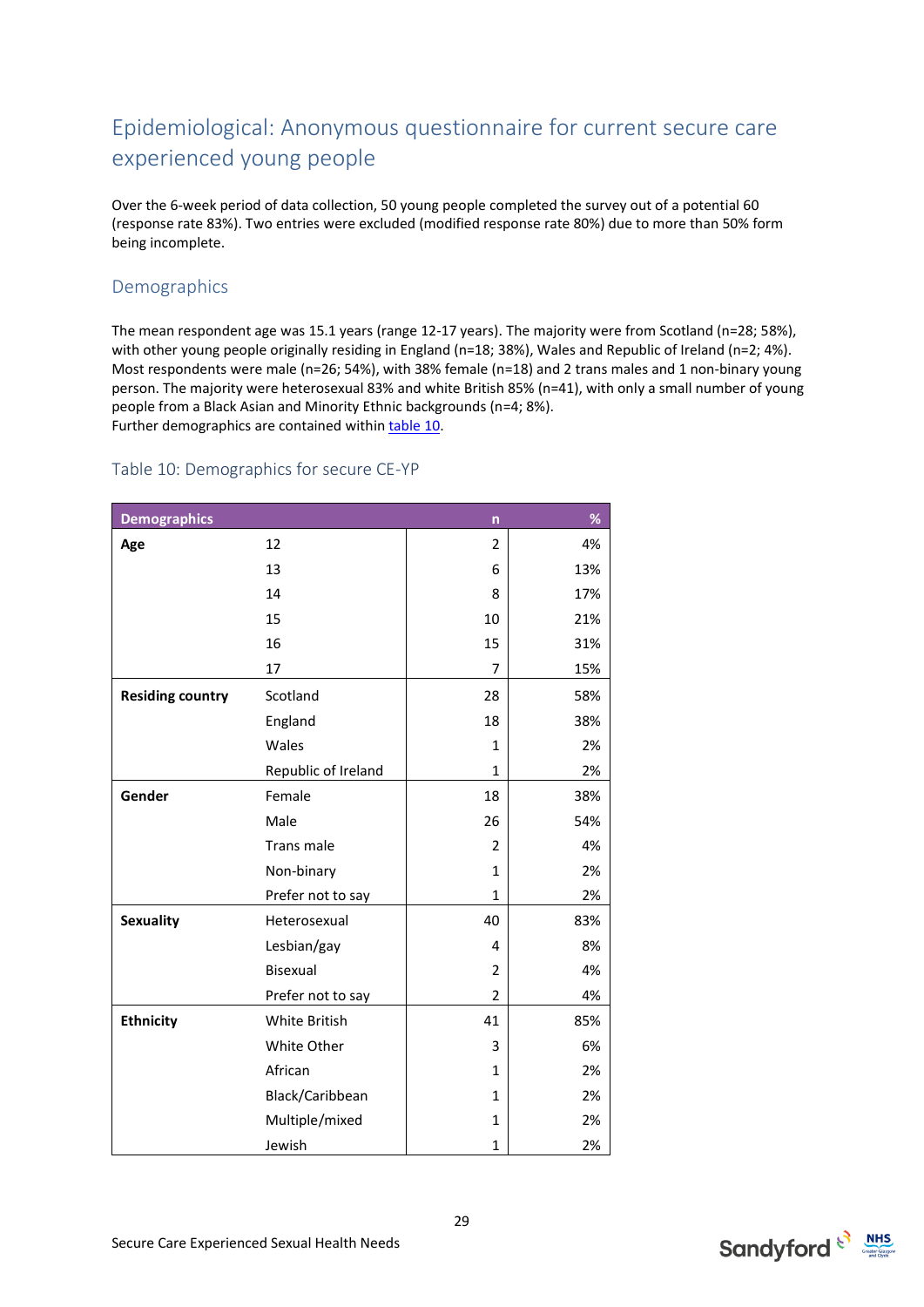# <span id="page-29-0"></span>Sexual Health Access

50% of young people had accessed services related to their health services in the past, with the majority 83% within the last year. Sexual health services (n=16), and sexual health outreach (n=7) were the main previous contacts, with 2 attending a sexual assault referral centre and 1 primary care.

71% (n=34) had current contact with CAMHS, with referral reasons including attention deficit hyperactivity disorder (ADHD) (n=2), complex trauma (n=2) and self-harm (n=2).

When the 24 (50%) who have never accessed services in relation to their sexual health before, were asked why 83% stated they had no need to. Other reasons included frequency of moving address (n=2) and lack of time (n=1) and no desire to (n=1).

#### <span id="page-29-1"></span>Improving Access

Young people were provided with various options, and the opportunity to include their own thoughts as to how they felt we should improve and make access easier to sexual health services, including outwith secure care. 40% preferred online booking (n=19), with 15% stating the availability of pop-up clinics in public places, and near residential units as an optimum location. Outreach clinics were also rated as was the ability to have live SMS chat (15%) with sexual health staff.

Timing of the clinic was not as big a priority, however for those who responded the preference seems to be for afternoon (n=6) or evening (n=5). The responses are detailed in  $table 11$ .</u>

#### <span id="page-29-2"></span>Table 11: CE-YP views on improving access to sexual health services

| <b>Make it better/easier</b>  | n              | %   |
|-------------------------------|----------------|-----|
| <b>Online booking</b>         | 19             | 40% |
| Clinic near residential unit  | 7              | 15% |
| Pop up clinic - public places | 7              | 15% |
| Live chat - SMS               | 7              | 15% |
| Clinic in secure unit         | 6              | 13% |
| <b>Clinic Afternoon</b>       | 6              | 13% |
| <b>Clinic Evening</b>         | 5              | 10% |
| <b>Clinic Weekend</b>         | 4              | 8%  |
| <b>Clinic AM</b>              | 4              | 8%  |
| <b>Clinic near school</b>     | 4              | 8%  |
| <b>Virtual clinic</b>         | 4              | 8%  |
| Clinic near bus/train station | 3              | 6%  |
| Live chat - online            | $\mathfrak{p}$ | 4%  |
| Video online of clinic set up | 1              | 2%  |

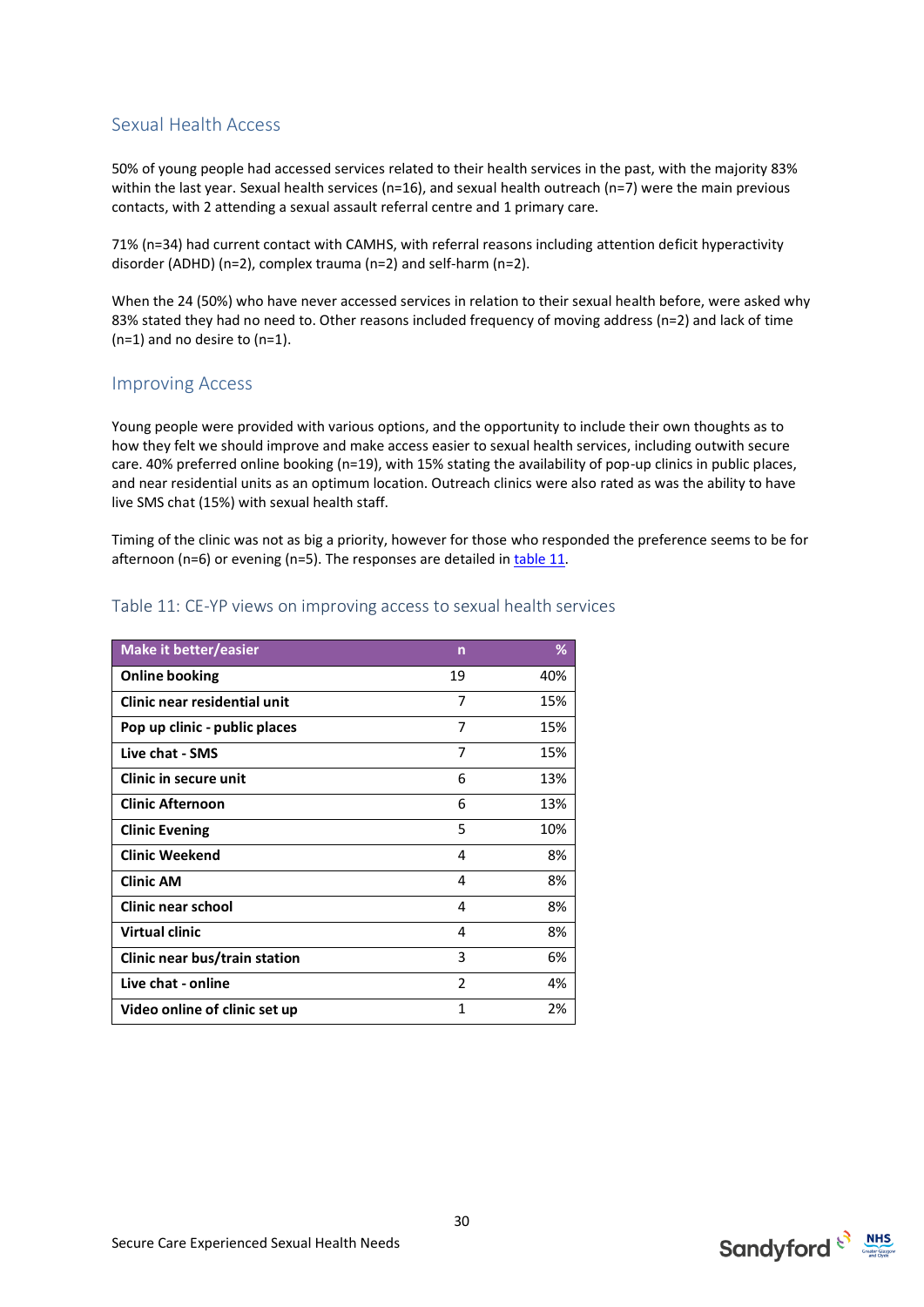# <span id="page-30-0"></span>Promoting Sexual Health Services

Young people were provided with various options, and the opportunity to include their own thoughts as to how they wished to learn about sexual health services.

Almost one third of young people felt health services were best placed for this, including information via the website, posters within healthcare facilities and from secure unit staff. 17% (n=8) felt families also had a role.

Posters within Glasgow Life facilities e.g. gym and libraries were suggested by 17%, with 15% suggesting poster within the secure units.

Considering social media, Facebook was the most popular (21%), followed by Snapchat (15%), TikTok (10%) and Instagram (15%). Nobody opted for Twitter as a platform of choice. This is captured in table 12.

#### <span id="page-30-1"></span>Table 12: CE-YP's views on how they wish to be informed of sexual health services

| Inform you of our service    | $\mathsf{n}$   | %   |
|------------------------------|----------------|-----|
| <b>Health services</b>       | 14             | 29% |
| <b>Posters Health</b>        | 13             | 27% |
| Website                      | 13             | 27% |
| <b>Secure unit staff</b>     | 12             | 25% |
| Facebook                     | 10             | 21% |
| <b>Schools</b>               | 9              | 19% |
| Family                       | 8              | 17% |
| <b>Posters Glasgow Life</b>  | 8              | 17% |
| <b>Posters Public Venues</b> | 8              | 17% |
| <b>Posters Secure</b>        | 7              | 15% |
| SnapChat                     | 7              | 15% |
| <b>Youth groups</b>          | 5              | 10% |
| <b>TikTok</b>                | 5              | 10% |
| Instagram                    | 5              | 10% |
| YouTube                      | 4              | 8%  |
| <b>Friends</b>               | 3              | 6%  |
| <b>VLOGs</b>                 | $\overline{2}$ | 4%  |
| <b>Twitter</b>               | 0              | 0%  |

#### <span id="page-30-2"></span>Contraception Use

38% (n=18) have never used contraception. For those who have (54%), the majority had used condoms (69%; n=18) and pills (35%; n=9) with fewer numbers accessing LARC (20%; n=5).

<span id="page-30-3"></span>Focusing on current contraception use, 21% (n=10) were actively using a method at present. The most common reason for those not using contraception was that they were not sexually active (40%; n=19). 25% expressed that they didn't like using contraception. Further details are provided in [table 13.](#page-30-3) 

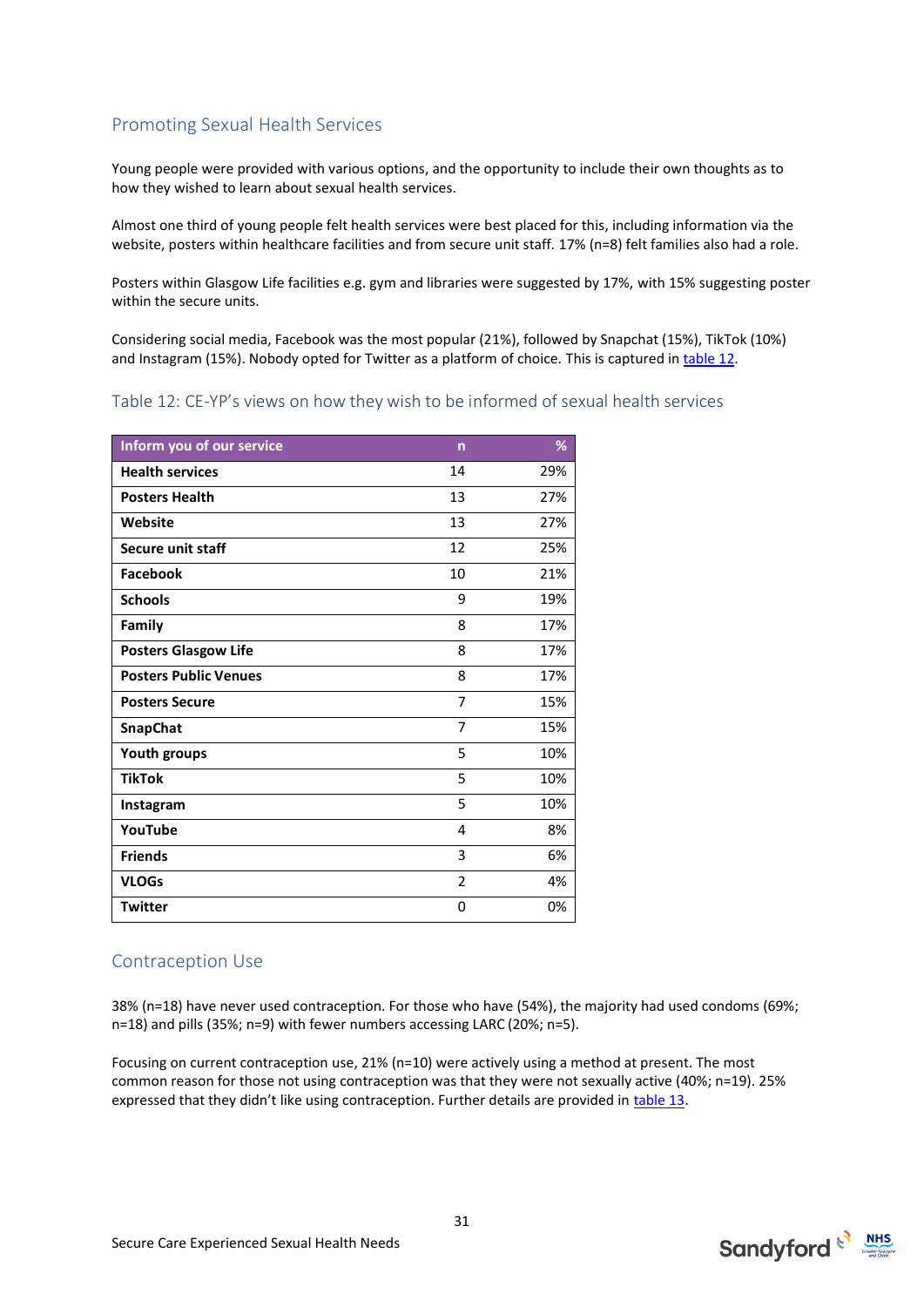# <span id="page-31-0"></span>Table 13: Contraception

| <b>Contraception details</b>     |                                     | $\mathsf{n}$   | %   |
|----------------------------------|-------------------------------------|----------------|-----|
| <b>Contraceptive Use</b>         | Yes                                 | 26             | 54% |
| $N=48$                           | No                                  | 18             | 38% |
|                                  | Rather not say                      | 4              | 8%  |
| Method                           | Condoms                             | 18             | 69% |
| $n=26$                           | Pills                               | 9              | 35% |
| Multiple responses               | Implant                             | 3              | 12% |
|                                  | Coil                                | $\overline{2}$ | 8%  |
|                                  | Patch                               | 1              | 4%  |
| <b>Current contraception use</b> | Yes                                 | 10             | 21% |
| $N=48$                           | No, I'm not having sex              | 19             | 40% |
|                                  | No, I don't like using it           | 12             | 25% |
|                                  | No, but I would like to             | $\overline{2}$ | 4%  |
|                                  | No, there is another reason why not | 1              | 2%  |
|                                  | Not sure                            | 1              | 2%  |
|                                  | I'd rather not say                  | 3              | 6%  |

# <span id="page-31-1"></span>Sexually Transmitted Infection Screening

52% (n=25) had never performed a sexually transmitted infection (STI) screen, compared with 35% (n=17) who had. Only 2 young people stated the had been aware of having a previous positive STI test.

# <span id="page-31-2"></span>Human Papillomavirus Vaccination

Since 2019, all young people in S1 onwards (aged 11-12 years) are eligible for HPV vaccinations. A catch-up programme for heterosexual men was not recommended by the Joint Committee of Vaccination and Immunisation (JCVI).<sup>19</sup> Young people were asked whether they had completed their HPV vaccinations.

Only 3 people (14%) had completed the course, with 6 individuals stating they had received a single dose (27%). 22 young people from the cohort would have been eligible for the vaccination (female=18; trans males=2; non-binary person=1 and 1 male within the S1 cohort age.

Reasons for the cohort not receiving their HPV vaccines include not at school on that day (n=7), worried about the needle (n=5) and risks (n=2). The majority however were not sure (n=26).

# <span id="page-31-3"></span>Relationship, Sexual Health and Parenthood (RSHP)Education

Most young people reported having some RSHP education at school (83%; n=40), of which the majority found it useful or slightly useful (n=13; 27%). Looking at extremes 10% (n=5) reported it was very useful, compared with 19% (n=9) commenting it wasn't useful. For those who have not received any RSHP education the most common reason was not being at school on the day (n=4), with one person commenting that their school didn't discuss it.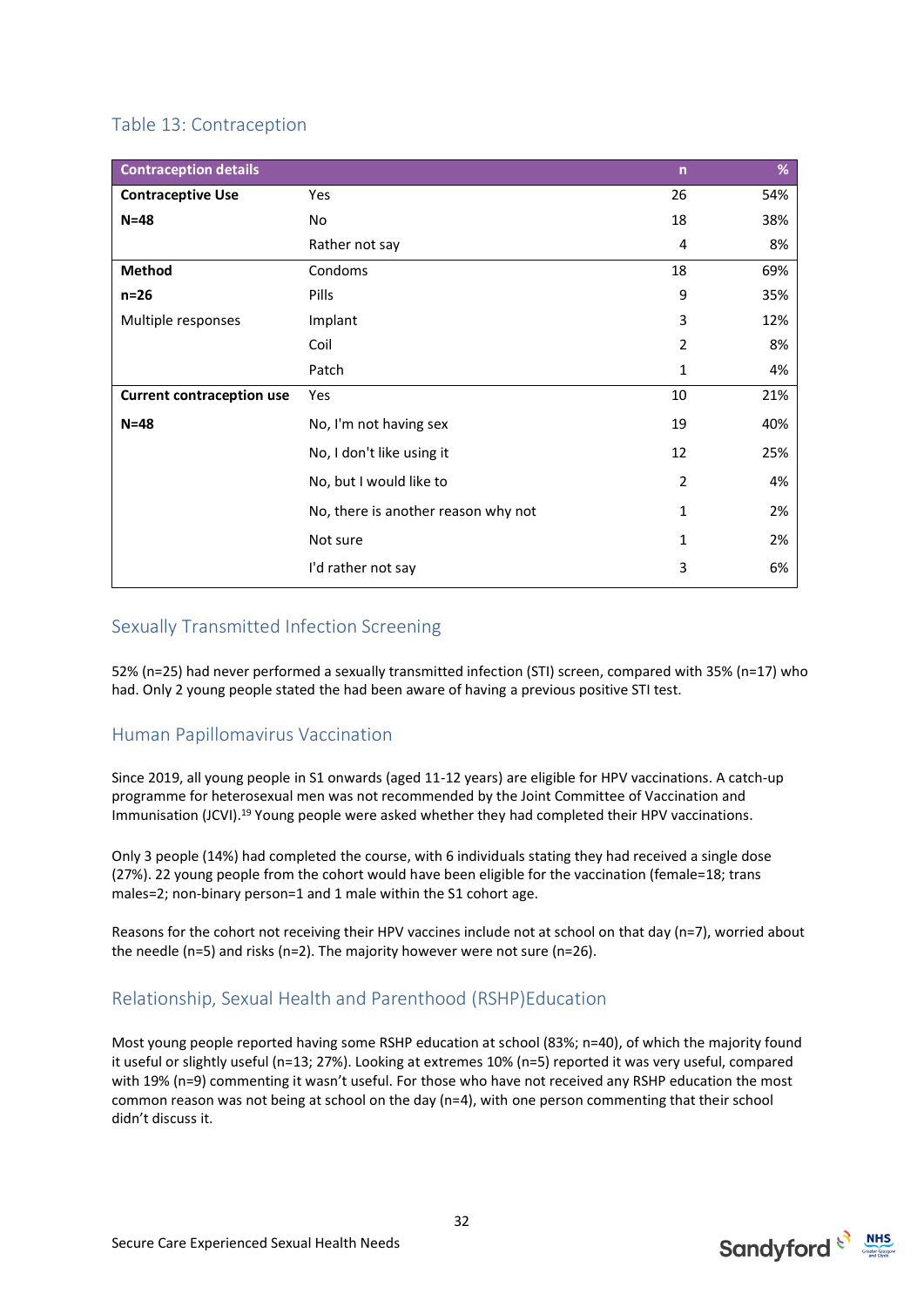Specific comments young people had about it included:

"*Non-judgemental*" "*Good, easy to understand*" "*Teacher is great at explaining and signposting*" "*Alright…just a bit embarrassing*"

"*I was disturbed by my classmates*"

#### <span id="page-32-0"></span>Social History

73% (n=35) reported current tobacco smoking, with 81% (n=39) reporting alcohol use.

51% (n=20) reported doing something which they perceived to be risky while under the influence of alcohol, with 8% (n=3) stating they had done something risky and felt unsafe.

The majority 77% (n=37) had reported recreational drug use, with 4% (n=2) stating they had injected drugs.

Further details are provided i[n table 14.](#page-32-1)

#### <span id="page-32-1"></span>Table 14: Social history

| <b>Social history</b>                        | $\overline{n}$       | %              |     |
|----------------------------------------------|----------------------|----------------|-----|
| <b>Smoking tobacco</b>                       | Yes                  | 35             | 73% |
| $N=48$                                       | Ex                   | 5              | 10% |
|                                              | Never                | 8              | 17% |
|                                              |                      |                |     |
| Alcohol use                                  | Yes                  | 39             | 81% |
| $N=48$                                       | <b>No</b>            | 9              | 19% |
|                                              |                      |                |     |
| Alcohol: Safety and risk                     | Done something risky | 20             | 51% |
| Done something risky & felt unsafe<br>$n=39$ |                      | 3              | 8%  |
|                                              | <b>No</b>            | 11             | 28% |
|                                              | I'd rather not say   | 5              | 13% |
|                                              |                      |                |     |
| <b>Recreational drugs</b>                    | Yes                  | 37             | 77% |
| $N = 48$                                     | No                   | 7              | 15% |
|                                              | I'd rather not say   | 4              | 8%  |
|                                              |                      |                |     |
| Injecting drug use                           | Yes                  | $\overline{2}$ | 4%  |
| $N=48$                                       | No                   | 43             | 90% |
|                                              | I'd rather not say   | 3              | 6%  |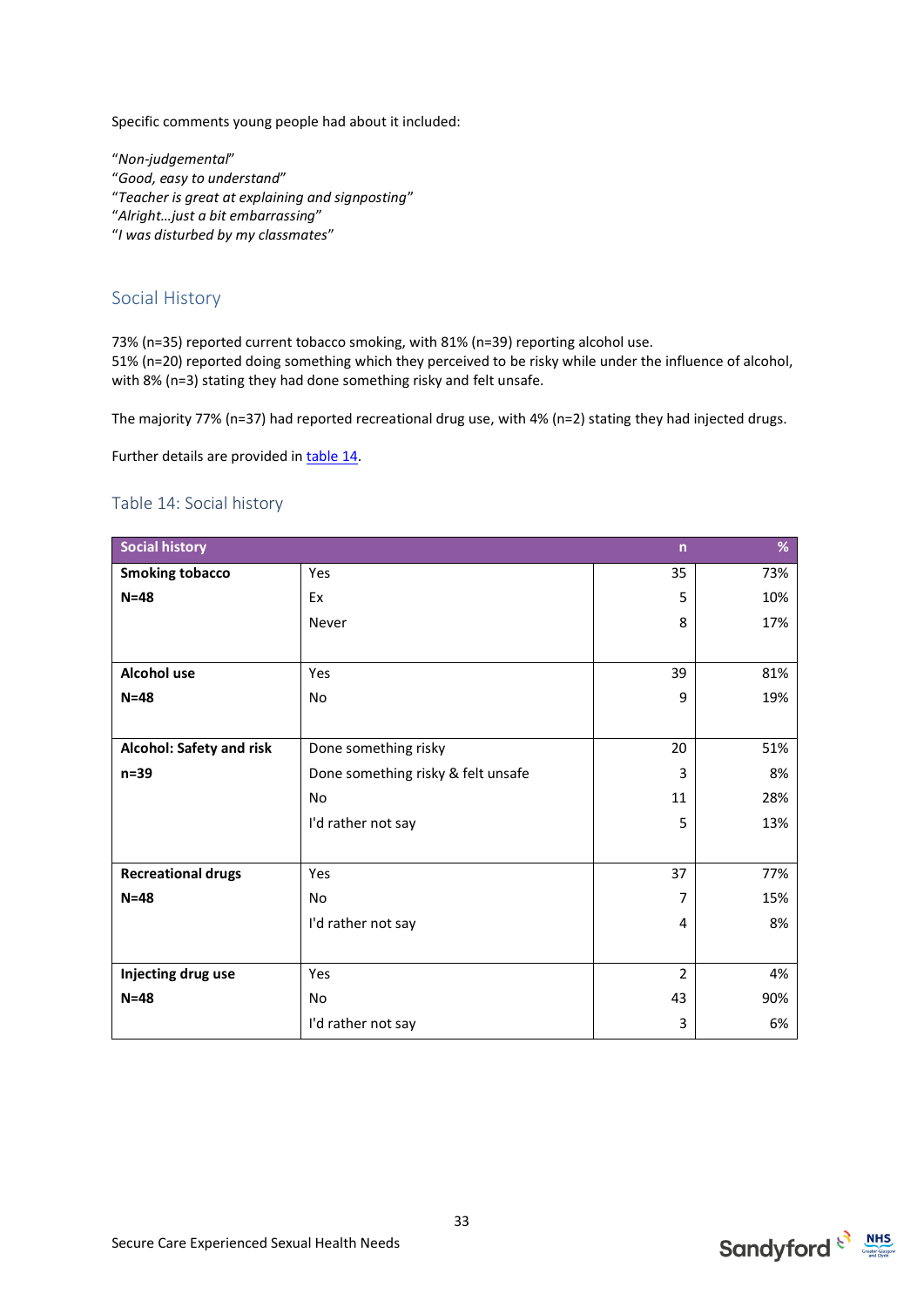# <span id="page-33-0"></span>Corporate: Views of staff working with secure care experienced young people

# <span id="page-33-1"></span>Demographics

A wide group of professionals were represented into the corporate health needs assessment (N=19). 21.2 % (n=4) were from the NHS, with secure health (n=3), management (n=3) and education (n=6). Other services including social work ( $n=2$ ) and mental health ( $n=1$ ) were also represented. The details are illustrated in graph [1.](#page-33-2) Most respondents had more than 5 years of experience in their role (47.3%; n=9), of which 7 had more than 10 years. Further details in [table 15.](#page-33-3) 84% (n=16) felt that their job had a role to play in providing sexual health care to secure CE-YP, for example "*signposting*" (n=3), "*providing general advice/RSHP*" (n=5) and "everyone has a role" (n=2).

# <span id="page-33-2"></span>Graph 1: Corporate cohort: Professional Role

|                           | Senior Social Worker                                         |   |     | 10.5 |        |   |    |
|---------------------------|--------------------------------------------------------------|---|-----|------|--------|---|----|
| Other                     | Psychologist                                                 |   | 5.3 |      |        |   |    |
|                           |                                                              |   |     |      |        |   |    |
| Secure: Education         | Secure care unit: Child & youth care worker                  |   |     | 10.5 |        |   |    |
|                           | Secure care unit: Citzenship Coordinator                     |   | 5.3 |      |        |   |    |
|                           | Secure care unit: Activity coordinator                       |   | 5.3 |      |        |   |    |
|                           | Secure care unit: Classroom support worker                   |   | 5.3 |      |        |   |    |
|                           | Secure care unit: Education Manager                          |   | 5.3 |      |        |   |    |
|                           |                                                              |   |     |      |        |   |    |
|                           | <b>Specialist Intervention Services Manager</b>              |   | 5.3 |      |        |   |    |
| Secure                    | Secure care unit: Operational Manager                        |   | 5.3 |      |        |   |    |
| Secure: Health Management | Secure care unit: Service Manager                            |   | 5.3 |      |        |   |    |
|                           |                                                              |   |     |      |        |   |    |
|                           | Secure care unit Wellbeing Worker                            |   | 5.3 |      |        |   |    |
|                           | Specialist Nurse for Secure care unit                        |   | 5.3 |      |        |   |    |
|                           | Secure care unit Wellbeing Manager                           |   | 5.3 |      |        |   |    |
|                           |                                                              |   |     |      |        |   |    |
|                           | Specialist Nurse for Looked after Children                   |   | 5.3 |      |        |   |    |
| NHS: Health               | <b>General Practice</b>                                      |   | 5.3 |      |        |   |    |
|                           | Specialist Sexual Health Nurse for Young People              |   | 5.3 |      |        |   |    |
|                           | Consultant Sexual & Reproducitve Health, Young People's Lead |   | 5.3 |      |        |   |    |
|                           |                                                              |   |     |      |        |   |    |
|                           |                                                              | 0 | 2   | 4    | 6<br>% | 8 | 10 |

<span id="page-33-3"></span>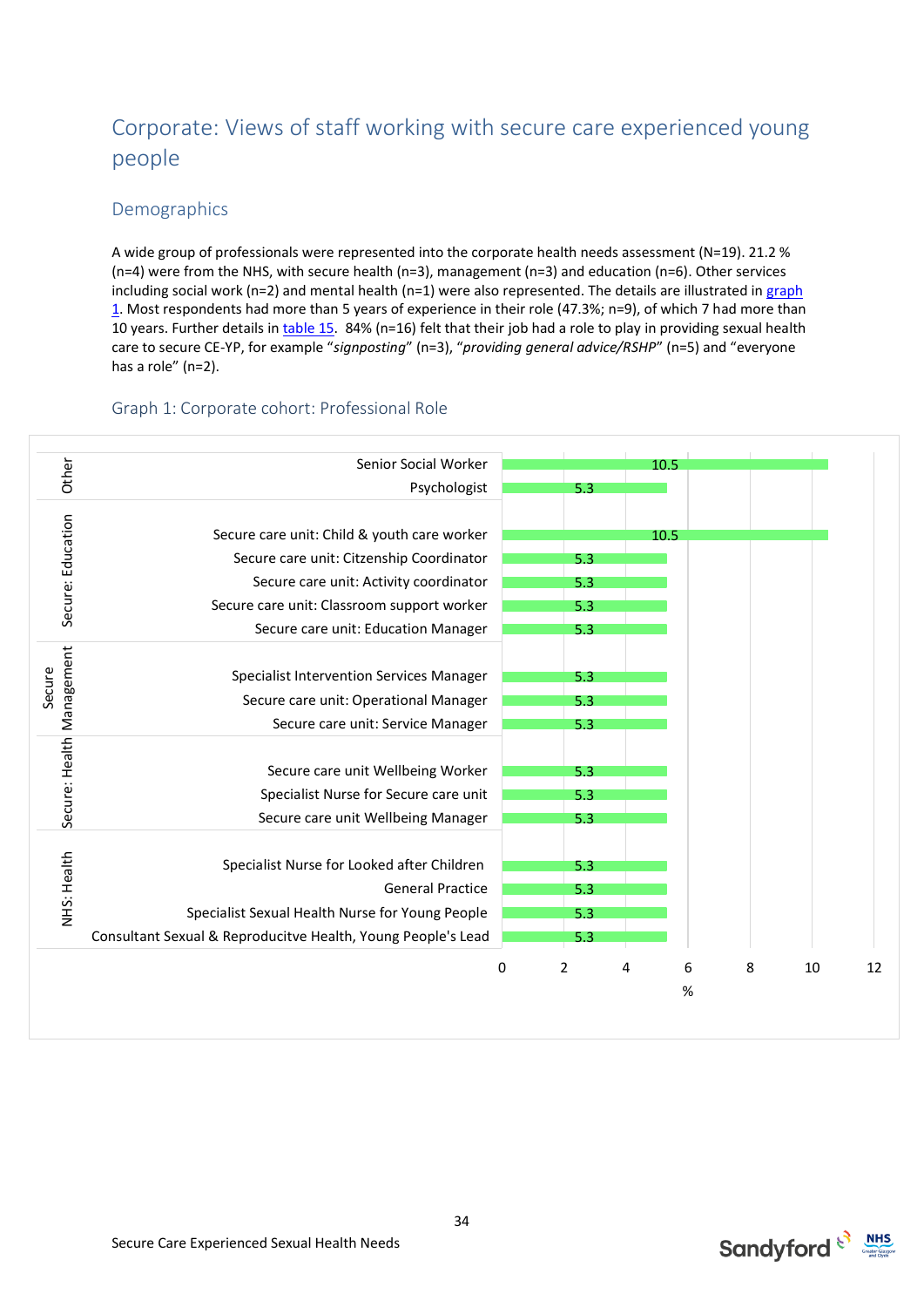#### <span id="page-34-0"></span>Table 15: Duration in current professional role

| <b>Duration in role</b> | $\mathsf{n}$ | %    |
|-------------------------|--------------|------|
| Less than 1 year        | 2            | 11%  |
| 1-2 years               | 1            | 5%   |
| 2-3 years               | 2            | 11%  |
| 3-4 years               | 4            | 21%  |
| 4-5 years               | 1            | 5%   |
| 5-10 years              | 2            | 11%  |
| 10 years $+$            | 7            | 37%  |
| <b>Total</b>            | 19           | 100% |

# <span id="page-34-1"></span>Accessing Care Relating to Sexual Health

95% (n=18) of professionals were aware of how young people access services related to their sexual health. Free text responses were collated and themed. The most frequent responses were through "*Sandyford*" (n=7), "*General Practice*" (n=4) and "*Looked After and Accommodated Nurses*" (n=4). Further details are displayed in [table 16.](#page-34-2)

<span id="page-34-2"></span>74% (n=14) had physically accompanied a young person to services relating to their sexual health, with the overall majority attending specialist sexual health services (n=13; 93%), general practice (n=8; 57%) and 21% (n=3) to outreach sexual health, sexual assault referral centres and abortion and gender services. [Table 16](#page-34-2) contains the full details.

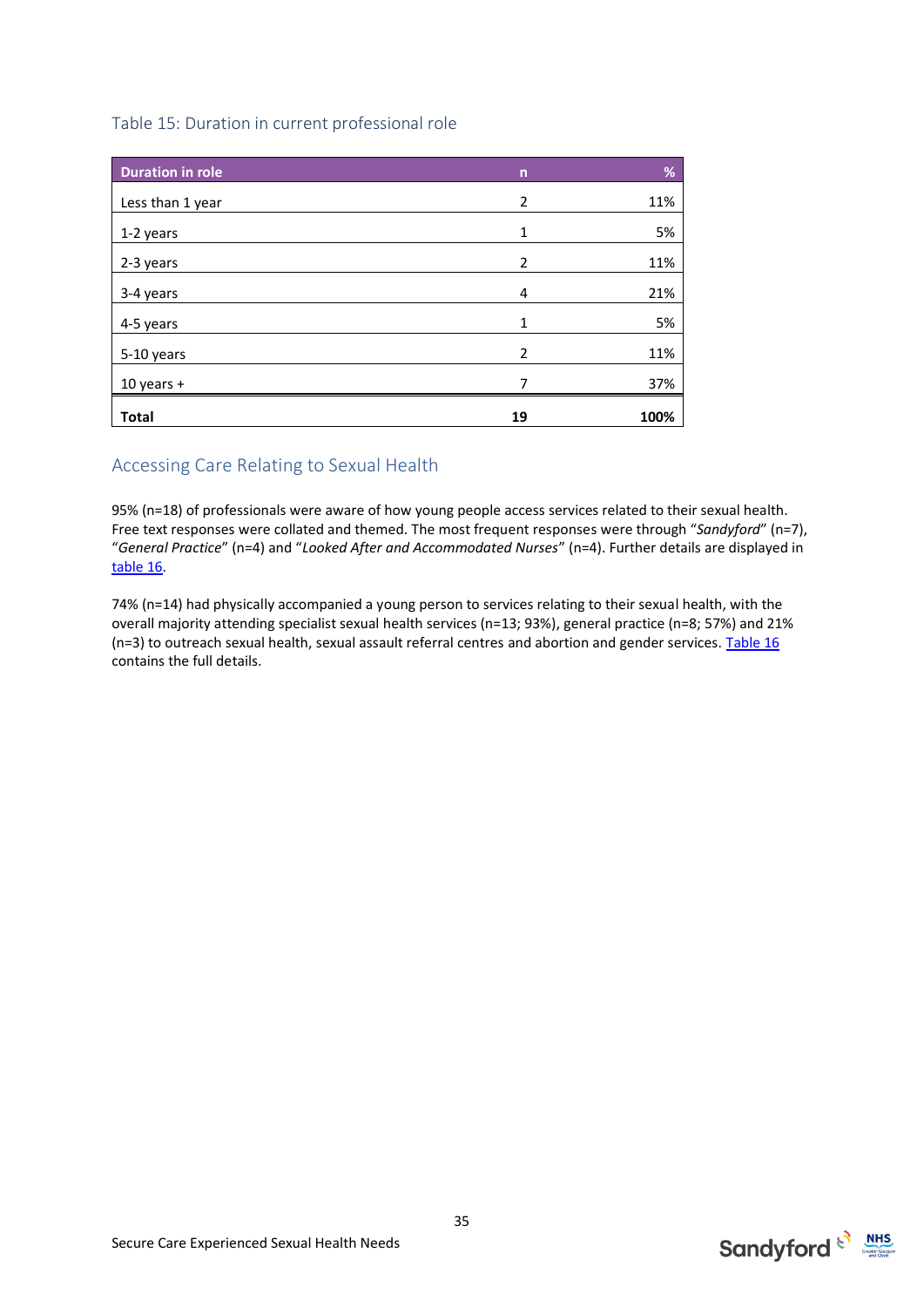## <span id="page-35-0"></span>Table 16: Experience supporting young people access sexual health care

| <b>Question</b>                      | <b>Details</b>                 | $\overline{n}$ | %   |
|--------------------------------------|--------------------------------|----------------|-----|
| Awareness of how young people access | Sandyford                      | 7              | 39% |
| sexual health care currently         | GP                             | 4              | 22% |
|                                      | <b>School Nursing Service</b>  | $\mathcal{P}$  | 11% |
| $n = 18$                             | <b>LAAC Nursing Service</b>    | 4              | 22% |
| Multiple responses                   | Leaflets                       |                | 6%  |
|                                      | Link Nurse                     | $\mathcal{P}$  | 11% |
|                                      | Online                         | 1              | 6%  |
|                                      | Telephone                      | 1              | 6%  |
|                                      | <b>SMS</b>                     | 1              | 6%  |
|                                      | Social work                    | 1              | 6%  |
|                                      | Secure escort to sexual health | 1              | 6%  |
|                                      |                                |                |     |
| Services young people have been      | Sexual health                  | 13             | 93% |
| accompanied to                       | GP                             | 8              | 57% |
| $n = 14$                             | Abortion service               | 3              | 21% |
|                                      | Sexual assault referral centre | 3              | 21% |
|                                      | Outreach sexual health         | 3              | 21% |
|                                      | Online STI                     | 1              | 7%  |
|                                      | Gender                         | 3              | 21% |
|                                      |                                |                |     |

When asked what works about the sexual health care provided free text responses were themed.

#### **Sexual health outreach**

- improves access and reduces barriers (7/19)
- it encourages young people to consider their own sexual health needs (3/19)
- it is appreciated (2/19)
- provides early contact (1/19)

#### **Specialist Nurse for Secure care**

• Provide a link and build supportive relationships (4/19)

#### **Other**

- Confidentially (6/19)
- Respectful (4/19)

The overall majority of comments were positive, however one individual felt that they "*don't believe it works well'*. Another commented that the didn't feel sexual health care outreach happened often. It was also highlighted that monthly sexual health outreach will still miss some young people who have short admissions.

Some direct quotes include:

"*Provides young people the opportunity to gain knowledge about the service and overcomes some of the barriers and reduces stigma. This promotes sexual health as part of the wider agenda*".

When considering factors to provide the ideal sexual health care to secure-care experienced young people respondents mentioned:

- Regular, frequent outreach (n=8)
- Continuity (n=6)

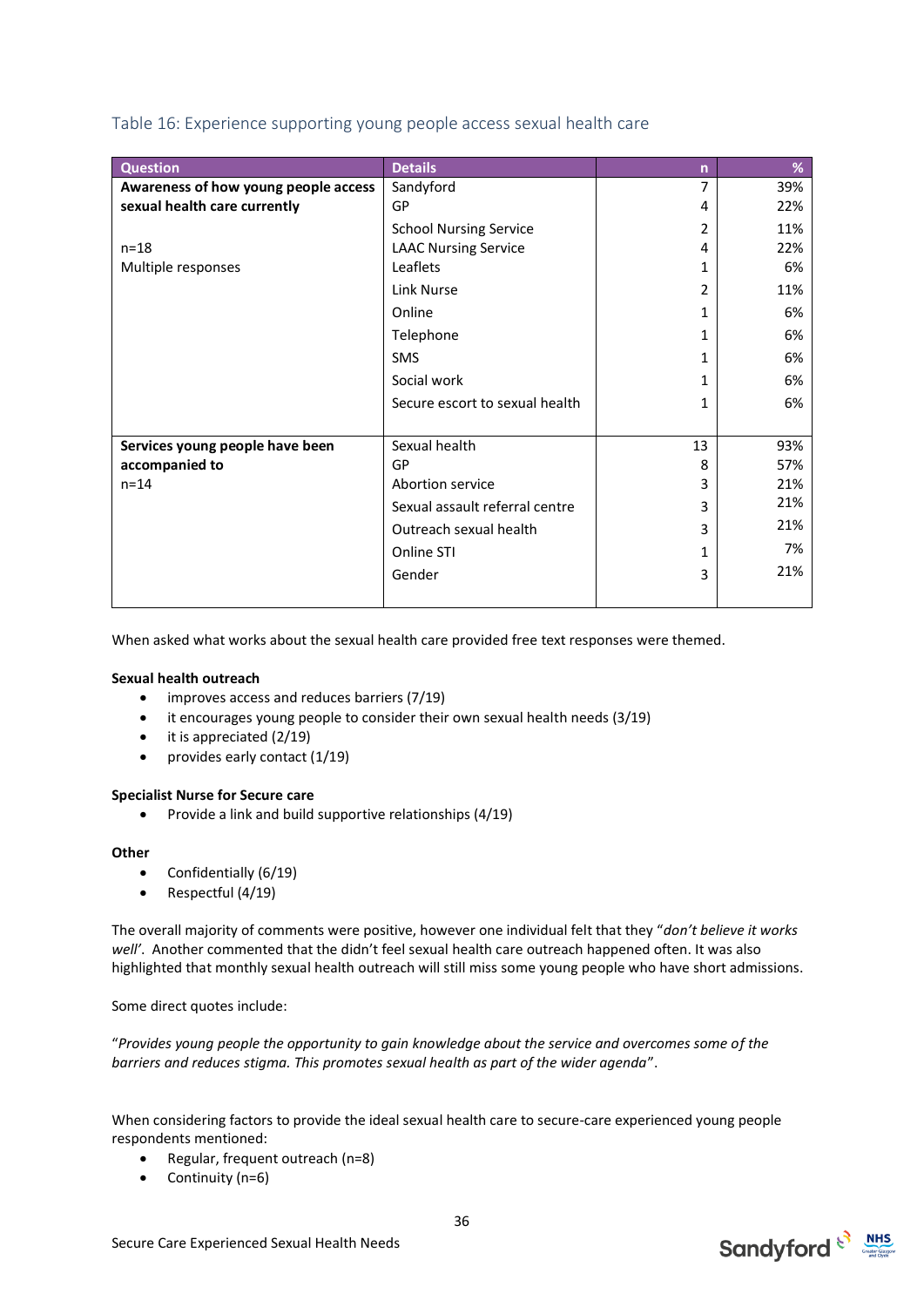- Staff education (n=4)
- Access to professional support (n=2).

Further details are provided i[n table 17.](#page-36-0)

<span id="page-36-0"></span>Table 17: What would be the ideal scenario/circumstances for supporting a young person?

| Ideal scenario/circumstances for supporting a young person                                                                           | $\mathsf{n}$ |
|--------------------------------------------------------------------------------------------------------------------------------------|--------------|
| Continuity                                                                                                                           | 6            |
| Regular frequent outreach                                                                                                            | 8            |
| Staff education                                                                                                                      | 4            |
| Access to professional advice                                                                                                        | 2            |
| Weekly access                                                                                                                        | $\mathbf{1}$ |
| Quick access and reducing barriers (e.g. secure transport) to clinical<br>appointment for procedures e.g. intrauterine contraception | 1            |
| Gender of clinician - client choice                                                                                                  | $\mathbf{1}$ |
| Client centred individualised treatment plans                                                                                        | $\mathbf{1}$ |
| Secure care nurses delivering sexual health services                                                                                 | $\mathbf{1}$ |
| Sexual health service information leaflets including what to expect                                                                  | $\mathbf{1}$ |
| Normalising the service, promoting it as part of mainstream health                                                                   | 1            |

### Barriers which prevent the "*ideal care*"

Four themes were apparent when respondents were asked about the possible barriers which prevent the "ideal" sexual health care provision.

1. Resources

Staff shortages for both NHS (n=8) and secure care (n=5) were seen to be the main barrier perceived, with funding (n=3) and time (n=3) also an issue.

2. Embarrassment

Respondents felt that young people were embarrassed to discuss their sexual health (n=3) or discuss it with staff they know (n=1). Concerns were also mentioned about the potential embarrassment of secure transport and escorts (n=1) if attending appointments out with the unit, particularly when sitting in waiting rooms.

3. Education

Young peoples' own awareness of their own sexual needs despite being sexually active was also discussed (n=3) with reduced access to RSHP education thought to be a reason.

#### A quote includes:

"A lack of understanding about abuse by young people who are victims of CSE, which prevents them from accessing services".

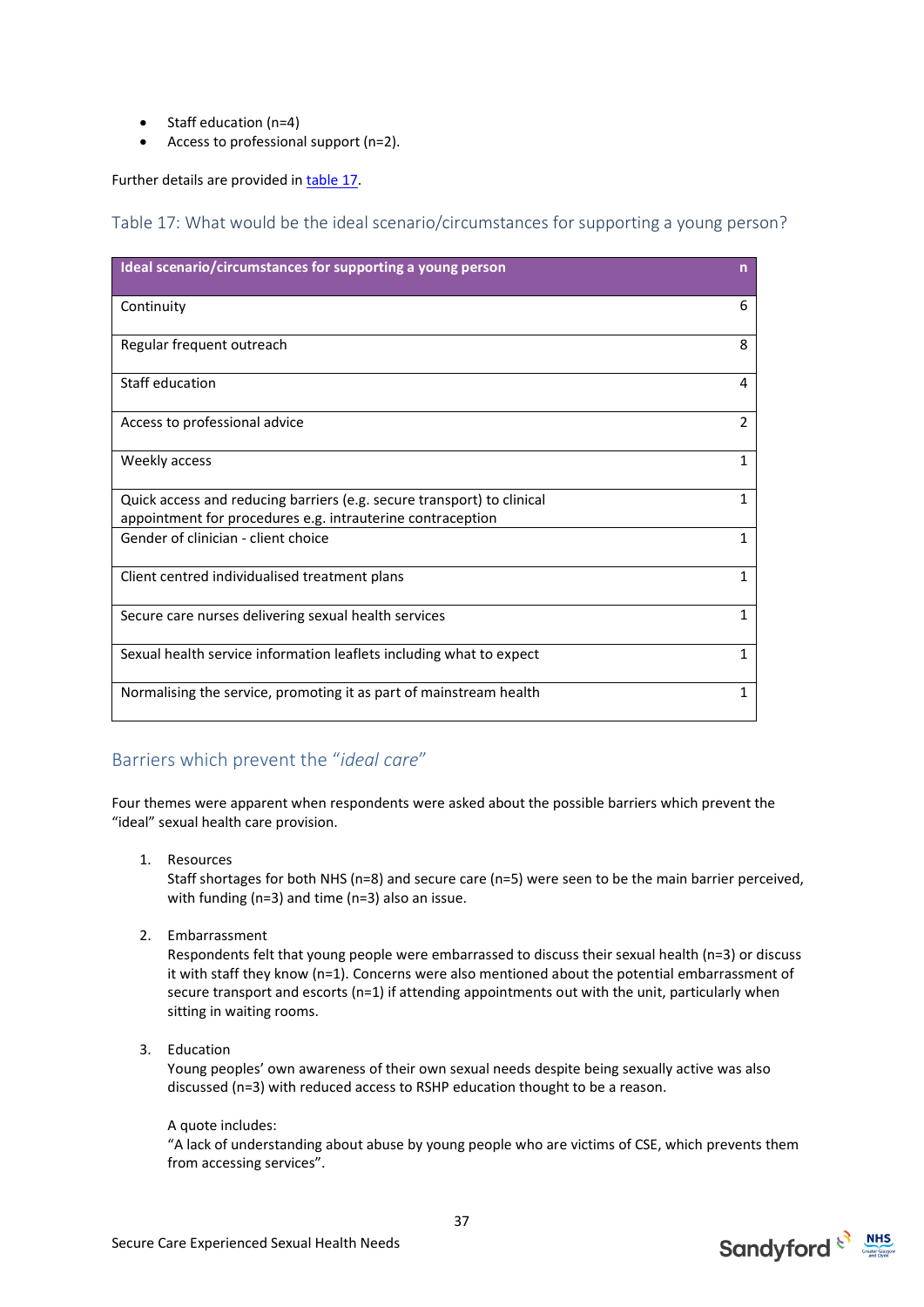4. Sexual health care

Other potential barriers were concerns regarding confidentially ( $n=2$ ), non-individualised care ( $n=1$ ), lack of engagement (n=1) and the young person's high safety risk preventing access (n=1).

Barriers preventing young people from attending sexual health services

1. Young peoples' feelings

The most common issues stated were:

- not perceiving themselves as needing sexual health care (n=4);
- stigma (n=3);
- blaming self for sexual risk taking (n=2);
- embarrassment (n=2);
- low self-esteem (n=1);
- feel like they should already know so don't ask (n=1).
- 2. Sexual health service

Fear of services was mentioned (n=2) and previous negative experiences of a forensic medical exam (n=1), along with limited clinic times (n=1). Six individuals mentioned that if an outreach service was not provided, more physical barriers are placed on access.

3. Resources

Staff shortages for both NHS (n=1) and secure care (n=4) were noted, along with missed RSHP at school (n=3).

Some direct quotes:

"*Sexual health is not spoken openly about in society and is still quite taboo - this is then reflected in young people, they are reluctant to speak about it. I think young people would be more open about their sexual health with adults they have positive relationships with and who they feel comfortable with.*"

"*Trauma. Often by the time they reach secure care they are either too traumatised or too angry to engage effectively. Opportunities in the community to intervene are missed so it makes it difficult for young people to identify their own needs when in secure care."*

#### Care-experienced young peoples' needs

79% (n=15) of respondents felt that young peoples' needs have changed over time, with increasing levels of CSE (n=5), mental health (n=5), complex trauma exposure (n=2) and exposure to more stressors (n=2).

Someone commented that these increasing needs and secure care admissions are making it more difficult to place young people in residential care.

### Professionals' views on how to improve access to sexual health care for secure CE-YP

<span id="page-37-0"></span>Professionals viewed outreach (79%), online booking (68%), with options for live chat online (84%) or via SMS (53%) as key strategies. Timing of clinic was also a priority with evening (37%) and weekend (37%) appointments seen as a better option. Further details are in [table 18.](#page-37-0)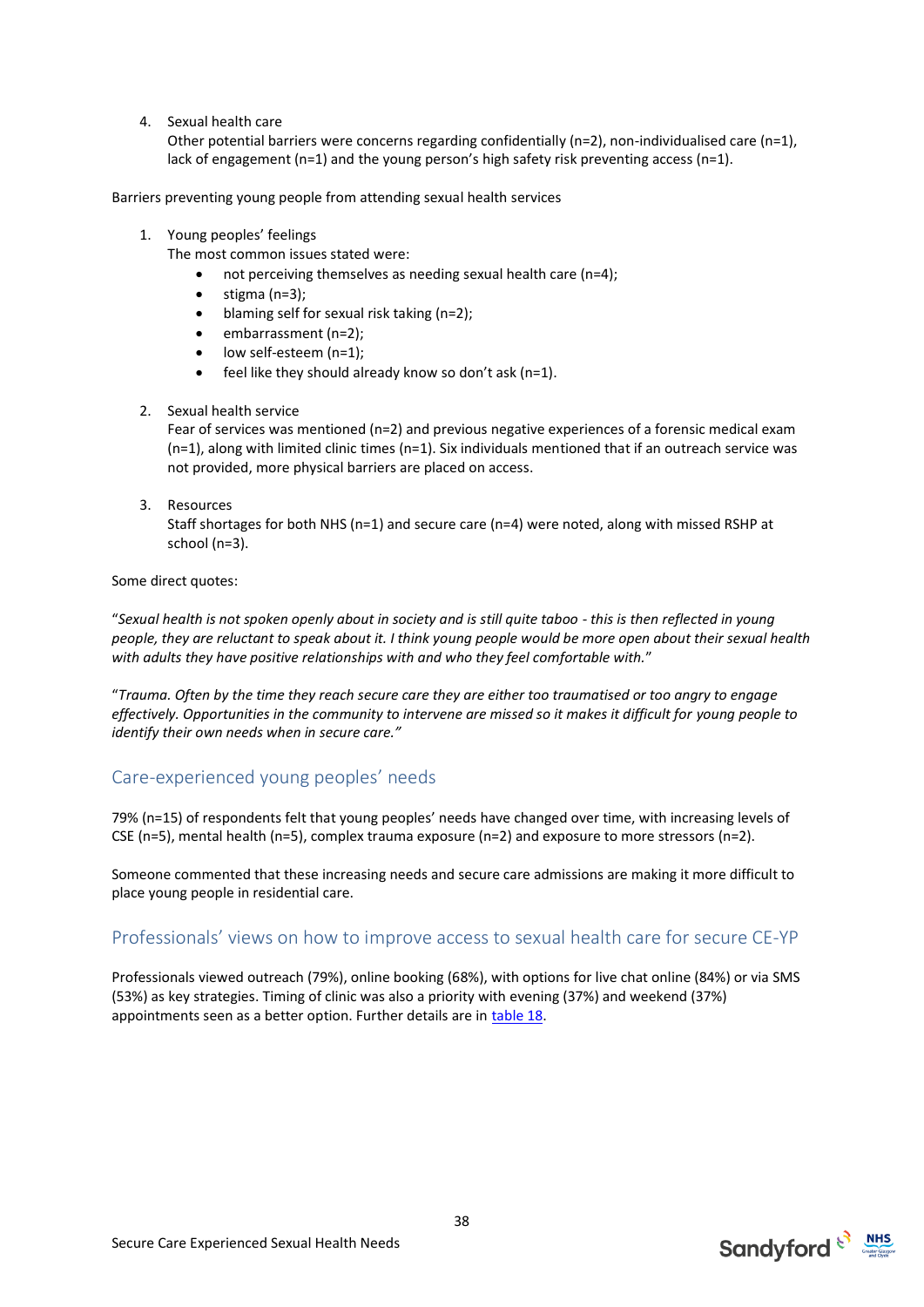Table 18: Professionals' views on how to improve access to sexual health care for secure CE-YP

| <b>Make it better/easier</b>  | n              | %     |
|-------------------------------|----------------|-------|
| <b>Online booking</b>         | 13             | 68.4% |
| Clinic in secure unit         | 15             | 78.9% |
| Clinic near school            | 3              | 15.8% |
| Clinic near residential unit  | 3              | 15.8% |
| Pop up clinic - public places | 6              | 31.6% |
| Live chat - online            | 16             | 84.2% |
| Live chat - SMS               | 10             | 52.6% |
| Virtual clinic                | 10             | 52.6% |
| Clinic near bus/train station | 3              | 15.8% |
| <b>Clinic Evening</b>         | 7              | 36.8% |
| <b>Clinic Weekend</b>         | 7              | 36.8% |
| <b>Clinic Afternoon</b>       | 6              | 31.6% |
| <b>Clinic AM</b>              | $\mathfrak{p}$ | 10.5% |

### Professionals' views on how to inform them of sexual health services

The most popular ways for sexual health services to inform professionals include via secure unit staff (79%), website (74%) and promotion through health services (68%). Only 11-16% of individuals opted for a social media platform. Further details are in [table 19.](#page-38-0)

| <b>Professionals:</b>                  | n              | %   |
|----------------------------------------|----------------|-----|
| <b>Inform of sexual health service</b> |                |     |
| <b>Secure unit staff</b>               | 15             | 79% |
| Website                                | 14             | 74% |
| <b>Health services</b>                 | 13             | 68% |
| <b>Schools</b>                         | 7              | 37% |
| <b>Posters Health</b>                  | $\overline{7}$ | 37% |
| <b>Posters Secure</b>                  | 7              | 37% |
| <b>Youth groups</b>                    | 6              | 32% |
| <b>Posters Glasgow Life</b>            | 6              | 32% |
| <b>Posters Public Venues</b>           | 6              | 32% |
| <b>VLOGs</b>                           | 4              | 21% |
| <b>Twitter</b>                         | 3              | 16% |
| <b>TikTok</b>                          | $\mathfrak{p}$ | 11% |
| SnapChat                               | $\mathfrak{p}$ | 11% |
| Instagram                              | 2              | 11% |
| <b>Facebook</b>                        | $\mathcal{P}$  | 11% |
| Family                                 | $\mathfrak{p}$ | 11% |
| YouTube                                | $\mathbf{1}$   | 5%  |
| Other                                  | $\mathbf{1}$   | 5%  |
| <b>Friends</b>                         | 0              | 0%  |

#### <span id="page-38-0"></span>Table 19: Professionals' views on how to inform them of sexual health services

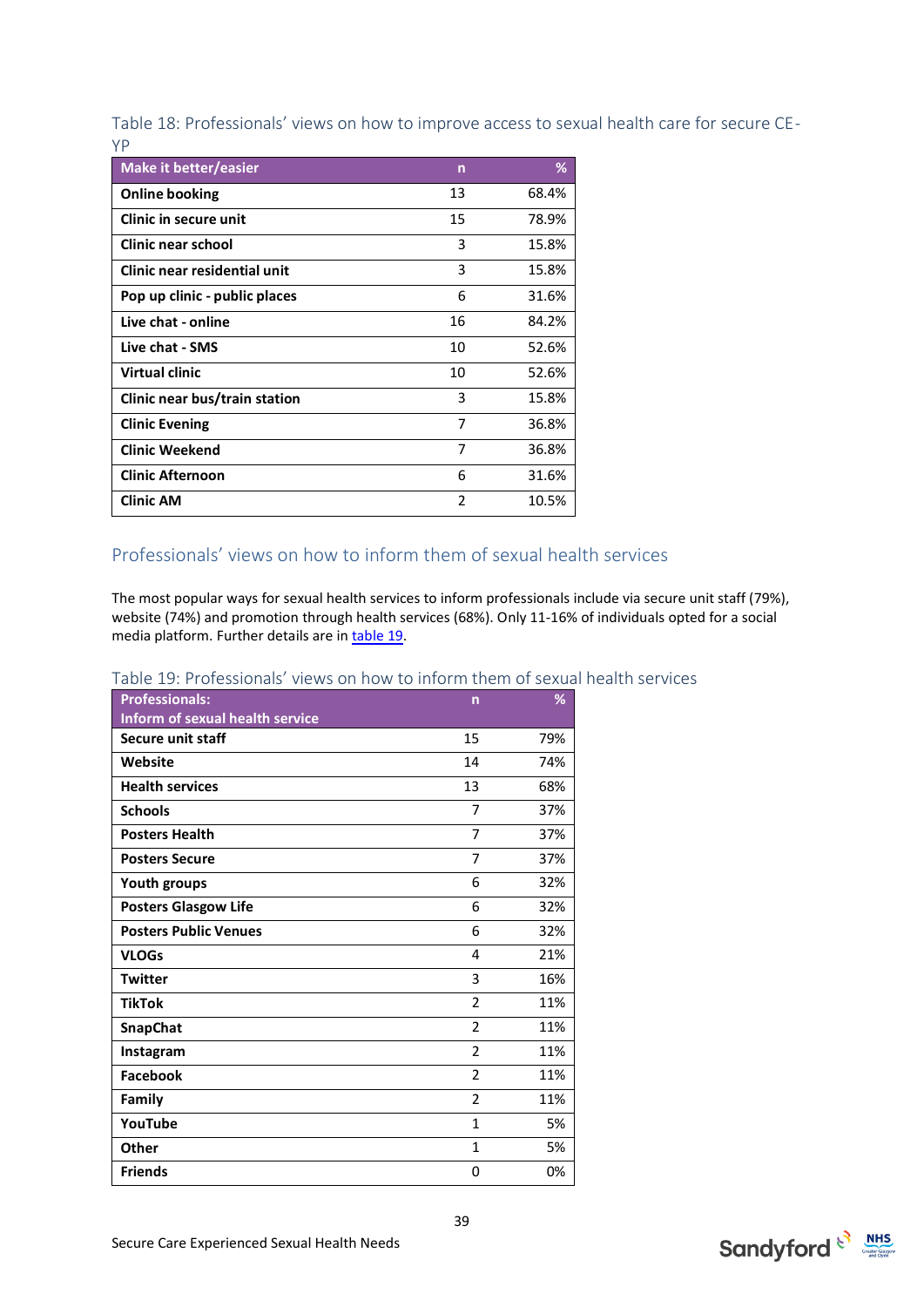# Professionals' views on how to inform young people of sexual health services

Respondents felt that secure unit staff (84%), and health services (68%) were key to promoting the services, with mediums such as posters in secure units (74%), health (47%) and public venues (37%) being suggested. Social media platforms including TikTok (58%) and Snapchat (42%) were felt to be preferred along with the website (47%)[. Table 20](#page-39-0) details this.

#### <span id="page-39-0"></span>Table 20: Professionals' views on how to inform young people of sexual health services

| <b>Secure and residential CE-YP</b>     | $\mathsf{n}$   | %   |
|-----------------------------------------|----------------|-----|
| <b>Inform of sexual health services</b> |                |     |
| <b>Secure unit staff</b>                | 16             | 84% |
| <b>Posters Secure</b>                   | 14             | 74% |
| <b>Health services</b>                  | 13             | 68% |
| <b>TikTok</b>                           | 11             | 58% |
| <b>Schools</b>                          | 10             | 53% |
| <b>Youth groups</b>                     | 9              | 47% |
| <b>Posters Health</b>                   | 9              | 47% |
| Website                                 | 9              | 47% |
| SnapChat                                | 8              | 42% |
| Instagram                               | 8              | 42% |
| <b>Posters Glasgow Life</b>             | $\overline{7}$ | 37% |
| <b>Posters Public Venues</b>            | 7              | 37% |
| <b>Facebook</b>                         | 7              | 37% |
| Family                                  | $\overline{7}$ | 37% |
| <b>Twitter</b>                          | 5              | 26% |
| YouTube                                 | 4              | 21% |
| <b>Friends</b>                          | 4              | 21% |
| <b>VLOGs</b>                            | 4              | 21% |
| <b>Other</b>                            | $\overline{2}$ | 11% |

## Training for professionals

Most staff felt confident to discuss all areas listed. A few individuals would be keen for more training on the below topics:

- pornography (n=4);
- gender focusing on transitioning and body dysmorphia (n=2);
- social media use (n=2);
- keeping yourself and others safe (n=2);
- $\bullet$  STIs (n=2);
- $\bullet$  LGBTQI+ (n=3);
- abortion (n=2);
- gender based violence (including child criminal exploitation (n=1).

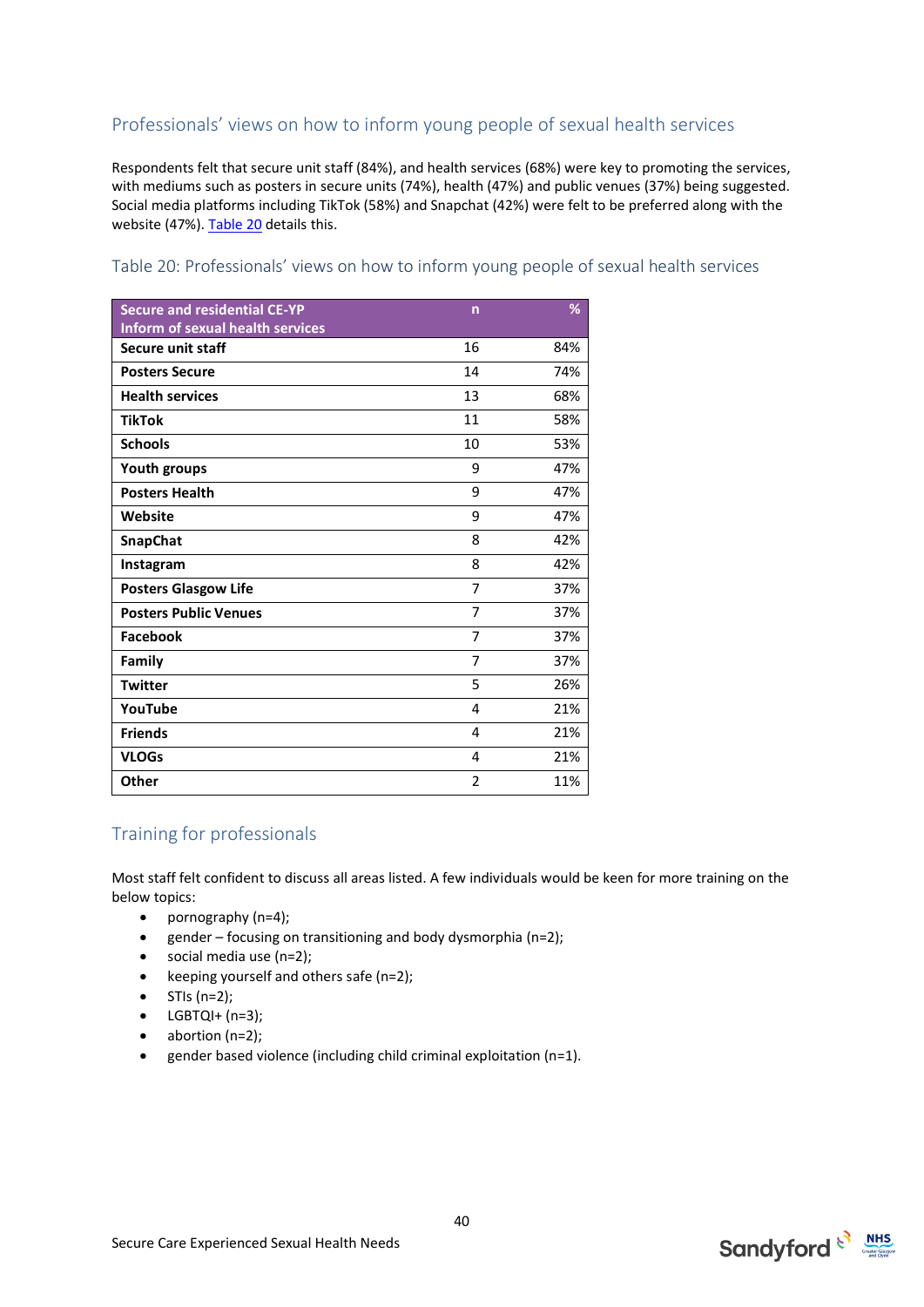# Additional comments

Professionals were provided with the options to list any additional comments in relation to secure CE-YPs sexual health needs.

Quotes:

#### **Education**

"*Ensuring reproductive & sexual health education is delivered each school term. Yearly isn't sufficient as the young people in secure care are moved so frequently. Staff in residential units also need to provide RSHP*".

#### **Current sexual health outreach service**

"*Young people in secure have often been non-attendees in school, without having any RSHP education. We as clinicians tend to rely on young people coming to us if they need care, however they often cannot identify their own needs.* 

*Therefore outreach is so important.* 

*If young people are educated about their own bodies then it allows them to better understand any health issues or concerns they may have*."

"*I would like it to be noted that the service in the secure unit has been fantastic. The young people, in my opinion have received an invaluable input into their health and wellbeing*."

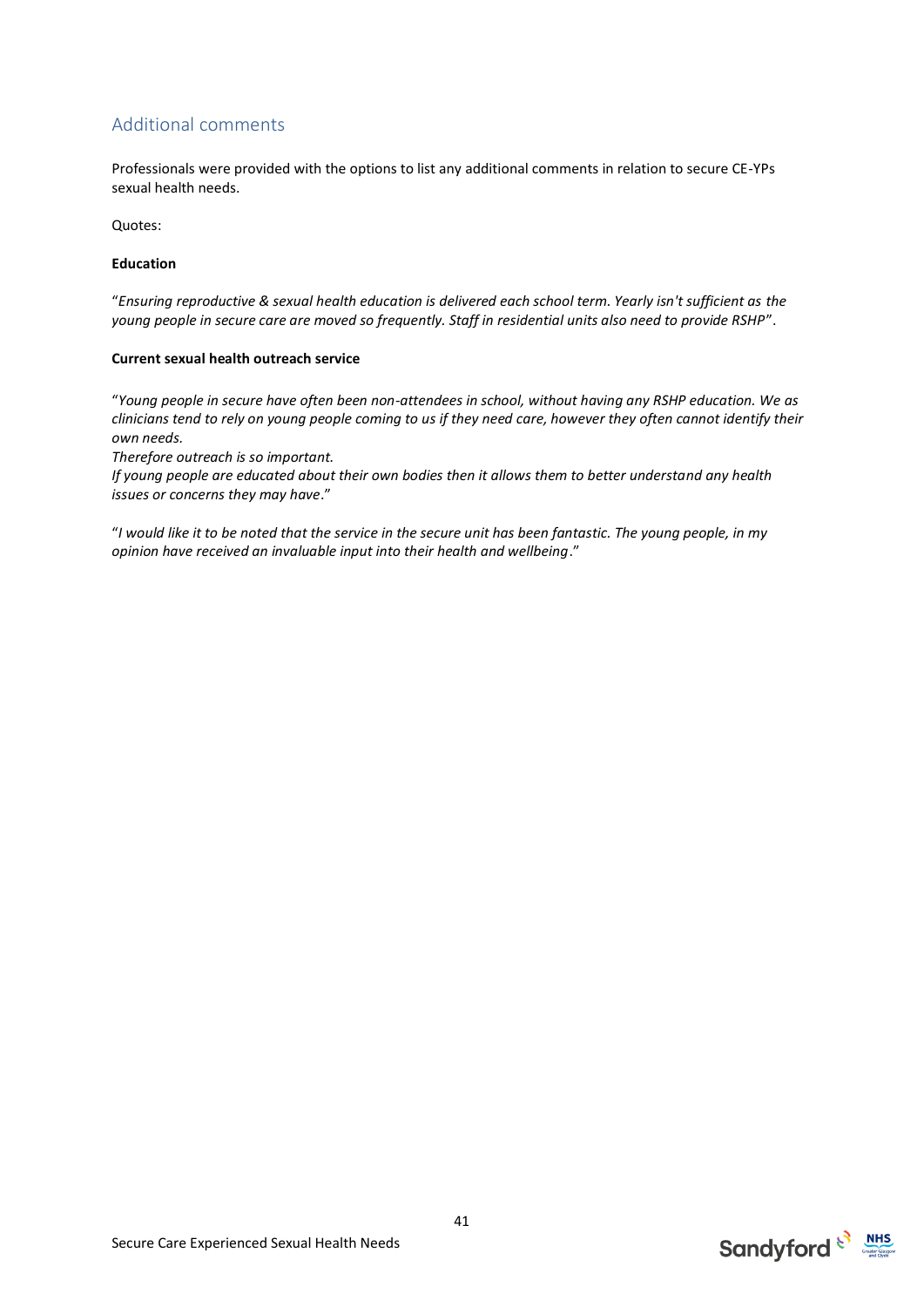# Comparative Needs Assessment

As discussed, there are 5 secure care units within NHS Scotland, 3 reside within NHS GGC. The remaining two units are based in Montrose and Lothian, which also provide bed spaces for transitioning into the community. Sexual health service provision data was obtained from both units. Currently, neither unit has a sexual health outreach provision.

The secure unit in Edinburgh has 6 bed spaces and is owned by Edinburgh City Council. Young people can access sexual health services at Chalmers Centre, but clinical activity is unclear. Prior to Covid-19 pandemic sexual health staff would attend the secure unit occasionally to provide outreach care, but this has totally ceased since March 2020.

The Rossie Young People's Trust in Montrose have capacity for 18 young people. Sexual health discussions are provided by a Hillcrest Futures worker once a week, through a combination of group and one to one sessions.

Both units feel that sexual health provision could be improved within their units including sexual health outreach provision, and better training opportunities surrounding sexual health education. It was also felt that links between health and both secure and residential units could be strengthened moving forwards.

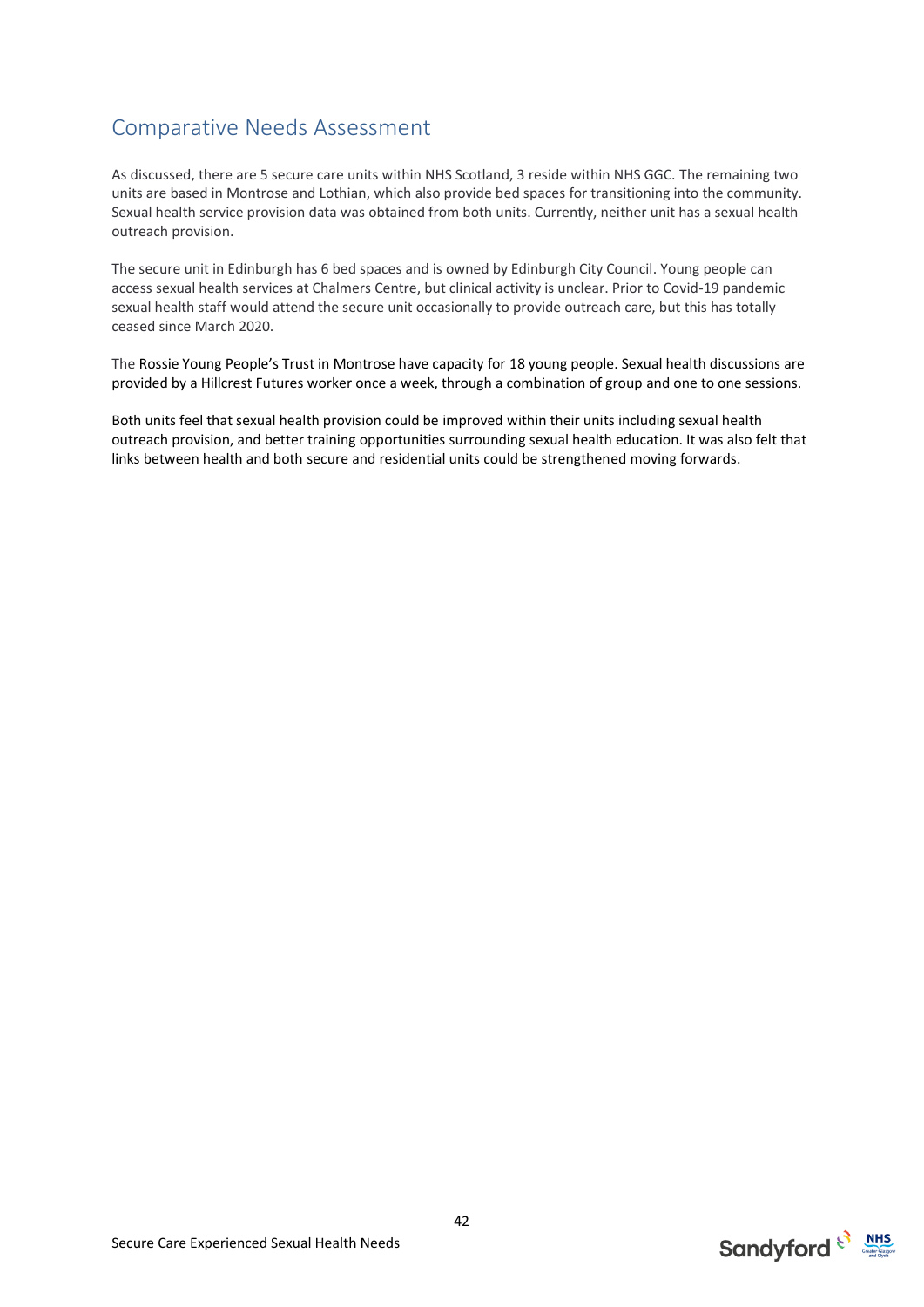# Discussion

## Background

There has been steady decline over the past decade in young people attending sexual health services in NHS GGC, which have further decreased due to the Covid-19 pandemic.

Compared to 2011, there has been about a 74% decrease in 13–15 year-olds (2011; n=2004, 2020; n= 531), and a 53% decrease in 16-17 year olds (2011; n=3082, 2020; n=1438) accessing NHS GGC Sandyford Services in 2020. During the initial lockdown, outreach service was paused, however this re-commenced in June 2020. During 2020, 74 outreach appointments were offered, with 67 attendances from 45 individuals with a mean age of 15.3 years. Each person who attended had an average of 4.2 contacts during 2020.

As well as a decrease in young people attending, young males do not appear to be engaging with the service overall. In 2019 only 420 young males ages 13-17 attended the service, which was lower in 2020 (n=215). Focusing on the outreach clinic population, 42% were male, with the epidemiological SHNA capturing a significant proportion of their views. Within the data set for both clinical activity and secure CE-YP views, BAME people were not significantly represented, however this would be in keeping with the current SW demographic data for secure care. Reasons behind this are unclear, however documentation of demographics within sexual health records was lacking.

Additionally, just under half of those who attended the outreach clinic reported an episode of non-consensual sex, and for 38% it was within the last year.

Implementation of the NHS GGC Sexual Health Service review<sup>23</sup>, including young peoples service was postponed due to the Covid-19 pandemic, however this is beginning to be re-mobilised.<sup>13</sup> As part of this Youth Health Services in NHS GGC had planned to develop their sexual health strategy and offer sexual health services.

## Clinic Set Up

As mentioned earlier, outreach provision was not evaluated as part of the NHS GGC young people's sexual health review. Prior to 2020, a regular monthly outreach clinic was only provided to St Mary's Kenmure and Good Shepherd, Bishopton. A regular outreach clinic was established in the Kibble in late 2020.

This means that all 3 secure care units within NHS GGC receive specialist sexual health input. As detailed earlier, secure care placements are funded by the young person's residing local authority, at a cost negotiated by Scottish Excel. The secure units within NHS GGC are private organisations and are responsible for ensuring the young person's needs are met including their health and education. This is set out in the Secure Care Standards.<sup>16</sup> Focusing on clinical activity from 2020, 22% (n=10) of young people were from out with Scotland, which can pose challenges with collating health and social work information, including vaccination status<sup>1,8</sup>.

### Sexual Health

For the majority who attended the outreach clinic (53%) it was their first encounter with sexual health services. Similar results were found from the secure CE-YP questionnaire, with 50% never accessing services in relation to their sexual health, with reasons for not including no perceived need or frequency of address changes.

For those who attended the clinic 89% were sexually active, with 25% experiencing their first sexual contact under the age of 13 years. The majority had their first contact at aged 13 years, with 55% having documented 6 or more partners. A history of child sexual exploitation (CSE) or sexual assault was a reason for admission to secure for 29% of young people.

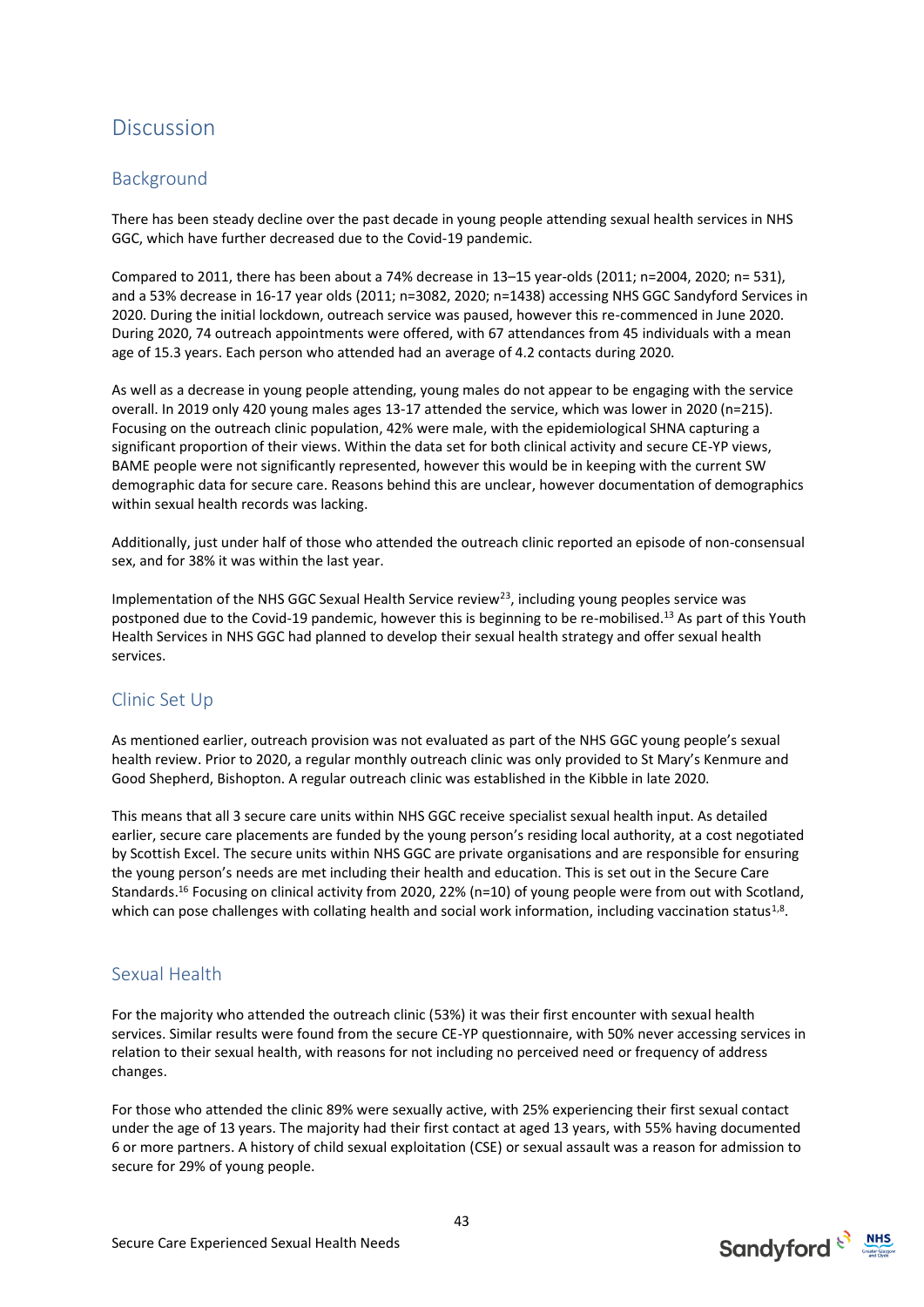Despite this, only 1 in 5 young people who attended the clinic had used contraception, with 40% never using condoms. Long-acting reversible contraception (LARC) use was also low with only 19% (5/26) from the secure CE-YP questionnaire reporting use. The Scottish CONUNDRUM study published in March 2021<sup>24</sup>, found a decrease in condom and LARC use within Scottish young people. As mentioned earlier, 25% of young women were pregnant or were young parents within one year of leaving care, with CE-YP more likely to continue with pregnancy.<sup>8</sup> It is vital we engage with young people and begin discussions regarding their contraceptive choices. Within the outreach population, 3 young people reported a previous pregnancy, with one during their secure care admission.

### Sexually Transmitted Infection Screen

Reported STI screening rates were also low, with only 35% of the surveyed population having a previous screen. This is despite the known risk factors as already highlighted. It further highlights that perceived lack of sexual health needs. When young people attended the outreach clinic, 75% were offered and accepted dual chlamydia and gonorrhoea testing and 55% accepted BBV screening and syphilis bloods. The number of positive results were low, however this short intervention normalises and encourages regular screening further supporting stigma reduction. As well as offering STI screen it also provides an opportunity to provide health promotion and also discussions regarding reducing BBV risk.

#### Social History

Within both samples there is a large proportion of young people who currently smoke tobacco, drink alcohol and use illicit drugs. Cannabis, ecstasy and cocaine use appears most frequently. Cocaine use may also pose a risk of hepatitis C, and thus offering comprehensive BBV screening is vital.

#### Vaccinations

Young people if eligible are offered opportunistic vaccinations against hepatitis B and human papillomavirus. A history of previous sexual violence, injecting drug use or all new inmates entering a UK prison should trigger a discussion for hepatitis B vaccination. These are frequent issues affecting secure CE-YP as demonstrated within the results.

#### HPV Vaccines

Guidance states that a comprehensive health assessment is complete on admission including determining childhood immunisation status and ensuring they are complete for their age. Since August 2019 the HPV school vaccination programme has been extended to all genders in S1.<sup>19</sup>

Three CE-YP reported receiving the complete HPV vaccination course, with 6 reporting a single dose. Despite this only 3 HPV and HBV vaccines were administered to the outreach population during 2020. The majority of CE-YP appear unsure why they have not received their vaccines, with others stating they weren't at school on the of vaccination administration.

WHO CARES? Scotland produced a report with CE members who shared their views on SRH issues. They report frequent school non-attendance reduces access to vaccinations and RSHP education. <sup>25</sup> This along with providing information for young people to reflect on their own needs, delivers education around important health topics such as HPV vaccinations and their importance.<sup>25</sup>

Public Health Scotland suggest there is a high uptake of the first dose of HPV immunisation for girls in all deprivation categories, with over 90% of girls receiving the first dose of the vaccine by the end of S4. However, girls from the most deprived areas were less likely to have the second dose compared to those in the least deprived areas (84.3% vs 91.6%).<sup>26</sup> The literature also confirms lower engagement with cervical screening in those who smoke, aged between 25-34, and living in areas of deprivation. Again this supports the importance of accurately collating vaccination records and engaging in informed discussions with young people regarding their vaccination status.<sup>27</sup> Community Health Index (CHI) numbers were not documented within sexual health

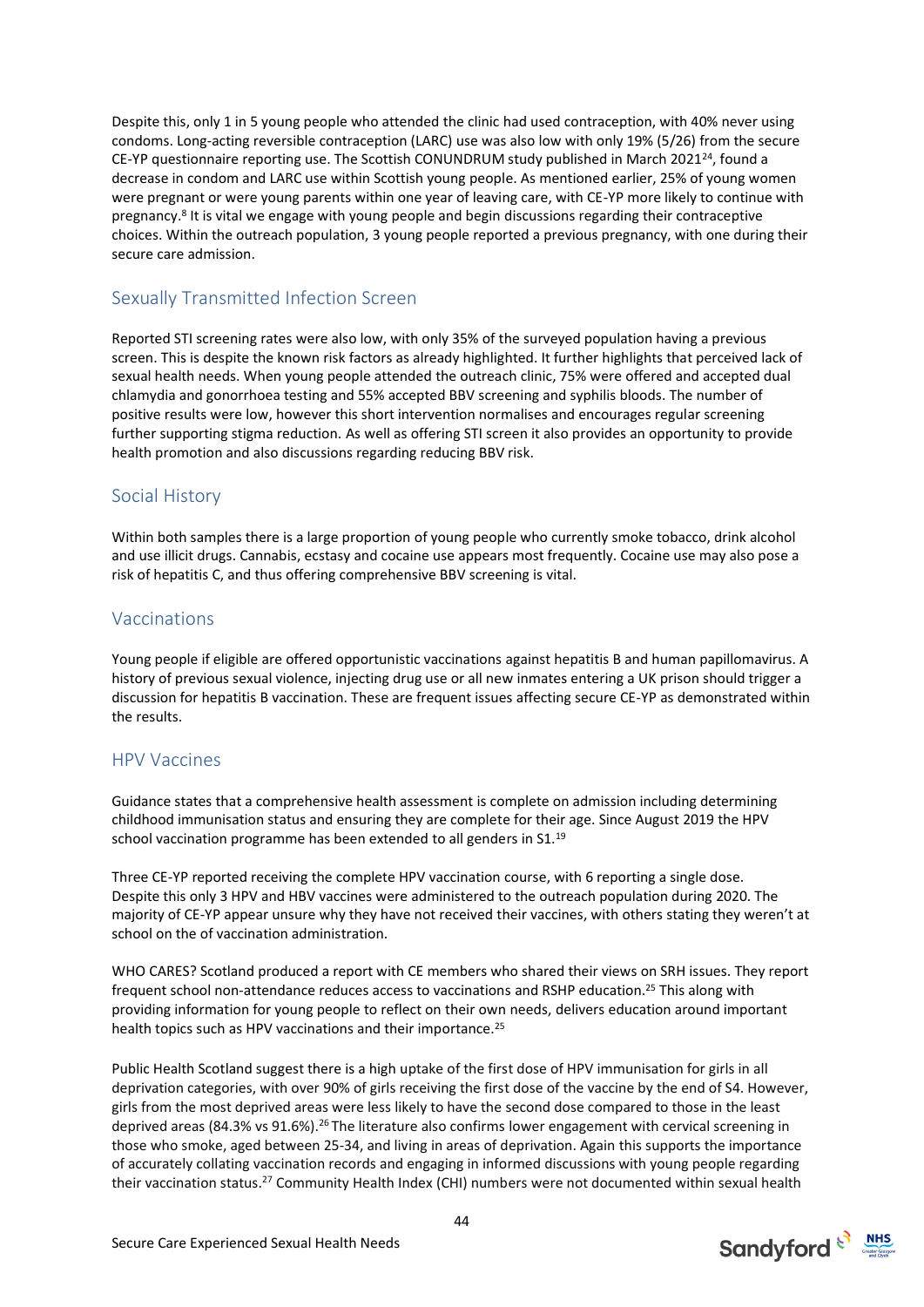notes for a large proportion of young people. This may be to do with permissions; however it is needed to determine and update HPV vaccination status. Non-Scottish patients and other temporary residents can have a CHI number allocated if required. Access and recording of CHI was identified as a recommendation from an earlier HNA for Looked After and Accommodated Children<sup>20</sup> to help provide data linkage and collation.

### Relationship Sexual Health and Parenthood Education

When asked most CE-YP have had some RSHP education at school, of which the majority having found it useful/slightly useful (27%). Comments were varied with some mentioning again that non-school attendance impacted this, along with a disruptive classroom environment. This would support education teams within the secure units prioritising and increase the frequency of discussing RSHP education, which may also be missed due to short-term placements.

It is clear however that a significant proportion of young people have not engaged with services related to their sexual health, often due to a perceived lack of need to, despite having multiple needs. This again is supported by the WHO CARES? report.<sup>25</sup>

## Engaging with Young People

As well as improving the opportunity to provide RSHP education, it is evident that sexual health services need to do more to engage with and meet the needs of secure CE-YP. This also includes partnership working with third sector and health improvement teams.

Young people seem to want to learn about sexual health services from 'trusted' sources such as through health services, online and from professionals e.g. education. Online booking was felt to be important, with accessible clinics in secure or near residential units or pop-up clinics in public places rated. Young people also wish to be able to communicate with a healthcare professional like they would their friends via SMS or online.

When considering online platforms young people state Facebook, TikTok, Snapchat and Instagram are the best modalities, with no-one using Twitter.

Professionals had similar thoughts and they also preferred to learn about services through health services and posters, rather than via Twitter.

Most professionals who took part in the corporate needs assessment had experience supporting young people accessing sexual health care, through a range of modalities including sexual health and general practice. As participation was voluntary it may only attract those who are motivated to provide sexual health care and may introduced an element of bias.

Most had a positive view on outreach services, stating they improved access, reduced barriers, stigma and embarrassment faced for young people who need to sue secure transport to attend appointments in the community. Some were concerned however that by placing all the emphasis on outreach provision to provide sexual health care, it may lead to a deskilling to staff. It was also postulated that secure care health staff could provide sexual health care, while supported by specialist sexual health care services, as the monthly outreach may miss those who have shorter admissions. It is therefore vital that all staff feel supported to engage in discussions and signpost young people, with everyone having a role to play

Policy supports a uniform service provided to young people. It is evident from the comparative needs assessment that not all secure CE-YP in Scotland have outreach access to sexual health care.<sup>1,8</sup> This HNA highlights some of the barriers associated with not introducing outreach, and limitations including resources from both staffing and funding stream. Services should undertake a review of their own clinical activity to assess the inclusion of secure CE-YP into their service and assess if their needs are being met, and ultimately the secure care standards $16$  are beginning upheld.

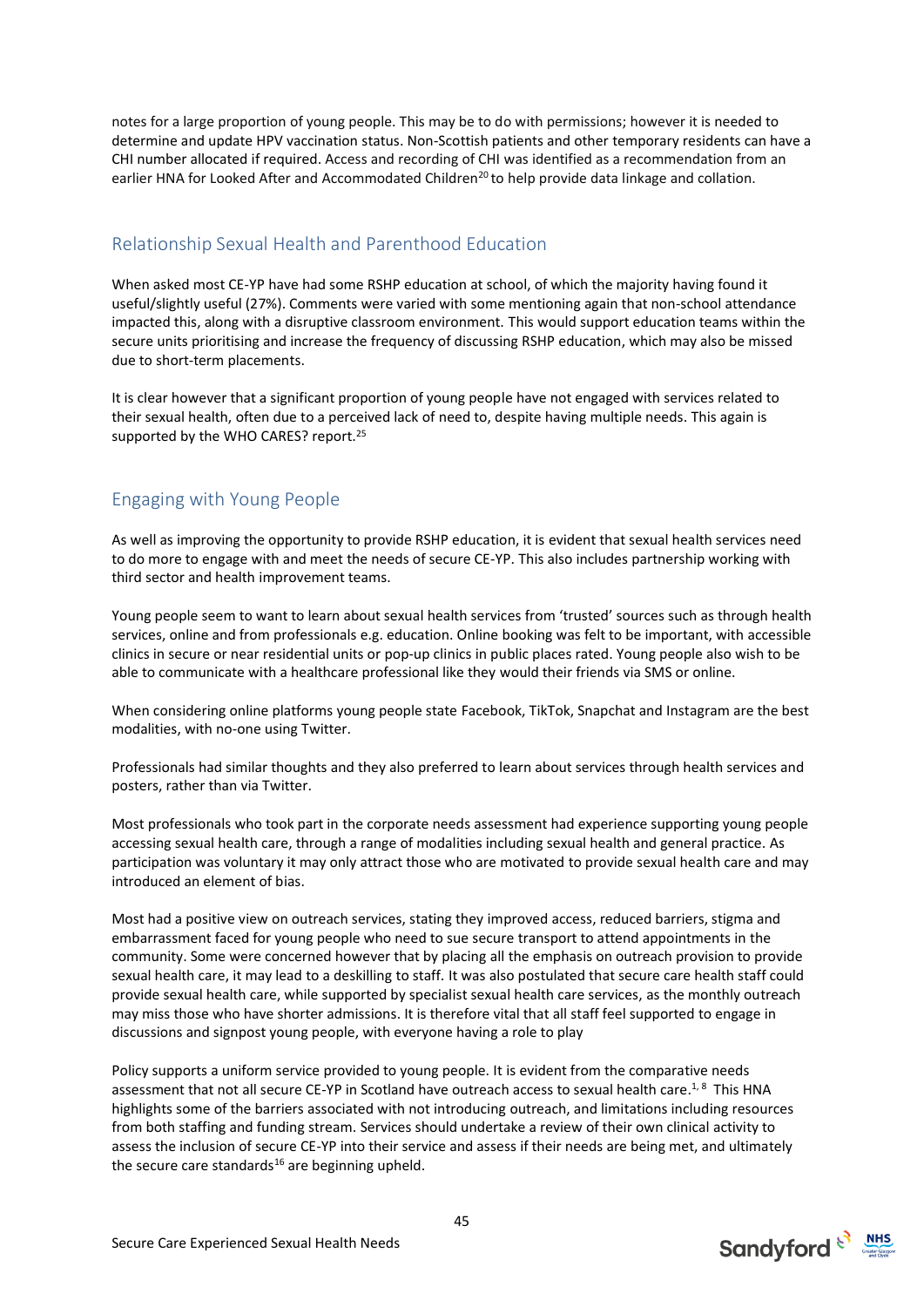As mentioned earlier, less young people are engaging with sexual health services. In NHS GGC we need to do more to improve this and do more to engage with some of the most vulnerable young people. Professionals feel that CE-YP needs have increased in complexity particular in relation to CSE and mental health.

It is clear from the evidence that young people may not perceive their own sexual health needs for many reasons, and thus won't attend clinics. A "flexible" young peoples service rather than fixed location would provide opportunities to have clinics near residential units, public locations or near events, as is preferred by young people. As well as providing access it also improves visibility, offers opportunities to re-engage with young people and for public health interventions. It may also begin to work towards addressing some of the many inequalities faced by young people in particular those care experienced.



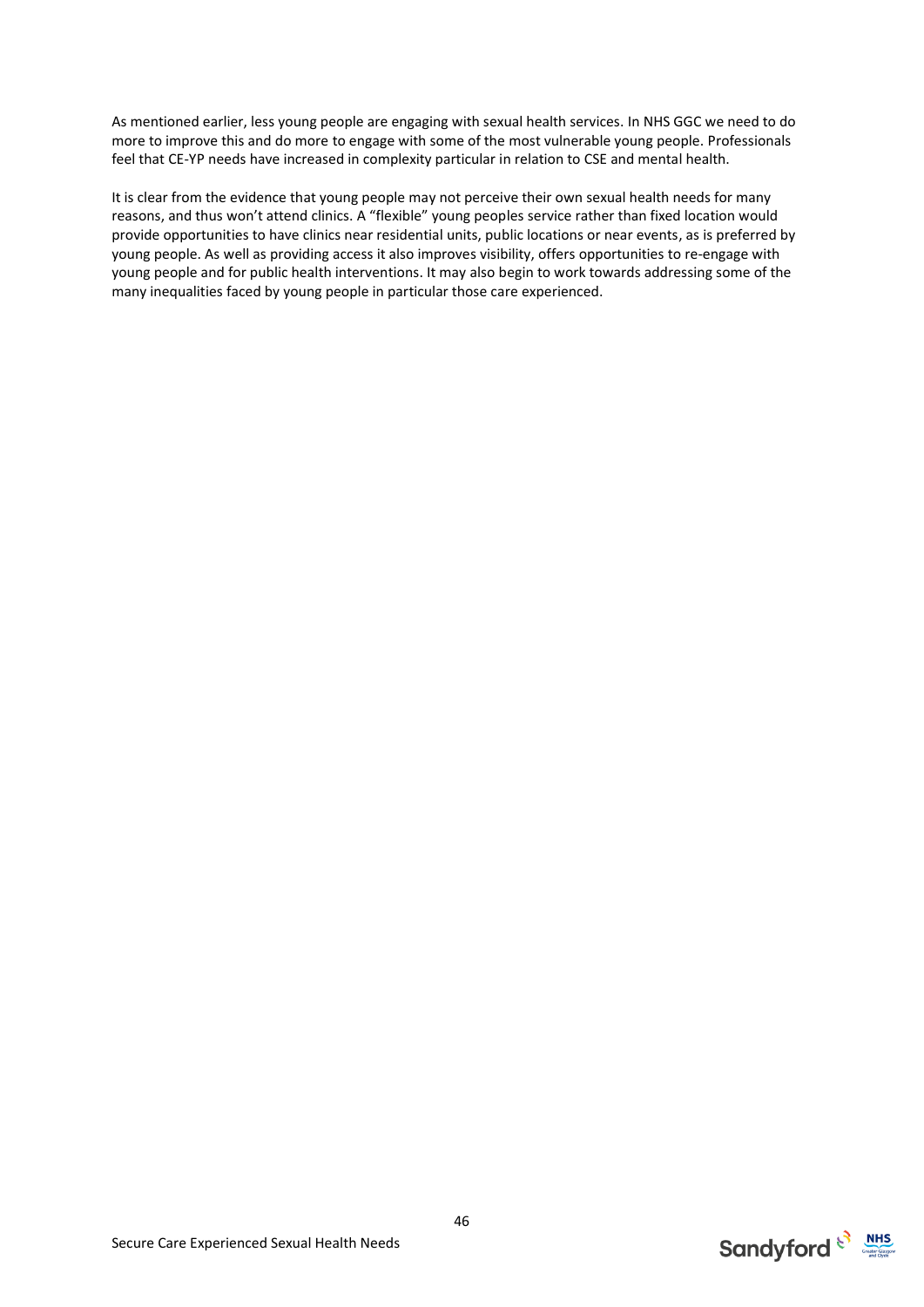# Recommendations

### **Policy**

- 1. Ensure consistent standard and access to sexual health care from all secure care providers, as set out by the Secure Care Standards. These standards should be subject to independent scrutiny and accredited.
- 2. Funding streams need to be established to ensure these priority services are adequately resourced, and all secure CE-YP have equitable access.

### Clinical

- 3. Health assessments for care experienced children and young people must include an assessment of their sexual health needs, and not just assess understanding. This should be completed within 4 weeks of 'care-experienced' status and reviewed regularly.
- 4. Ensure all young people are offered a sexual health assessment on admission to secure care. They should be provided with information about how to access sexual health care and provided with the opportunity to attend this.
- 5. Offer comprehensive sexually transmitted infections screening including self-taken samples and blood borne virus testing.
- 6. Assess hepatitis B virus risk and offer prophylactic vaccinations where indicated e.g. criminal justice involvement or previous sexual assault.
- 7. Human Papillomavirus (HPV) vaccination status should be assessed on the admission health assessment. This may mean liaising with other healthcare providers across the devolved nations and Ireland. If HPV vaccinations are due, secure unit health staff should notify the local school vaccination team or sexual health services, prior to the outreach clinic. This will maximise opportunistic vaccination provision.
- 8. Sexual health services should record the community health index numbers within the sexual health notes, where permission is granted. This is needed to determine and update HPV vaccination status. Non-Scottish patients and other temporary residents can have a CHI number allocated if required.
- 9. Young people should have access and offered the choice of all methods of contraception, including long-acting reversible methods. Where possible contraception should be provided when requested including progestogen-only implants. If intrauterine contraception is the preferred method, CE-YP should be fast tracked to their local service.
- 10. Young people should have access to information on contraception (including how to correctly use the method), sexually transmitted infections and wider sexual health issues e.g. consent and pornography. This should be in an accessible format.
- 11. Sexual health services should ensure demographical details are collected for all young people including ethnicity and disability. This will allow thorough analysis and identify any potential gaps in service provision and access.



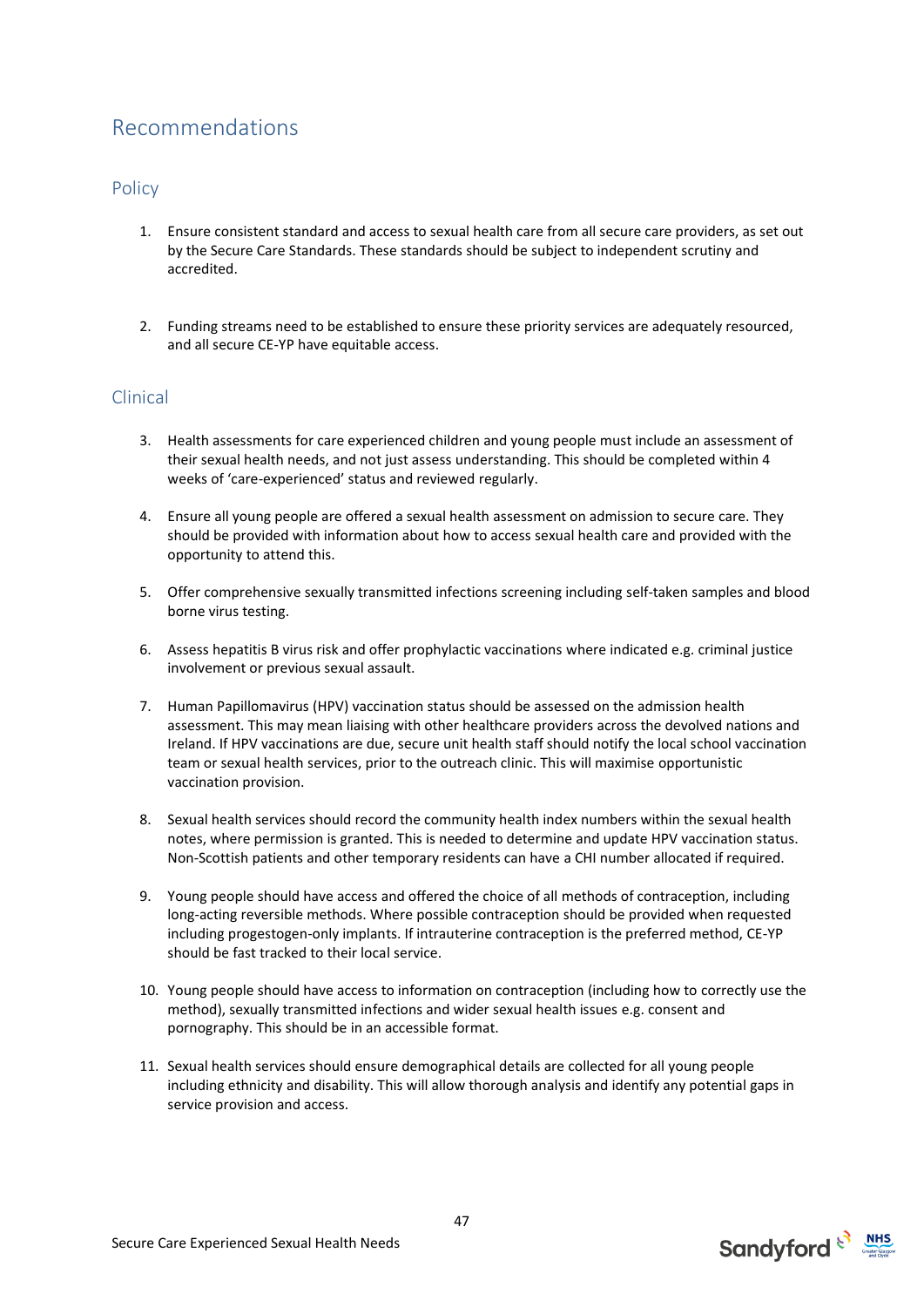#### Access

- 12. Secure care units should ensure all secure CE-YP have access to regular inhouse sexual health care. Where young people may have a short admission, their sexual health needs should still be assessed and addressed.
- 13. Sexual health services should work with secure care and step-down units to ensure sexual health care is maintained and promoted when young people leave care. Consideration should be given to developing a future outreach model to this group.
- 14. Consider secure care health staff developing skills in assessing and managing sexual health needs with the support of specialist sexual health services.
- 15. Consider developing a "flexible" young people's service, rather than fixed location. This would provide opportunities to have clinics near residential units, public locations or near events. As well as providing access it also provides improved visibility and opportunities for public health interventions.
- 16. Online booking should be available for young people to book appointments. There should also be other options for those without digital access, including telephone or drop in priority access to sexual health.
- 17. Sexual health services should consider the option to provide a live chat or SMS function to aid communicating with young people.

### Informing of Service

- 18. Sexual health services should have an accessible and engaging website, which contains service information, and how clinics can be accessed.
- 19. While online booking is preferable for young people, sexual health services should ensure their service is visible to secure CE-YP. Secure CE-YP have expressed a preference to learn about sexual health service within the secure units, health and education sector via staff and posters.
- 20. Sexual health services should engage with social media platforms to provide opportunistic education and advertise sexual health services, including what they offer and why it is important. Targeted marketing may be helpful. Preferred platforms include Facebook, Snapchat, TikTok and Instagram.
- 21. Professionals who interact with young people need to be informed of their local services and how young people can access them.
- 22. Professionals who interact with young people should feel confident to discuss sexual health with young people and be able to signpost to resources.
- 23. Professionals should be supported (time and financially) to participate in regular sexual health continued professional development.
- 24. Sexual health and health promotion staff should continue to work with professionals who work with CE-YP including third sector to support educational needs and build on links to ensure those most at risk are able to engage with the service.

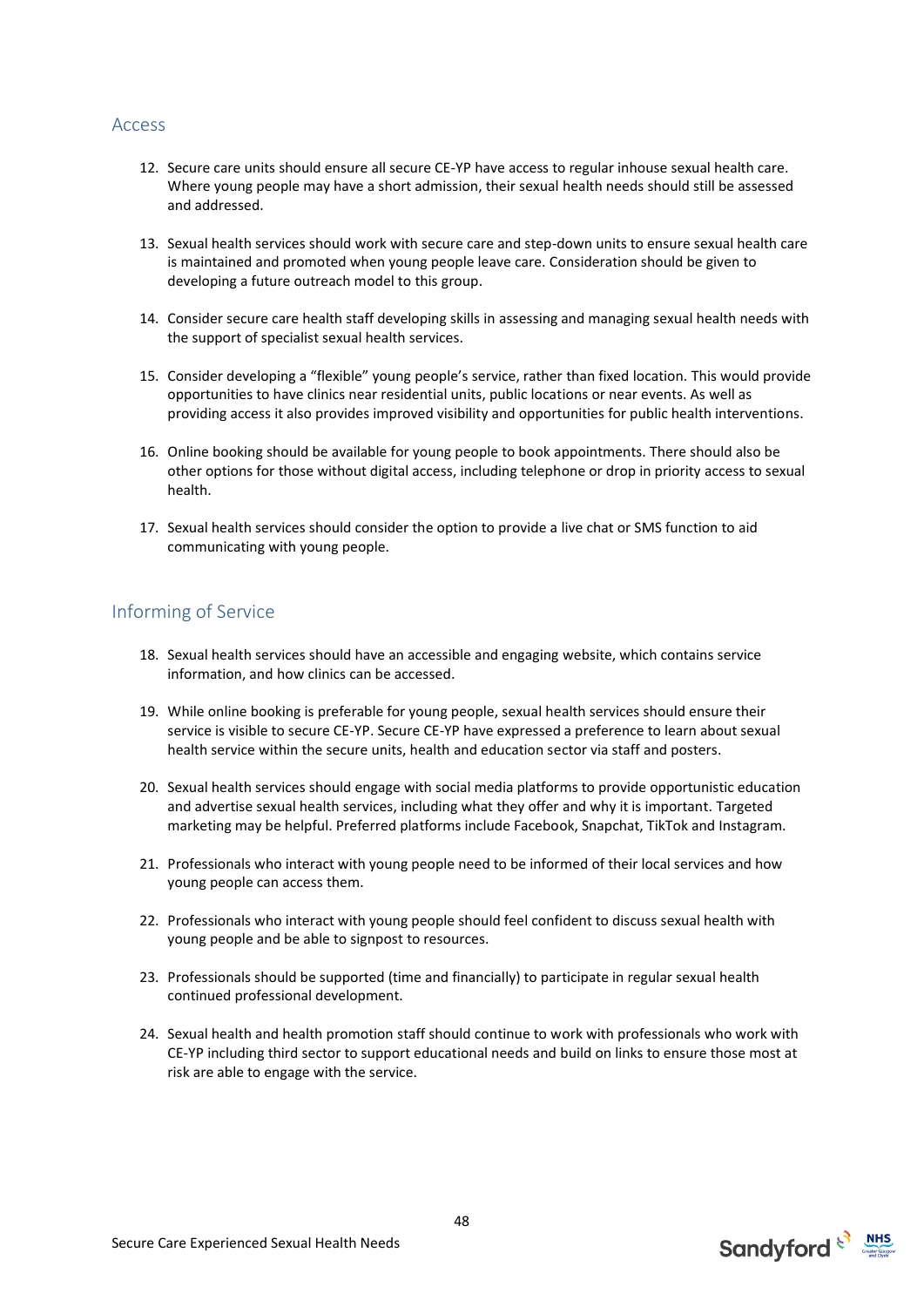## Education

- 25. All sexual health staff should have completed mandatory child protection training and be aware of the needs of secure CE-YP.
- 26. Health Improvement should continue to work with the Education teams within the secure units, to ensure staff feel adequately trained, confident and well supported to discuss sexual health. Secure units should ensure adequate resources are in place to fund this.
- 27. Education teams within the secure units should prioritise and increase the frequency of discussing RSHP education with young people, as this is often missed due to lack of prior school attendance or short-term placements.
- 28. RSHP education should be evaluated within the units on a continual basis, to ensure the needs of current secure CE-YP are met.

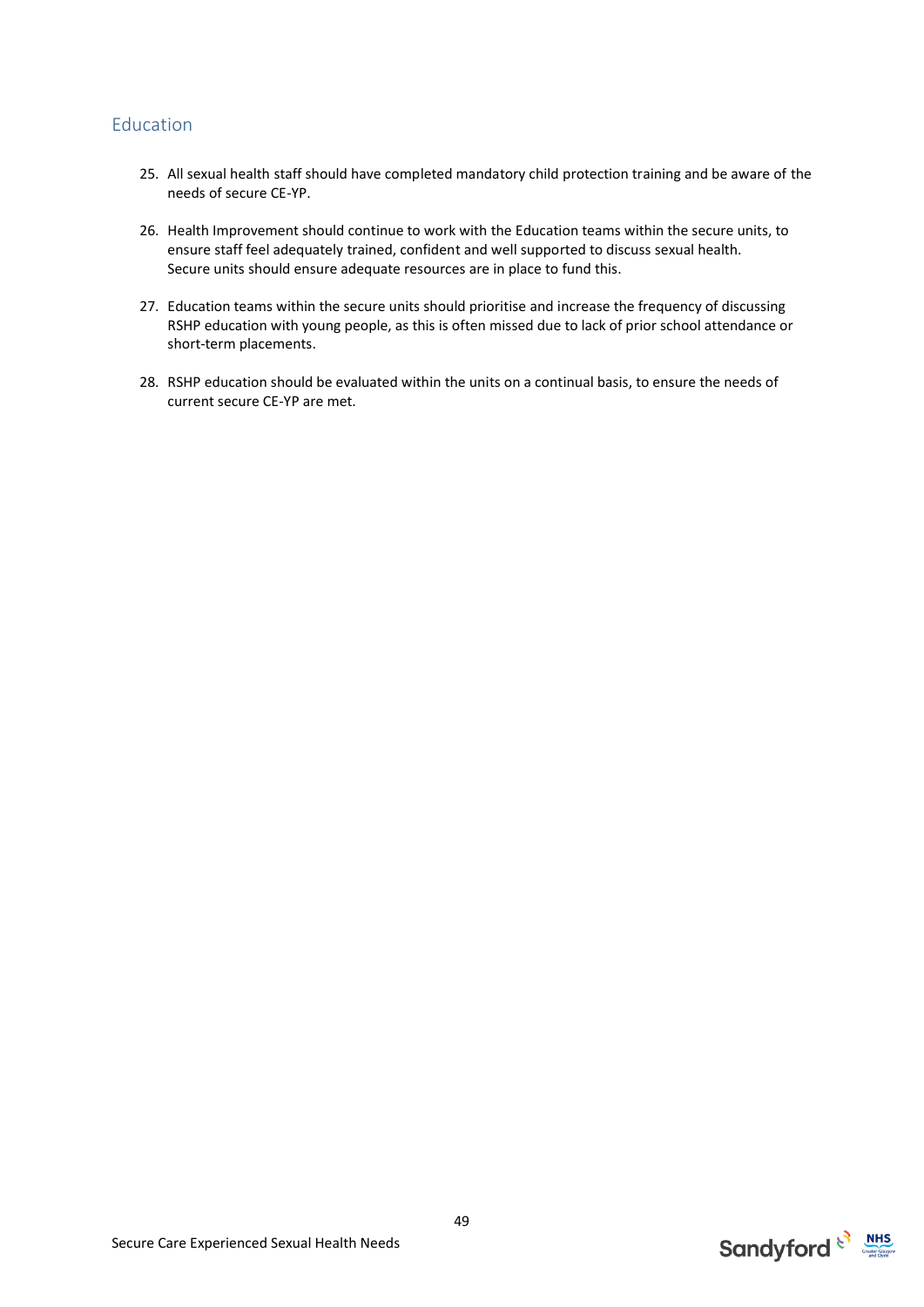### References

- 1. Dale H, Watson, L, Adair P et al. The perceived sexual health needs of looked after young people: findings from a qualitative study led through a partnership between public health and health psychology. Journal of Public Health. 2011;33(1):86–92<https://doi.org/10.1093/pubmed/fdq055> [accessed 30 Nov 2021]
- 2. Nixon C, Henderson M. Negotiating the Legal, Ethical and Practical Challenges of Researching Sexual Health Education and Service Use Among Care-Experienced Young People. *SAGE Research Methods Cases: Medicine and Health.* Available from: doi[:10.4135/9781529726619](http://dx.doi.org/10.4135/9781529726619) [accessed 30 Nov 2021]
- 3. Children's Social Work Statistics Scotland 2019-20. Scottish Government. Available from [www.gov.scot/collections/childrens-social-work/](http://www.gov.scot/collections/childrens-social-work/) [accessed 30 Nov 2021]
- 4. Secure Care. Centre Youth and Criminal Justice. 2021. Available from[: www.cycj.org.uk/what-we](http://www.cycj.org.uk/what-we-do/secure-care/)[do/secure-care/](http://www.cycj.org.uk/what-we-do/secure-care/) [accessed 30 Nov 2021]
- 5. Sexual Health. World Health Organisation. 2006. Available from[: www.who.int/teams/sexual-and](http://www.who.int/teams/sexual-and-reproductive-health-and-research/key-areas-of-work/sexual-health/defining-sexual-health)[reproductive-health-and-research/key-areas-of-work/sexual-health/defining-sexual-health](http://www.who.int/teams/sexual-and-reproductive-health-and-research/key-areas-of-work/sexual-health/defining-sexual-health) [accessed 30 Nov 2021]
- 6. Henderson M, Wight D, Raab G et al. Heterosexual risk behaviour among young teenagers in Scotland. Journal of Adolescence. 2002;25:5. Available from [doi.org/10.1006/jado.2002.0493](http://doi.org/10.1006/jado.2002.0493) [accessed 30 Nov 2021]
- 7. Mezey G, Meyer D, Robinson F, *et al*. Developing and piloting a peer mentoring intervention to reduce teenage pregnancy in looked-after children and care leavers: an exploratory randomised controlled trial. *Health Technol Assess* 2015;19. Available from:<https://doi.org/10.3310/hta19850> [accessed 30 Nov 2021]
- 8. Clarke Z, Chen E, Mongey A et al. Improving Care-Experienced Young People's access to Sexual and Reproductive Health (SRH) Services in Edinburgh. 2019. Available from: [www.researchgate.net/publication/341205056\\_Improving\\_Care-](http://www.researchgate.net/publication/341205056_Improving_Care-Experienced_Young_People%27s_access_to_Sexual_and_Reproductive_Health_SRH_Services_in_Edinburgh)Experienced Young People%27s access to Sexual and Reproductive Health SRH Services in Edi [nburgh](http://www.researchgate.net/publication/341205056_Improving_Care-Experienced_Young_People%27s_access_to_Sexual_and_Reproductive_Health_SRH_Services_in_Edinburgh) [accessed 30 Nov 2021]
- 9. Ellis K. Contested Vulnerability: A Case Study of Girls in secure care. Children and Youth Services Review. 2018; 88:156–163. DOI[: doi.org/10.1016/j.childyouth.2018.02.047](https://doi.org/10.1016/j.childyouth.2018.02.047) [accessed 30 Nov 2021]
- 10. Sexual Health and Blood Borne Virus Framework. 2015-2020. Scottish Government. Available from: [www.gov.scot/publications/sexual-health-blood-borne-virus-framework-2015-2020-update/](http://www.gov.scot/publications/sexual-health-blood-borne-virus-framework-2015-2020-update/)  [accessed 30 Nov 2021]
- 11. Pregnancy and Parenthood in Young People Strategy. 2016-2026. Scottish Government. Available from: [www.gov.scot/publications/pregnancy-parenthood-young-people-national-progress-report-no-](http://www.gov.scot/publications/pregnancy-parenthood-young-people-national-progress-report-no-2/)[2/](http://www.gov.scot/publications/pregnancy-parenthood-young-people-national-progress-report-no-2/) [accessed 30 Nov 2021]
- 12. Pregnancy and Getting it Right for Looked After Children and Young People Strategy 2015. Scottish Government. Available from: [www.gov.scot/publications/getting-right-looked-children-young-people](http://www.gov.scot/publications/getting-right-looked-children-young-people-strategy/pages/3/)[strategy/pages/3/](http://www.gov.scot/publications/getting-right-looked-children-young-people-strategy/pages/3/) [accessed 30 Nov 2021]
- 13. Reset and Rebuild: A Recovery Plan for Sexual Health and Blood Borne Virus Services. Scottish Government. August 2021.
- 14. The Promise. Secure Care. 2020. Independent Care Review Scotland. [https://thepromise.scot/assets/UPLOADS/DOCUMENTS/2020/10/The%20Promise%20Secure%20Esta](https://thepromise.scot/assets/UPLOADS/DOCUMENTS/2020/10/The%20Promise%20Secure%20Estate%20Briefing%20Autumn%202020.pdf) [te%20Briefing%20Autumn%202020.pdf](https://thepromise.scot/assets/UPLOADS/DOCUMENTS/2020/10/The%20Promise%20Secure%20Estate%20Briefing%20Autumn%202020.pdf) [accessed 30 Nov 2021]
- 15. United Nations Convention on the Rights of the Child. Available from: [www.unicef.org.uk/what-we](http://www.unicef.org.uk/what-we-do/un-convention-child-rights/)[do/un-convention-child-rights/](http://www.unicef.org.uk/what-we-do/un-convention-child-rights/) [accessed 30 Nov 2021]
- 16. Secure Care Pathway and Standards Scotland. Centre Youth and Criminal Justice. 2021. Available from[: www.securecarestandards.com/all-standards/](http://www.securecarestandards.com/all-standards/) [accessed 30 Nov 2021]
- 17. Guidance on Health Assessments for Looked After Children in Scotland. Scottish Government. May 2014. Available from: www.gov.scot/publications/guidance-health-assessments-looked-children-scotland/ [accessed 30 Nov 2021]
- 18. Getting it right for looked after children and young people strategy. Scottish Government. Nov 2015. Available from[: www.gov.scot/publications/getting-right-looked-children-young-people-strategy/\[](http://www.gov.scot/publications/getting-right-looked-children-young-people-strategy/)accessed 30 Nov 21]
- 19. Extending the HPV Vaccination Programme. Chief Medical Officer Directorate. 2019. SGHD/CMO(2019) 8 Available from[: www.sehd.scot.nhs.uk/cmo/CMO\(2019\)08.pdf](http://www.sehd.scot.nhs.uk/cmo/CMO(2019)08.pdf) [accessed 30 Nov 2021]

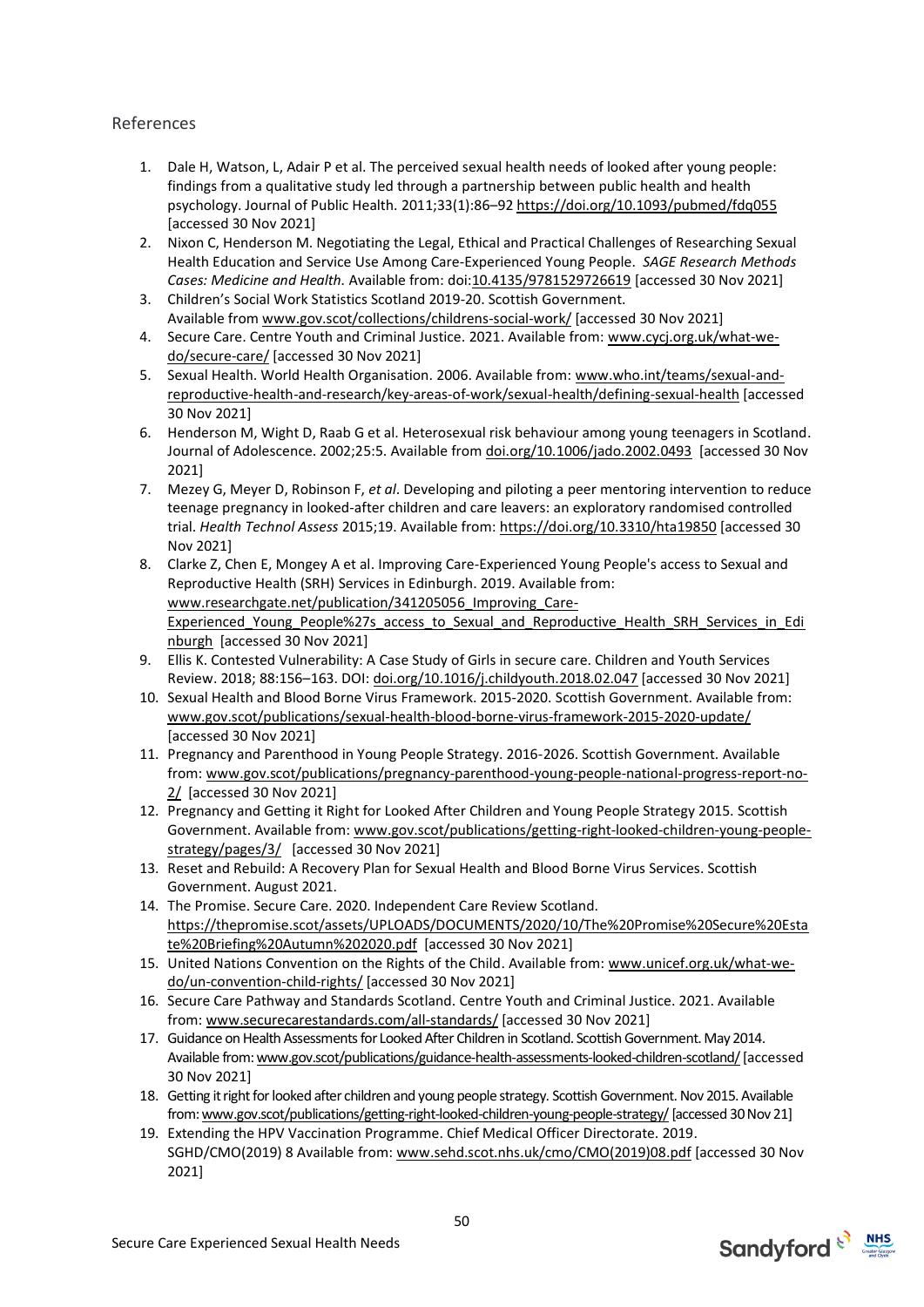- 20. Scott S et al. Looked After Children in Glasgow and Scotland: A Health Needs Assessment. 2013. Public Health Scotland. Available from: [www.scotphn.net/wp-content/uploads/2015/10/Looked-After-](http://www.scotphn.net/wp-content/uploads/2015/10/Looked-After-Children-in-Glasgow-and-Scotland-A-Health-Needs-Assessment-April-2013.pdf)[Children-in-Glasgow-and-Scotland-A-Health-Needs-Assessment-April-2013.pdf](http://www.scotphn.net/wp-content/uploads/2015/10/Looked-After-Children-in-Glasgow-and-Scotland-A-Health-Needs-Assessment-April-2013.pdf) [accessed 30 Nov 2021]
- 21. Gibson R. ACEs, Places and Status: Results from the 2018 Scottish Secure Care Census. Centre Youth and Criminal Justice. July 2020. Available from: [www.cycj.org.uk/resource/aces-places-and-status](http://www.cycj.org.uk/resource/aces-places-and-status-results-of-the-2018-scottish-secure-care-census/)[results-of-the-2018-scottish-secure-care-census/](http://www.cycj.org.uk/resource/aces-places-and-status-results-of-the-2018-scottish-secure-care-census/) [accessed 30 Nov 2021]
- 22. Gibson R. ACEs, Distance and Sources of Resilience. Centre Youth and Criminal Justice. May 2021. Available from: [www.cycj.org.uk/wp-content/uploads/2021/05/ACEs-Distance-and-Resilience.pdf](http://www.cycj.org.uk/wp-content/uploads/2021/05/ACEs-Distance-and-Resilience.pdf) [accessed 30 Nov 2021]
- 23. Sexual Health Strategic Plan 2017-20 for Health & Social Care Partnerships in the Greater Glasgow and Clyde area. Glasgow HSCP. March 2017
- 24. Lewis R, Blake C. Understanding young people's use and non-use of condoms and contraception. March 2021. Available from[: https://www.gla.ac.uk/media/Media\\_781762\\_smxx.pdf](https://www.gla.ac.uk/media/Media_781762_smxx.pdf) [accessed 30 Nov 2021]
- 25. Who Cares? Scotland. Sexual and Reproductive Health. Annual Participation Programme. August 2021. Available from: [www.whocaresscotland.org/wp-content/uploads/2016/07/Sexual-and-](http://www.whocaresscotland.org/wp-content/uploads/2016/07/Sexual-and-Reproductive-Health-APP-Report-3.pdf)[Reproductive-Health-APP-Report-3.pdf](http://www.whocaresscotland.org/wp-content/uploads/2016/07/Sexual-and-Reproductive-Health-APP-Report-3.pdf) [accessed 30 Nov 2021]
- 26. HPV Immunisation Statistics Scotland. School Year 2019/20. Public Health Scotland. December 2020. Available from [www.publichealthscotland.scot/media/6559/2020-12-22-hpv-report.pdf](http://www.publichealthscotland.scot/media/6559/2020-12-22-hpv-report.pdf) [accessed 30 Nov 2021]
- 27. Cervical Screening. Public Health Scotland Webpage. Available from: [www.healthscotland.scot/health-topics/screening/cervical-screening](http://www.healthscotland.scot/health-topics/screening/cervical-screening)

.

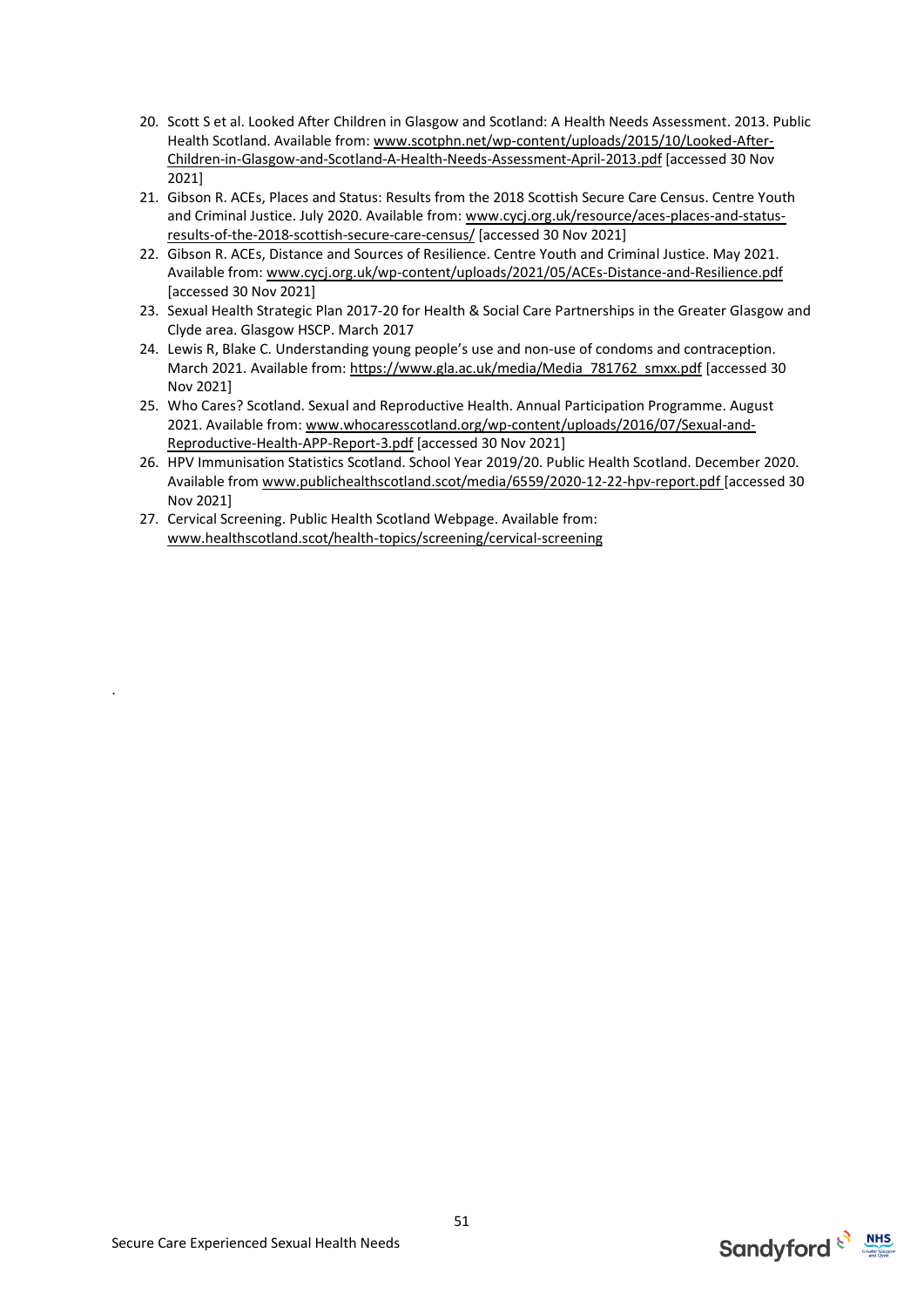# Appendix 1: Literature Review Search Terms

#### Search Strategy

To include:

- Looked after children/ looked after children and young people/ looked after and accommodated
- Children/young people/adolescent
- Female/male/trans female/trans male

AND

Secure units/secure care/criminal justice

AND/OR

sexual health/ sexually transmitted infections/ sexually transmitted disease/reproductive health/reproduction/ pregnancy/contraception

#### AND/OR

child sexual exploitation/ CSE/ child abuse/ sexual abuse/abuse/sexual assault/ sexual crime/rape

AND/OR criminal justice

AND/OR relationship and sex education/ RSE/ sex education

Location: UK/Scotland/England/Wales/Northern Ireland/ GB/ Britain/ Great Britain

Evidence search: [Sexual Health Needs of Care-Experienced Young People]. [Shona MacNeilage] [(June 2021)]. NHSGGC Library Network.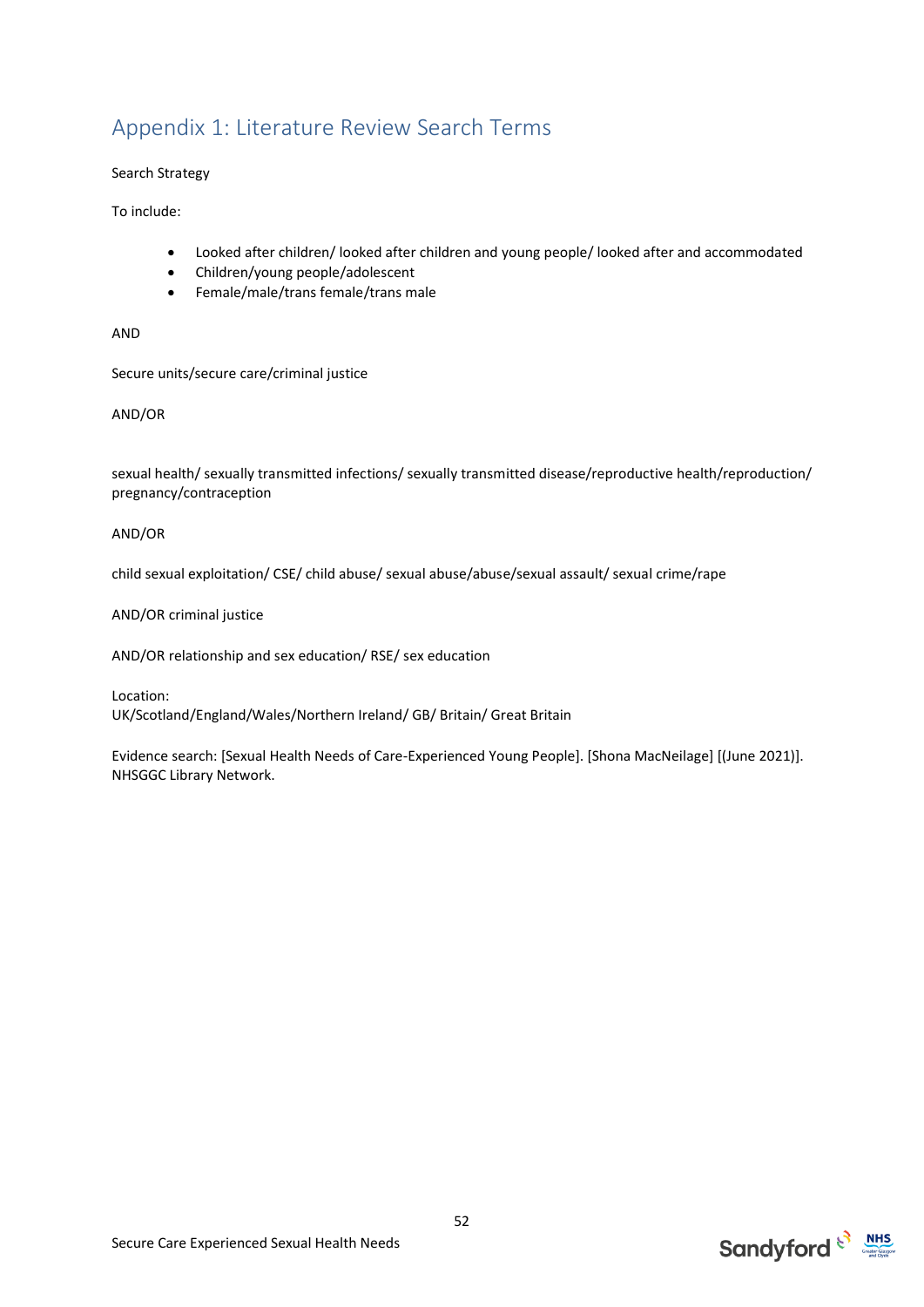# Appendix 2: Review of the NHS GGC Sexual Health Secure Outreach clinical activity in 2020

## **Demographics**

| 1. | Number                         |                    |        |      |    |    |      |          |                |         |  |
|----|--------------------------------|--------------------|--------|------|----|----|------|----------|----------------|---------|--|
| 2. | Date attended                  |                    |        |      |    |    |      |          |                |         |  |
| 3. | Age                            |                    |        |      |    |    |      |          |                |         |  |
| 4. | Gender                         | Female             |        |      |    |    |      |          |                |         |  |
|    |                                | Male               |        |      |    |    |      |          |                |         |  |
|    |                                | Trans male         |        |      |    |    |      |          |                |         |  |
|    |                                | Trans female       |        |      |    |    |      |          |                |         |  |
|    |                                | Other              |        |      |    |    |      |          |                |         |  |
| 5. | Residing                       |                    |        |      |    |    |      |          |                |         |  |
|    | country                        |                    |        |      |    |    |      |          |                |         |  |
| 6. | Disability                     | Yes                |        |      |    |    |      |          |                |         |  |
|    |                                | No                 |        |      |    |    |      |          |                |         |  |
|    |                                |                    |        |      |    |    |      |          |                |         |  |
|    |                                | If yes what        |        |      |    |    |      |          |                |         |  |
| 7. | Local authority                | Glasgow City       |        |      |    |    |      |          |                |         |  |
|    |                                | East Dun           |        |      |    |    |      |          |                |         |  |
|    |                                | West Dun           |        |      |    |    |      |          |                |         |  |
|    |                                | East Renfrewshire  |        |      |    |    |      |          |                |         |  |
|    |                                | Renfrewshire       |        |      |    |    |      |          |                |         |  |
|    |                                | Other Scotland     |        |      |    |    |      |          |                |         |  |
|    |                                | Other England      |        |      |    |    |      |          |                |         |  |
|    |                                | <b>Other Wales</b> |        |      |    |    |      |          |                |         |  |
| 8. | Previous appt<br>Sexual Health | Yes<br>No          |        |      |    |    |      |          |                |         |  |
|    | <b>NaSH</b>                    |                    |        |      |    |    |      |          |                |         |  |
| 9. | New                            | Yes                |        |      |    |    |      |          |                |         |  |
|    | appointment                    | No                 |        |      |    |    |      |          |                |         |  |
|    | 10. Attendance                 |                    | SF Out | SF V | SF | SF | SARC | Abortion | Other          | Other   |  |
|    | details                        |                    |        |      | YP | YP |      |          | <b>HB Appt</b> | HB      |  |
|    |                                |                    |        |      | Sp | DI |      |          |                | Virtual |  |
|    |                                | <b>Before</b>      |        |      |    |    |      |          |                |         |  |
|    |                                | After              |        |      |    |    |      |          |                |         |  |
|    |                                | (until             |        |      |    |    |      |          |                |         |  |
|    |                                | Dec                |        |      |    |    |      |          |                |         |  |
|    |                                | 2020)              |        |      |    |    |      |          |                |         |  |
|    | 11. Documented                 |                    |        |      |    |    |      |          |                |         |  |
|    | placements                     |                    |        |      |    |    |      |          |                |         |  |
|    | prior to secure                |                    |        |      |    |    |      |          |                |         |  |
|    | 12. If yes, details            |                    |        |      |    |    |      |          |                |         |  |
|    | 13. Reason for                 |                    |        |      |    |    |      |          |                |         |  |
|    | secure                         |                    |        |      |    |    |      |          |                |         |  |
|    | 14. Current secure             |                    |        |      |    |    |      |          |                |         |  |
|    | unit                           |                    |        |      |    |    |      |          |                |         |  |
|    | 15. Time in unit to            |                    |        |      |    |    |      |          |                |         |  |
|    | date                           |                    |        |      |    |    |      |          |                |         |  |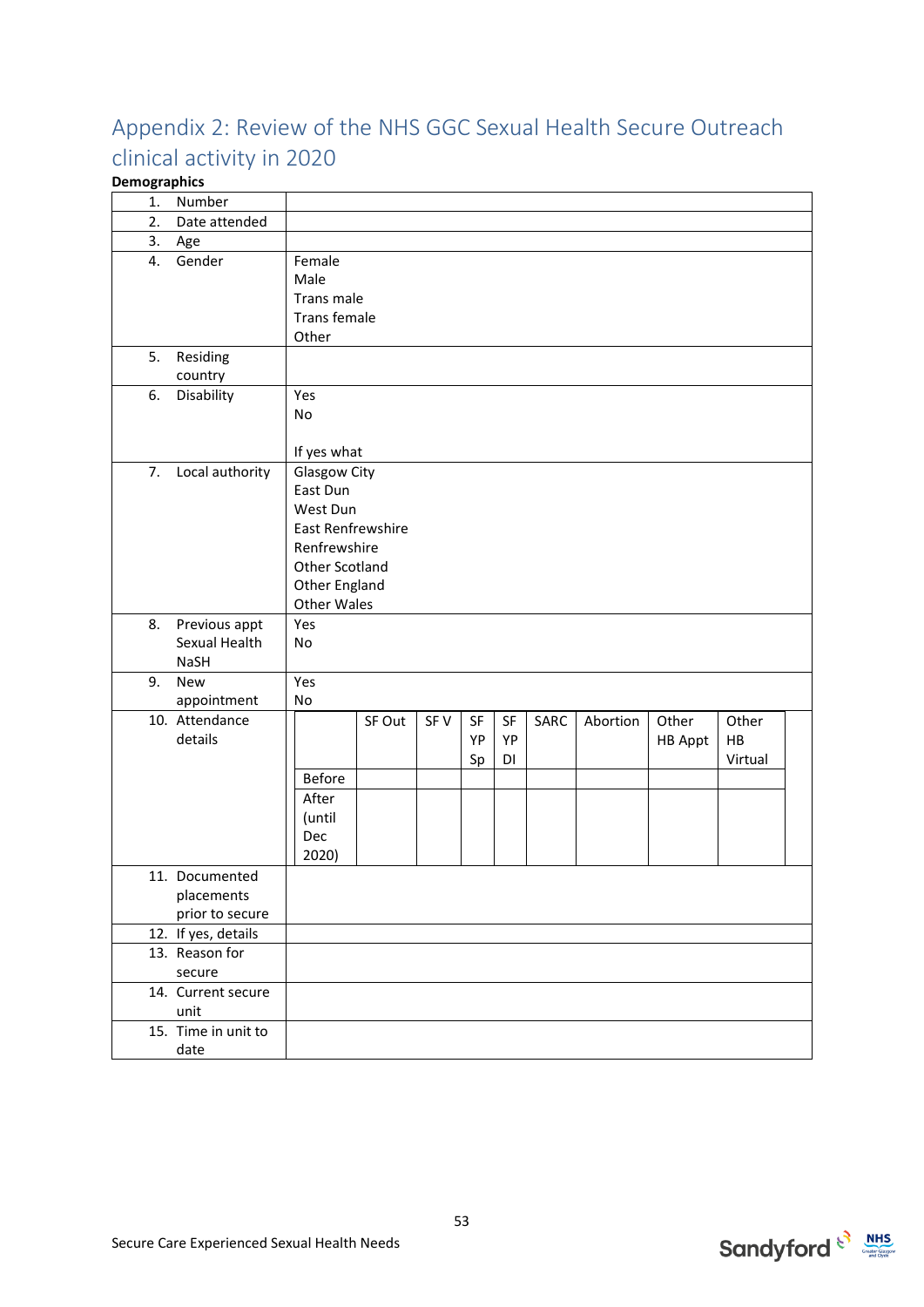#### **Lifetime sexual history**

| 16. Sexually active                    | Yes           |
|----------------------------------------|---------------|
|                                        | No            |
|                                        | N/R           |
| 17. Age first sex                      |               |
|                                        | N/R           |
| 18. No previous partners               |               |
|                                        | N/R           |
| 19. Gender previous partners           | Female        |
|                                        | Male          |
|                                        | Both          |
|                                        | N/R           |
| 20. Number partners last 3 months      |               |
|                                        | N/R           |
| 21. Number partner last 12 months      |               |
|                                        | N/R           |
| 22. General condom use                 | Always        |
|                                        | Sometimes     |
|                                        | Never         |
|                                        | N/R           |
| 23. Sex overseas national              | Yes<br>Where  |
|                                        | No            |
|                                        | N/R           |
| 24. Non consensual sex                 | $1y$<br>Yes   |
|                                        | No            |
|                                        | N/R           |
| 25. Sex involving payment              | Yes<br>Nature |
|                                        | No            |
|                                        | N/R           |
| 26. Consider themselves trans          | Yes           |
|                                        | No            |
|                                        | N/R           |
| 27. Self-identified sexual orientation | Heterosexual  |
|                                        | Gay           |
|                                        | Lesbian       |
|                                        | Bisexual      |
|                                        | Not sure      |
|                                        | Other         |
|                                        | N/R           |

#### **Contraception**

| 28. Using contraception | Yes           |
|-------------------------|---------------|
|                         | No            |
|                         | N/R           |
| 29. If so what?         | COC           |
|                         | CH Patch      |
|                         | CH Ring       |
|                         | <b>POP</b>    |
|                         | PO Implant    |
|                         | PO Injectable |
|                         | <b>IUS</b>    |
|                         | <b>IUD</b>    |
|                         | Condoms       |
|                         | Other         |



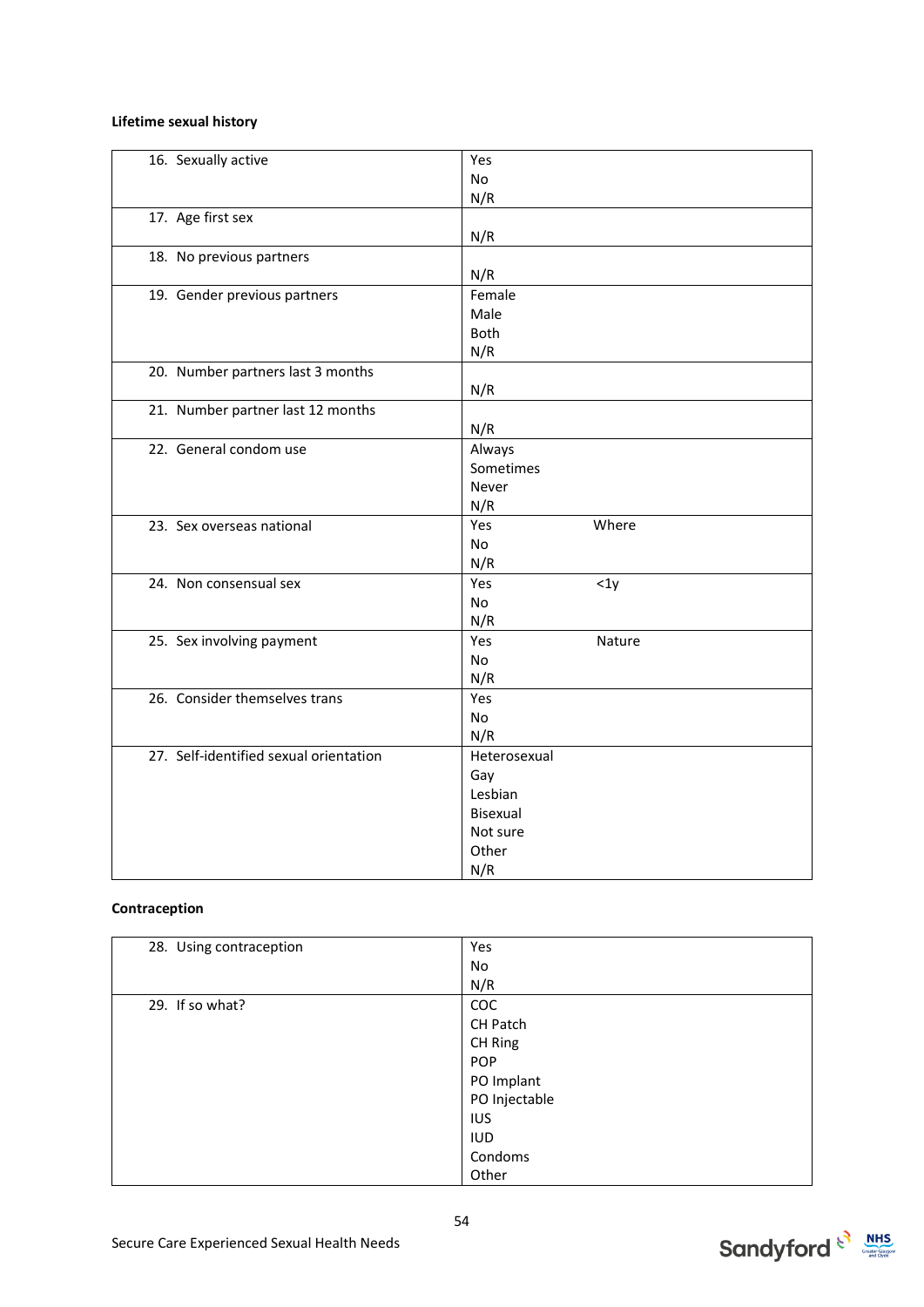| 30. Ever been pregnant before? | Yes |
|--------------------------------|-----|
|                                | No  |
|                                | N/R |
| 31. If yes, pregnancy outcome? |     |

#### **BBV**

| 32. Ever injected drugs      | Yes       |
|------------------------------|-----------|
|                              | No        |
|                              | N/R       |
| 33. Partners injected drugs  | Yes       |
|                              | <b>No</b> |
|                              | N/R       |
| 34. Non-professional tattoos | Yes       |
|                              | No        |
|                              | N/R       |

#### **Social history**

| 35. Smoking status | Current                  |  |  |  |
|--------------------|--------------------------|--|--|--|
|                    | Ex                       |  |  |  |
|                    | Never                    |  |  |  |
|                    | N/R                      |  |  |  |
| 36. Alcohol use    | <b>No</b>                |  |  |  |
|                    | Within recommended units |  |  |  |
|                    | Binge drinking           |  |  |  |
|                    | N/R                      |  |  |  |
| 37. Drugs          | If so what<br>Current    |  |  |  |
|                    | If so what<br>Ex         |  |  |  |
|                    | Never                    |  |  |  |
|                    | N/R                      |  |  |  |
|                    |                          |  |  |  |
| 38. GBV            | Domestic abuse           |  |  |  |
|                    | Rape or sexual assault   |  |  |  |
|                    | Prostitution             |  |  |  |
|                    | Childhood sexual abuse   |  |  |  |
|                    | Honour based violence    |  |  |  |
|                    | Other                    |  |  |  |
|                    | N/R                      |  |  |  |

#### 39. **Screening - offered and results**

|                    | Not offered &<br>indicated | $Yes - indicated &$<br>declined | Yes - indicted &<br>accepted | Results | Treated |
|--------------------|----------------------------|---------------------------------|------------------------------|---------|---------|
| <b>UPT</b>         |                            |                                 |                              |         |         |
| CT Urine           |                            |                                 |                              |         |         |
| CT VVC             |                            |                                 |                              |         |         |
| CT Throat          |                            |                                 |                              |         |         |
| CT Rectum          |                            |                                 |                              |         |         |
| <b>GC Urine</b>    |                            |                                 |                              |         |         |
| <b>GC VVS</b>      |                            |                                 |                              |         |         |
| <b>GC Throat</b>   |                            |                                 |                              |         |         |
| <b>GC Rectum</b>   |                            |                                 |                              |         |         |
| HIV                |                            |                                 |                              |         |         |
| Syphilis           |                            |                                 |                              |         |         |
| <b>Hepatitis B</b> |                            |                                 |                              |         |         |
| Hepatitis C        |                            |                                 |                              |         |         |

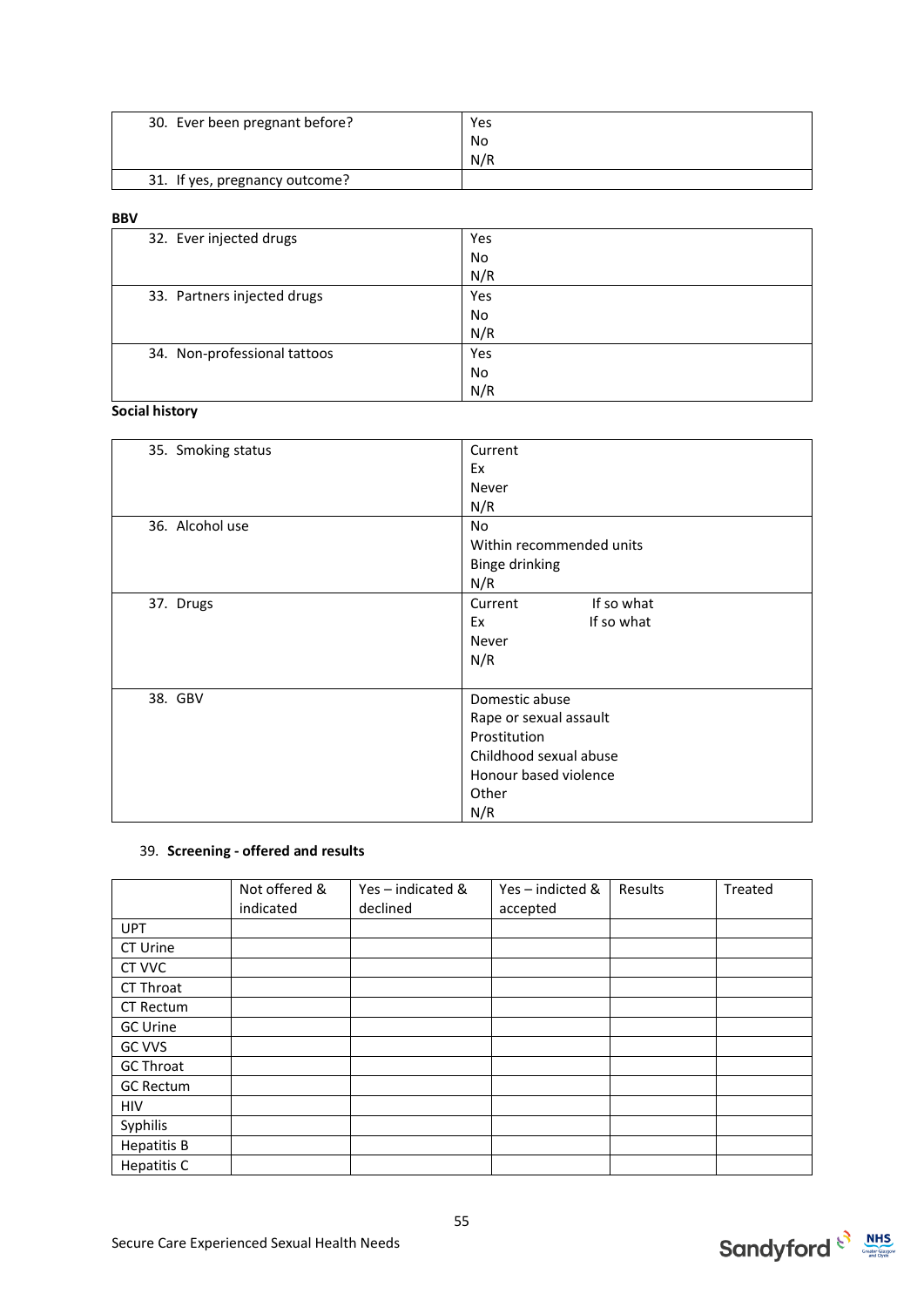#### 40. **Treatment**

|                                  | This appt | Subsequent outreach | Subsequent YP Specialist appt |
|----------------------------------|-----------|---------------------|-------------------------------|
|                                  |           | appt                |                               |
| Antibiotics GC                   |           |                     |                               |
| Antibiotics CT                   |           |                     |                               |
| Antibiotics syphilis             |           |                     |                               |
| <b>Hepatitis B Vaccine</b>       |           |                     |                               |
| <b>Hepatitis A&amp;B Vaccine</b> |           |                     |                               |
| <b>HPV Vaccine</b>               |           |                     |                               |
| Contraception: EC                |           |                     |                               |
| Contraception: CHC               |           |                     |                               |
| Contraception: PO-Pill           |           |                     |                               |
| Contraception: PO-Implant        |           |                     |                               |
| Contraception: PO-Injectable     |           |                     |                               |
| Contraception: IUD               |           |                     |                               |
| Contraception: IUS               |           |                     |                               |
| Ultrasound scan                  |           |                     |                               |
| Other                            |           |                     |                               |

#### 41. **Follow up**

|                                 | Yes | No |
|---------------------------------|-----|----|
| Sandyford Central YP Specialist |     |    |
| Archway                         |     |    |
| Sandyford GU Complex            |     |    |
| Sandyford SRH Complex           |     |    |

#### 42. **Involvement from:**

| <b>Service</b> | Yes |
|----------------|-----|
| <b>CAHMS</b>   |     |
| <b>FCAHMS</b>  |     |
| Gender team    |     |
| Other          |     |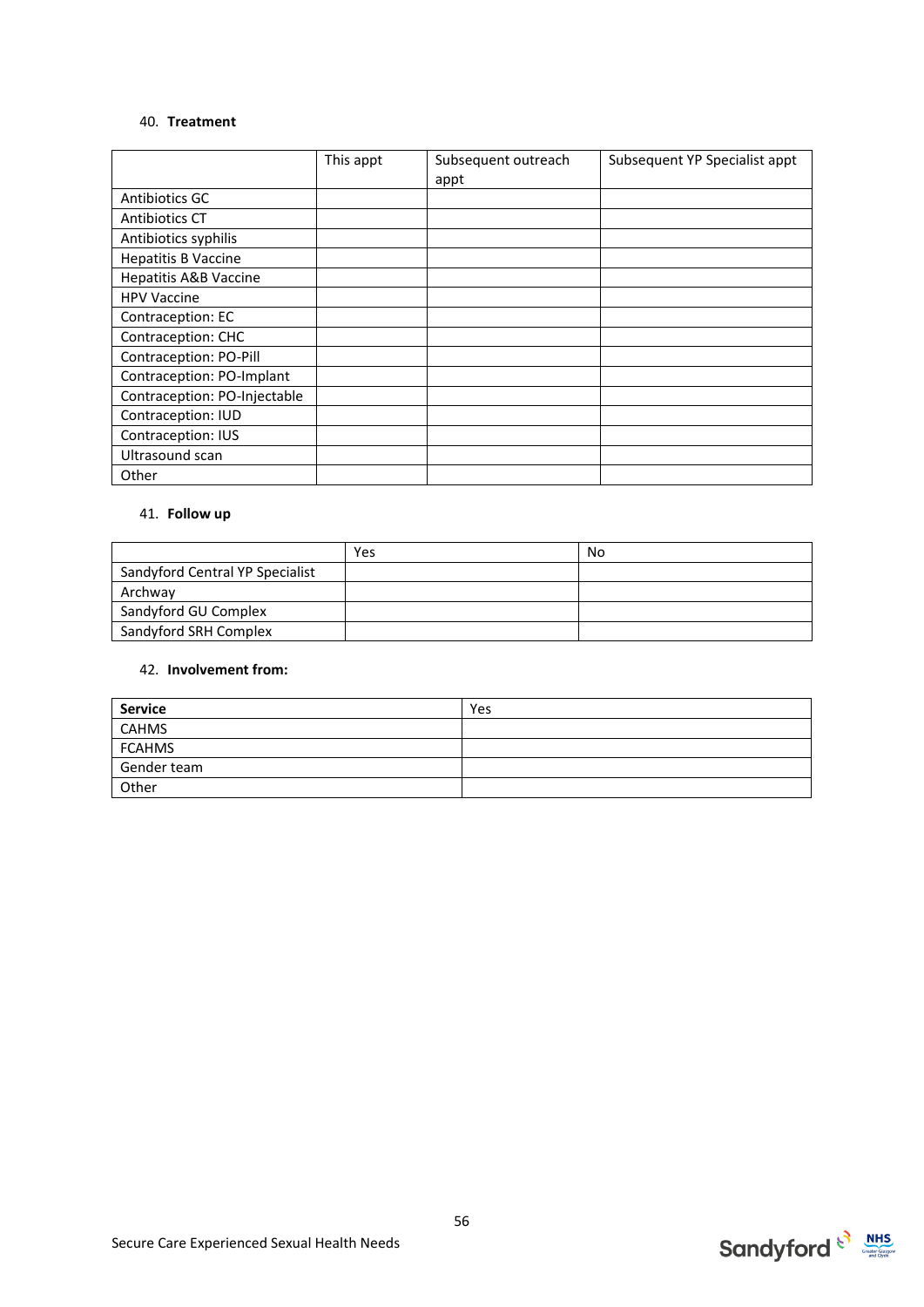# Appendix 3: Anonymous questionnaire completed by current secure CE-YP within secure units in NHS GGC

| 1. Questionnaire number                                                     |                                   |
|-----------------------------------------------------------------------------|-----------------------------------|
| 2. What age are you?                                                        | years                             |
| 3. Where are you from?                                                      |                                   |
| $\Box$ Scotland                                                             | $\Box$ England                    |
| $\square$ Wales                                                             | $\Box$ Northern Ireland           |
| $\Box$ Other                                                                |                                   |
|                                                                             |                                   |
| 4. What is your gender?                                                     |                                   |
| $\square$ Female                                                            | $\square$ Male                    |
| $\Box$ Trans woman                                                          | $\Box$ Trans man                  |
| $\Box$ Non-binary                                                           | $\Box$ I'd prefer not to say      |
| $\Box$ Other                                                                |                                   |
|                                                                             |                                   |
| 5. Which of the following options best describes how you think of yourself? |                                   |
| $\Box$ Heterosexual                                                         | $\Box$ Lesbian/Gay                |
| (straight = attracted to opposite sex)                                      | (attracted to same sex)           |
| $\Box$ Bisexual                                                             | $\Box$ Other                      |
| (attracted to opposite and same sex)                                        | (Please tell us                   |
|                                                                             |                                   |
| $\Box$ I'd prefer not to say                                                |                                   |
| 6. What ethnicity are you?                                                  |                                   |
| $\Box$ I'd rather not say                                                   | $\Box$ White other                |
| $\Box$ White British                                                        | $\square$ Asian                   |
| $\Box$ Black/Caribbean                                                      | $\Box$ African                    |
| $\Box$ Multiple/Mixed                                                       | $\Box$ Other (Please tell us      |
|                                                                             |                                   |
| <b>Sexual Health Service</b>                                                |                                   |
| 7. Have you gone to health services before about your sexual health?        |                                   |
| For example, testing for infection or contraception?                        |                                   |
| $\square$ Yes                                                               | $\Box$ No                         |
|                                                                             | If answering no, go to question 9 |
| Not sure                                                                    |                                   |

57

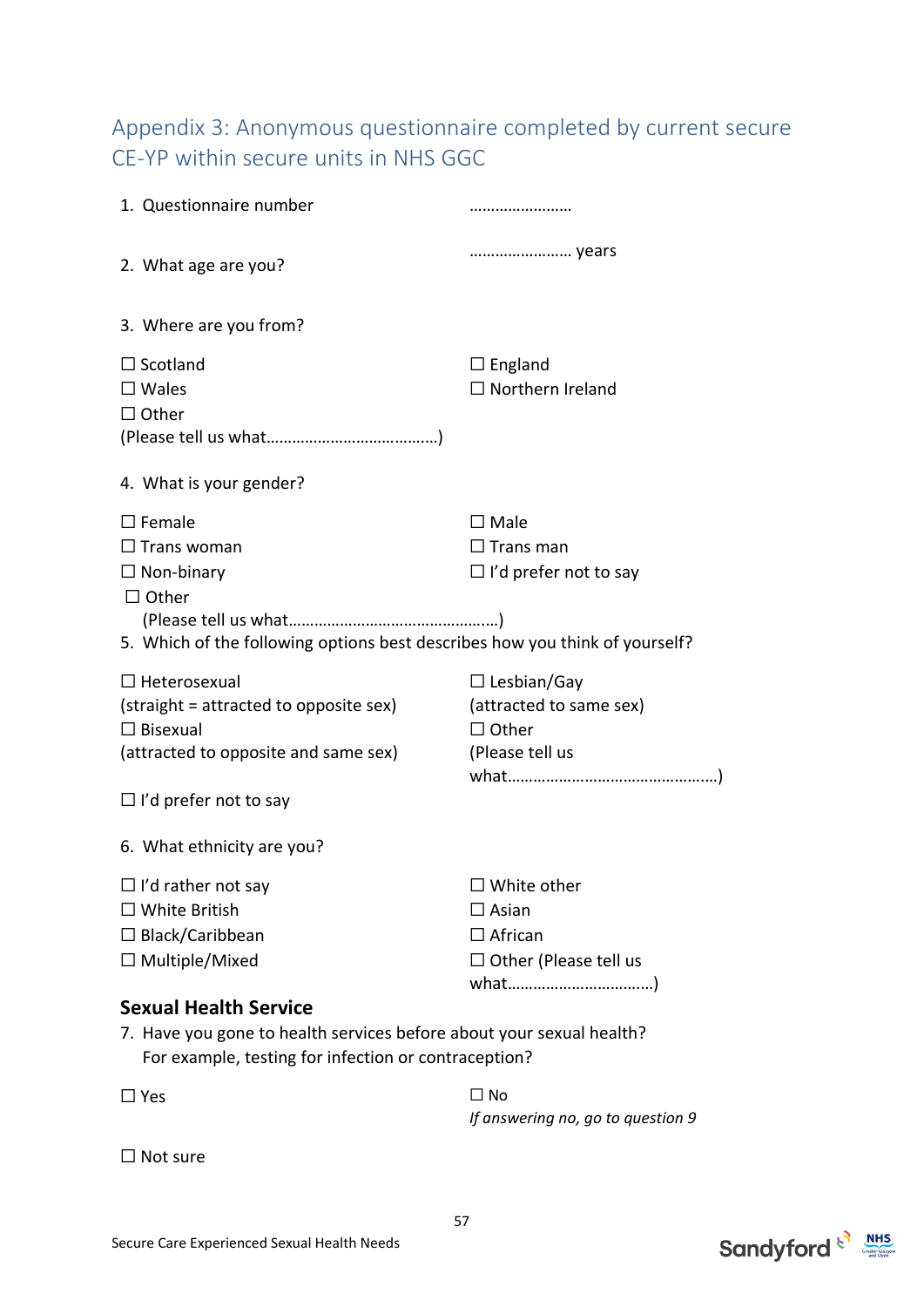| 8. If you have gone to sexual health services, where have you been? |
|---------------------------------------------------------------------|
| Please tick any that apply.                                         |

| $\Box$ Sexual health clinics                                                                         | $\Box$ Outreach sexual health<br>For example in the secure unit                      |  |  |  |
|------------------------------------------------------------------------------------------------------|--------------------------------------------------------------------------------------|--|--|--|
| $\Box$ General practice                                                                              | $\Box$ Online sexually transmitted infection<br>testing                              |  |  |  |
| $\Box$ Abortion service                                                                              | $\square$ Gender service                                                             |  |  |  |
| $\Box$ Sexual assault centre                                                                         | $\Box$ Other                                                                         |  |  |  |
|                                                                                                      | (Please tell us                                                                      |  |  |  |
|                                                                                                      |                                                                                      |  |  |  |
| 9. If you have been to sexual health services, when did you go?                                      |                                                                                      |  |  |  |
| $\Box$ Within the last year                                                                          | $\Box$ Over 1 year ago                                                               |  |  |  |
| 10.<br>why you have not attended, or have found it difficult to?<br>(Please tick any that apply)     | If you have never been to services related to sexual health, are there any reasons   |  |  |  |
| $\Box$ No sexual health problems / no need to<br>go                                                  | $\Box$ I was unable to go when it was open                                           |  |  |  |
| $\Box$ I didn't know where to go                                                                     | $\Box$ I've moved address to many times                                              |  |  |  |
| $\Box$ I couldn't get there – no way to travel                                                       | $\Box$ I was scared                                                                  |  |  |  |
| $\Box$ It was too far for me to go                                                                   | $\Box$ I was embarrassed                                                             |  |  |  |
| $\Box$ I thought someone would find out                                                              | Please write any other reasons why you may<br>not have gone                          |  |  |  |
|                                                                                                      |                                                                                      |  |  |  |
| health service what would make it better and easier for YOU to come?<br>(Please tick any that apply) | 11. When you are no longer living in a secure unit, if you needed to attend a sexual |  |  |  |
| $\Box$ Online booking                                                                                | $\exists$ Clinics near residential units                                             |  |  |  |
| $\Box$ Clinics near schools                                                                          | $\Box$ Clinics near bus or train stations                                            |  |  |  |
| $\Box$ Clinics in secure units                                                                       | $\Box$ Virtual clinics e.g. over telephone or video<br>chat                          |  |  |  |
| $\Box$ Pop up clinics in public places e.g.                                                          | $\Box$ Videos online of how the clinic looks                                         |  |  |  |
| festivals, events, shopping centres                                                                  |                                                                                      |  |  |  |
| $\Box$ Clinics in morning                                                                            | $\Box$ Clinics in afternoon                                                          |  |  |  |
| $\Box$ Clinics in evening                                                                            | $\Box$ Clinics in weekend                                                            |  |  |  |
| $\Box$ Live chat for one-to-one support - Text                                                       | $\Box$ Live chat for one-to-one support - Online                                     |  |  |  |
| $\Box$ Other                                                                                         |                                                                                      |  |  |  |
| (Please tell us                                                                                      |                                                                                      |  |  |  |
|                                                                                                      |                                                                                      |  |  |  |

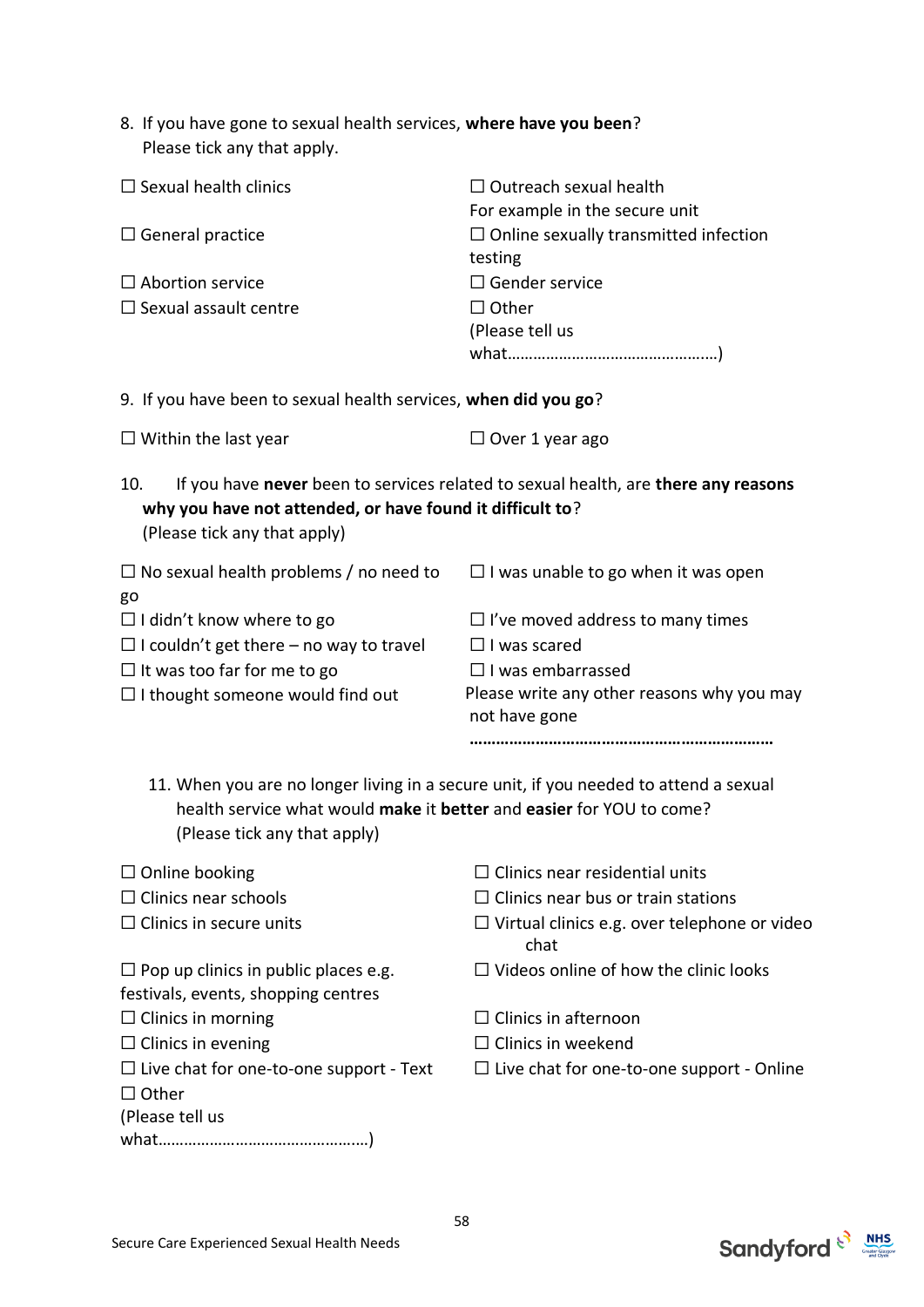12. When you are no longer living in a secure unit, if you needed to attend a sexual health service what is the **best way** for us to **tell YOU** about our **services**? (Please tick any that apply)

| $\Box$ Secure unit staff                                        | $\Box$ Schools                                    |
|-----------------------------------------------------------------|---------------------------------------------------|
| $\Box$ Family                                                   | $\Box$ Youth groups                               |
| $\Box$ Friends                                                  | $\Box$ Health services                            |
| $\Box$ Posters - Glasgow Life Facilities e.g.<br>libraries/gyms | $\Box$ Posters – GP, Health facilities            |
| $\Box$ Posters in public venues e.g. toilets in                 | $\Box$ Posters in secure unit                     |
| shopping centres                                                |                                                   |
| $\Box$ Website                                                  | $\Box$ Tik Tok                                    |
| $\sqcup$ Twitter                                                | $\Box$ Snapchat                                   |
| $\Box$ Instagram                                                | $\Box$ YouTube                                    |
| $\Box$ Facebook                                                 | $\Box$ Video Blogs (VLOGs) with celebrity support |
| $\Box$ Other                                                    |                                                   |
|                                                                 |                                                   |

# **My sexual health**

| Have you ever used contraception?<br>13.                                                                   | Some methods of contraception can be used to prevent STIs (condoms) and help with |
|------------------------------------------------------------------------------------------------------------|-----------------------------------------------------------------------------------|
| periods and acne. Examples of types of contraception are condoms, pills, injections,<br>implants or coils. |                                                                                   |
| $\Box$ Yes                                                                                                 | $\Box$ No                                                                         |
| $\Box$ I'd rather not say                                                                                  | If answering no, go to question 15                                                |
| If you have used contraception, what have you used before?<br>14.<br>(Please tick any that apply)          |                                                                                   |
| $\Box$ Condom                                                                                              | $\Box$ Pills                                                                      |
| $\Box$ Patch                                                                                               | $\Box$ Ring                                                                       |
| $\Box$ Injection                                                                                           | $\Box$ Implant                                                                    |
| $\Box$ Coil                                                                                                | $\Box$ Other                                                                      |
|                                                                                                            | (Please tell us                                                                   |
|                                                                                                            |                                                                                   |
| 15.<br>Are you using any contraception just now?                                                           |                                                                                   |
| $\Box$ Yes                                                                                                 | $\Box$ No, but I would like to                                                    |
| $\Box$ I'd rather not say                                                                                  | $\Box$ No, I don't like using it                                                  |
| $\Box$ No, I'm not having sex                                                                              | $\Box$ No, there is another reason why not                                        |
|                                                                                                            | (Please tell us                                                                   |
|                                                                                                            |                                                                                   |

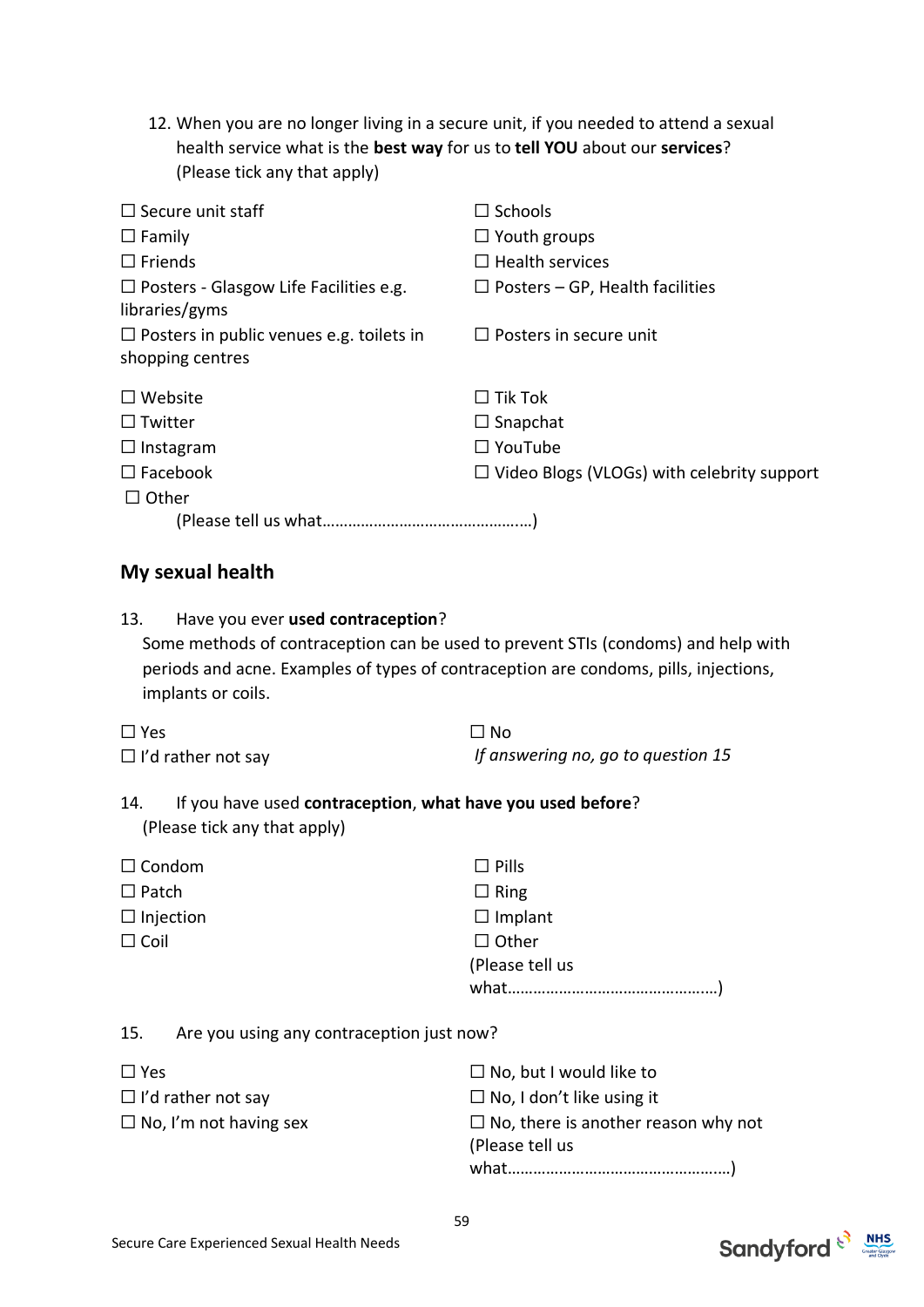| Have you ever had a sexual health check (test for sexually transmitted infections<br>16.<br>(STIs) before?                                                                                                                      |                                                                                            |  |  |  |
|---------------------------------------------------------------------------------------------------------------------------------------------------------------------------------------------------------------------------------|--------------------------------------------------------------------------------------------|--|--|--|
| $\Box$ Yes                                                                                                                                                                                                                      | $\Box$ No                                                                                  |  |  |  |
| $\Box$ I'd rather not say                                                                                                                                                                                                       | $\Box$ I'm not sure                                                                        |  |  |  |
| Have you ever tested positive for an STI?<br>17.                                                                                                                                                                                |                                                                                            |  |  |  |
| $\Box$ Yes                                                                                                                                                                                                                      | $\square$ No                                                                               |  |  |  |
| $\Box$ I'd rather not say<br>Have you had your HPV (Human Papilloma Virus) vaccination?<br>18.<br>These are two vaccines that are offered to all young people in their first year of<br>secondary school, when 12-13 years old. | $\Box$ I'm not sure                                                                        |  |  |  |
| $\Box$ Yes, one vaccine                                                                                                                                                                                                         | $\Box$ No                                                                                  |  |  |  |
| $\Box$ Yes, two vaccines                                                                                                                                                                                                        | $\Box$ I'm not sure                                                                        |  |  |  |
| 19.<br>If you haven't been able to receive it are there any reasons why?<br>(Please tick any that apply)                                                                                                                        |                                                                                            |  |  |  |
| $\Box$ Don't want to have the vaccine -<br>worried about risks<br>$\Box$ I wasn't at school on the day                                                                                                                          | $\Box$ Don't want to have the vaccine – worried<br>about the needle<br>$\Box$ I'm not sure |  |  |  |
| $\Box$ Other<br>(Please tell us                                                                                                                                                                                                 |                                                                                            |  |  |  |
| Have you had sexual health education in school or from carers?<br>20.                                                                                                                                                           |                                                                                            |  |  |  |
| $\Box$ Yes                                                                                                                                                                                                                      | $\Box$ No                                                                                  |  |  |  |
| $\Box$ I'm not sure                                                                                                                                                                                                             | If answering no, go to question 22                                                         |  |  |  |
| If you have had relationships and sex education in school, was it useful?<br>21.                                                                                                                                                |                                                                                            |  |  |  |
| $\Box$ Very useful                                                                                                                                                                                                              | $\Box$ Slightly useful                                                                     |  |  |  |
| $\Box$ Useful                                                                                                                                                                                                                   | $\Box$ Not useful                                                                          |  |  |  |
| If you would like to, could you write down any comments on the teaching?<br>22.                                                                                                                                                 |                                                                                            |  |  |  |
| 23.<br>reasons why? (Please tick any that apply)                                                                                                                                                                                | If no, you haven't had any relationships and sex education in school, are there any        |  |  |  |
| $\Box$ I'm not sure                                                                                                                                                                                                             | $\Box$ I wasn't allowed to attend                                                          |  |  |  |
| $\Box$ I wasn't at school on the day                                                                                                                                                                                            | $\Box$ Other                                                                               |  |  |  |
| $\Box$ School didn't discuss it                                                                                                                                                                                                 |                                                                                            |  |  |  |

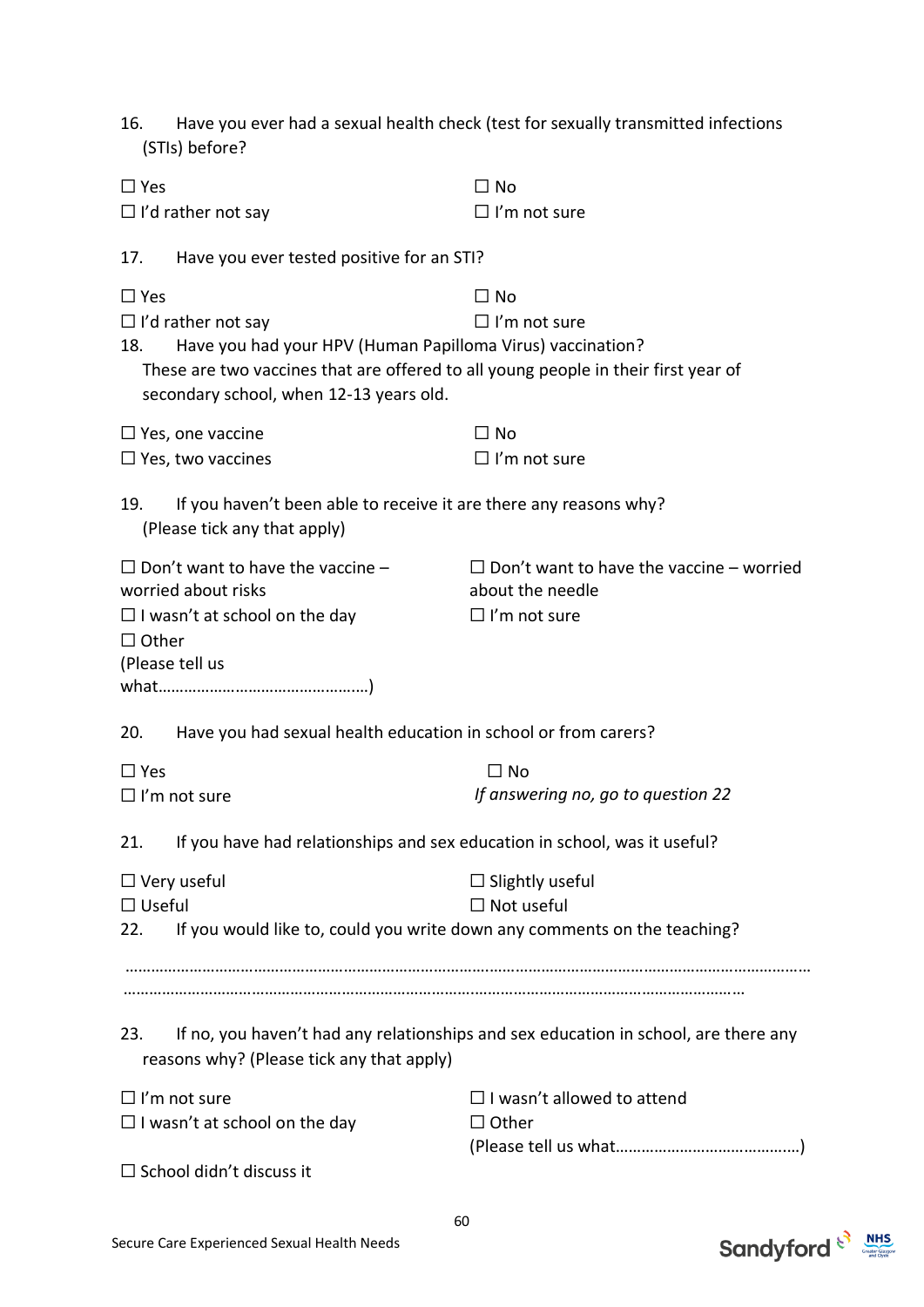24. Are you or have you attended any mental health service? For example Child and Adolescent Mental Health (CAHMS)

| $\Box$ Yes<br>(If you would like to, could you write down<br>the                                       |                                                                         | $\Box$ No                                                                             |  |  |  |
|--------------------------------------------------------------------------------------------------------|-------------------------------------------------------------------------|---------------------------------------------------------------------------------------|--|--|--|
|                                                                                                        |                                                                         |                                                                                       |  |  |  |
|                                                                                                        | $\Box$ I'd rather not say                                               | $\Box$ I'm not sure                                                                   |  |  |  |
| 25.                                                                                                    | Do you smoke cigarettes?                                                |                                                                                       |  |  |  |
| $\Box$ Yes<br>$\Box$ Never                                                                             |                                                                         | $\Box$ Ex-smoker                                                                      |  |  |  |
| 26.                                                                                                    | Do you drink alcohol?                                                   |                                                                                       |  |  |  |
| $\Box$ Yes                                                                                             |                                                                         | $\Box$ No<br>If answering no, go to question 29                                       |  |  |  |
|                                                                                                        | tick any that apply)                                                    | 27. Have you ever felt unsafe or done something risky while drinking alcohol? (Please |  |  |  |
| $\Box$ No                                                                                              | $\Box$ Felt unsafe<br>$\Box$ I'd rather not say                         | $\Box$ Done something risky                                                           |  |  |  |
| 28.<br>Have you ever used recreational drugs?<br>For example cannabis, legal highs, cocaine or ecstasy |                                                                         |                                                                                       |  |  |  |
| $\Box$ Yes                                                                                             | $\Box$ I'd rather not say                                               | $\Box$ No                                                                             |  |  |  |
| 29.                                                                                                    | If you have used recreational drugs, have you ever injected them?       |                                                                                       |  |  |  |
| $\Box$ Yes                                                                                             | $\Box$ I'd rather not say                                               | $\Box$ No                                                                             |  |  |  |
| 30.                                                                                                    | Is there anything else you would like to say, that hasn't been covered? |                                                                                       |  |  |  |
| Thank you for your time.                                                                               |                                                                         |                                                                                       |  |  |  |

If this questionnaire has raised any issues you can chat about them with healthcare staff. We run a monthly outreach sexual health clinic at the unit. If this is something you would like to come to, please let staff know and they can arrange this for you.

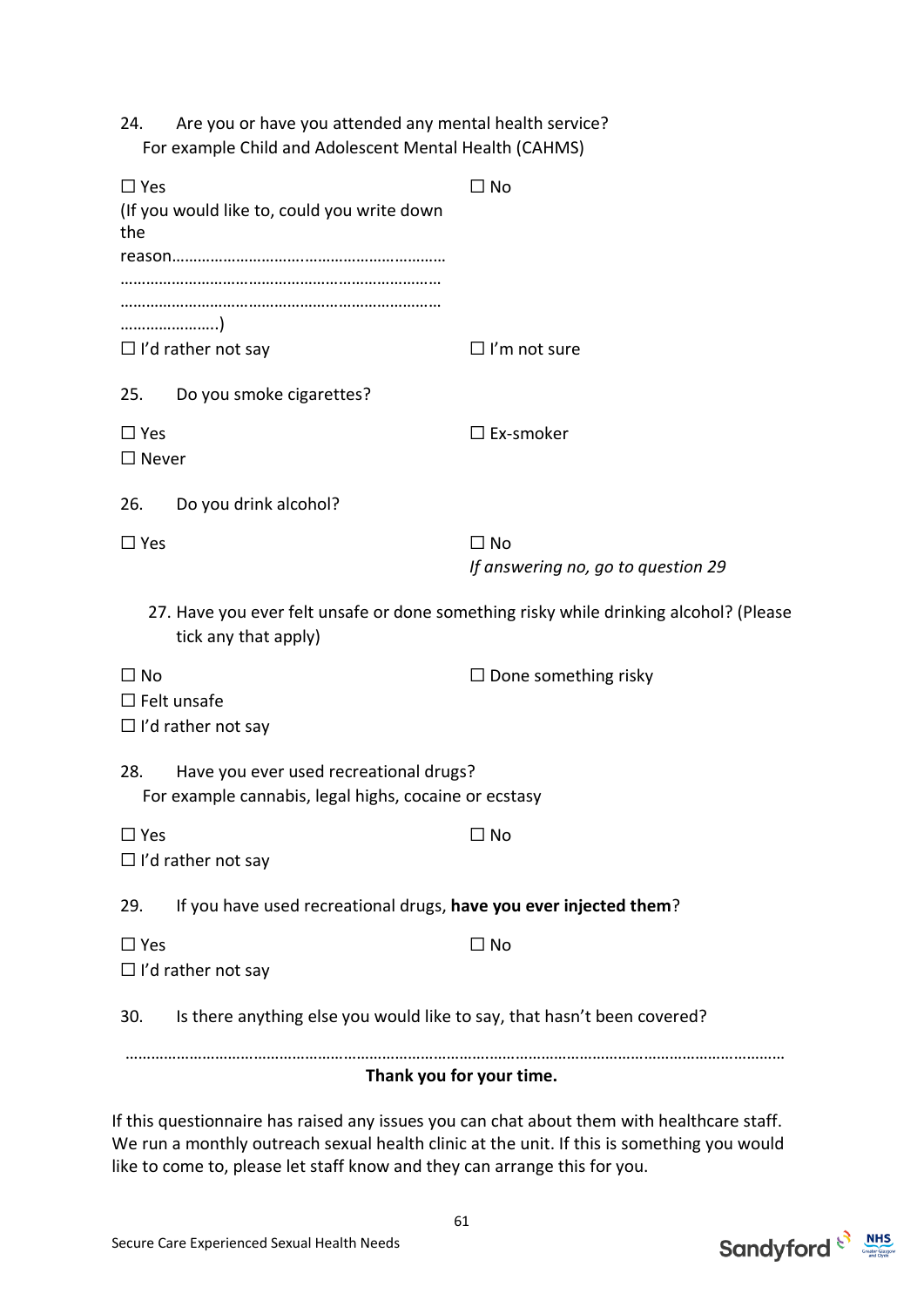# Appendix 4: Information leaflet and consent form - anonymous questionnaire completed by current secure CE-YP within secure units in NHS GGC

# **Improving current secure care-experienced young people's sexual and reproductive health in NHS Greater Glasgow & Clyde**

# **What is sexual health?**

Sexual health is an important aspect of your overall health. Sexual health includes contraception, prevention and treatment of sexually transmitted infections (STIs), having safer and healthy sex, planning to have a baby and accessing abortion care. Your sexual health is very important regardless of your background or sexual orientation.

# **Why are we asking you these questions?**

We want to know how we can make things better for you. Currently, we provide a monthly clinic at your secure unit.

We want to know:

- A little bit about you and your current sexual health
- If you have used the services available, and if not, why you don't.
- What we could do better within secure care.

# **Why am I being asked to fill it in?**

We are asking all young people aged  $13 - 18$  years to complete the questionnaire in secure care in NHS Greater Glasgow and Clyde.

# **Will I get anything for filling in the questionnaire?**

To say thank you for your time, we are giving everyone who completes the form a £20 gift voucher from Amazon. Your details e.g. name will be written on the consent form, so we know how to give you the voucher. Your name will not be written or linked to your answers in any way.

# **What will happen with my answers?**

We will not ask anything that will identify you, such as your name or date of birth. Your answers are anonymous - nobody will know which answers are yours. All information will be stored in a safe place (password protected laptop).

You will not get in trouble for anything your write in this questionnaire.

If we share your answers with other people the words that you have said to help them learn more about the research, we will make sure that no one can tell it is you by using a fake name and hide any information that might help them guess who you are.

The answers will be grouped together for all the units. The results will be included in a report about sexual health services for young people currently living in secure care. A copy of this report could be made available to you later if you want.

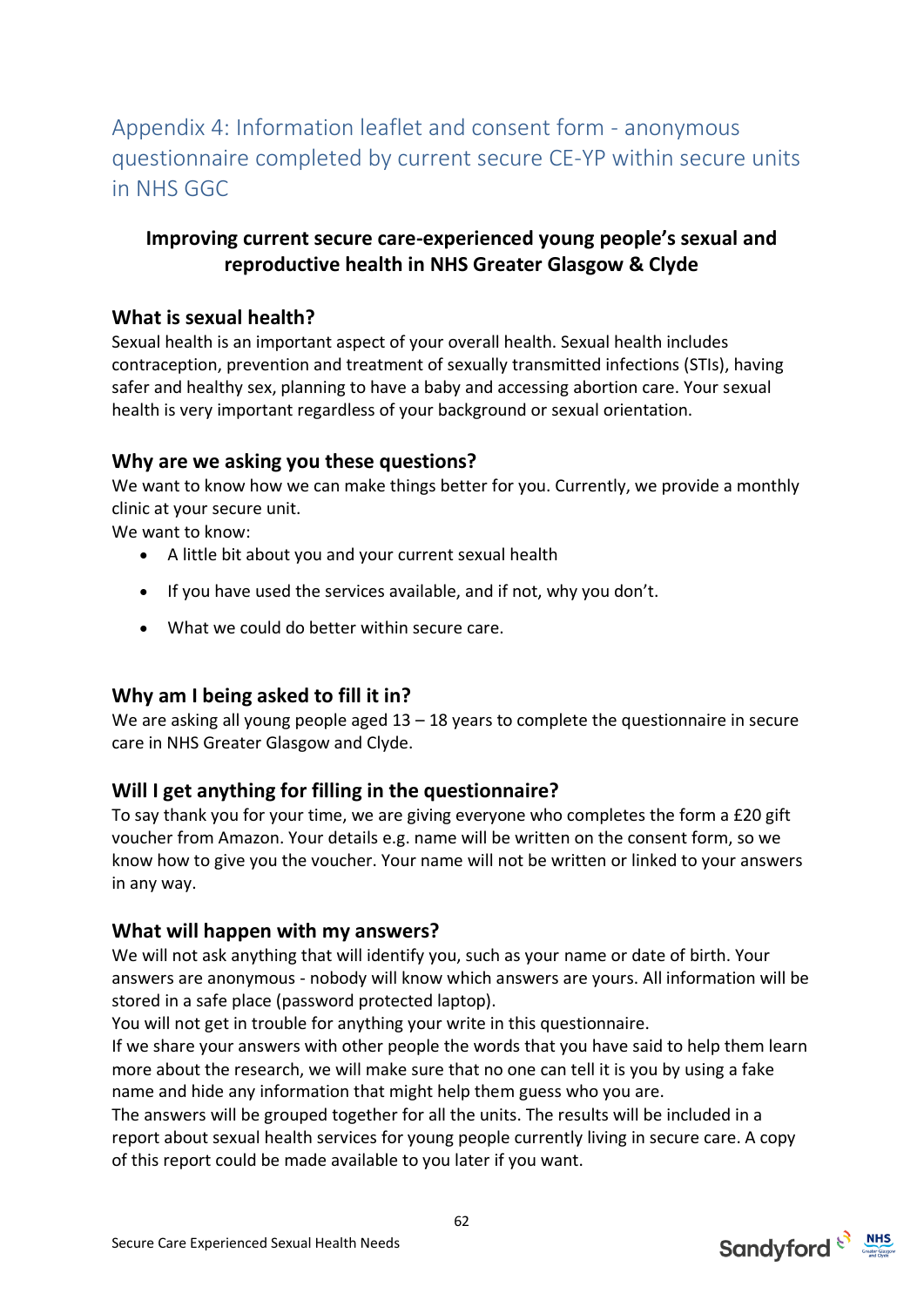# **What will happen if I do not fill it in?**

As we are asking about some personal information, we know that some people may find some questions upsetting or embarrassing. We want to ensure our service provides the best level of care for you, which is why it's important to ask.

You do not have to fill this questionnaire in, it's entirely up to you (voluntary). You can decide how much if any you wish to fill in of the questionnaire. It will not impact on your care or experience at all.

# **Can someone help me to fill it in?**

You can ask a member of the health staff to help you fill the form in if you want wish. They will keep the answers confidential. Only you and any person who helped you fill the form in will know the answers. If you would like it printed in a bigger format, or another language please let health staff know and we can organise this.

If you would like to speak to someone about anything in the questionnaire, please let a member of the health team know.

# **Do I need to do anything else?**

Once you have completed the form you can place it in the collection box.

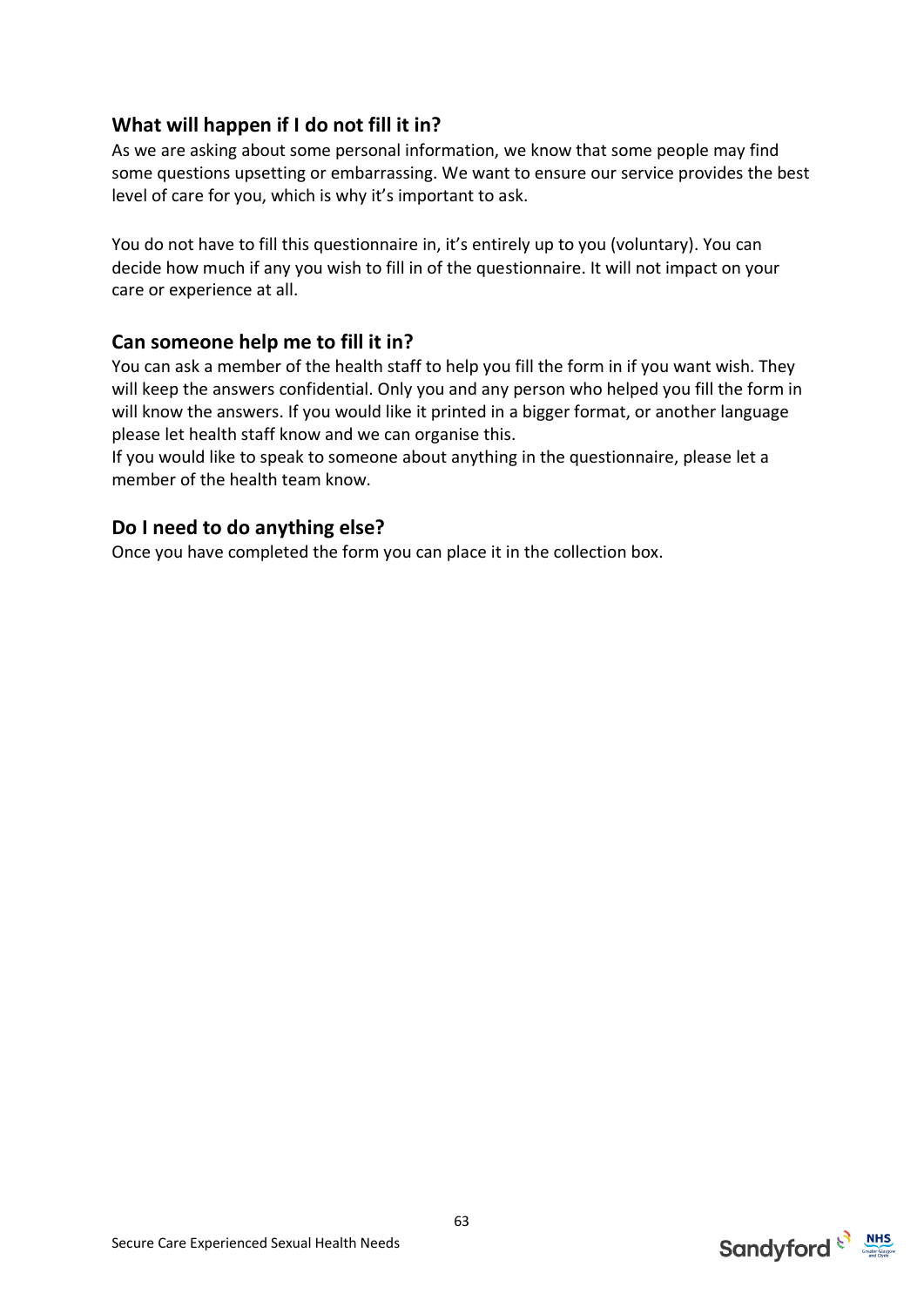# **Research Consent Form**

# **Improving current secure care-experienced young people's sexual and reproductive health in NHS Greater Glasgow & Clyde**

### **Agreement (consent) to take part**

Please read the following statement. If you agree to them please sign the form at the bottom of the page.

- I have been given a copy of the information sheet and this consent form, which I can keep. Another copy of this consent form is kept with the Researcher.
- I will receive a £20 Amazon voucher for completing the form.
- I am aware that taking part in this research is my choice.
- I understand the purpose of this research and what I will need to do. If, for any reason, at any time, I wish to stop taking part, I can do so without having to give an explanation.
- I am aware that what I say will be confidential and the Researcher will make sure that people reading about the research will not be able to tell that I have taken part.
- I have been given a person to contact if I have any further questions or complaints about the research or the Researcher.
- I have read, understood and agreed with the above statements, and give permission to take part in this research.

\_\_\_\_\_\_\_\_\_\_\_\_\_\_\_\_\_\_\_ \_\_\_\_\_\_\_ Health staff Signature **Date** 

\_\_\_\_\_\_\_\_\_\_\_\_\_\_\_\_\_\_ Participant's Name

Participant's Signature **Date** 

\_\_\_\_\_\_\_\_\_\_\_\_\_\_\_\_\_\_\_ \_\_\_\_\_\_\_

Questionnaire Number

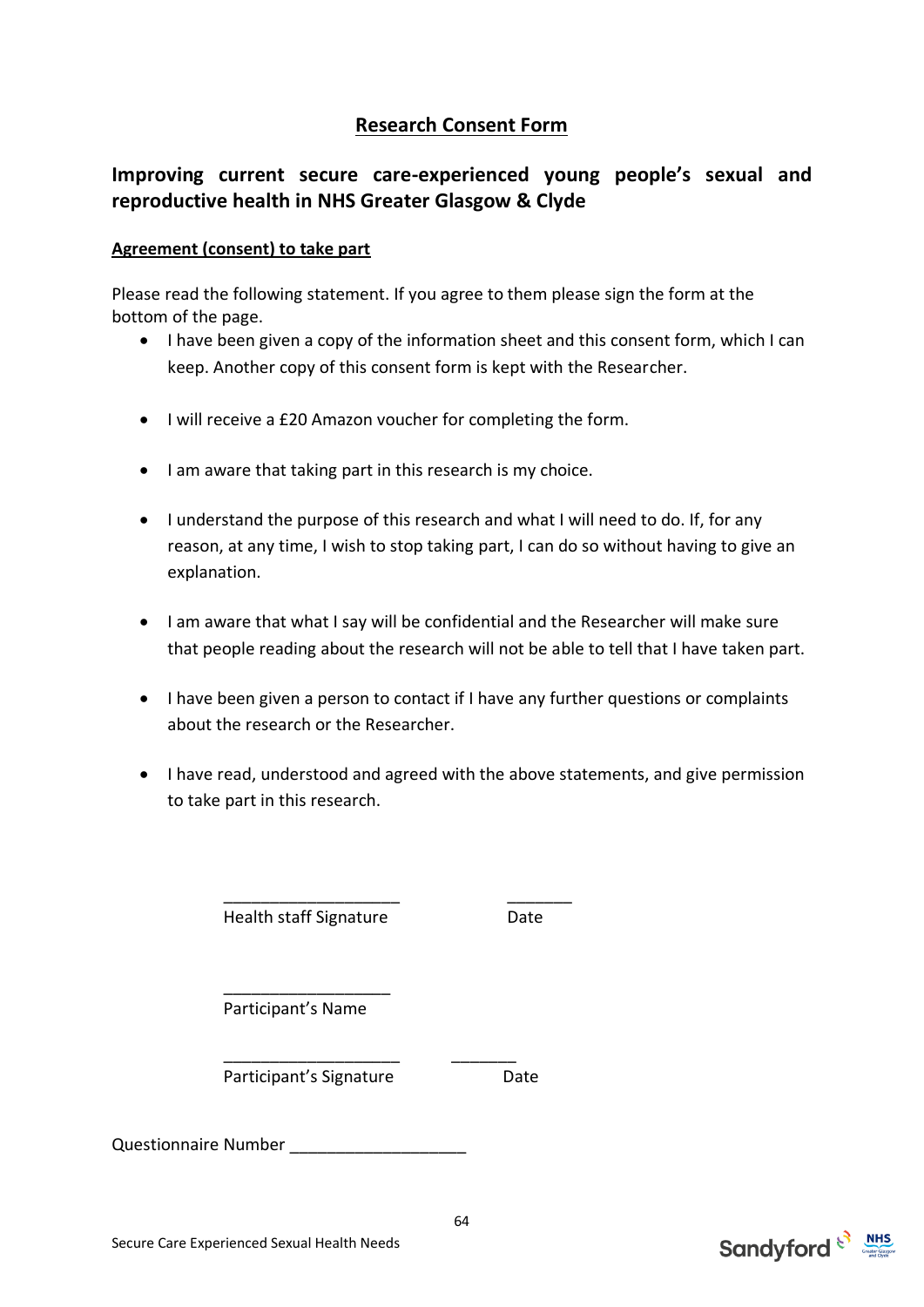# Appendix 5: Ethics Application to The Kibble Education and Care Centre

### **Application for Ethical Approval of Research**

### *Kibble Ethics Committee Mission Statement To ensure ethical, safe and valuable research in Kibble*

To ensure the Ethics Committee is able to evaluate effectively your research proposal, please submit your application at least one month prior to the committee meeting. This will enable us to identify a 'Special Interest' committee member with experience in your chosen field of study.

Meeting dates can be found a[t http://www.kibble.org/research/ethics-committee](http://www.kibble.org/research/ethics-committee)

The committee has been established since 2010. Numerous high-quality pieces of research have been completed however a number of submissions have also been rejected. The list below aims to help you avoid the common reasons for rejection.

Please ensure that:

Where young people are participating directly in the research, social workers are required to provide some form of consent. It is for the researcher to determine whether they think opt-in consent or opt-out consent would be most appropriate.

Your form is signed by both yourself and your supervisor. Typed names will not be accepted. You make it very clear how you will select participants: young people within Kibble have the right to remain anonymous to researchers should they wish. Therefore, approaches such as *snowball sampling* or identifying young people through file review can be problematic.

The research is focused. Submissions are often rejected as they are too broad, have unclear research questions or have aims that are difficult to meet in one research project.

The research will have some potential benefit to young people in Kibble either through directly informing practice or by contributing to the literature regarding young people and residential child care.

All completed research where data has been collected from Kibble should be approved by Kibble's Communication Department before it is submitted for academic or publication purposes. Kibble reserves the right to redact any information which may be perceived as misrepresentative or potentially damaging to its activities.

**Researcher's name:**

Dr Janine Simpson

**Researcher's contact email address:**

[Janine.simpson3@ggc.scot.nhs.uk](mailto:Janine.simpson3@ggc.scot.nhs.uk)

**Supervisor (if appropriate):**

**Title of study: Improving secure care-experienced young people's sexual and reproductive health in NHS Greater Glasgow & Clyde**

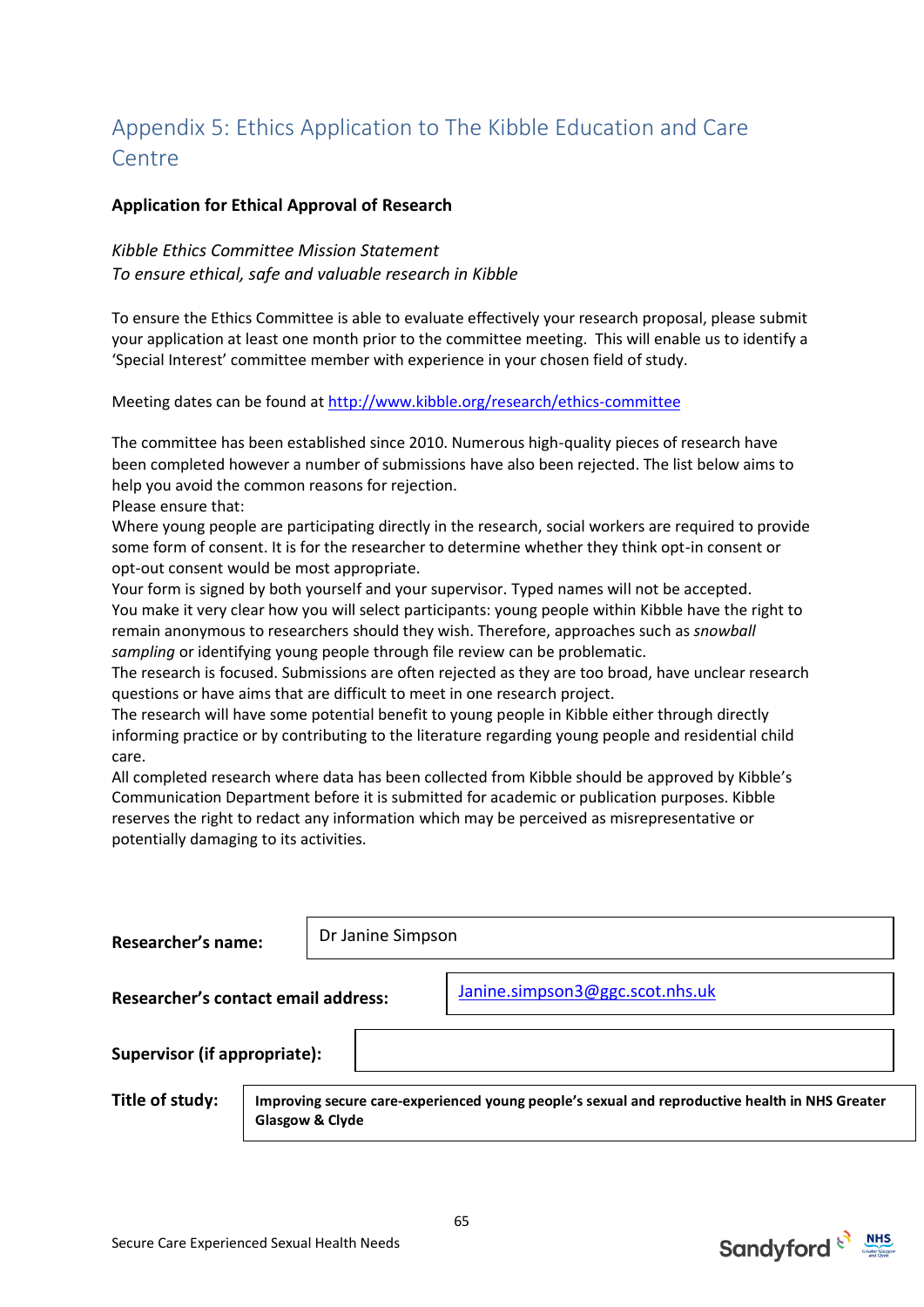### Outline the aims and objectives of the study: 400 words max

#### **What is a health needs assessment?**

A systematic process used by NHS organisations and local authorities to assess the health problems facing a population. This includes determining whether certain groups appear more prone to illness than others and pinpointing any inequalities in terms of service provision. It results in an agreed list of priorities and resource allocation, that will improve health and reduce inequalities.

#### **Aims & objectives**

- Systemically describe and measure sexual health needs of secure experienced young people (aged 13 – 18 years) in NHS GGC by completion of a sexual health needs assessment.
- Ensure secure care standards (29, 33, 36, 41 & 44) are being fulfilled.
- Identify pre-existing difficulties, which pose a risk to their sexual health e.g. CSE, abuse & drug misuse
- Identify SRH problems faced by young people within secure care
- Attempt to quantify unmet needs and gaps in research/data collection
- Aim to make recommendations, inform service design and deliver patient centred care

#### **Detail your project plan including realistic timescales: 100 words max**

| 1. | Epidemiological |                                                                             |
|----|-----------------|-----------------------------------------------------------------------------|
|    |                 | ○ Literature review of SHA of secure care experienced YP                    |
|    |                 |                                                                             |
|    | $\circ$         | Audit of Sandyford Young People Outreach clinic clinical activity 2019-2020 |
|    | $\circ$         | Anonymous questionnaire completed by current secure care experienced YP     |
| 2. | Corporate       |                                                                             |
|    |                 | $\circ$ Views of those who work with secure units within West of Scotland   |
|    |                 | Health team<br>$\bullet$                                                    |
|    |                 | Support workers<br>$\bullet$                                                |
|    |                 | Teaching staff<br>$\bullet$                                                 |
|    |                 | o Views of those who working in health                                      |
|    |                 | Sexual health staff (medical & nursing)<br>$\bullet$                        |
|    |                 | Vulnerabilities nursing team<br>٠                                           |
|    |                 | Health improvement<br>$\bullet$                                             |
|    |                 | Primary care – GPs that provide service to secure                           |
|    |                 | Youth Health                                                                |
|    |                 | LD                                                                          |
|    |                 |                                                                             |
| 3. | Comparative     |                                                                             |
|    | $\circ$         | Comparing current services provided within NHS GGC to other health boards   |
|    |                 | & recognised healthcare standards                                           |



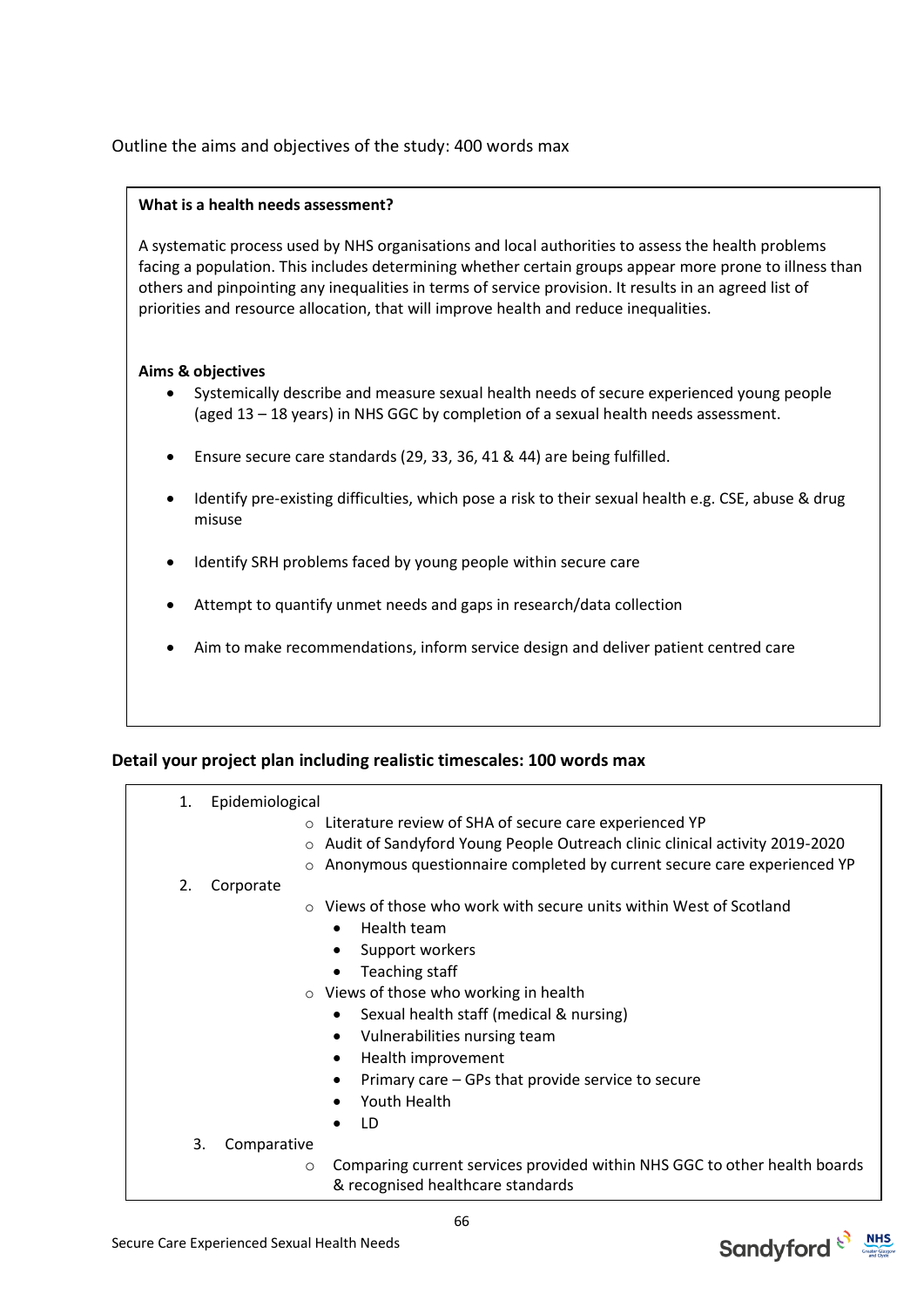### **Research participants:**

*Please mark all that apply:*

Young people attending/residing at Kibble Parents/carers of young people attending/residing at Kibble **Staff** Volunteers Other groups (please specify)

Participant recruitment method (include consent of participants): 400 word max

Participant recruitment (aged 13 – 18 years)

- o Secure care experienced YP invited to complete the voluntary questionnaire advertised by word of mouth and posters within education centre.
- o Aim to recruit 20 young people over a 4 week period.
- o Incentivised YP will receive £20 Amazon voucher upon completion of the questionnaire.
- o Consent form attached to application

#### Staff/volunteer

- o Email to staff inviting them to complete the voluntary questionnaire
- o Consent form attached to application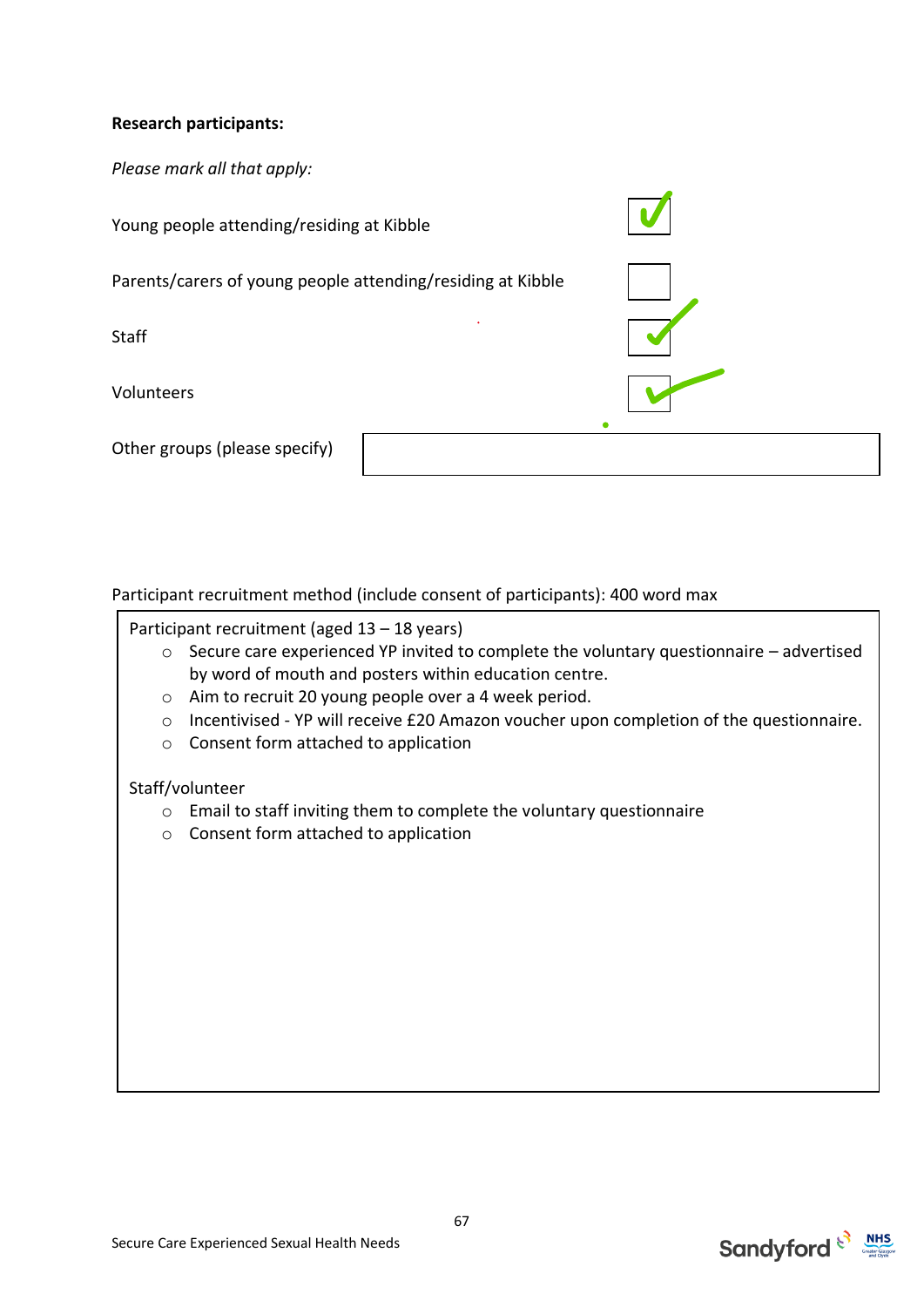### **Is there any realistic risk of any participants experiencing either physical or psychological distress or discomfort due to your study?**

| es' |  |
|-----|--|
|-----|--|

If 'Yes', attach details and state what you will tell them to do if they experience problems.

**Please highlight what you see as the most important ethical issues this study raises (e.g. adverse physical or psychological reactions, problematic items within questionnaires etc). How will your research address these ethical issues?**



|                                                                                                                                                                                                                    | Will the participants be paid? |  |     |  |                                                |  |
|--------------------------------------------------------------------------------------------------------------------------------------------------------------------------------------------------------------------|--------------------------------|--|-----|--|------------------------------------------------|--|
|                                                                                                                                                                                                                    | Yes                            |  | No. |  | <b>Additional notes:</b><br>£20 Amazon voucher |  |
| Will an application be made to an external Ethics Committee?<br><b>Additional notes:</b><br>Yes<br>No<br>Discussed with West of<br><b>Scotland NHS Ethics</b><br>committee - formal<br>application not required as |                                |  |     |  |                                                |  |
| If yes, please attach a copy of the application to this form.                                                                                                                                                      |                                |  |     |  | service evaluation                             |  |

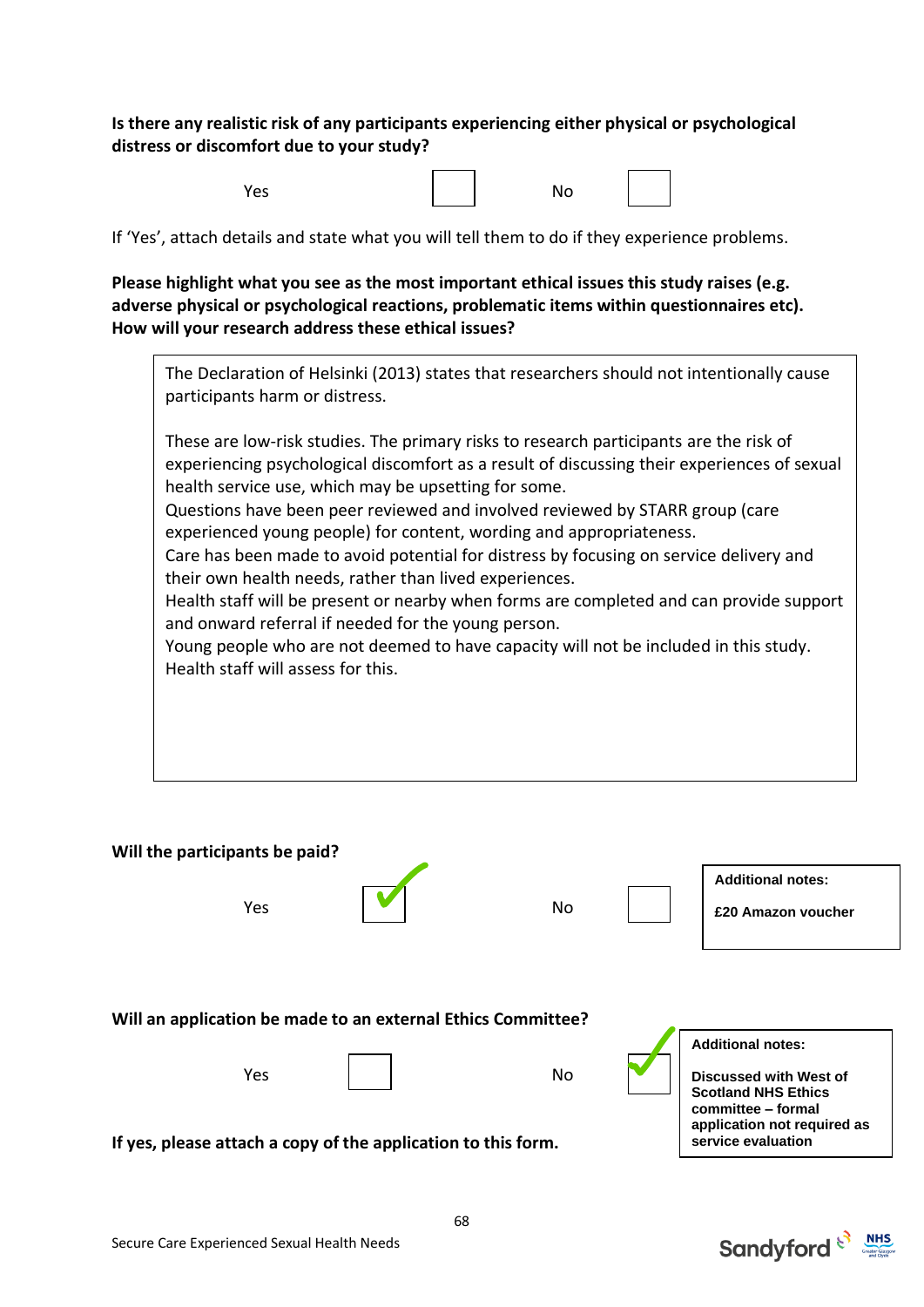### **What would you consider to be the applied value of this research project? (include the benefits to Kibble):**

- Ensure secure care standards (29, 33, 36, 41 & 44) are being fulfilled within Kibble.
- Attempt to quantify unmet needs and gaps in research/data collection
- Aim to make recommendations, inform sexual health service design and deliver patient centred care
- How to improve access to sexual health for young people when they leave secure facilities/step down

### **Methodology (mark all that apply): Full details must be attached to this form.**

| Questionnaires (attach copies of all questionnaires)                       |  |
|----------------------------------------------------------------------------|--|
| Interviews (attach summary of topics to be explored or interview schedule) |  |
| Focus groups (attach materials and / or summary of topics to be explored)  |  |
| Other (please give details here and attach full details)                   |  |

Do you intend to use any questionnaires or other materials that are copyright?

| Yes |  |  | No |
|-----|--|--|----|
|-----|--|--|----|

If 'Yes', please confirm that the materials have been/will be purchased for your use.

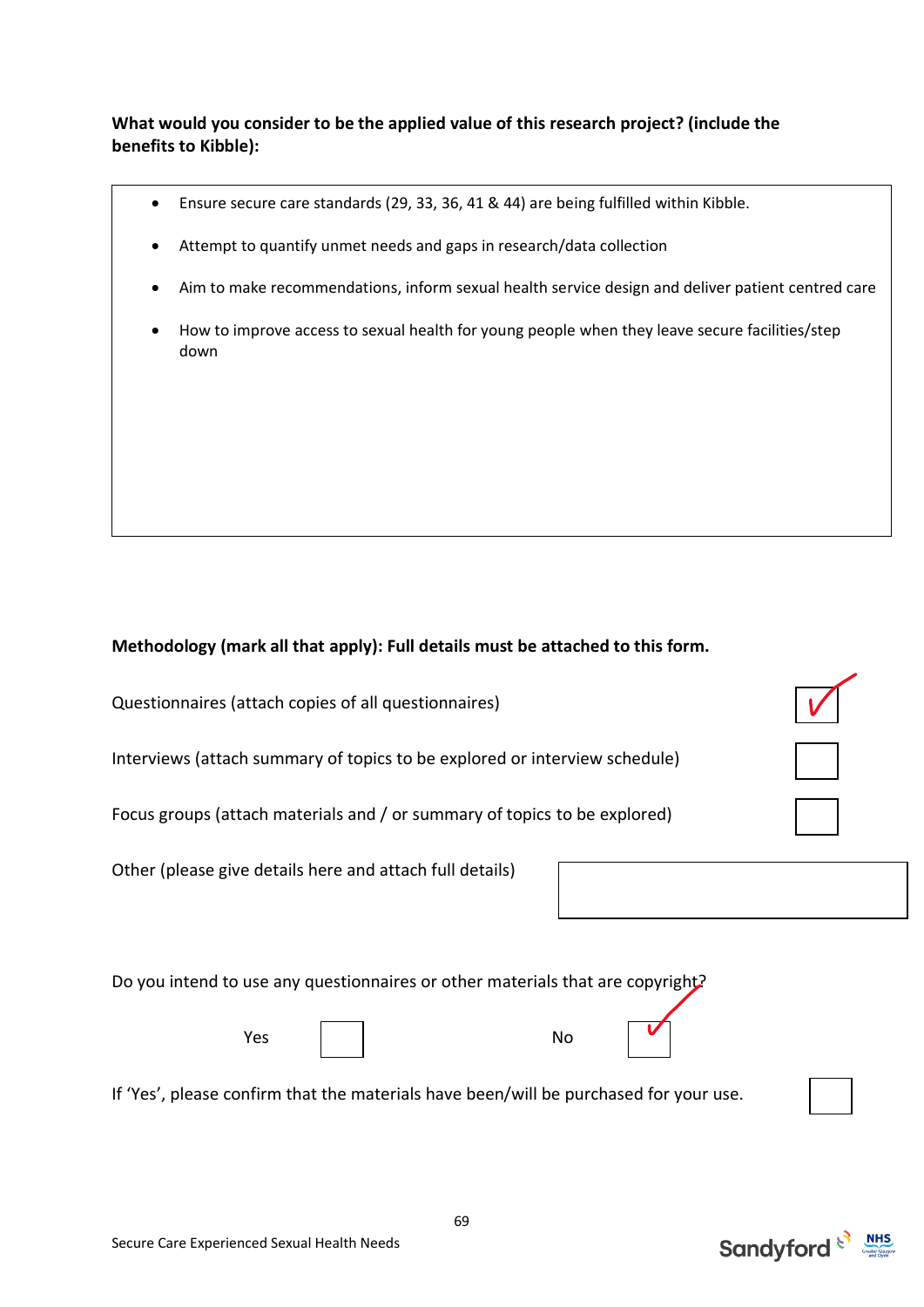### **Discuss why you have selected your chosen methodology and outline how your data will be analysed:**

The sexual health needs of young people in secure accommodation have never been assessed before within Scotland. There is paucity of literature from the UK also.

We know that they are some of the most vulnerable young people and their rights to education and health care should not be compromised (The Promise 2020), including when they leave care.

It also provides an opportunity to look at SHA for all genders, in particular young men, who over time have reduced attendance rates to sexual health.

Within NHS GGC there are 3 secure care unit providers, which we currently provide an outreach service to. We wish to ensure this service is meeting the needs of young people (epidemiological HNA), considering the views of staff/volunteers (corporate HNA) who work with care experienced young people.

Finally, a comparative needs assessment will be conducted to draw on the experiences of other centres across NHS Scotland.

Questionnaire format chosen to gain larger cohort of responses, within current COVID restrictions.

Age 13-18 years, with capacity (assessed by secure care nursing team)

Questionnaire available in paper and online format – individualised based on YP.

Peer reviewed by NHS GGC Sexual Health Team, NHS GGC Health Improvement, CYCJ, Patient Engagement - STARR Project

Covid restrictions – reduced face to face contact, can be completed in own time/with support of staff. Could be translated if needed.

Data will be collated and analysed on a password protected NHS laptop, using Microsoft Excel.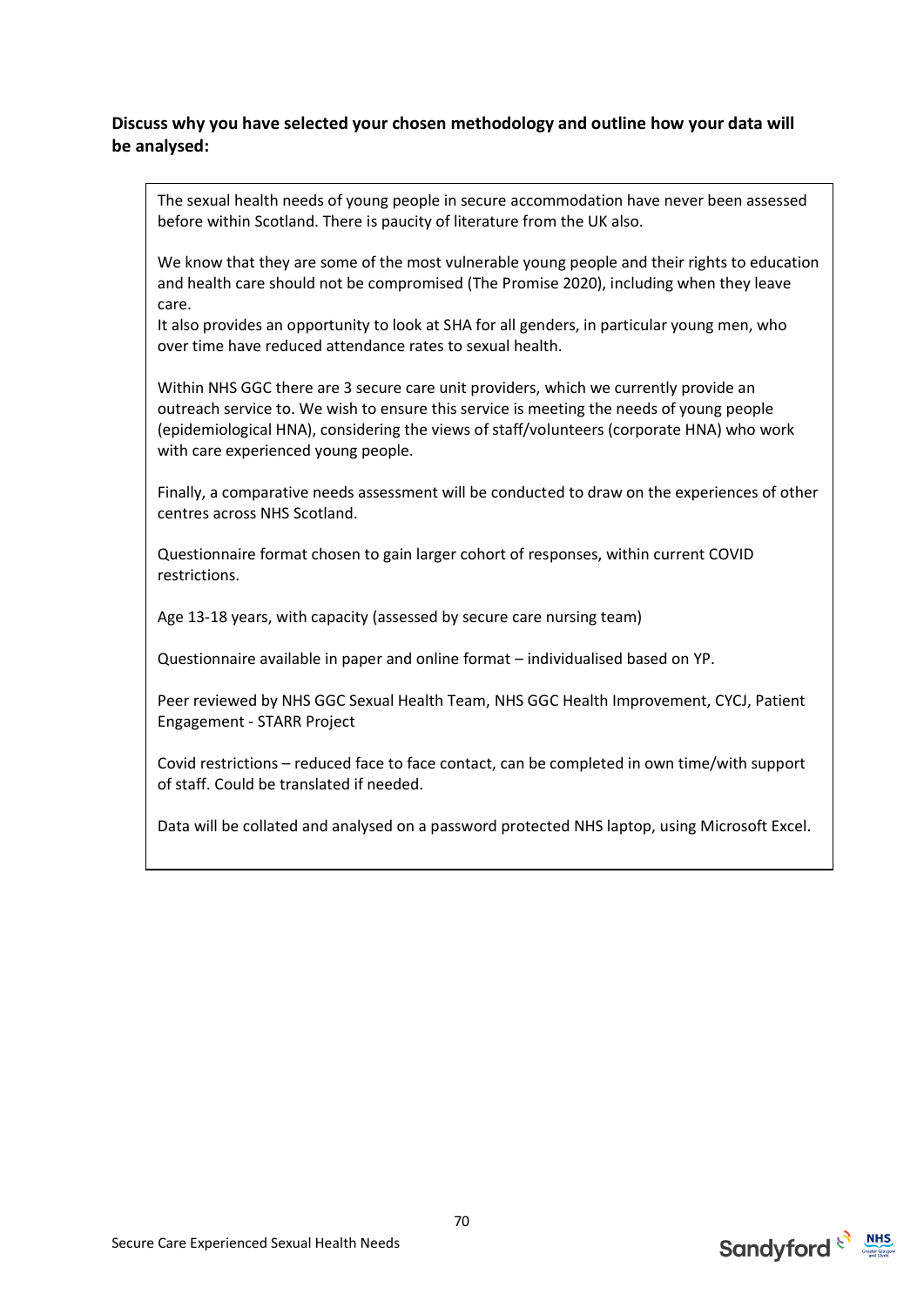# **Ethical principles incorporated into the study:** Written explanation (please attach copy) Yes <u>Notice and Note and Note and Note and Note and Note and Note and Note and Note and Note and Note and Note and Note and Note and Note and Note and Note and Note and Note and Note and Note and Note and Note and Note and</u> Oral explanation (provide example script) Yes and the set of the set of the No Consent form (please attach copy) Yes  $\vert \bullet \vert$  No Participant offered opportunity to declipe to take part Yes and the contract of the North States of the North States of the North States of the North States of the No Participant told participation is voluntary Yes a set of the set of the No Participant offered opportunity to withdraw at any stage Yes  $|\nabla|$  No. Expert advice available if required Yes | **V** No Participants informed there may be no benefit to them Yes and the set of the set of the No Can the participants be guaranteed confidentiality? Yes  $\vert \hspace{.1cm} \vert$  No **Additional notes: Additional notes: N/A Additional notes: Additional notes: Additional notes: Additional notes: Additional notes: Additional notes: Questions re RSE – will be beneficial Additional notes:**

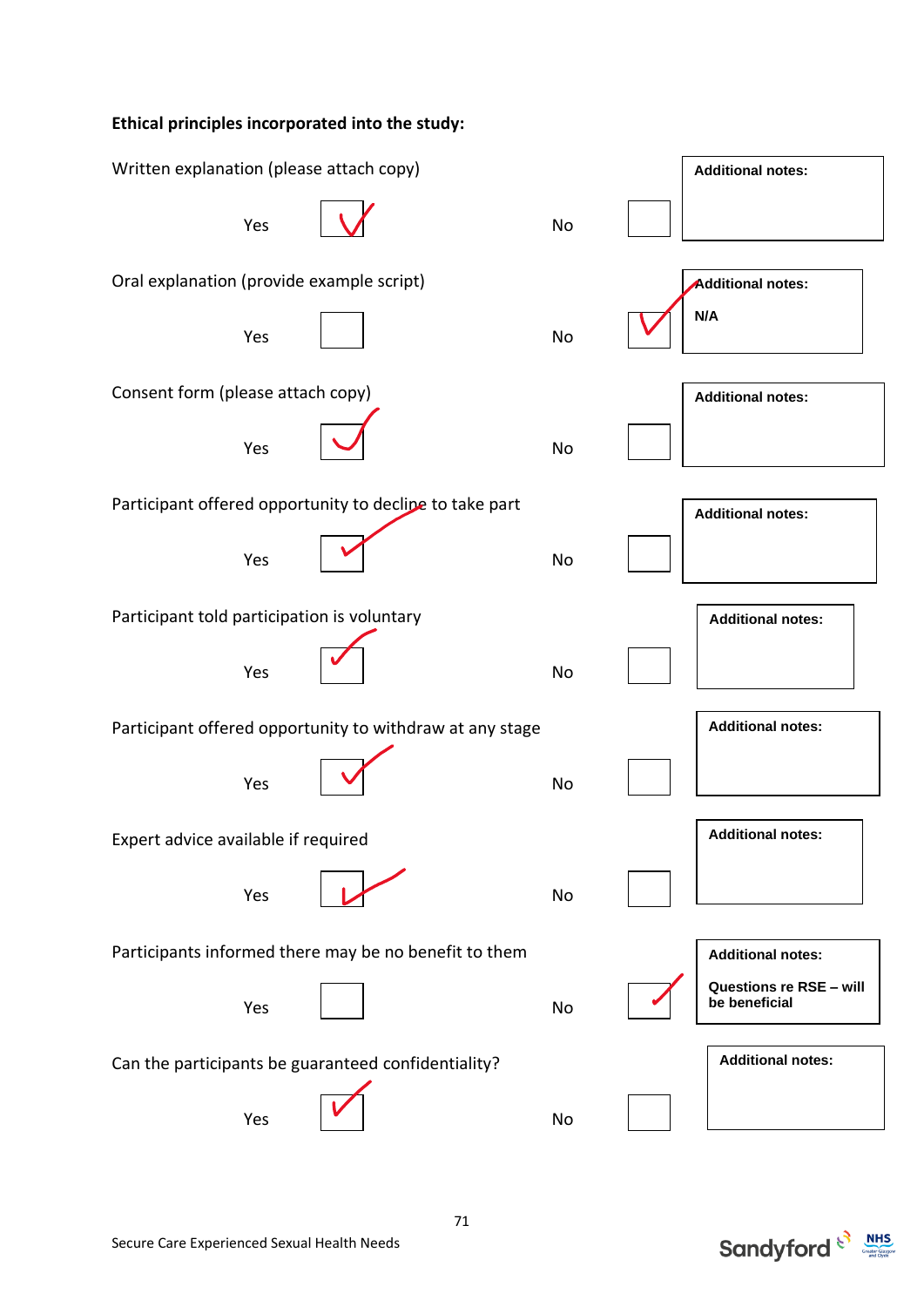| Can the participants be guaranteed anonymity?                                                                                                                          |  |    |     |    | <b>Additional notes:</b> |  |  |  |
|------------------------------------------------------------------------------------------------------------------------------------------------------------------------|--|----|-----|----|--------------------------|--|--|--|
| Yes                                                                                                                                                                    |  |    |     | No |                          |  |  |  |
| Provisions of the Data Protection Act met                                                                                                                              |  |    |     |    | <b>Additional notes:</b> |  |  |  |
| Yes                                                                                                                                                                    |  |    |     | No |                          |  |  |  |
| Safe data storage secured<br><b>Additional notes:</b>                                                                                                                  |  |    |     |    |                          |  |  |  |
| Yes                                                                                                                                                                    |  |    |     |    |                          |  |  |  |
| If the procedure involves deception, will explanation be offered following participation?                                                                              |  |    |     |    |                          |  |  |  |
| Yes                                                                                                                                                                    |  | No |     |    | N/A                      |  |  |  |
| If the procedure involves observation, will consent be obtained from participants?                                                                                     |  |    |     |    |                          |  |  |  |
| Yes                                                                                                                                                                    |  | No |     |    | N/A                      |  |  |  |
| If the procedure involves questionnaires, will the participant be informed that they may<br>omit any items they do not wish to answer?                                 |  |    |     |    |                          |  |  |  |
| Yes                                                                                                                                                                    |  | No |     |    | N/A                      |  |  |  |
| If the procedure involves interviews, will the participants be informed that they do not have<br>to answer questions, and do not have to give an explanation for this? |  |    |     |    |                          |  |  |  |
| Yes                                                                                                                                                                    |  | No |     |    | N/A                      |  |  |  |
| Will your research be (tick all that may apply):                                                                                                                       |  |    |     |    |                          |  |  |  |
| Used to inform practice within Kibble<br>N/A                                                                                                                           |  |    | Yes |    | No                       |  |  |  |
| Used to inform practice within other agencies<br>N/A                                                                                                                   |  |    | Yes |    | No                       |  |  |  |
| Submitted for publication<br>N/A                                                                                                                                       |  |    | Yes |    | No                       |  |  |  |

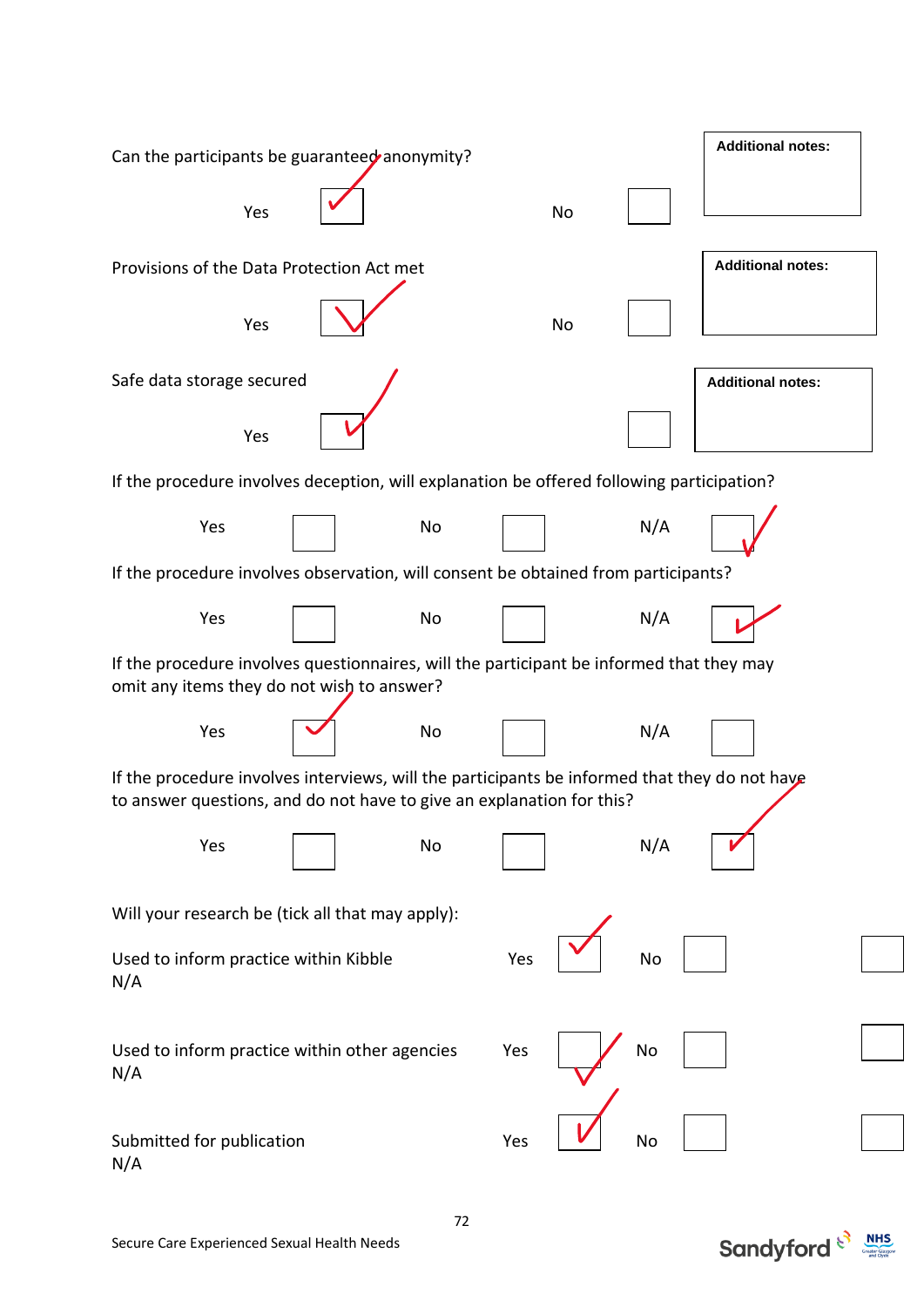| Have participants given consent for the research to be used in this way? Yes                                                      |     |  |
|-----------------------------------------------------------------------------------------------------------------------------------|-----|--|
| If submitted for publication at a later date, will participants be asked to consent to the<br>research to be used<br>in this way? | Yes |  |



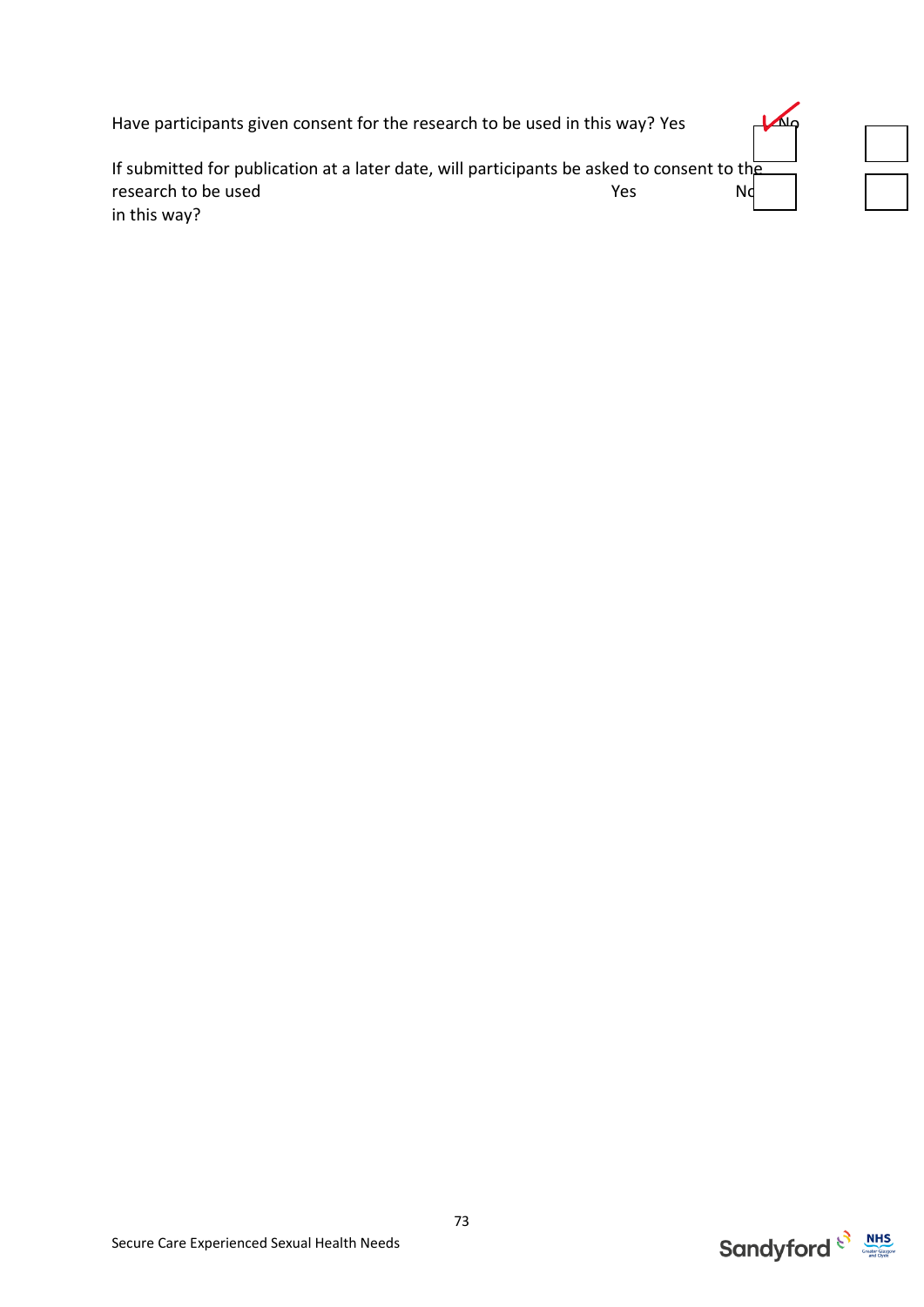**Protection for the researcher:**

**Will the researcher be at any risk of sustaining either physical or psychological harm as a result of the research? If so, how will this risk be mitigated? 400 word max**

No

If yes, please specify and give details of precautions which will be taken to protect the researcher. 500 word max

Do you have a research supervisor Yes No

If you do not have a research supervisor you will be required to provide a progress report to the ethics committee half way through your research. Do you have a research supervisor Yes No

If you do not have a research supervisor you will be required to provide a progress report to the ethics committee half way through your research.

Will you have a research supervisor during the period of your study? Yes No

**If you do not have a research supervisor, you will be required to provide an update to the Ethics Committee half way through your study.**

**To ensure that there is added value from your research, Kibble ask that you submit a copy of your completed research so that this can be accessed by colleagues within the organisation. Do you agree to your research being used in this way?**





**What is your expected completion date?** 

December 2021

**Please provide contact details below:** 

**Address**\_Sandyford Sexual Health Services

NHS Greater Glasgow & Clyde

2-6 Sandyford Place

Glasgow G3 7NB



74

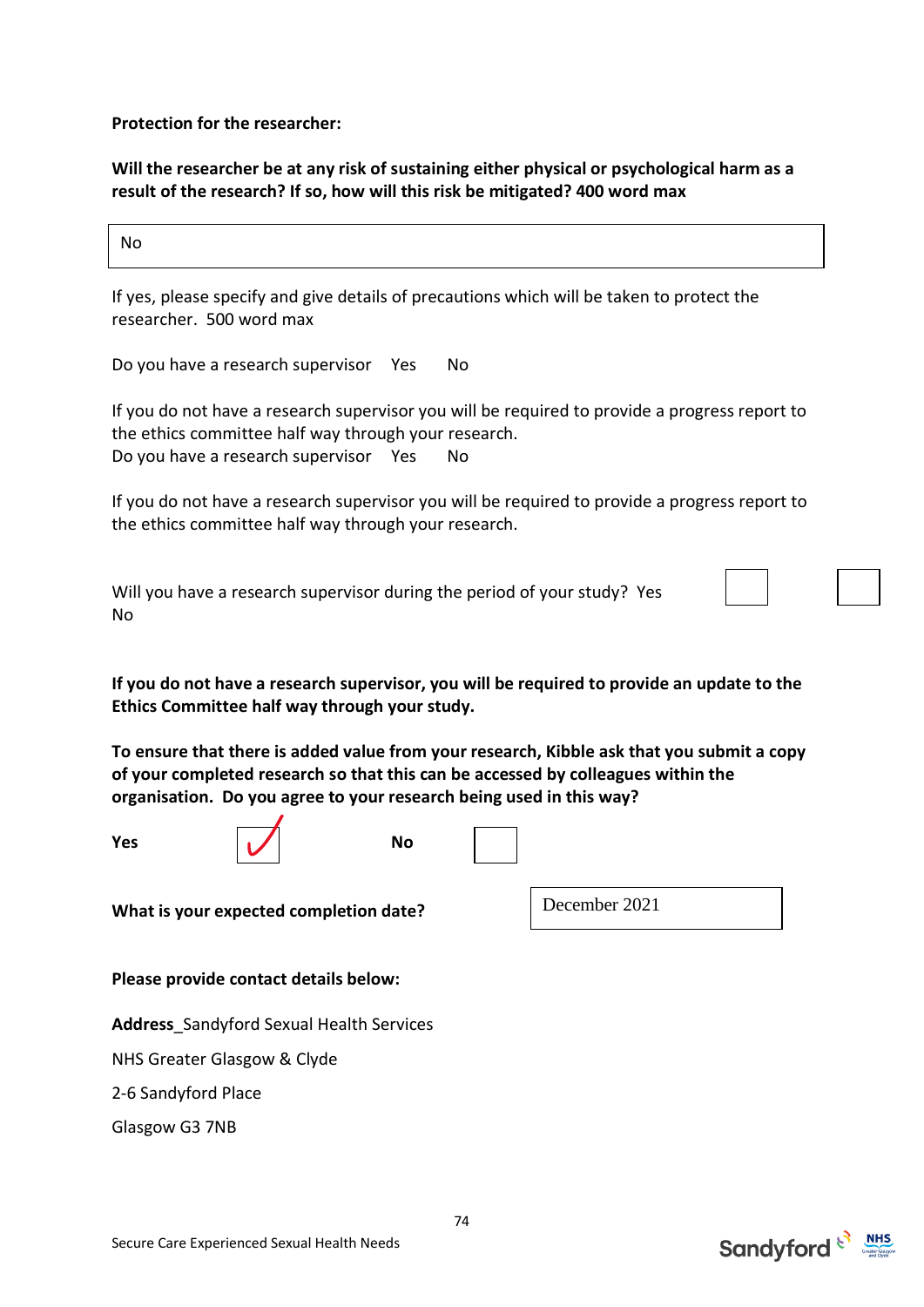#### **Email address** [Janine.simpson3@ggc.scot.nhs.uk](mailto:Janine.simpson3@ggc.scot.nhs.uk)

#### **Declaration**:

I declare that the proposed investigation described in this application will be carried out as detailed and that if any changes to the procedures are planned, written permission will be sought from the Ethics Committee.

#### **Please sign**:

Applicant: Date:

Impsh.

Supervisor:

Check List: Have you included (please tick)

| Completed copy of this form  |  |
|------------------------------|--|
| Signatures                   |  |
| Consent form                 |  |
| Information sheet            |  |
| Copies of all questionnaires |  |
| Outline of interview topics  |  |
| Stimulus materials           |  |
| External ethical approval    |  |

Please send completed application form and supporting documents to: ethics.committee@kibble.org or post to Kibble Education and Care Centre, Goudie Street, Paisley PA3 2LG.



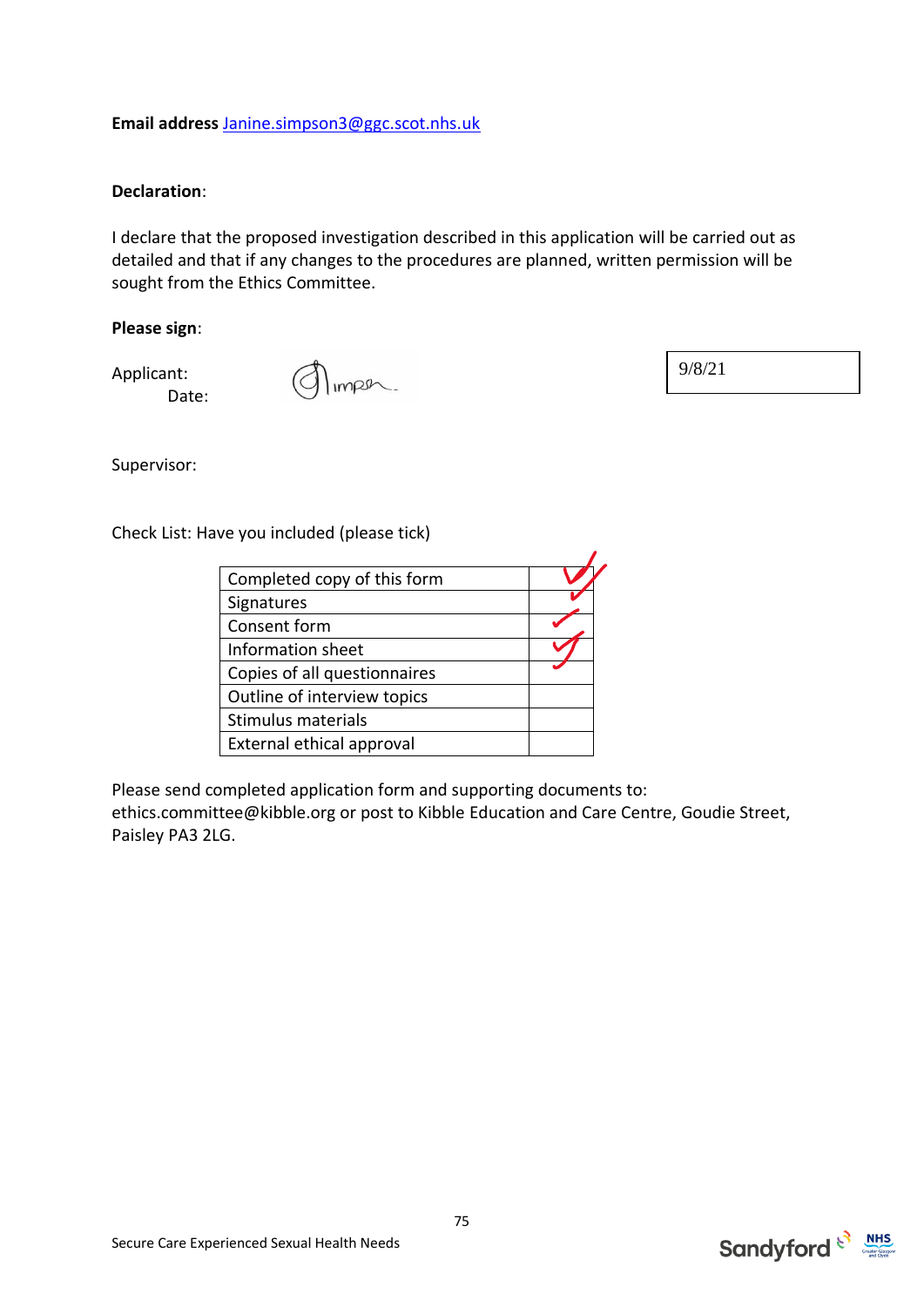## Appendix 6: Anonymous Corporate Needs Assessment Questionnaire

### **Improving current secure care-experienced young people's sexual and reproductive health in NHS Greater Glasgow & Clyde - Corporate engagement**

1. What is your current role?

…………………………………………………………………………………………………………………………

| $\Box$ 3-4 years  |
|-------------------|
| $\Box$ 5-10 years |
| $\Box$ 10 years + |
|                   |

#### **Experience supporting young people**

3. Are you aware of how young people can seek/ obtain sexual health care currently?

| 4. Have you supported a young person access or attend services regarding their sexual |                                                                                         |
|---------------------------------------------------------------------------------------|-----------------------------------------------------------------------------------------|
| health before? For example, testing for infection or contraception.                   |                                                                                         |
| (Please tick any that apply)                                                          |                                                                                         |
| $\Box$ Sexual health clinics                                                          | $\Box$ Outreach sexual health                                                           |
|                                                                                       | e.g. in the secure unit                                                                 |
| $\Box$ General practice                                                               | $\Box$ Online sexually transmitted infection                                            |
|                                                                                       | testing                                                                                 |
| $\Box$ Abortion service                                                               | $\Box$ Gender service                                                                   |
| $\Box$ Sexual assault centre                                                          | $\Box$ Other                                                                            |
|                                                                                       |                                                                                         |
| young people currently?                                                               | 5. What works well about how sexual health care is delivered to secure care experienced |
|                                                                                       |                                                                                         |
|                                                                                       |                                                                                         |
|                                                                                       |                                                                                         |
|                                                                                       |                                                                                         |
|                                                                                       |                                                                                         |



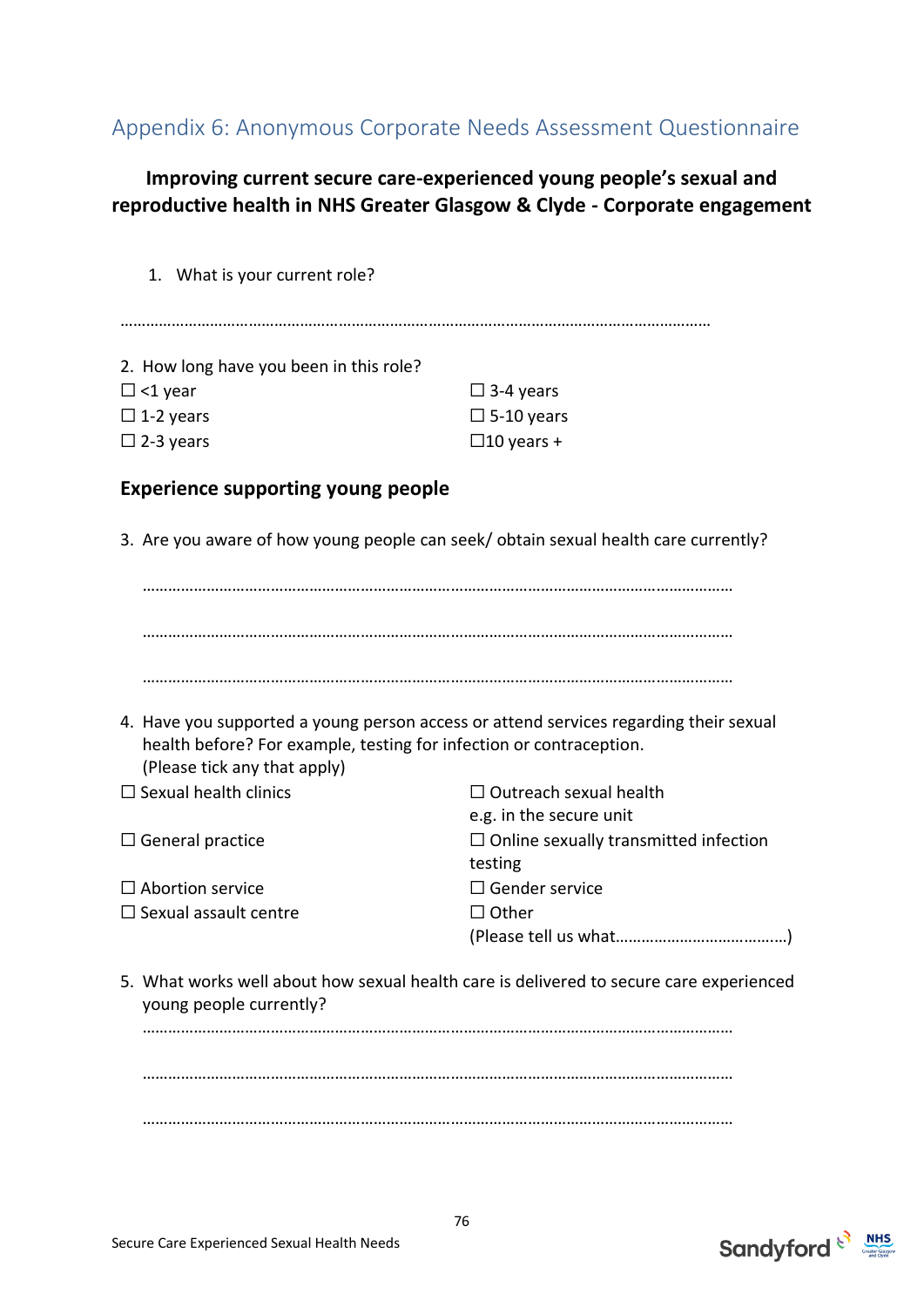6. What would be the ideal scenario for supporting a young person?

………………………………………………………………………………………………………………………… ………………………………………………………………………………………………………………………… ………………………………………………………………………………………………………………………… 7. Can you think of any barriers which prevent this? ………………………………………………………………………………………………………………………… ………………………………………………………………………………………………………………………… ………………………………………………………………………………………………………………………… 8. Do you feel your job has a role to play in providing sexual health care to secure care experienced young people?  $\Box$  Yes  $\Box$  No ☐ Unsure (If you would like to, could you provide more detail on your answer ………………………….………………………………………………………………………………………………………………… …………………………………………………………………………………………………………………………………..………..) 9. Do you think care-experienced young people's needs have changed over the time you have worked here? ………………………………………………………………………………………………………………………… ………………………………………………………………………………………………………………………… …………………………………………………………………………………………………………………………



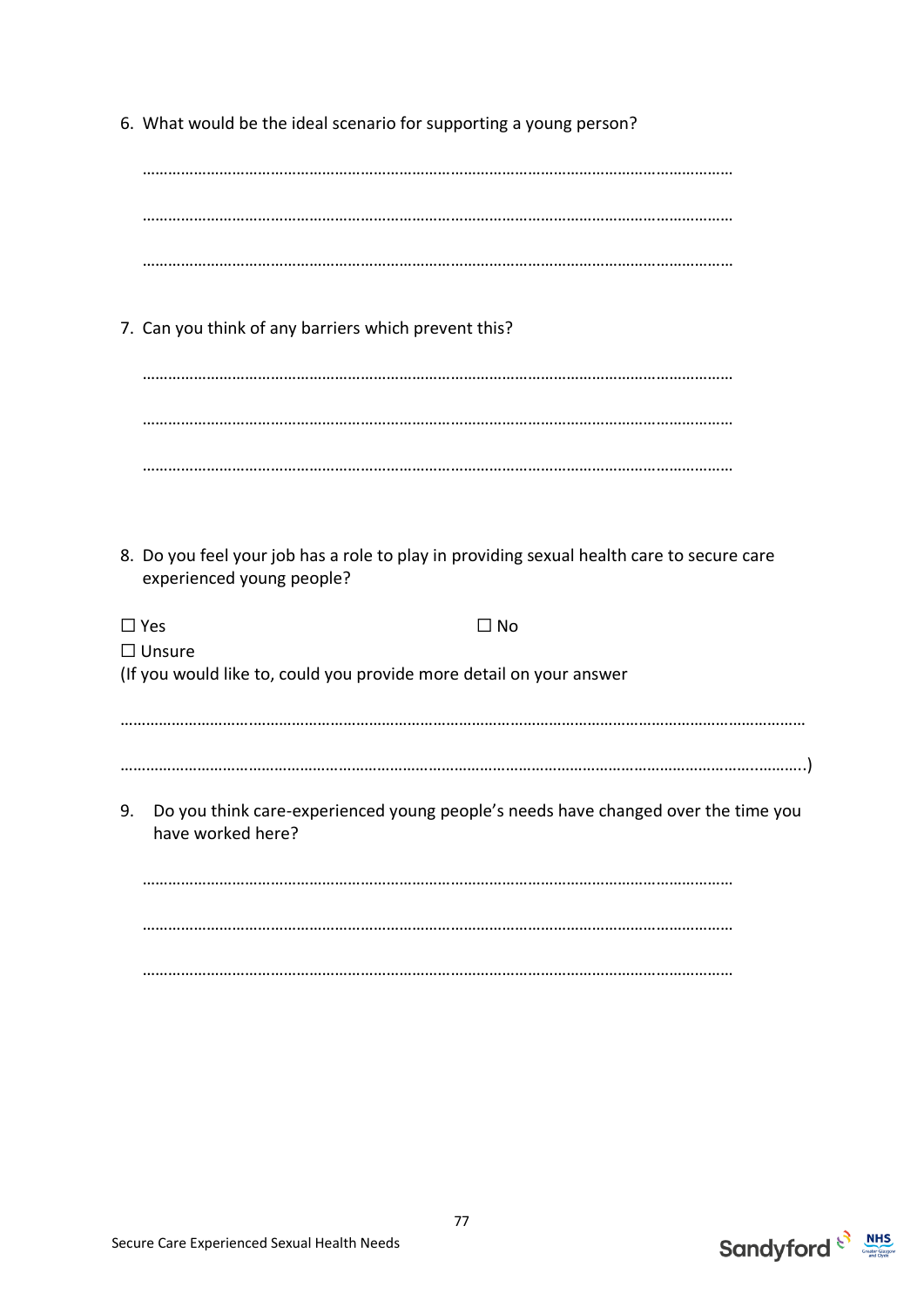## **Access to sexual health**

| 10. What do you think are the barriers stopping care-experienced young people from<br>accessing sexual health services? |                                                                                   |
|-------------------------------------------------------------------------------------------------------------------------|-----------------------------------------------------------------------------------|
|                                                                                                                         |                                                                                   |
| 11.<br>both secure care and step down?                                                                                  | What would help care-experienced young people to access sexual health services in |
| $\Box$ Online booking                                                                                                   | $\Box$ Clinics near residential units                                             |
| $\Box$ Clinics near schools                                                                                             | $\Box$ Clinics near bus or train stations                                         |
| $\Box$ Clinics in secure units                                                                                          | $\Box$ Virtual clinics e.g. over telephone or video<br>chat                       |
| $\Box$ Pop up clinics in public places e.g.<br>festivals, events, shopping centres                                      | $\Box$ Videos online of how the clinic looks                                      |
| $\Box$ Clinics in morning                                                                                               | $\Box$ Clinics in afternoon                                                       |
| $\Box$ Clinics in evening                                                                                               | $\Box$ Clinics in weekend                                                         |
| $\Box$ Live chat for one-to-one support – Text                                                                          | $\Box$ Live chat for one-to-one support – Online                                  |
| $\Box$ Other                                                                                                            |                                                                                   |
| (Please tell us                                                                                                         |                                                                                   |
|                                                                                                                         |                                                                                   |
| 12. What is what is the best way for us to tell YOU about our services?<br>(Please tick any that apply)                 |                                                                                   |
| $\Box$ Secure unit staff                                                                                                | $\Box$ Schools                                                                    |
| $\Box$ Family                                                                                                           | $\Box$ Youth groups                                                               |
| $\Box$ Friends                                                                                                          | $\Box$ Health services                                                            |
| $\Box$ Posters – Glasgow Life Facilities e.g.<br>libraries/gyms                                                         | $\Box$ Posters – GP, Health facilities                                            |
| $\Box$ Posters in public venues e.g. toilets in<br>shopping centres                                                     | $\Box$ Posters in secure unit                                                     |
| $\Box$ Website                                                                                                          | $\Box$ Tik Tok                                                                    |
| $\Box$ Twitter                                                                                                          | $\Box$ Snapchat                                                                   |
| $\Box$ Instagram                                                                                                        | $\Box$ YouTube                                                                    |
| $\Box$ Facebook                                                                                                         | $\Box$ Video Blogs (VLOGs) with celebrity<br>support                              |
| $\Box$ Other                                                                                                            |                                                                                   |
|                                                                                                                         |                                                                                   |

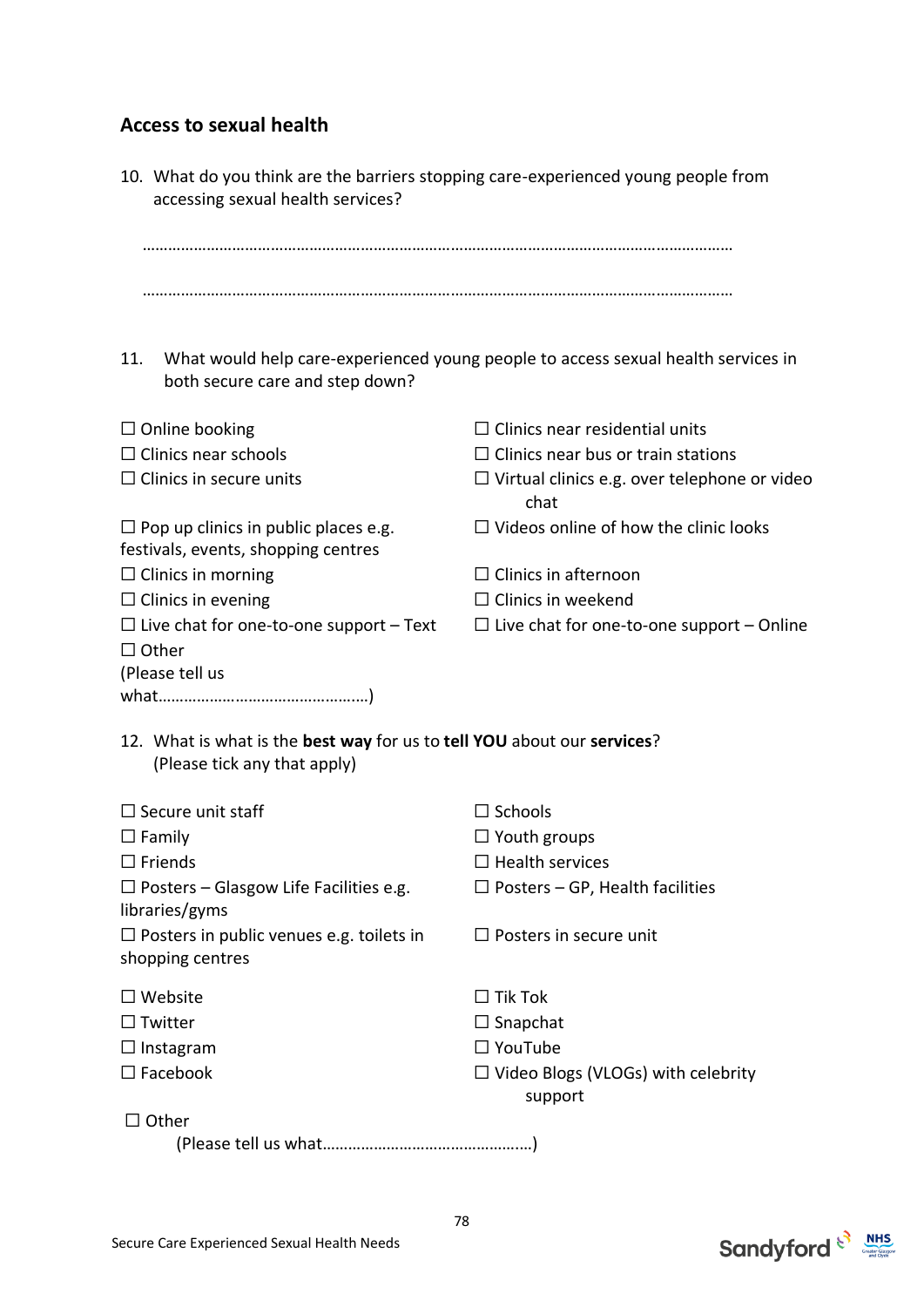13. What is what is the **best way** for us to **tell young people** about our **services** both secure care and step down? (Please tick any that apply)

| $\Box$ Secure unit staff                                                                                              | $\Box$ Schools                                       |
|-----------------------------------------------------------------------------------------------------------------------|------------------------------------------------------|
| $\Box$ Family                                                                                                         | $\Box$ Youth groups                                  |
| $\Box$ Friends                                                                                                        | $\Box$ Health services                               |
| $\Box$ Posters – Glasgow Life Facilities e.g.<br>libraries/gyms                                                       | $\Box$ Posters – GP, Health facilities               |
| $\Box$ Posters in public venues e.g. toilets in<br>shopping centres                                                   | $\Box$ Posters in secure unit                        |
| $\Box$ Website                                                                                                        | $\Box$ Tik Tok                                       |
| $\Box$ Twitter                                                                                                        | $\Box$ Snapchat                                      |
| $\Box$ Instagram                                                                                                      | $\Box$ YouTube                                       |
| $\Box$ Facebook                                                                                                       | $\Box$ Video Blogs (VLOGs) with celebrity<br>support |
| $\Box$ Other                                                                                                          |                                                      |
|                                                                                                                       |                                                      |
| <b>Training</b>                                                                                                       |                                                      |
| 14. Do you feel comfortable and confident to discuss the following with young people?<br>(Please tick any that apply) |                                                      |
| $\Box$ Consent                                                                                                        | $\Box$ Pornography                                   |
| $\Box$ Gender                                                                                                         | $\Box$ Social media use                              |
| $\Box$ Contraception & condoms                                                                                        | $\Box$ Sending & sharing images                      |

- ☐ Healthy relationships ☐ LGBTIQ+
- 
- ☐ Pregnancy ☐ Abortion
- $\Box$  Sexually transmitted infections
- 
- ☐ Keeping yourself & others safe ☐ Gender based violence (including CSE)
	-
- 15. Can you think of any **specific training/knowledge gaps** not identified by the previous question?

…………………………………………………………………………………………………………………………

16. Is there anything else you would like to say, that hasn't been covered?

…………………………………………………………………………………………………………………………

**Thank you for your time.**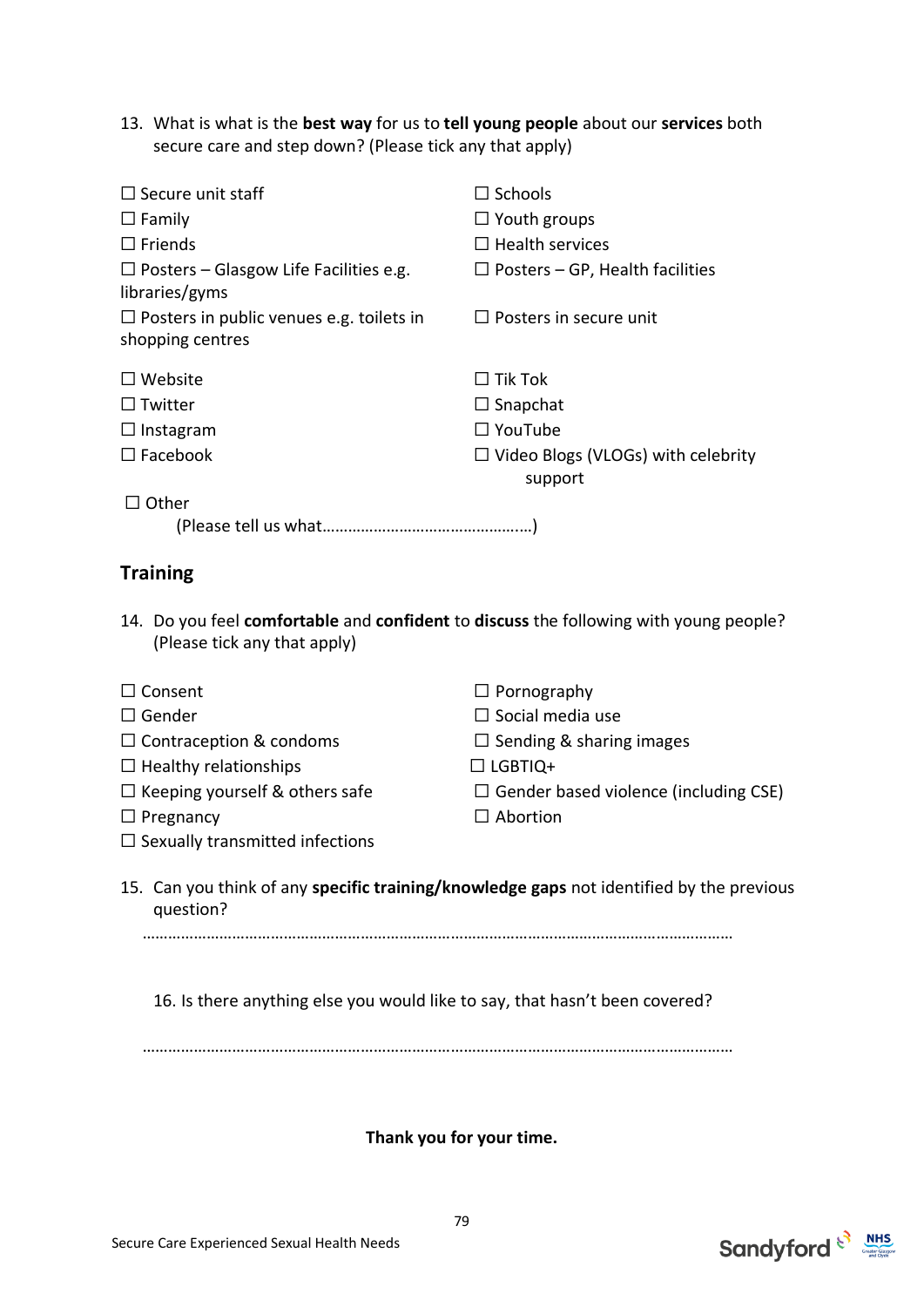# Appendix 7: Information leaflet and consent form – corporate needs questionnaire

### **Improving current secure care-experienced young people's sexual and reproductive health in NHS Greater Glasgow & Clyde - Corporate engagement**

#### **What is sexual health?**

Sexual health is an important aspect of your overall health. Sexual health includes contraception, prevention and treatment of sexually transmitted infections (STIs), having safer and healthy sex, planning to have a baby and accessing abortion care.

### **Why are we asking you these questions?**

We are carrying out a health needs assessment of the sexual health of secure care experienced young people within NHS Greater Glasgow and Clyde (NHS GGC). The aim is to identify areas of good practice and where there is room for improvement. We'd like to hear your experiences, and how we could change the service to better meet the needs of secure care experienced young people when in secure and community care. There is no right or wrong answers; we'd just like to hear your thoughts.

### **Why am I being asked to fill it in?**

We are asking those within NHS GGC who have experience working and supporting secure care experienced young people to take part.

#### **What will happen with my answers?**

We will not ask anything that will identify you, such as your name or date of birth. Your answers are anonymous - nobody will know which answers are yours. All information will be stored in a safe place (password protected laptop).

Please answer the questions as open and honestly as possible.

If we share your answers with other people the words that you have said to help them learn more about the research, we will make sure that no one can tell it is you by using a fake name and hide any information that might help them guess who you are.

Your responses will be grouped together with the views of others including young people, health, social work, Centre Youth and Criminal Justice and third sector organisations to produce a report. A copy of this report could be made available to you later if you want.

## **What will happen if I do not fill it in?**

You do not have to fill this questionnaire in, it's entirely up to you (voluntary). You can decide how much if any you wish to fill in of the questionnaire.

#### **Can someone help me to fill it in?**

If you would like it printed in a bigger format, or another language we can organise this. Please use the contact details below.

## **Do I need to do anything else?**

Once you have completed the form you can place it in the collection box.

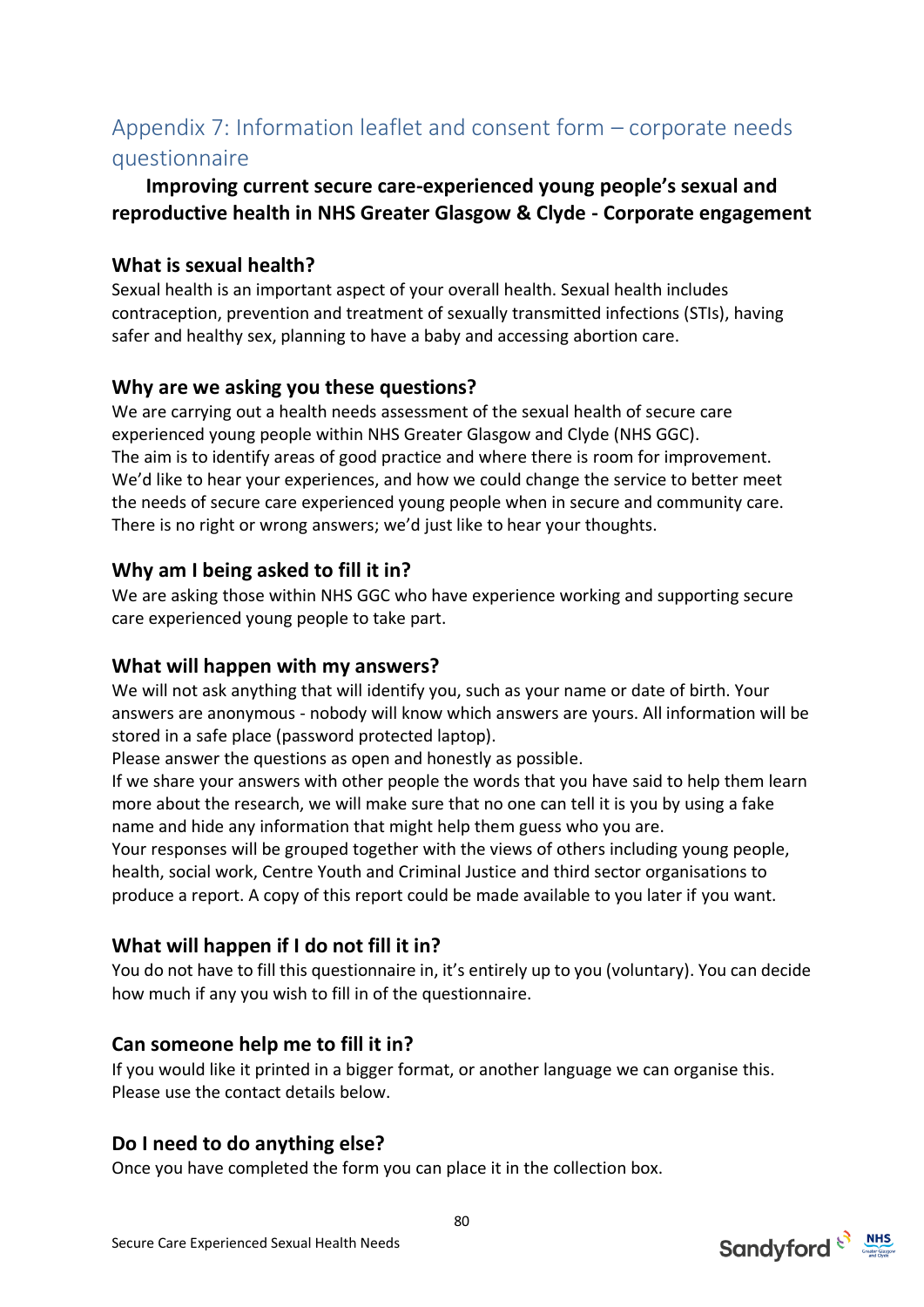#### **Consent Form**

### **Improving current secure care-experienced young people's sexual and reproductive health in NHS Greater Glasgow & Clyde - Corporate engagement**

#### **Agreement (consent) to take part**

Please read the following statement. If you agree to them, please sign the form at the bottom of the page.

- I have been given a copy of the information sheet and this consent form, which I can keep. Another copy of this consent form is kept with the Researcher.
- I am aware that taking part in this research is my choice.
- I understand the purpose of this research and what I will need to do. If, for any reason, at any time, I wish to stop taking part, I can do so without having to give an explanation.
- I am aware that what I say will be confidential and the Researcher will make sure that people reading about the research will not be able to tell that I have taken part.
- I have been given a person to contact if I have any further questions or complaints about the research or the Researcher.
- I have read, understood and agreed with the above statements, and give permission to take part in this research.

\_\_\_\_\_\_\_\_\_\_\_\_\_\_\_\_\_\_\_ \_\_\_\_\_\_\_

\_\_\_\_\_\_\_\_\_\_\_\_\_\_\_\_\_\_\_ \_\_\_\_\_\_\_

Researcher's Signature **Date** 

Participant's Signature Date

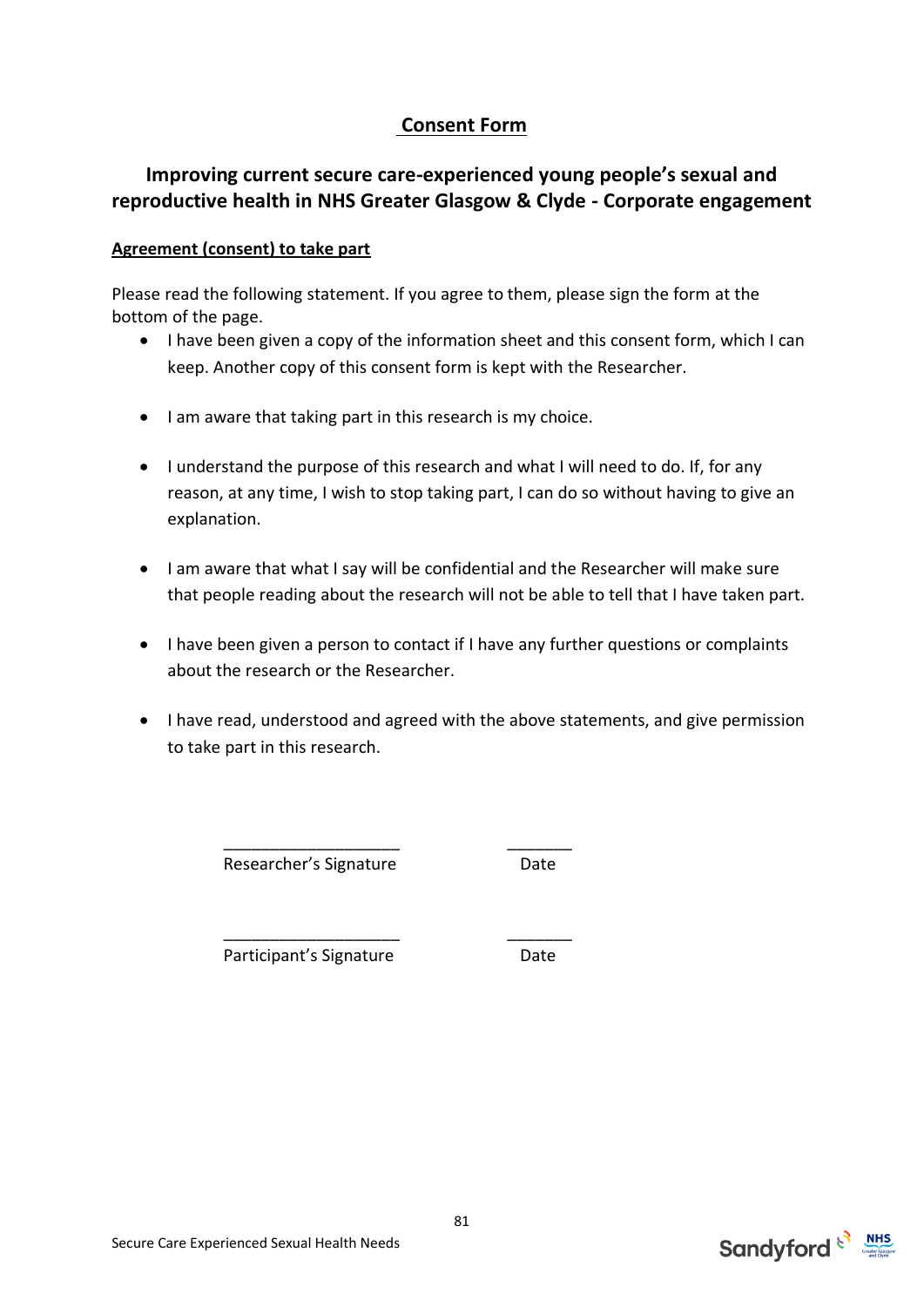# Appendix 8: Anonymous Questionnaire - Comparative Needs Assessment

**Improving current secure care-experienced young people's sexual and reproductive health in NHS Greater Glasgow & Clyde – Scottish Services**

| 1. What is your current role?                                                                                                                                                                                                |                                                                                                                                                                                                                  |  |
|------------------------------------------------------------------------------------------------------------------------------------------------------------------------------------------------------------------------------|------------------------------------------------------------------------------------------------------------------------------------------------------------------------------------------------------------------|--|
| 2. What is the capacity of your secure unit?                                                                                                                                                                                 |                                                                                                                                                                                                                  |  |
| 3. Do you provide bed spaces for transitioning into the community?                                                                                                                                                           |                                                                                                                                                                                                                  |  |
| $\Box$ Yes                                                                                                                                                                                                                   | $\Box$ No                                                                                                                                                                                                        |  |
| 4. Do you have an outreach sexual health clinic within your unit?<br>If answering no, go to question 9                                                                                                                       |                                                                                                                                                                                                                  |  |
| $\Box$ Yes                                                                                                                                                                                                                   | $\Box$ No                                                                                                                                                                                                        |  |
| 5. How often does it run?                                                                                                                                                                                                    |                                                                                                                                                                                                                  |  |
| $\square$ Weekly<br>$\Box$ Monthly<br>$\Box$ Other                                                                                                                                                                           | $\Box$ Fortnightly<br>$\Box$ Variable                                                                                                                                                                            |  |
| Who staffs the clinic?<br>6.<br>$\Box$ Medical staff<br>$\Box$ Other<br>7. How do young people hear about this clinic?                                                                                                       | $\Box$ Nursing staff                                                                                                                                                                                             |  |
| 8. What services are provided?                                                                                                                                                                                               |                                                                                                                                                                                                                  |  |
| $\Box$ Progestogen-only pills<br>$\Box$ Progestogen-only implants insertion<br>$\Box$ Intrauterine methods e.g. coils insertion<br>$\Box$ Progestogen-only injections<br>$\Box$ Vaccination – human papilloma virus<br>(HPV) | $\Box$ Combined hormonal contraception<br>$\Box$ Progestogen-only implants removal<br>$\Box$ Intrauterine methods e.g. coils removal<br>$\Box$ Vaccinations – hepatitis<br>$\Box$ Chlamydia & gonorrhoea testing |  |



82

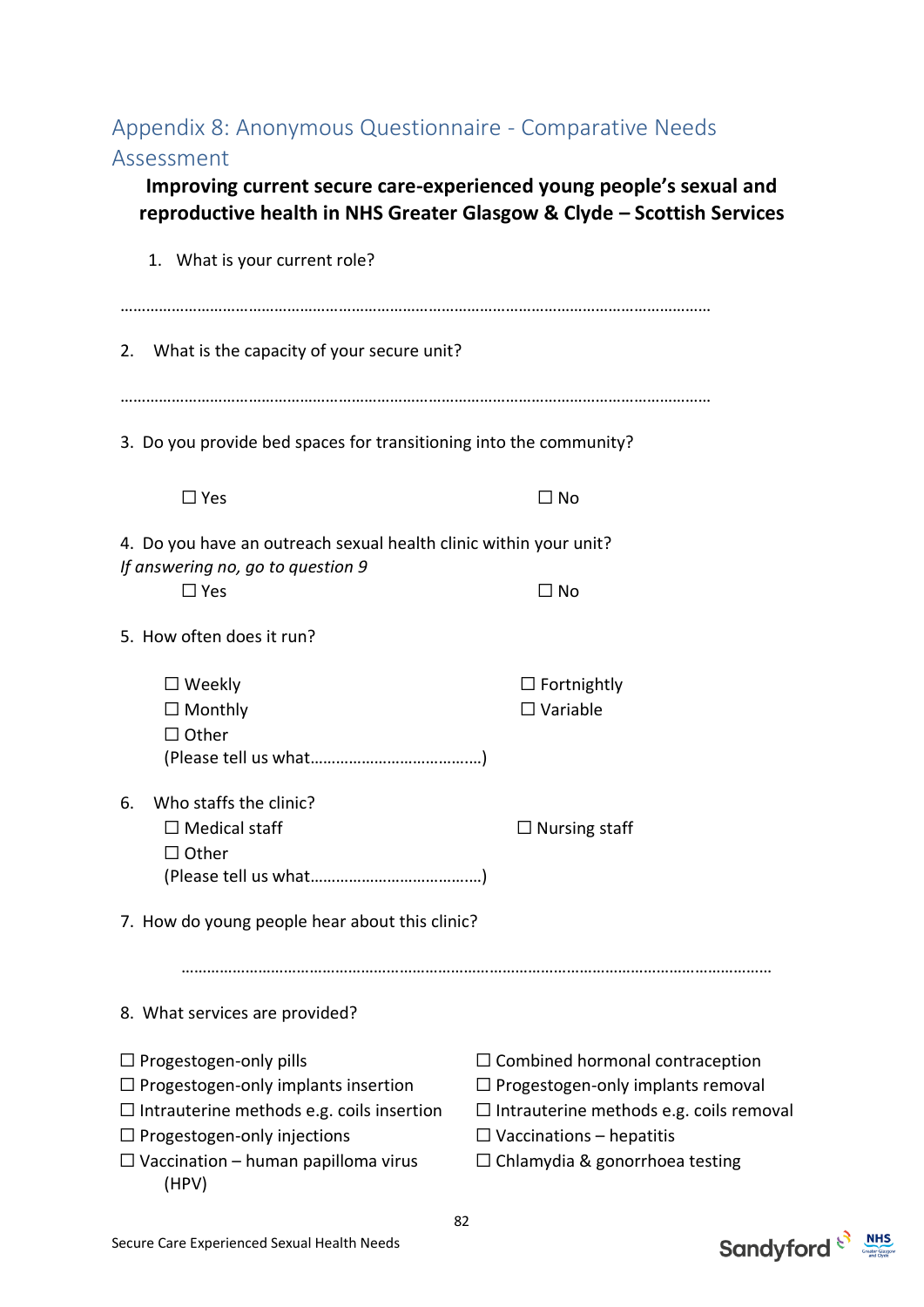| $\Box$ Blood borne virus testing e.g.<br>HIV/Hepatitis                                                                                                                                       | $\Box$ Syphilis bloods                                                               |
|----------------------------------------------------------------------------------------------------------------------------------------------------------------------------------------------|--------------------------------------------------------------------------------------|
| 9. If there is no sexual health clinic within your unit, who provides sexual health<br>services to current secure care experienced young people?                                             |                                                                                      |
| 10. Can you access and refer secure care experienced young people directly into a<br>example?                                                                                                | youth sexual health service for access to intrauterine contraception or scanning for |
| $\Box$ Yes                                                                                                                                                                                   | $\Box$ No                                                                            |
| $\Box$ Unsure                                                                                                                                                                                |                                                                                      |
| 11. What do you think works well for sexual health care provision in your service?<br>12. Do you think sexual health care provision could be improved?<br>If answering no, go to question 14 |                                                                                      |
| $\Box$ Yes                                                                                                                                                                                   | $\square$ No                                                                         |
| 13. What would you wish to change or improve?                                                                                                                                                |                                                                                      |
| 14. Is there anything else you would like to say, that hasn't been covered?                                                                                                                  |                                                                                      |
|                                                                                                                                                                                              |                                                                                      |

**Thank you for your time.** 

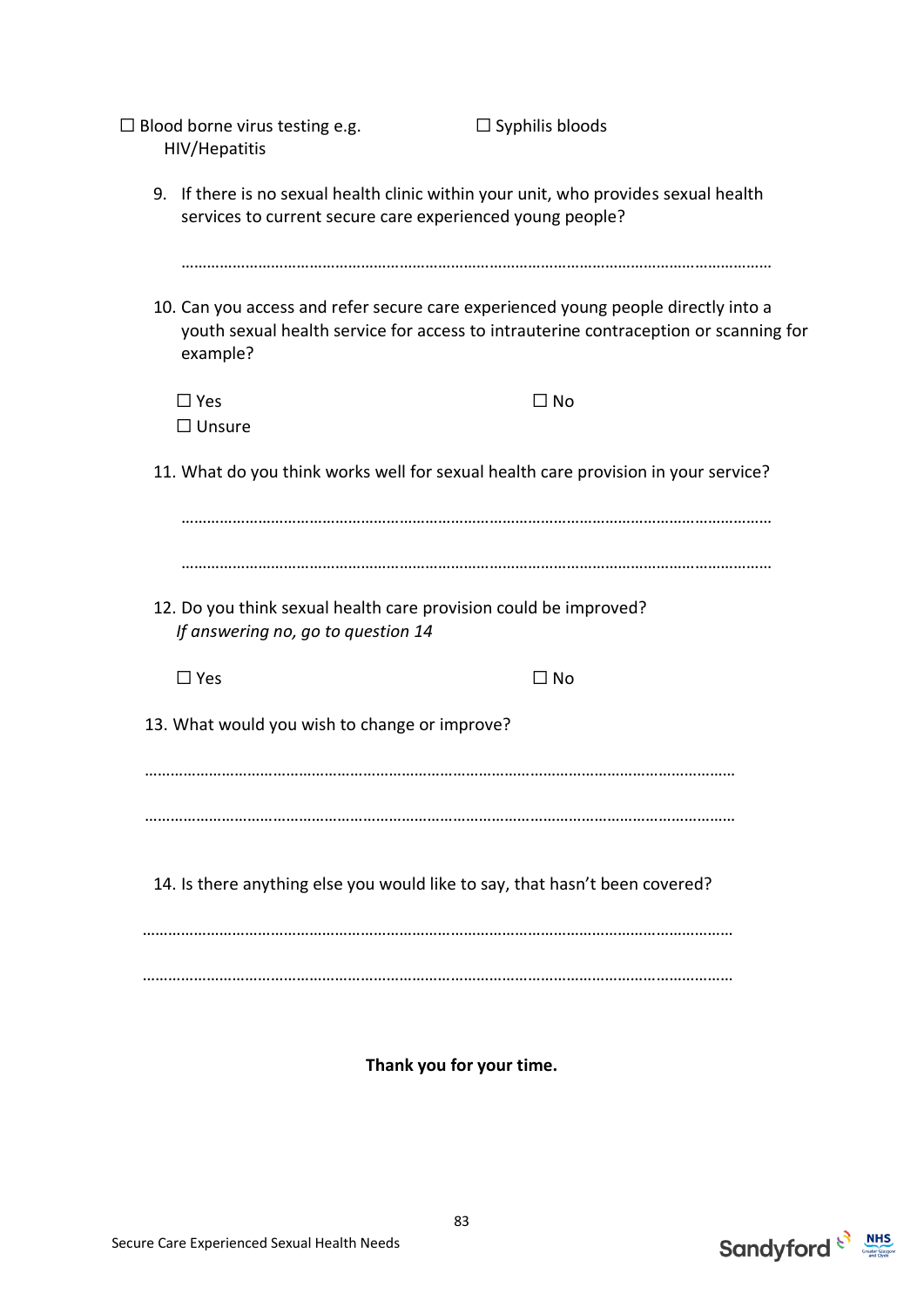# Appendix 9: Information leaflet and consent form – comparative needs assessment

### **Improving current secure care-experienced young people's sexual and reproductive health in NHS Greater Glasgow & Clyde – Scottish Services**

#### **What is sexual health?**

Sexual health is an important aspect of your overall health. Sexual health includes contraception, prevention and treatment of sexually transmitted infections (STIs), having safer and healthy sex, planning to have a baby and accessing abortion care.

### **Why are we asking you these questions?**

We are carrying out a health needs assessment of the sexual health of secure care experienced young people within NHS Greater Glasgow and Clyde (NHS GGC). The aim is to identify areas of good practice and where there is room for improvement. We'd like to hear your experiences, and how we could change the service to better meet the needs of secure care experienced young people when in secure and community care. There is no right or wrong answers; we'd just like to hear your thoughts.

### **Why am I being asked to fill it in?**

We are asking those who work within secure care units in Scotland to complete this questionnaire. This is to allow comparisons to be made to quantify unmet needs and gaps in research/data collection and make recommendations and inform service design. The overall goal is it improve care delivered to secure care experienced young people.

#### **What will happen with my answers?**

We will not ask anything that will identify you, such as your name or date of birth. Your answers are anonymous - nobody will know which answers are yours. All information will be stored in a safe place (password protected laptop).

Please answer the questions as open and honestly as possible.

If we share your answers with other people the words that you have said to help them learn more about the research, we will make sure that no one can tell it is you by using a fake name and hide any information that might help them guess who you are.

Your responses will be grouped together with the views of others including young people, health, social work, Centre Youth and Criminal Justice and third sector organisations to produce a report.

A copy of this report could be made available to you later if you want.

#### **What will happen if I do not fill it in?**

You do not have to fill this questionnaire in, it's entirely up to you (voluntary). You can decide how much if any you wish to fill in of the questionnaire.

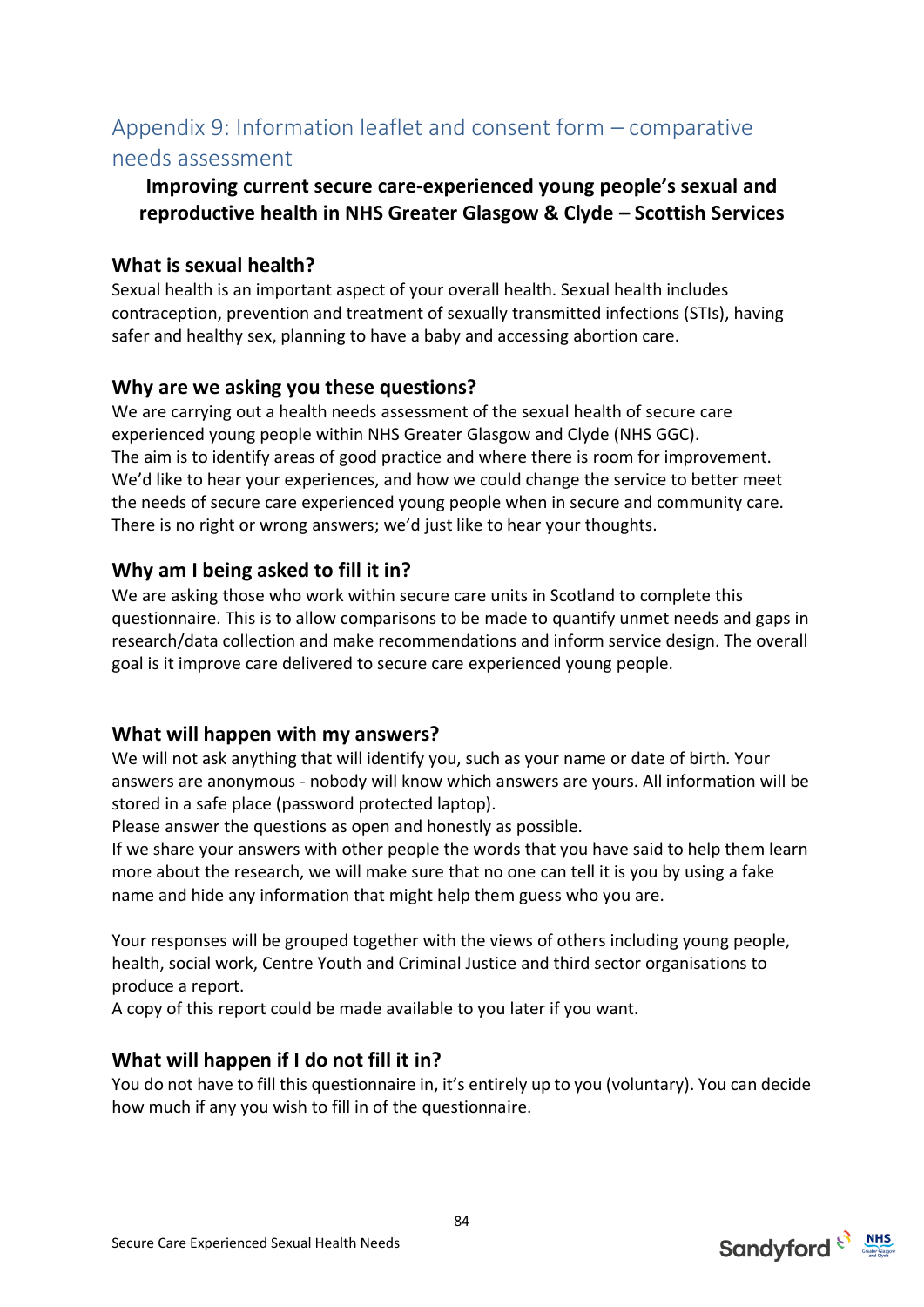#### **Can someone help me to fill it in?**

If you would like it printed in a bigger format, or another language we can organise this. Please use the contact details below.

#### **Do I need to do anything else?**

Once you have completed the form you can place it in the collection box.